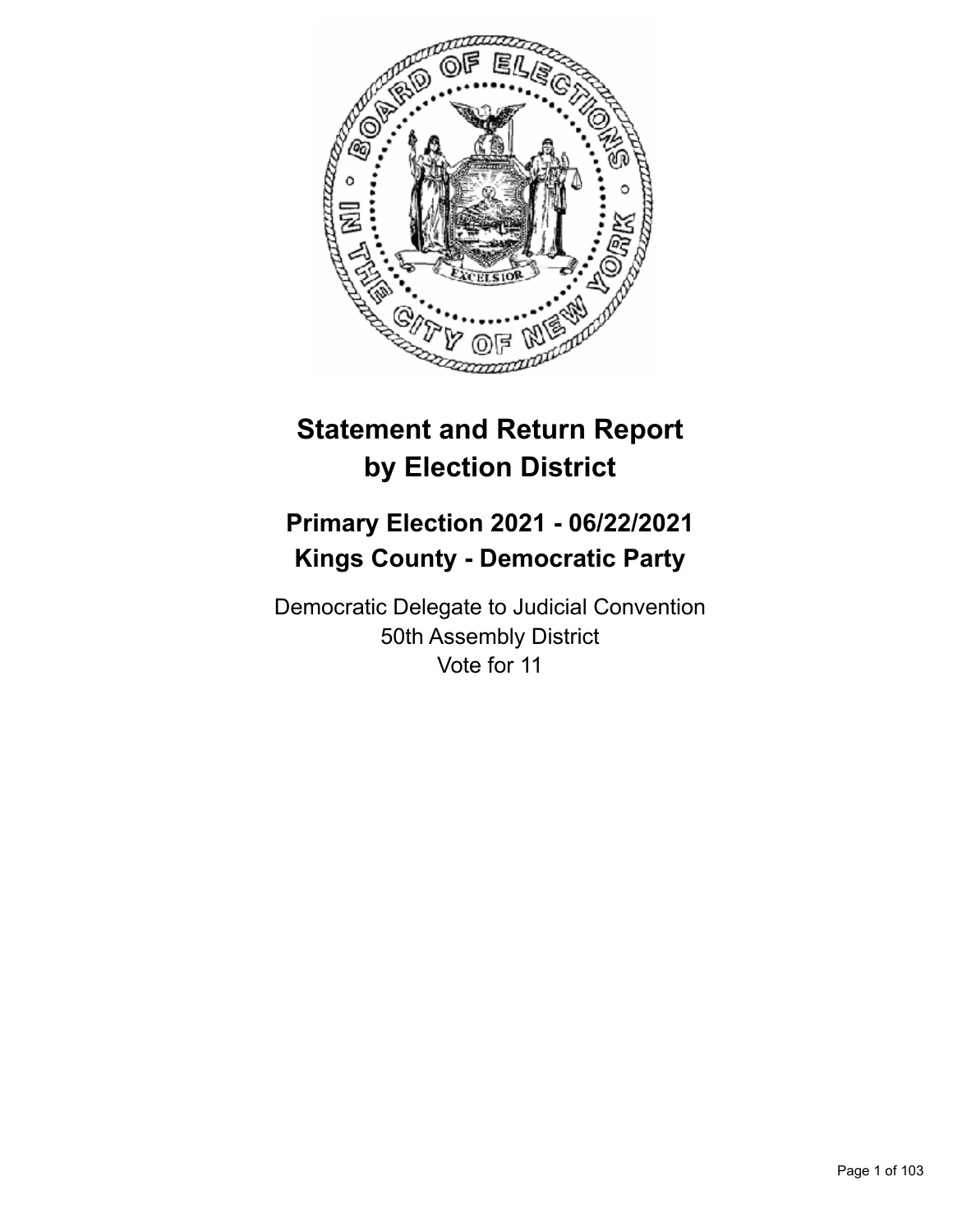

| <b>PUBLIC COUNTER</b>                                    | 200          |
|----------------------------------------------------------|--------------|
| MANUALLY COUNTED EMERGENCY                               | 0            |
| <b>ABSENTEE / MILITARY</b>                               | 55           |
| <b>AFFIDAVIT</b>                                         | 1            |
| <b>Total Ballots</b>                                     | 256          |
| Less - Inapplicable Federal/Special Presidential Ballots | $\mathbf{0}$ |
| <b>Total Applicable Ballots</b>                          | 256          |
| <b>KEVIN LACHERRA</b>                                    | 12           |
| LISA MARIE BLOODGOOD                                     | 18           |
| <b>JACK J. DRURY</b>                                     | 5            |
| <b>MARCOS MASRI</b>                                      | 16           |
| ANDANO OCANA                                             | 11           |
| <b>WALESKA LAYES</b>                                     | 11           |
| <b>JESSICA BAKER-VODOOR</b>                              | 15           |
| <b>ELANA EHRENBERG</b>                                   | 15           |
| DAEHA KO                                                 | 15           |
| <b>SUMMER SULLIVAN WALKER</b>                            | 19           |
| <b>FRANCOISE OLIVAS</b>                                  | 13           |
| <b>ERIC KUN</b>                                          | 11           |
| <b>ARUNA HEKINIAN</b>                                    | 11           |
| <b>STEVEN THOMAS HASTY</b>                               | 5            |
| <b>JULIE TORRES MOSKOVITZ</b>                            | 23           |
| <b>MICHELE KAUFMAN</b>                                   | 26           |
| <b>JOEL GROSS</b>                                        | 35           |
| MOSHE BLUM (WRITE-IN)                                    | 1            |
| <b>Total Votes</b>                                       | 262          |
| Unrecorded                                               | 2,554        |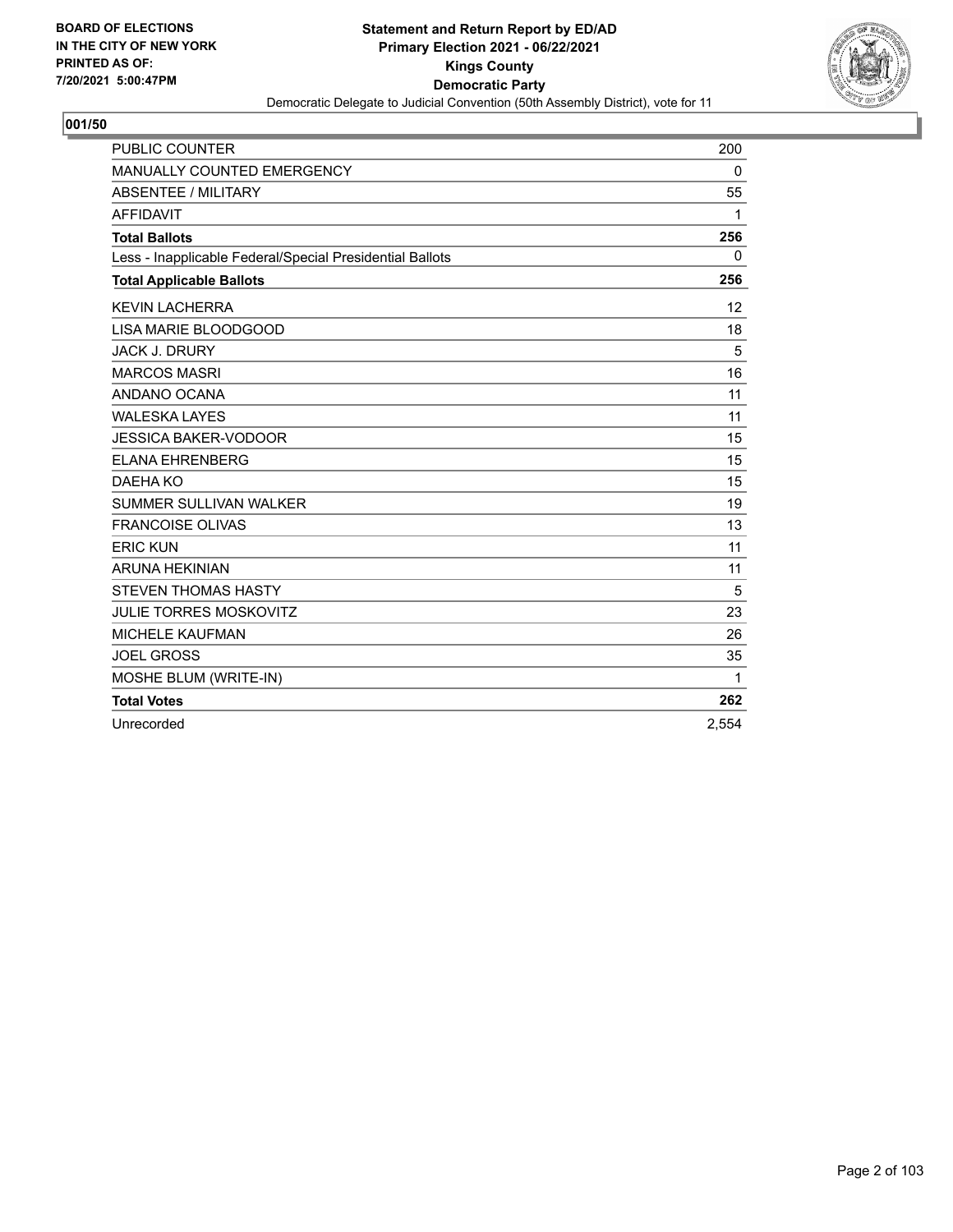

| <b>PUBLIC COUNTER</b>                                    | 186         |
|----------------------------------------------------------|-------------|
| MANUALLY COUNTED EMERGENCY                               | $\mathbf 0$ |
| ABSENTEE / MILITARY                                      | 34          |
| <b>AFFIDAVIT</b>                                         | 1           |
| <b>Total Ballots</b>                                     | 221         |
| Less - Inapplicable Federal/Special Presidential Ballots | 0           |
| <b>Total Applicable Ballots</b>                          | 221         |
| <b>KEVIN LACHERRA</b>                                    | 49          |
| LISA MARIE BLOODGOOD                                     | 69          |
| <b>JACK J. DRURY</b>                                     | 38          |
| <b>MARCOS MASRI</b>                                      | 37          |
| ANDANO OCANA                                             | 49          |
| <b>WALESKA LAYES</b>                                     | 47          |
| <b>JESSICA BAKER-VODOOR</b>                              | 67          |
| <b>ELANA EHRENBERG</b>                                   | 75          |
| DAEHA KO                                                 | 69          |
| <b>SUMMER SULLIVAN WALKER</b>                            | 59          |
| <b>FRANCOISE OLIVAS</b>                                  | 53          |
| <b>ERIC KUN</b>                                          | 43          |
| <b>ARUNA HEKINIAN</b>                                    | 45          |
| <b>STEVEN THOMAS HASTY</b>                               | 16          |
| <b>JULIE TORRES MOSKOVITZ</b>                            | 55          |
| <b>MICHELE KAUFMAN</b>                                   | 55          |
| <b>JOEL GROSS</b>                                        | 28          |
| HAYLEY NEWMAN (WRITE-IN)                                 | 1           |
| JOHN LEBEAU (WRITE-IN)                                   | 1           |
| MAX COHEN (WRITE-IN)                                     | 1           |
| <b>Total Votes</b>                                       | 857         |
| Unrecorded                                               | 1,574       |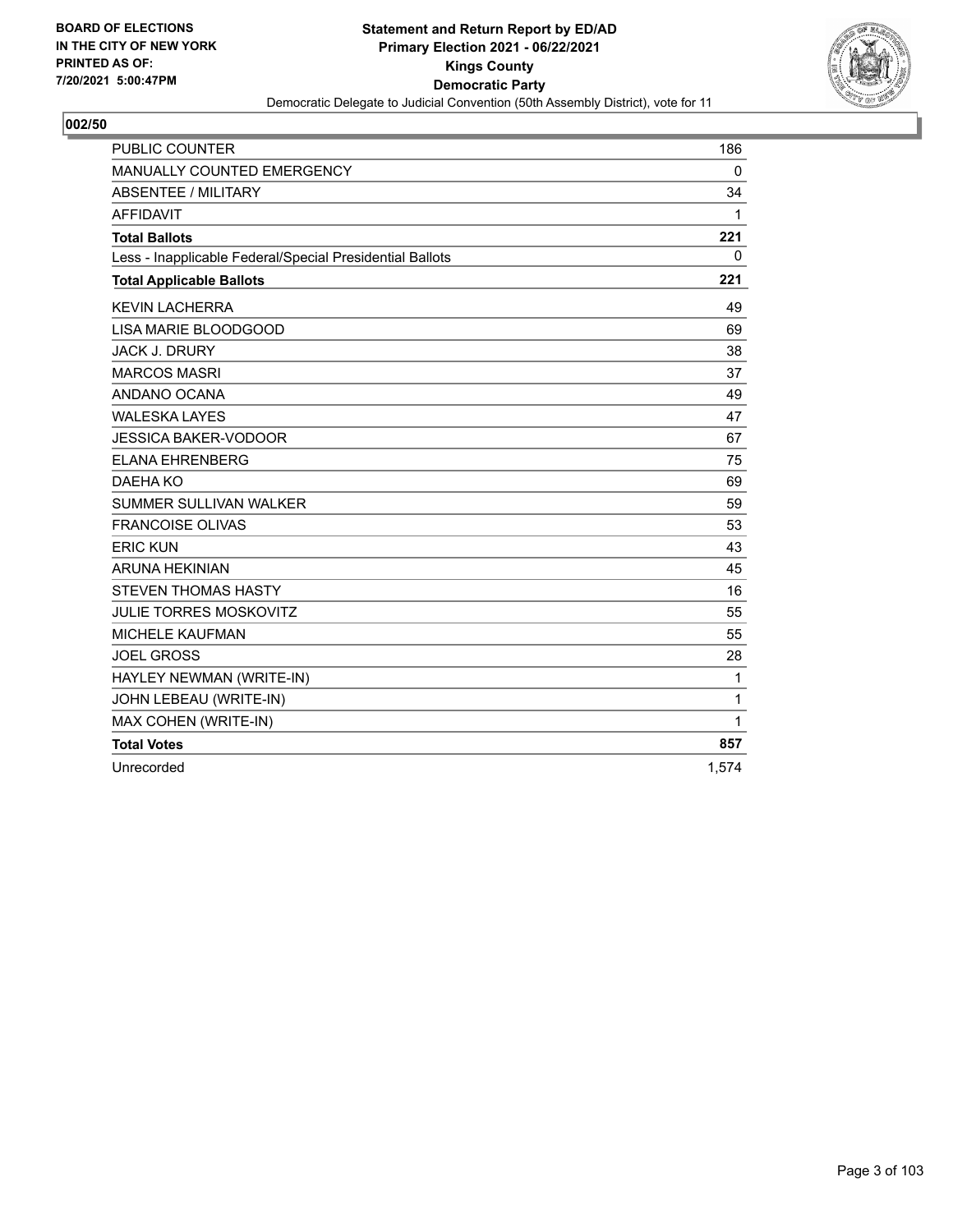

| <b>PUBLIC COUNTER</b>                                    | 387          |
|----------------------------------------------------------|--------------|
| MANUALLY COUNTED EMERGENCY                               | 0            |
| <b>ABSENTEE / MILITARY</b>                               | 27           |
| <b>AFFIDAVIT</b>                                         | 10           |
| <b>Total Ballots</b>                                     | 424          |
| Less - Inapplicable Federal/Special Presidential Ballots | $\mathbf{0}$ |
| <b>Total Applicable Ballots</b>                          | 424          |
| <b>KEVIN LACHERRA</b>                                    | 93           |
| LISA MARIE BLOODGOOD                                     | 145          |
| <b>JACK J. DRURY</b>                                     | 66           |
| <b>MARCOS MASRI</b>                                      | 79           |
| ANDANO OCANA                                             | 98           |
| <b>WALESKA LAYES</b>                                     | 109          |
| <b>JESSICA BAKER-VODOOR</b>                              | 134          |
| <b>ELANA EHRENBERG</b>                                   | 123          |
| DAEHA KO                                                 | 124          |
| SUMMER SULLIVAN WALKER                                   | 123          |
| <b>FRANCOISE OLIVAS</b>                                  | 90           |
| <b>ERIC KUN</b>                                          | 78           |
| <b>ARUNA HEKINIAN</b>                                    | 89           |
| <b>STEVEN THOMAS HASTY</b>                               | 31           |
| <b>JULIE TORRES MOSKOVITZ</b>                            | 111          |
| <b>MICHELE KAUFMAN</b>                                   | 111          |
| <b>JOEL GROSS</b>                                        | 36           |
| UNATTRIBUTABLE WRITE-IN (WRITE-IN)                       | 1            |
| <b>Total Votes</b>                                       | 1,641        |
| Unrecorded                                               | 3.023        |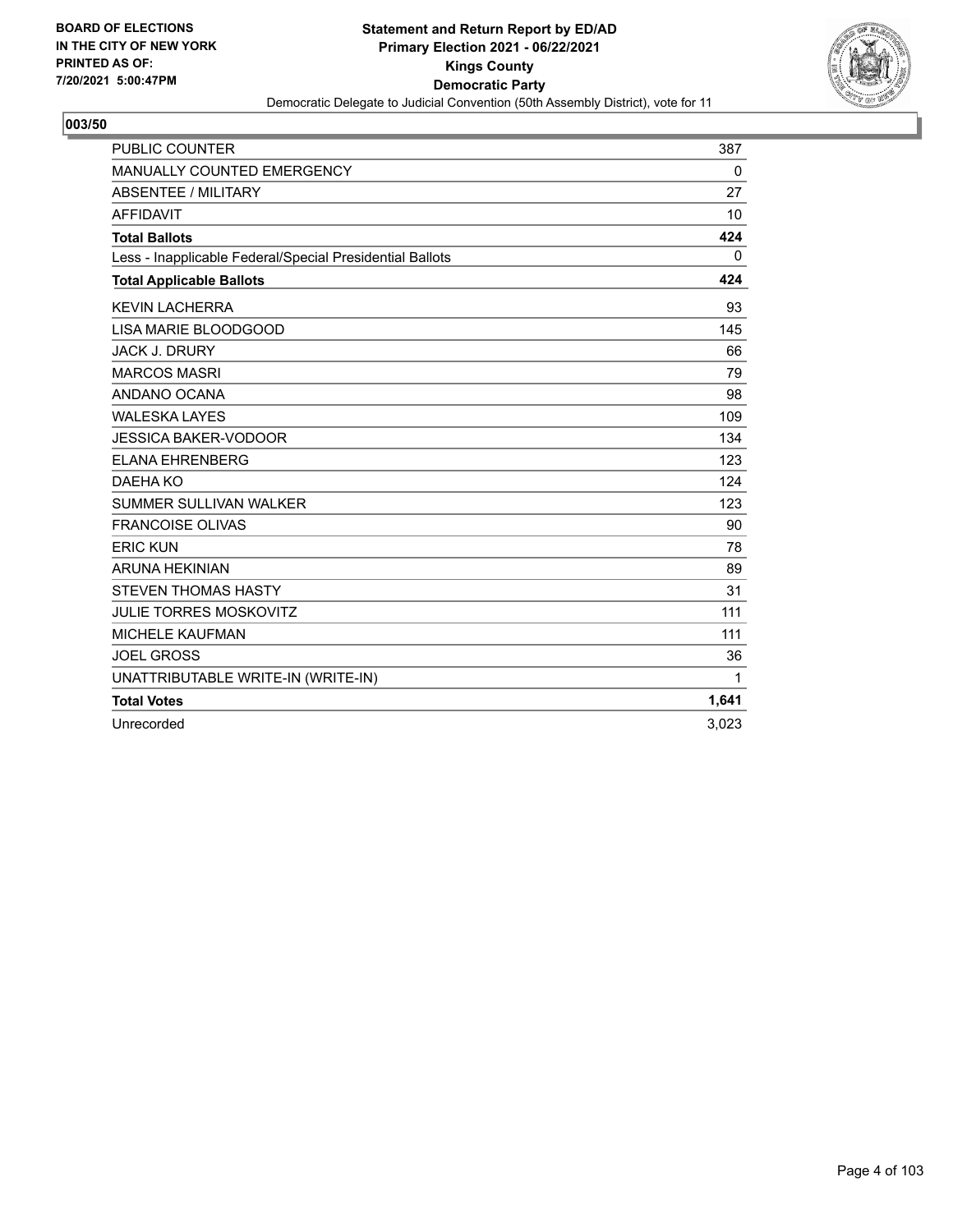

| <b>PUBLIC COUNTER</b>                                    | 150   |
|----------------------------------------------------------|-------|
| MANUALLY COUNTED EMERGENCY                               | 0     |
| <b>ABSENTEE / MILITARY</b>                               | 11    |
| <b>AFFIDAVIT</b>                                         | 3     |
| <b>Total Ballots</b>                                     | 164   |
| Less - Inapplicable Federal/Special Presidential Ballots | 0     |
| <b>Total Applicable Ballots</b>                          | 164   |
| <b>KEVIN LACHERRA</b>                                    | 33    |
| LISA MARIE BLOODGOOD                                     | 62    |
| <b>JACK J. DRURY</b>                                     | 34    |
| <b>MARCOS MASRI</b>                                      | 36    |
| ANDANO OCANA                                             | 45    |
| <b>WALESKA LAYES</b>                                     | 47    |
| <b>JESSICA BAKER-VODOOR</b>                              | 51    |
| ELANA EHRENBERG                                          | 48    |
| DAFHA KO                                                 | 53    |
| <b>SUMMER SULLIVAN WALKER</b>                            | 47    |
| <b>FRANCOISE OLIVAS</b>                                  | 48    |
| <b>ERIC KUN</b>                                          | 29    |
| <b>ARUNA HEKINIAN</b>                                    | 41    |
| <b>STEVEN THOMAS HASTY</b>                               | 17    |
| <b>JULIE TORRES MOSKOVITZ</b>                            | 44    |
| MICHELE KAUFMAN                                          | 40    |
| <b>JOEL GROSS</b>                                        | 14    |
| <b>BRIAN MORGAN (WRITE-IN)</b>                           | 1     |
| DAVE CHATTERJEE (WRITE-IN)                               | 1     |
| EDWARD ATKIN (WRITE-IN)                                  | 1     |
| KELLY TAYLOR (WRITE-IN)                                  | 1     |
| LOUIS CHOLOEEN BROWN (WRITE-IN)                          | 1     |
| UNATTRIBUTABLE WRITE-IN (WRITE-IN)                       | 10    |
| <b>Total Votes</b>                                       | 704   |
| Unrecorded                                               | 1.100 |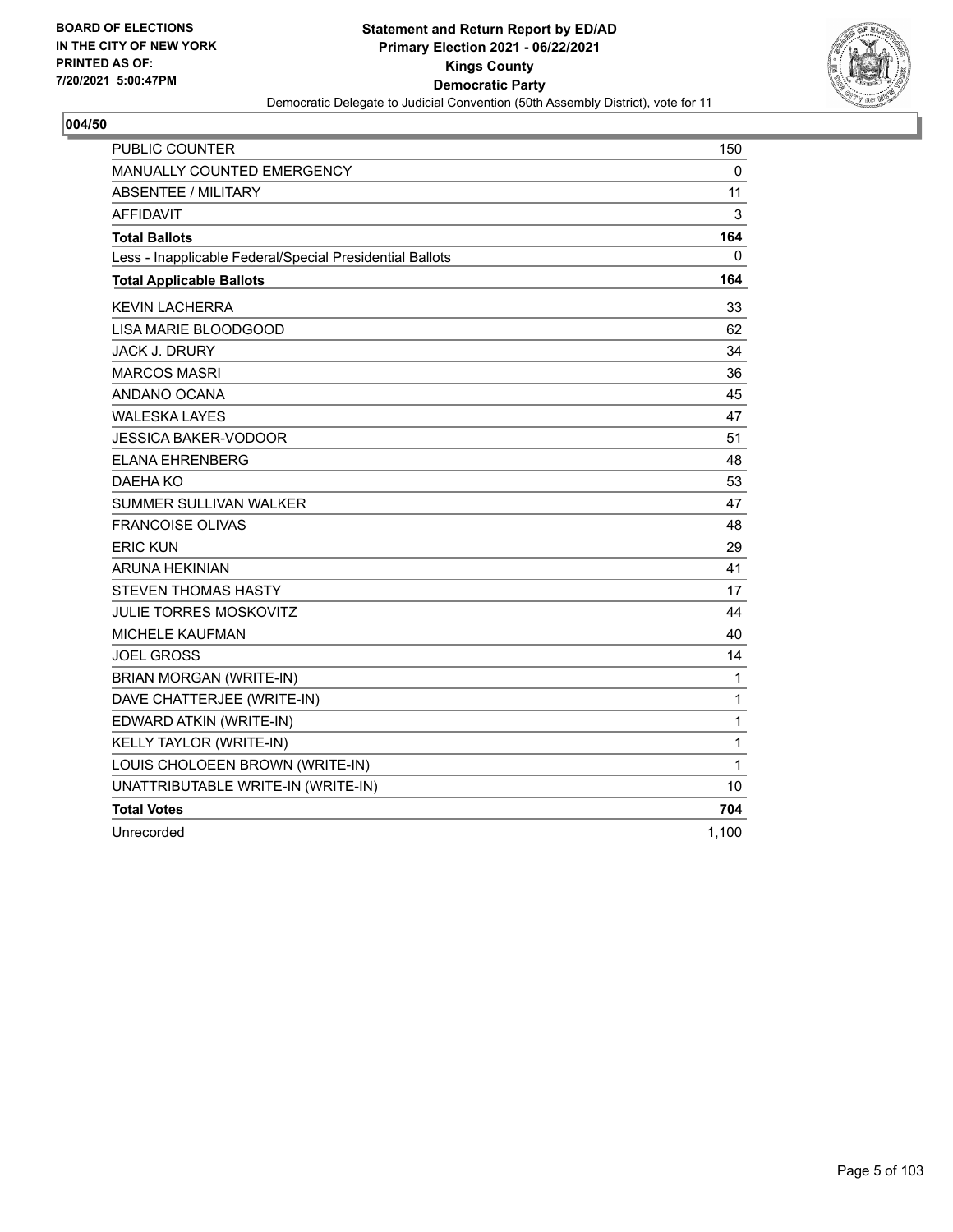

| <b>PUBLIC COUNTER</b>                                    | 313          |
|----------------------------------------------------------|--------------|
| MANUALLY COUNTED EMERGENCY                               | 0            |
| ABSENTEE / MILITARY                                      | 22           |
| AFFIDAVIT                                                | 4            |
| <b>Total Ballots</b>                                     | 339          |
| Less - Inapplicable Federal/Special Presidential Ballots | 0            |
| <b>Total Applicable Ballots</b>                          | 339          |
| <b>KEVIN LACHERRA</b>                                    | 85           |
| LISA MARIE BLOODGOOD                                     | 144          |
| <b>JACK J. DRURY</b>                                     | 51           |
| <b>MARCOS MASRI</b>                                      | 60           |
| ANDANO OCANA                                             | 84           |
| <b>WALESKA LAYES</b>                                     | 96           |
| <b>JESSICA BAKER-VODOOR</b>                              | 115          |
| <b>ELANA EHRENBERG</b>                                   | 114          |
| <b>DAEHA KO</b>                                          | 112          |
| <b>SUMMER SULLIVAN WALKER</b>                            | 104          |
| <b>FRANCOISE OLIVAS</b>                                  | 91           |
| <b>ERIC KUN</b>                                          | 77           |
| <b>ARUNA HEKINIAN</b>                                    | 85           |
| <b>STEVEN THOMAS HASTY</b>                               | 30           |
| <b>JULIE TORRES MOSKOVITZ</b>                            | 97           |
| <b>MICHELE KAUFMAN</b>                                   | 96           |
| <b>JOEL GROSS</b>                                        | 38           |
| CHRISTOPHER PAECELLI (WRITE-IN)                          | 1            |
| CHRISTOPHER VAN ZEK (WRITE-IN)                           | $\mathbf{1}$ |
| EMILY CATHERINE ELLIS (WRITE-IN)                         | 1            |
| FLORINA YEZRIL (WRITE-IN)                                | 1            |
| <b>GISELE LIAKES (WRITE-IN)</b>                          | $\mathbf{1}$ |
| HEARTHER LETZKUS (WRITE-IN)                              | 1            |
| JEREMY SCHIFFNES (WRITE-IN)                              | 1            |
| KATERYNA KUNTSEVICH (WRITE-IN)                           | 1            |
| MICHEAL ARDELGAN (WRITE-IN)                              | 1            |
| NICK RIZZO (WRITE-IN)                                    | $\mathbf{1}$ |
| ROBERT LOWELL WESTWORTH (WRITE-IN)                       | 1            |
| SOHANA RAO (WRITE-IN)                                    | 1            |
| TIMOTHY THOMAS LAECH (WRITE-IN)                          | 1            |
| UNATTRIBUTABLE WRITE-IN (WRITE-IN)                       | 1            |
| <b>Total Votes</b>                                       | 1,493        |
| Unrecorded                                               | 2,236        |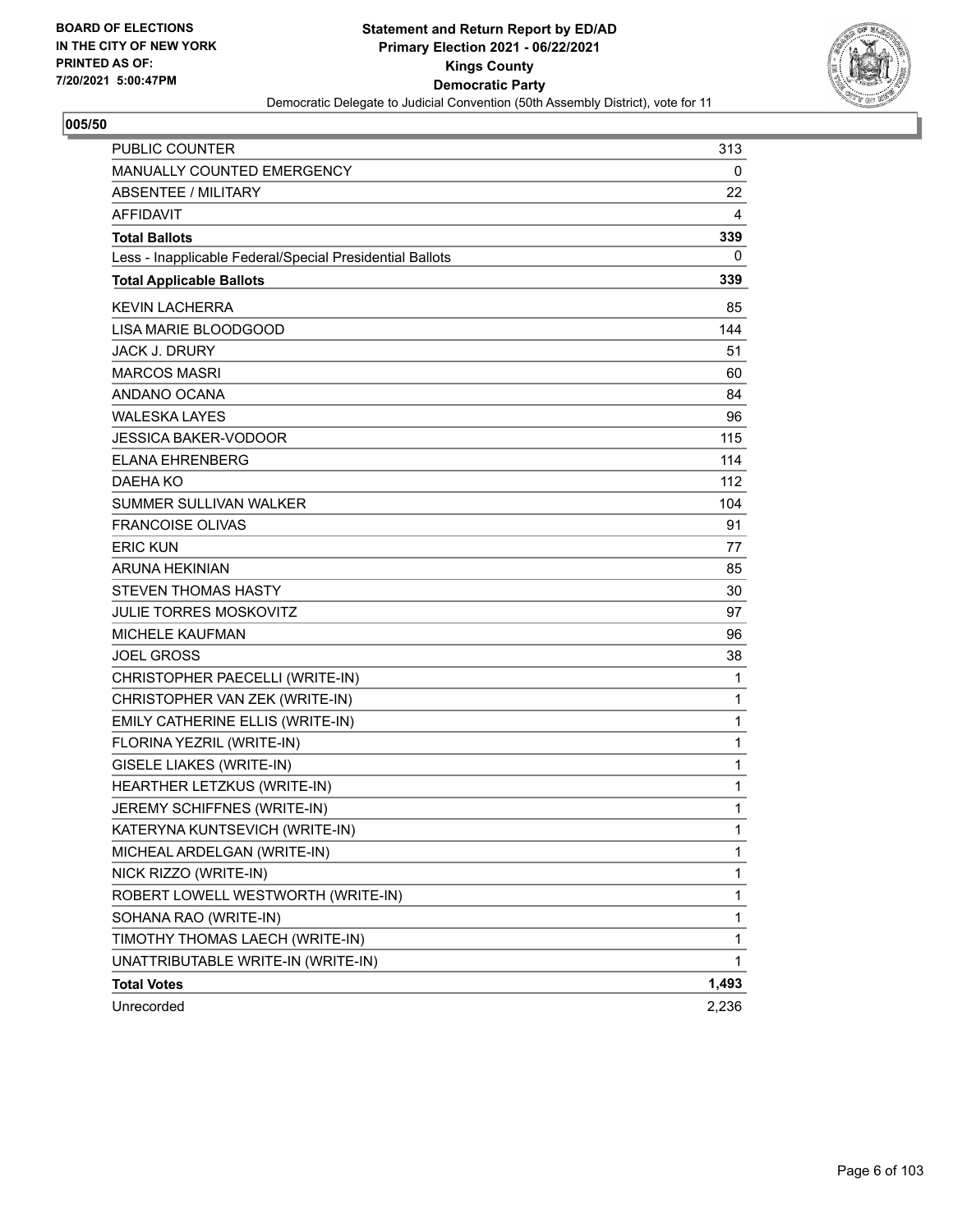

| PUBLIC COUNTER                                           | 249            |
|----------------------------------------------------------|----------------|
| MANUALLY COUNTED EMERGENCY                               | 0              |
| <b>ABSENTEE / MILITARY</b>                               | 17             |
| <b>AFFIDAVIT</b>                                         | $\overline{2}$ |
| <b>Total Ballots</b>                                     | 268            |
| Less - Inapplicable Federal/Special Presidential Ballots | 0              |
| <b>Total Applicable Ballots</b>                          | 268            |
| <b>KEVIN LACHERRA</b>                                    | 59             |
| LISA MARIE BLOODGOOD                                     | 103            |
| <b>JACK J. DRURY</b>                                     | 33             |
| <b>MARCOS MASRI</b>                                      | 45             |
| ANDANO OCANA                                             | 76             |
| <b>WALESKA LAYES</b>                                     | 69             |
| <b>JESSICA BAKER-VODOOR</b>                              | 94             |
| <b>ELANA EHRENBERG</b>                                   | 84             |
| <b>DAEHA KO</b>                                          | 100            |
| <b>SUMMER SULLIVAN WALKER</b>                            | 89             |
| <b>FRANCOISE OLIVAS</b>                                  | 73             |
| <b>ERIC KUN</b>                                          | 47             |
| <b>ARUNA HEKINIAN</b>                                    | 74             |
| <b>STEVEN THOMAS HASTY</b>                               | 18             |
| <b>JULIE TORRES MOSKOVITZ</b>                            | 72             |
| <b>MICHELE KAUFMAN</b>                                   | 78             |
| <b>JOEL GROSS</b>                                        | 29             |
| AMANDA LASKEY (WRITE-IN)                                 | 1              |
| JARED KANES (WRITE-IN)                                   | 1              |
| JOY LASKEY (WRITE-IN)                                    | 1              |
| MAX MERYERS (WRITE-IN)                                   | 1              |
| QUINNE MEYERS (WRITE-IN)                                 | 1              |
| UNATTRIBUTABLE WRITE-IN (WRITE-IN)                       | 1              |
| <b>Total Votes</b>                                       | 1,149          |
| Unrecorded                                               | 1.799          |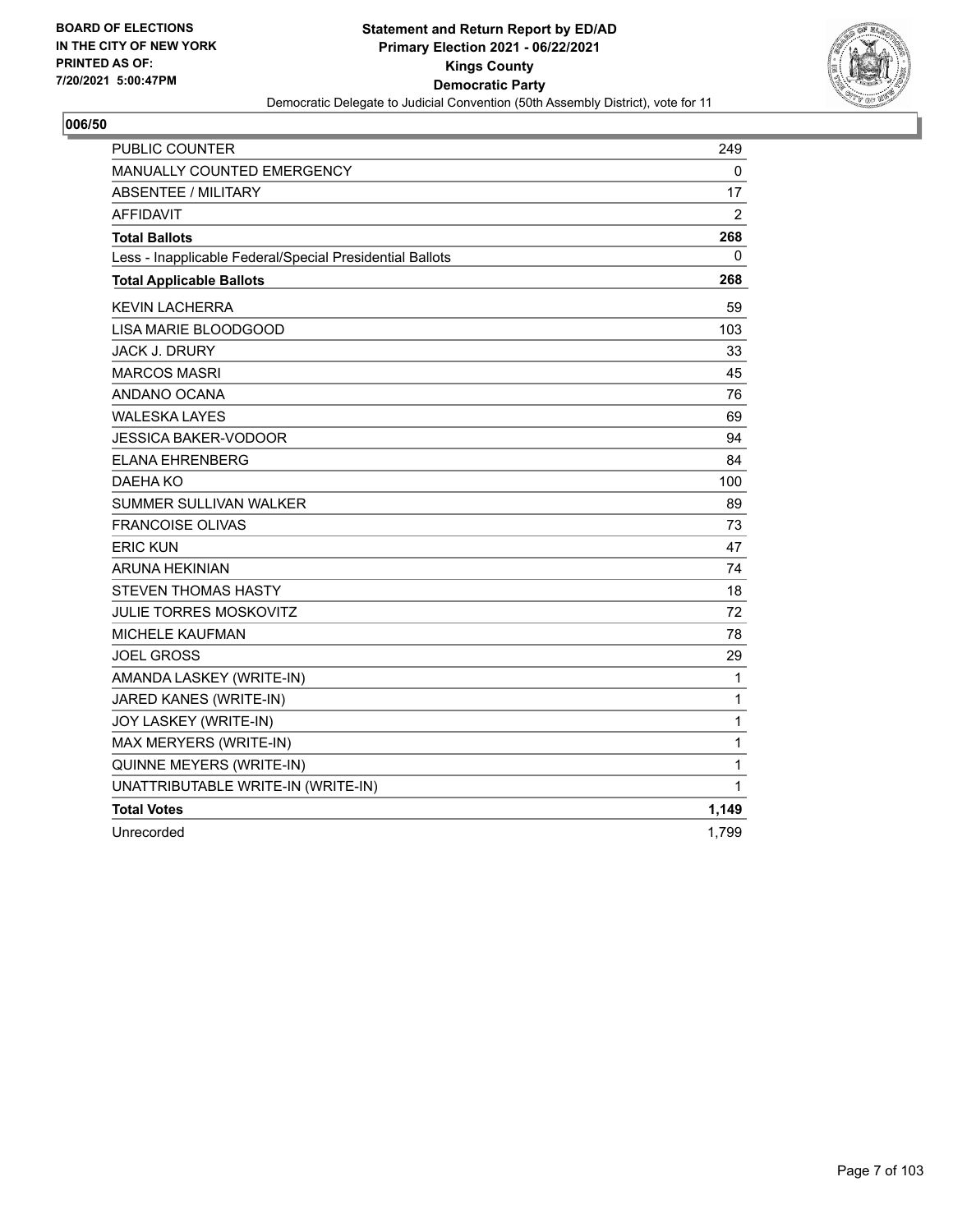

| <b>PUBLIC COUNTER</b>                                    | 206   |
|----------------------------------------------------------|-------|
| MANUALLY COUNTED EMERGENCY                               | 0     |
| <b>ABSENTEE / MILITARY</b>                               | 13    |
| <b>AFFIDAVIT</b>                                         | 3     |
| <b>Total Ballots</b>                                     | 222   |
| Less - Inapplicable Federal/Special Presidential Ballots | 0     |
| <b>Total Applicable Ballots</b>                          | 222   |
| <b>KEVIN LACHERRA</b>                                    | 32    |
| LISA MARIE BLOODGOOD                                     | 72    |
| <b>JACK J. DRURY</b>                                     | 27    |
| <b>MARCOS MASRI</b>                                      | 35    |
| ANDANO OCANA                                             | 49    |
| <b>WALESKA LAYES</b>                                     | 55    |
| <b>JESSICA BAKER-VODOOR</b>                              | 72    |
| <b>ELANA EHRENBERG</b>                                   | 68    |
| DAEHA KO                                                 | 70    |
| SUMMER SULLIVAN WALKER                                   | 68    |
| <b>FRANCOISE OLIVAS</b>                                  | 47    |
| <b>ERIC KUN</b>                                          | 31    |
| <b>ARUNA HEKINIAN</b>                                    | 48    |
| <b>STEVEN THOMAS HASTY</b>                               | 15    |
| <b>JULIE TORRES MOSKOVITZ</b>                            | 58    |
| <b>MICHELE KAUFMAN</b>                                   | 53    |
| <b>JOEL GROSS</b>                                        | 16    |
| <b>Total Votes</b>                                       | 816   |
| Unrecorded                                               | 1.626 |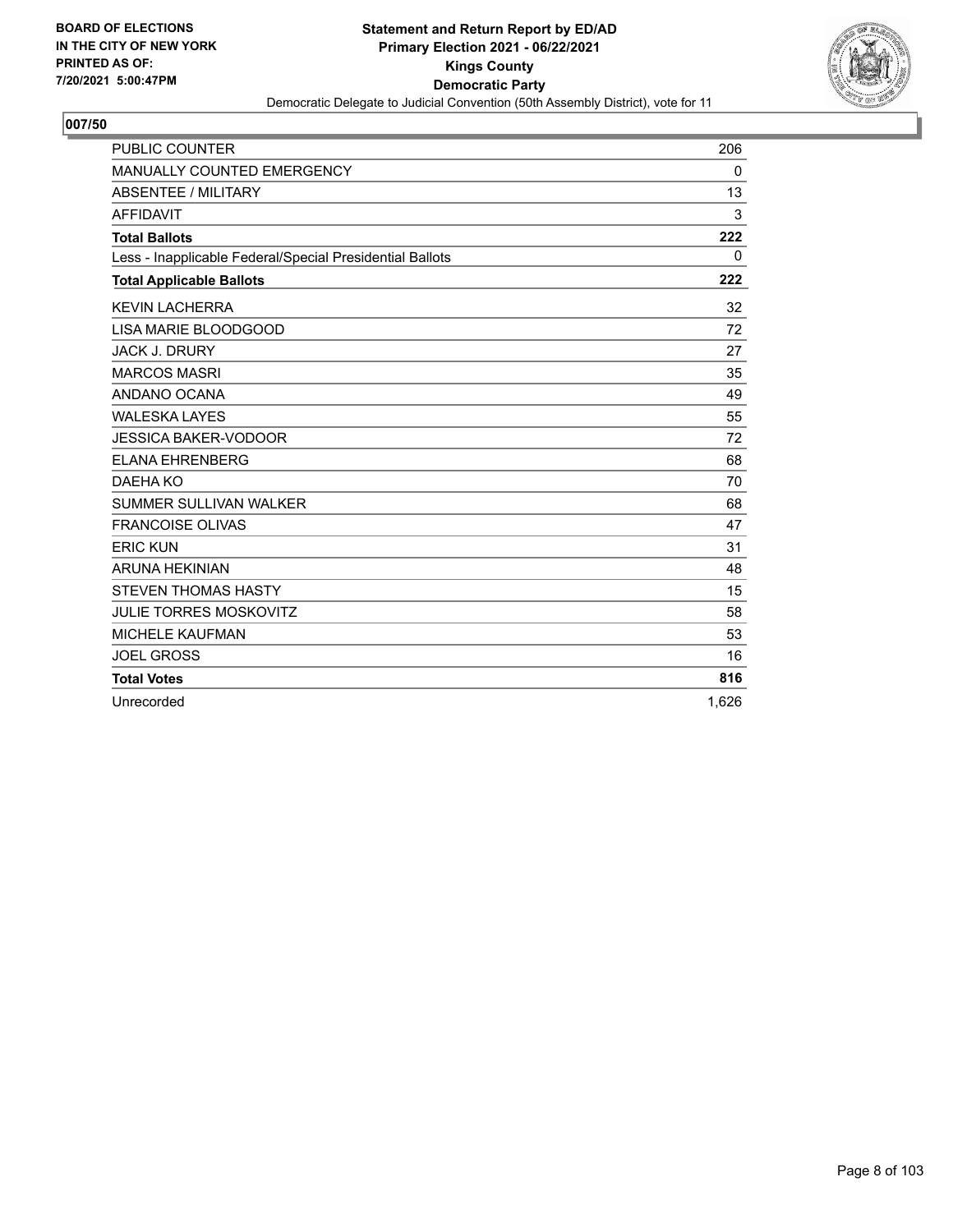

| <b>PUBLIC COUNTER</b>                                    | 296         |
|----------------------------------------------------------|-------------|
| <b>MANUALLY COUNTED EMERGENCY</b>                        | $\mathbf 0$ |
| ABSENTEE / MILITARY                                      | 22          |
| <b>AFFIDAVIT</b>                                         | 4           |
| <b>Total Ballots</b>                                     | 322         |
| Less - Inapplicable Federal/Special Presidential Ballots | 0           |
| <b>Total Applicable Ballots</b>                          | 322         |
| <b>KEVIN LACHERRA</b>                                    | 81          |
| LISA MARIE BLOODGOOD                                     | 120         |
| <b>JACK J. DRURY</b>                                     | 43          |
| <b>MARCOS MASRI</b>                                      | 65          |
| ANDANO OCANA                                             | 74          |
| <b>WALESKA LAYES</b>                                     | 88          |
| <b>JESSICA BAKER-VODOOR</b>                              | 109         |
| <b>ELANA EHRENBERG</b>                                   | 107         |
| DAEHA KO                                                 | 116         |
| <b>SUMMER SULLIVAN WALKER</b>                            | 101         |
| <b>FRANCOISE OLIVAS</b>                                  | 92          |
| <b>ERIC KUN</b>                                          | 64          |
| <b>ARUNA HEKINIAN</b>                                    | 72          |
| <b>STEVEN THOMAS HASTY</b>                               | 19          |
| <b>JULIE TORRES MOSKOVITZ</b>                            | 100         |
| <b>MICHELE KAUFMAN</b>                                   | 95          |
| <b>JOEL GROSS</b>                                        | 32          |
| ALFRED E. NEWMAN (WRITE-IN)                              | 1           |
| TINA MATINRE (WRITE-IN)                                  | 1           |
| UNATTRIBUTABLE WRITE-IN (WRITE-IN)                       | 1           |
| <b>Total Votes</b>                                       | 1,381       |
| Unrecorded                                               | 2,161       |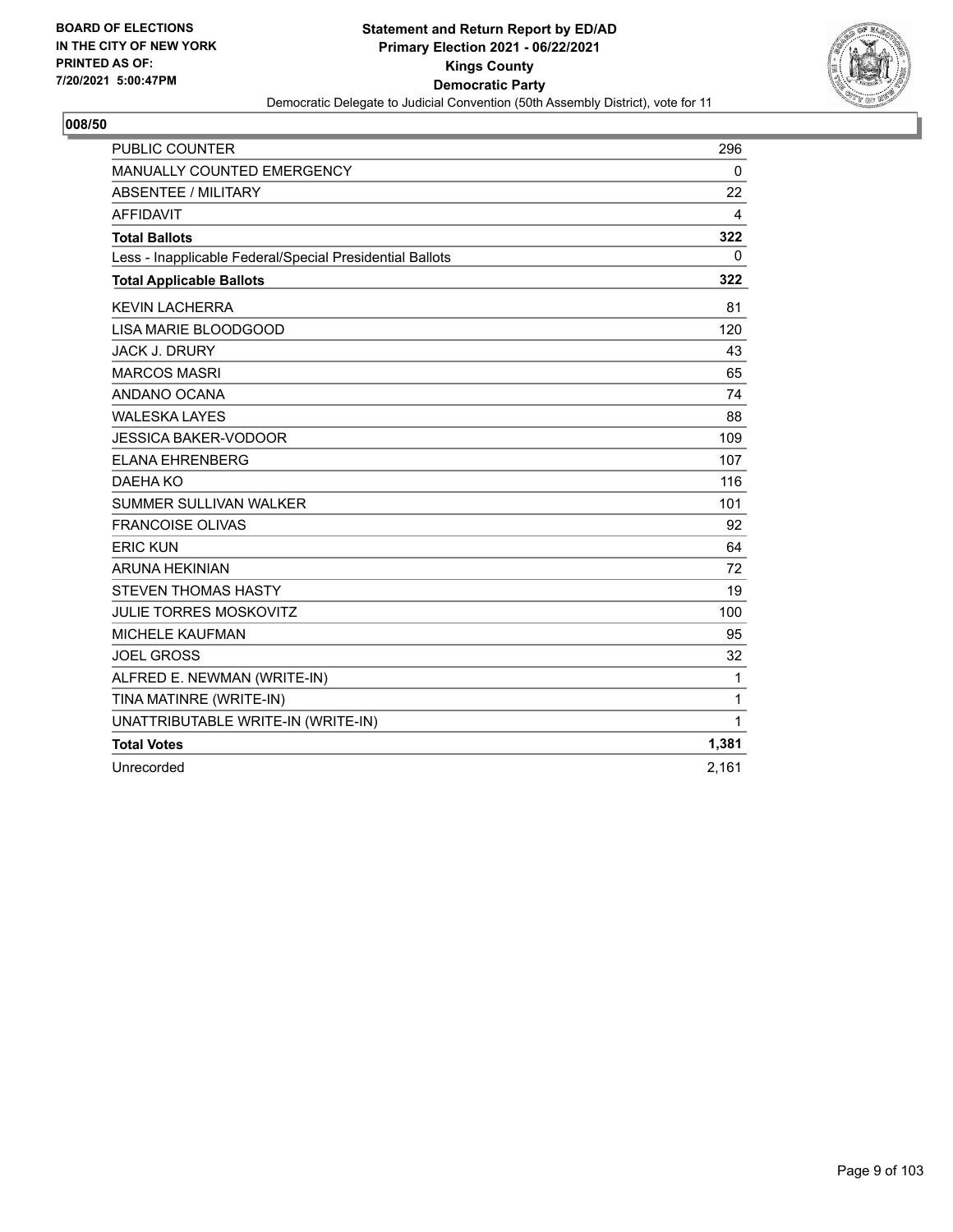

| <b>PUBLIC COUNTER</b>                                    | 264          |
|----------------------------------------------------------|--------------|
| MANUALLY COUNTED EMERGENCY                               | $\mathbf{0}$ |
| <b>ABSENTEE / MILITARY</b>                               | 17           |
| <b>AFFIDAVIT</b>                                         | 3            |
| <b>Total Ballots</b>                                     | 284          |
| Less - Inapplicable Federal/Special Presidential Ballots | 0            |
| <b>Total Applicable Ballots</b>                          | 284          |
| <b>KEVIN LACHERRA</b>                                    | 59           |
| LISA MARIE BLOODGOOD                                     | 110          |
| <b>JACK J. DRURY</b>                                     | 44           |
| <b>MARCOS MASRI</b>                                      | 39           |
| ANDANO OCANA                                             | 72           |
| <b>WALESKA LAYES</b>                                     | 73           |
| <b>JESSICA BAKER-VODOOR</b>                              | 99           |
| <b>ELANA EHRENBERG</b>                                   | 103          |
| DAEHA KO                                                 | 93           |
| <b>SUMMER SULLIVAN WALKER</b>                            | 97           |
| <b>FRANCOISE OLIVAS</b>                                  | 89           |
| <b>ERIC KUN</b>                                          | 58           |
| <b>ARUNA HEKINIAN</b>                                    | 70           |
| <b>STEVEN THOMAS HASTY</b>                               | 29           |
| <b>JULIE TORRES MOSKOVITZ</b>                            | 98           |
| <b>MICHELE KAUFMAN</b>                                   | 94           |
| <b>JOEL GROSS</b>                                        | 32           |
| JACOB LIEF (WRITE-IN)                                    | 1            |
| SCOTT SOLOA (WRITE-IN)                                   | 1            |
| UNATTRIBUTABLE WRITE-IN (WRITE-IN)                       | 3            |
| <b>Total Votes</b>                                       | 1,264        |
| Unrecorded                                               | 1,860        |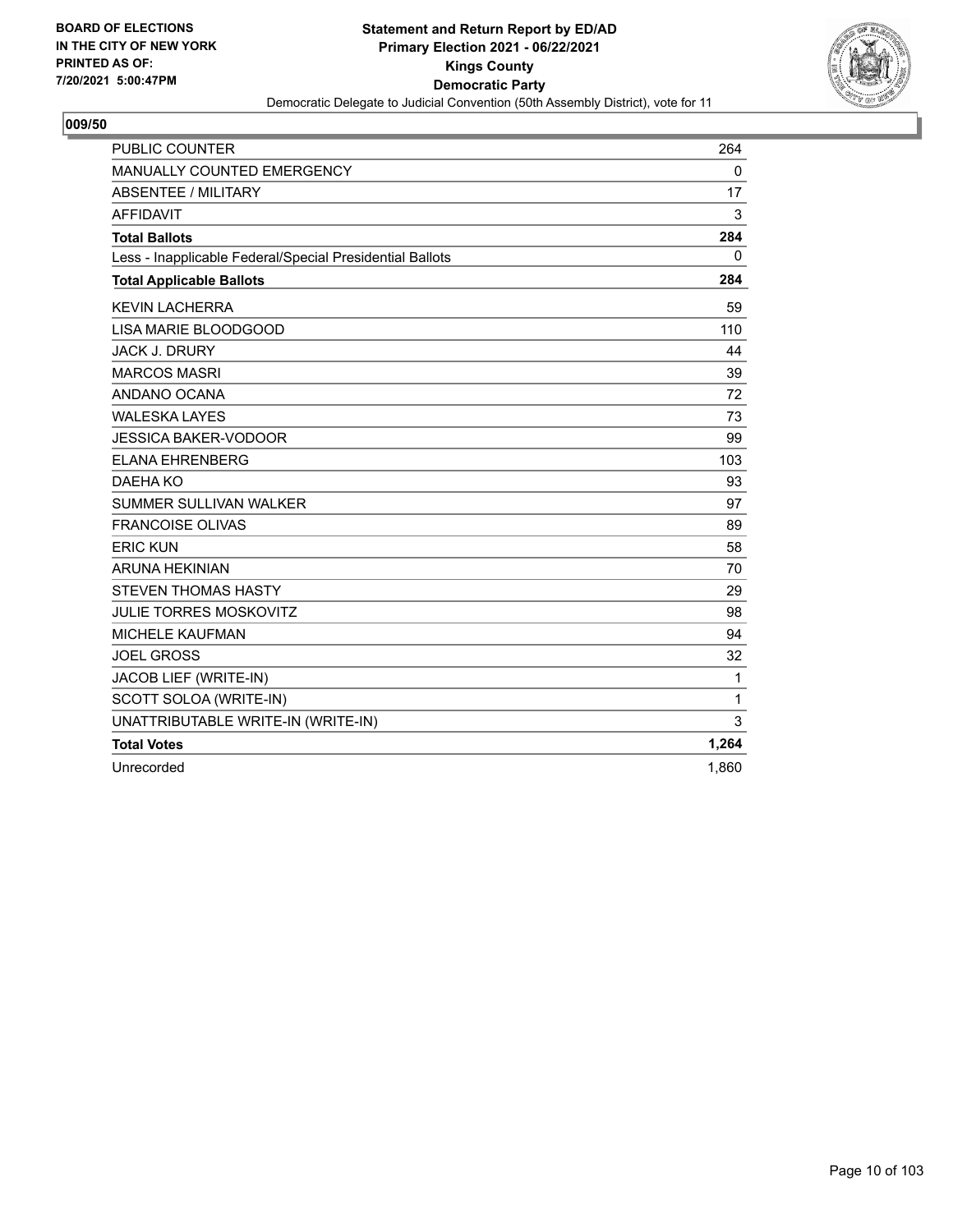

| <b>PUBLIC COUNTER</b>                                    | 251            |
|----------------------------------------------------------|----------------|
| MANUALLY COUNTED EMERGENCY                               | 0              |
| ABSENTEE / MILITARY                                      | 30             |
| AFFIDAVIT                                                | 3              |
| <b>Total Ballots</b>                                     | 284            |
| Less - Inapplicable Federal/Special Presidential Ballots | 0              |
| <b>Total Applicable Ballots</b>                          | 284            |
| <b>KEVIN LACHERRA</b>                                    | 62             |
| LISA MARIE BLOODGOOD                                     | 105            |
| <b>JACK J. DRURY</b>                                     | 38             |
| <b>MARCOS MASRI</b>                                      | 58             |
| ANDANO OCANA                                             | 74             |
| WALESKA LAYES                                            | 76             |
| <b>JESSICA BAKER-VODOOR</b>                              | 100            |
| <b>ELANA EHRENBERG</b>                                   | 89             |
| DAEHA KO                                                 | 94             |
| SUMMER SULLIVAN WALKER                                   | 80             |
| <b>FRANCOISE OLIVAS</b>                                  | 73             |
| <b>ERIC KUN</b>                                          | 51             |
| <b>ARUNA HEKINIAN</b>                                    | 61             |
| <b>STEVEN THOMAS HASTY</b>                               | 23             |
| JULIE TORRES MOSKOVITZ                                   | 91             |
| <b>MICHELE KAUFMAN</b>                                   | 86             |
| <b>JOEL GROSS</b>                                        | 22             |
| ALEY DANCKNERTY (WRITE-IN)                               | 1              |
| ANDREW RESTREPO RAMOS (WRITE-IN)                         | 1              |
| EWDY MOELLER (WRITE-IN)                                  | 1              |
| <b>GARY BROWNLEE (WRITE-IN)</b>                          | 1              |
| <b>GREGORY MENTI (WRITE-IN)</b>                          | 1              |
| JOE GREGORY (WRITE-IN)                                   | 1              |
| JOE SCIBELLI JR. (WRITE-IN)                              | 1              |
| KEVIN MCEULAY (WRITE-IN)                                 | 1              |
| LYES BENARBANE (WRITE-IN)                                | 1              |
| MAX GARNET (WRITE-IN)                                    | $\mathbf{1}$   |
| NICK BANNON (WRITE-IN)                                   | 1              |
| UNATTRIBUTABLE WRITE-IN (WRITE-IN)                       | $\overline{c}$ |
| <b>Total Votes</b>                                       | 1,196          |
| Unrecorded                                               | 1,928          |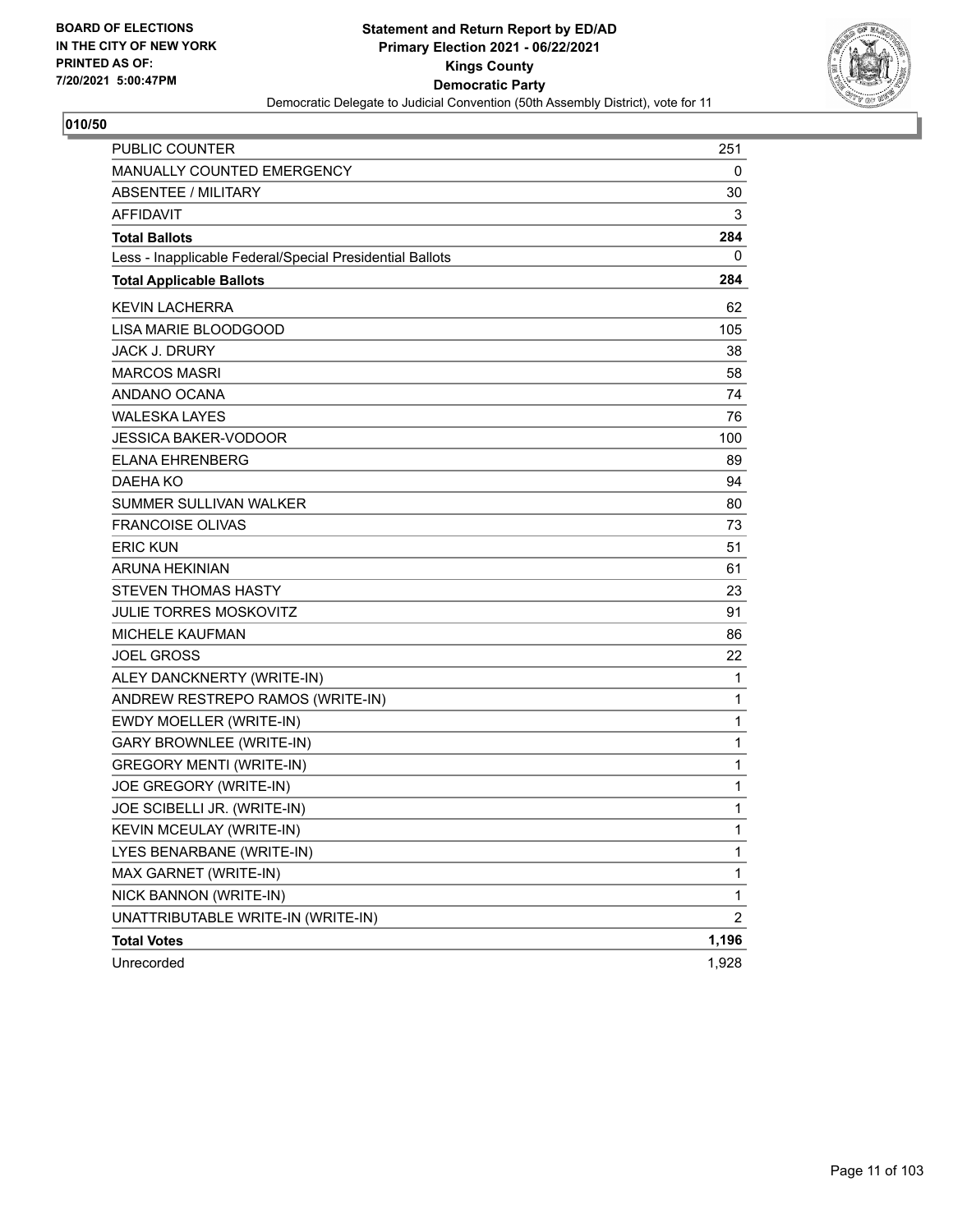

| <b>PUBLIC COUNTER</b>                                    | 174          |
|----------------------------------------------------------|--------------|
| <b>MANUALLY COUNTED EMERGENCY</b>                        | $\mathbf{0}$ |
| <b>ABSENTEE / MILITARY</b>                               | 11           |
| <b>AFFIDAVIT</b>                                         | 1            |
| <b>Total Ballots</b>                                     | 186          |
| Less - Inapplicable Federal/Special Presidential Ballots | $\mathbf{0}$ |
| <b>Total Applicable Ballots</b>                          | 186          |
| <b>KEVIN LACHERRA</b>                                    | 21           |
| LISA MARIE BLOODGOOD                                     | 22           |
| <b>JACK J. DRURY</b>                                     | 10           |
| <b>MARCOS MASRI</b>                                      | 46           |
| ANDANO OCANA                                             | 15           |
| <b>WALESKA LAYES</b>                                     | 15           |
| <b>JESSICA BAKER-VODOOR</b>                              | 20           |
| <b>ELANA EHRENBERG</b>                                   | 16           |
| DAEHA KO                                                 | 17           |
| <b>SUMMER SULLIVAN WALKER</b>                            | 21           |
| <b>FRANCOISE OLIVAS</b>                                  | 14           |
| <b>ERIC KUN</b>                                          | 16           |
| <b>ARUNA HEKINIAN</b>                                    | 8            |
| <b>STEVEN THOMAS HASTY</b>                               | 11           |
| <b>JULIE TORRES MOSKOVITZ</b>                            | 21           |
| <b>MICHELE KAUFMAN</b>                                   | 23           |
| <b>JOEL GROSS</b>                                        | 36           |
| <b>Total Votes</b>                                       | 332          |
| Unrecorded                                               | 1.714        |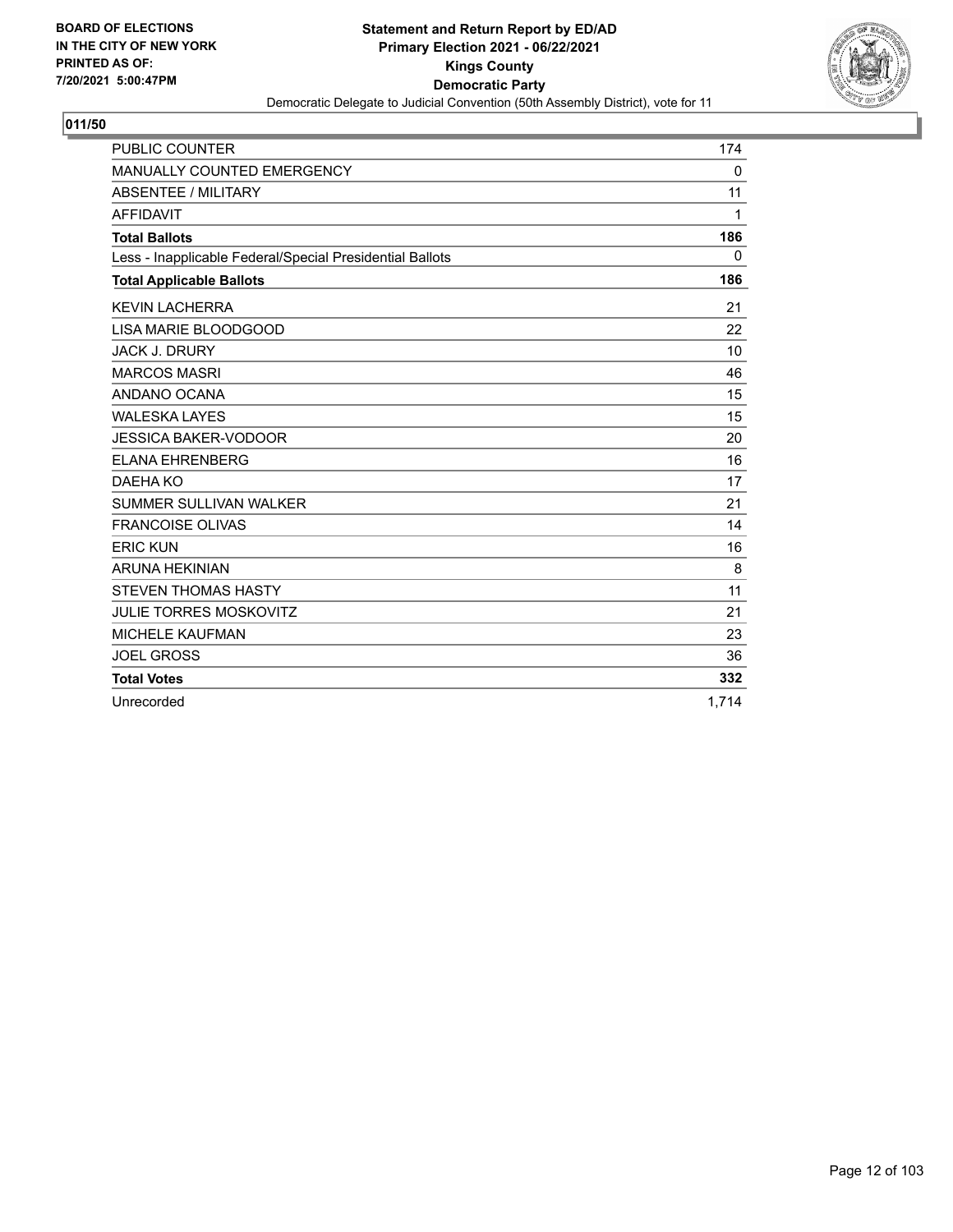

| <b>PUBLIC COUNTER</b>                                    | 208          |
|----------------------------------------------------------|--------------|
| MANUALLY COUNTED EMERGENCY                               | 0            |
| <b>ABSENTEE / MILITARY</b>                               | 18           |
| <b>AFFIDAVIT</b>                                         | 5            |
| <b>Total Ballots</b>                                     | 231          |
| Less - Inapplicable Federal/Special Presidential Ballots | $\mathbf{0}$ |
| <b>Total Applicable Ballots</b>                          | 231          |
| <b>KEVIN LACHERRA</b>                                    | 56           |
| LISA MARIE BLOODGOOD                                     | 101          |
| <b>JACK J. DRURY</b>                                     | 39           |
| <b>MARCOS MASRI</b>                                      | 43           |
| ANDANO OCANA                                             | 67           |
| <b>WALESKA LAYES</b>                                     | 71           |
| <b>JESSICA BAKER-VODOOR</b>                              | 81           |
| <b>ELANA EHRENBERG</b>                                   | 80           |
| DAEHA KO                                                 | 84           |
| <b>SUMMER SULLIVAN WALKER</b>                            | 81           |
| <b>FRANCOISE OLIVAS</b>                                  | 69           |
| <b>ERIC KUN</b>                                          | 53           |
| <b>ARUNA HEKINIAN</b>                                    | 66           |
| <b>STEVEN THOMAS HASTY</b>                               | 22           |
| <b>JULIE TORRES MOSKOVITZ</b>                            | 82           |
| <b>MICHELE KAUFMAN</b>                                   | 72           |
| <b>JOEL GROSS</b>                                        | 24           |
| JOSEPH LENTOL (WRITE-IN)                                 | 1            |
| <b>Total Votes</b>                                       | 1,092        |
| Unrecorded                                               | 1.449        |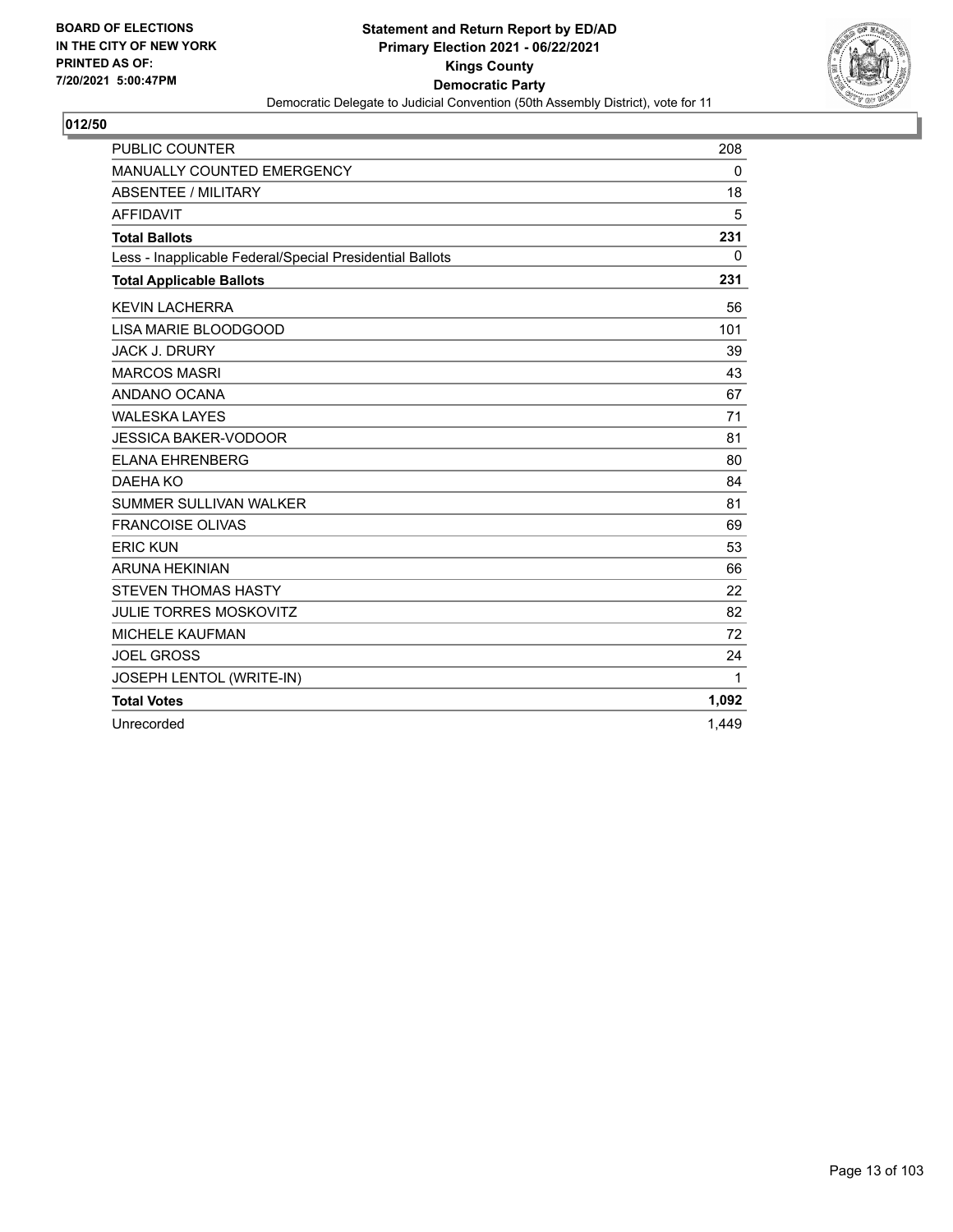

| <b>PUBLIC COUNTER</b>                                    | $\overline{2}$ |
|----------------------------------------------------------|----------------|
| MANUALLY COUNTED EMERGENCY                               | 0              |
| <b>ABSENTEE / MILITARY</b>                               | 0              |
| <b>AFFIDAVIT</b>                                         | $\mathbf 0$    |
| <b>Total Ballots</b>                                     | $\overline{2}$ |
| Less - Inapplicable Federal/Special Presidential Ballots | $\mathbf 0$    |
| <b>Total Applicable Ballots</b>                          | $\overline{2}$ |
| <b>KEVIN LACHERRA</b>                                    | 0              |
| <b>LISA MARIE BLOODGOOD</b>                              | 0              |
| <b>JACK J. DRURY</b>                                     | $\mathbf 0$    |
| <b>MARCOS MASRI</b>                                      | 0              |
| ANDANO OCANA                                             | $\mathbf 0$    |
| <b>WALESKA LAYES</b>                                     | 0              |
| <b>JESSICA BAKER-VODOOR</b>                              | 0              |
| <b>ELANA EHRENBERG</b>                                   | $\mathbf 0$    |
| DAEHA KO                                                 | 0              |
| <b>SUMMER SULLIVAN WALKER</b>                            | $\mathbf 0$    |
| <b>FRANCOISE OLIVAS</b>                                  | 0              |
| <b>ERIC KUN</b>                                          | $\mathbf{0}$   |
| <b>ARUNA HEKINIAN</b>                                    | 0              |
| <b>STEVEN THOMAS HASTY</b>                               | 0              |
| <b>JULIE TORRES MOSKOVITZ</b>                            | 0              |
| MICHELE KAUFMAN                                          | 0              |
| <b>JOEL GROSS</b>                                        | $\mathbf 0$    |
| <b>Total Votes</b>                                       | $\mathbf{0}$   |
| Unrecorded                                               | 22             |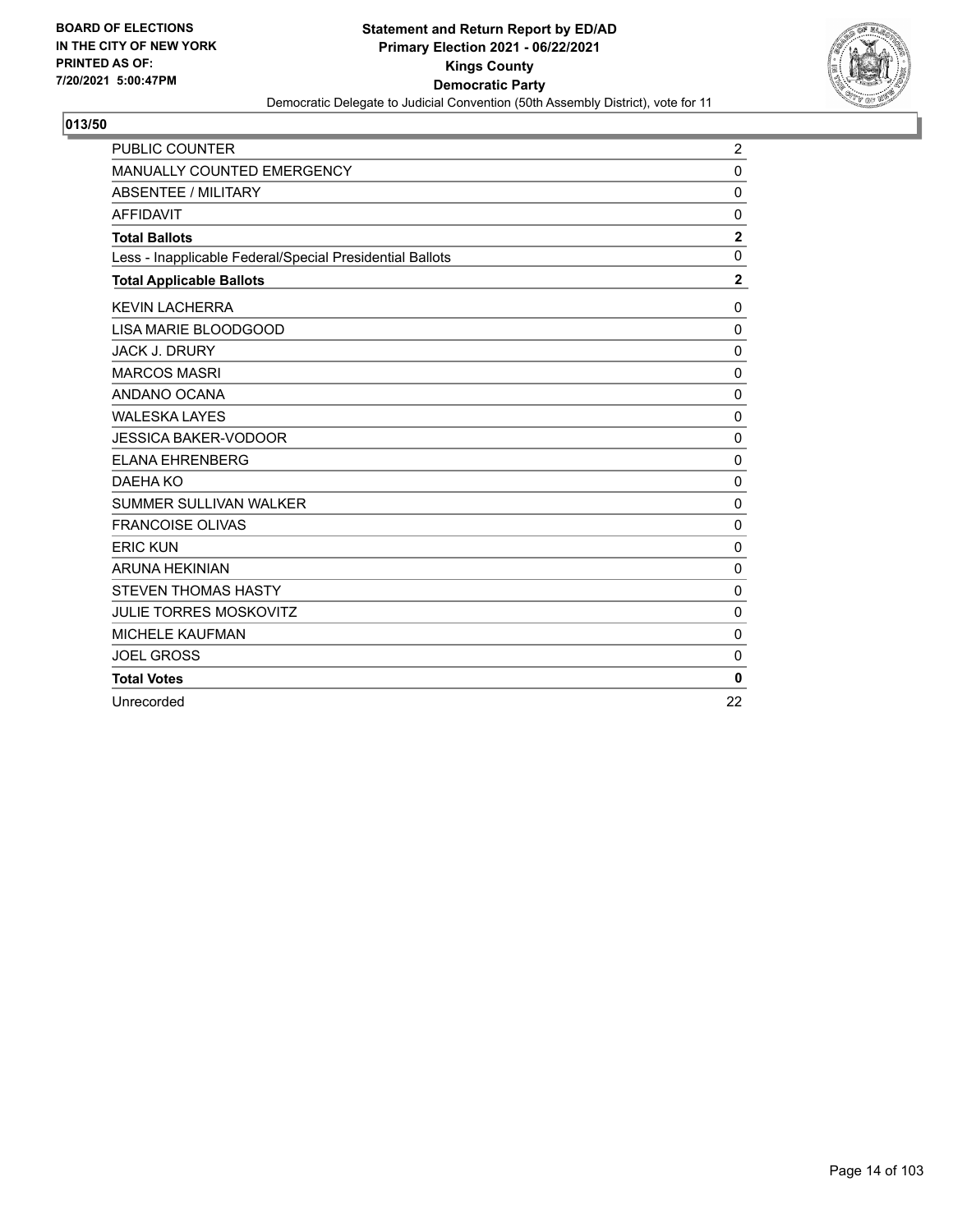

| PUBLIC COUNTER                                           | 85  |
|----------------------------------------------------------|-----|
| MANUALLY COUNTED EMERGENCY                               | 0   |
| <b>ABSENTEE / MILITARY</b>                               | 5   |
| <b>AFFIDAVIT</b>                                         | 0   |
| <b>Total Ballots</b>                                     | 90  |
| Less - Inapplicable Federal/Special Presidential Ballots | 0   |
| <b>Total Applicable Ballots</b>                          | 90  |
| <b>KEVIN LACHERRA</b>                                    | 23  |
| LISA MARIE BLOODGOOD                                     | 38  |
| <b>JACK J. DRURY</b>                                     | 23  |
| <b>MARCOS MASRI</b>                                      | 20  |
| ANDANO OCANA                                             | 24  |
| <b>WALESKA LAYES</b>                                     | 24  |
| JESSICA BAKER-VODOOR                                     | 28  |
| <b>ELANA EHRENBERG</b>                                   | 17  |
| DAEHA KO                                                 | 17  |
| SUMMER SULLIVAN WALKER                                   | 38  |
| <b>FRANCOISE OLIVAS</b>                                  | 18  |
| <b>ERIC KUN</b>                                          | 15  |
| <b>ARUNA HEKINIAN</b>                                    | 15  |
| <b>STEVEN THOMAS HASTY</b>                               | 24  |
| <b>JULIE TORRES MOSKOVITZ</b>                            | 15  |
| MICHELE KAUFMAN                                          | 16  |
| <b>JOEL GROSS</b>                                        | 18  |
| <b>BLUE TYPE (WRITE-IN)</b>                              | 1   |
| <b>BURUONT OHIMA (WRITE-IN)</b>                          | 1   |
| JOHN BROWN (WRITE-IN)                                    | 1   |
| JOHN NO (WRITE-IN)                                       | 1   |
| NANCY WHITE (WRITE-IN)                                   | 1   |
| RICHARD D SIMMONS (WRITE-IN)                             | 1   |
| UNATTRIBUTABLE WRITE-IN (WRITE-IN)                       | 5   |
| <b>Total Votes</b>                                       | 384 |
| Unrecorded                                               | 606 |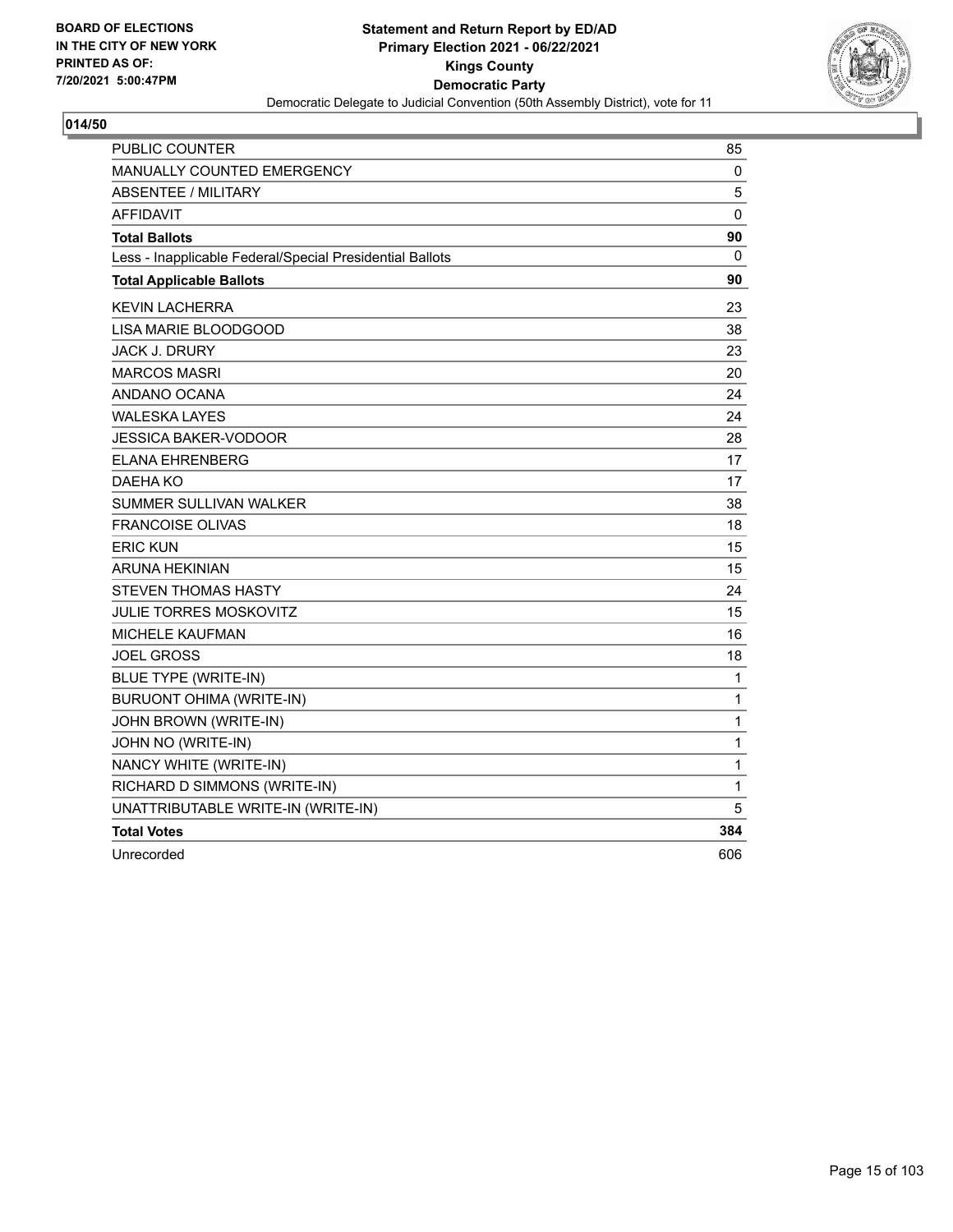

| <b>PUBLIC COUNTER</b>                                    | 163         |
|----------------------------------------------------------|-------------|
| MANUALLY COUNTED EMERGENCY                               | $\mathbf 0$ |
| ABSENTEE / MILITARY                                      | 13          |
| <b>AFFIDAVIT</b>                                         | 6           |
| <b>Total Ballots</b>                                     | 182         |
| Less - Inapplicable Federal/Special Presidential Ballots | $\mathbf 0$ |
| <b>Total Applicable Ballots</b>                          | 182         |
| <b>KEVIN LACHERRA</b>                                    | 51          |
| LISA MARIE BLOODGOOD                                     | 86          |
| <b>JACK J. DRURY</b>                                     | 37          |
| <b>MARCOS MASRI</b>                                      | 43          |
| ANDANO OCANA                                             | 59          |
| <b>WALESKA LAYES</b>                                     | 63          |
| <b>JESSICA BAKER-VODOOR</b>                              | 73          |
| <b>ELANA EHRENBERG</b>                                   | 67          |
| DAEHA KO                                                 | 72          |
| <b>SUMMER SULLIVAN WALKER</b>                            | 69          |
| <b>FRANCOISE OLIVAS</b>                                  | 56          |
| <b>ERIC KUN</b>                                          | 56          |
| <b>ARUNA HEKINIAN</b>                                    | 46          |
| <b>STEVEN THOMAS HASTY</b>                               | 22          |
| <b>JULIE TORRES MOSKOVITZ</b>                            | 71          |
| <b>MICHELE KAUFMAN</b>                                   | 67          |
| <b>JOEL GROSS</b>                                        | 24          |
| CLARA SMITH (WRITE-IN)                                   | 1           |
| ERICA MOORE (WRITE-IN)                                   | 1           |
| HUNG MA (WRITE-IN)                                       | 1           |
| <b>Total Votes</b>                                       | 965         |
| Unrecorded                                               | 1,037       |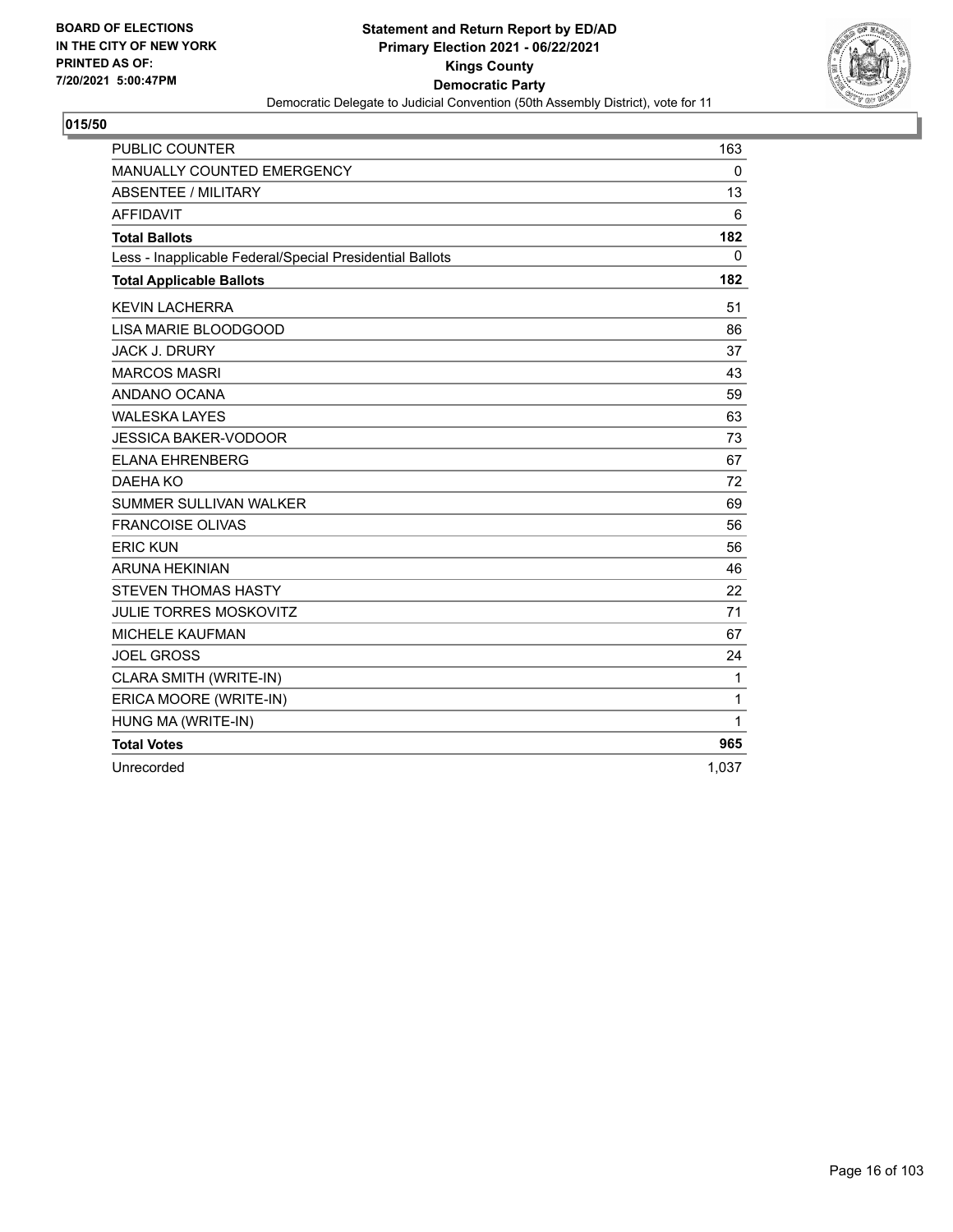

| <b>PUBLIC COUNTER</b>                                    | 138            |
|----------------------------------------------------------|----------------|
| MANUALLY COUNTED EMERGENCY                               | 0              |
| <b>ABSENTEE / MILITARY</b>                               | 6              |
| <b>AFFIDAVIT</b>                                         | $\overline{2}$ |
| <b>Total Ballots</b>                                     | 146            |
| Less - Inapplicable Federal/Special Presidential Ballots | $\mathbf{0}$   |
| <b>Total Applicable Ballots</b>                          | 146            |
| <b>KEVIN LACHERRA</b>                                    | 43             |
| LISA MARIE BLOODGOOD                                     | 42             |
| <b>JACK J. DRURY</b>                                     | 24             |
| <b>MARCOS MASRI</b>                                      | 27             |
| ANDANO OCANA                                             | 34             |
| <b>WALESKA LAYES</b>                                     | 25             |
| <b>JESSICA BAKER-VODOOR</b>                              | 35             |
| <b>ELANA EHRENBERG</b>                                   | 26             |
| DAEHA KO                                                 | 21             |
| <b>SUMMER SULLIVAN WALKER</b>                            | 35             |
| <b>FRANCOISE OLIVAS</b>                                  | 27             |
| <b>ERIC KUN</b>                                          | 14             |
| <b>ARUNA HEKINIAN</b>                                    | 17             |
| <b>STEVEN THOMAS HASTY</b>                               | 17             |
| <b>JULIE TORRES MOSKOVITZ</b>                            | 37             |
| <b>MICHELE KAUFMAN</b>                                   | 22             |
| <b>JOEL GROSS</b>                                        | 16             |
| UNATTRIBUTABLE WRITE-IN (WRITE-IN)                       | 4              |
| <b>Total Votes</b>                                       | 466            |
| Unrecorded                                               | 1.140          |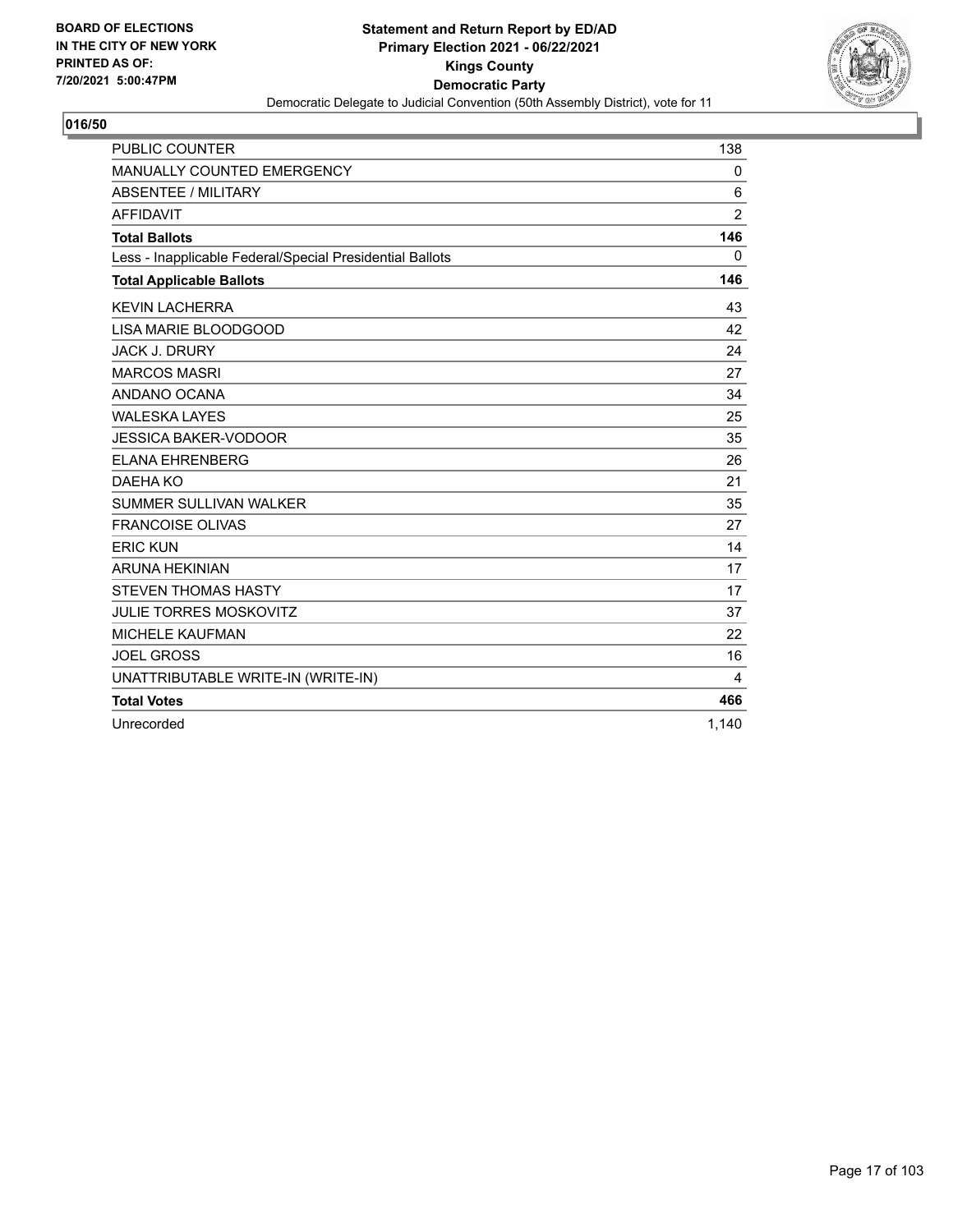

| <b>PUBLIC COUNTER</b>                                    | 183            |
|----------------------------------------------------------|----------------|
| MANUALLY COUNTED EMERGENCY                               | 0              |
| <b>ABSENTEE / MILITARY</b>                               | $\overline{7}$ |
| <b>AFFIDAVIT</b>                                         | $\mathbf{0}$   |
| <b>Total Ballots</b>                                     | 190            |
| Less - Inapplicable Federal/Special Presidential Ballots | $\mathbf{0}$   |
| <b>Total Applicable Ballots</b>                          | 190            |
| <b>KEVIN LACHERRA</b>                                    | 43             |
| LISA MARIE BLOODGOOD                                     | 56             |
| <b>JACK J. DRURY</b>                                     | 25             |
| <b>MARCOS MASRI</b>                                      | 28             |
| ANDANO OCANA                                             | 37             |
| <b>WALESKA LAYES</b>                                     | 35             |
| <b>JESSICA BAKER-VODOOR</b>                              | 46             |
| <b>ELANA EHRENBERG</b>                                   | 46             |
| DAEHA KO                                                 | 45             |
| <b>SUMMER SULLIVAN WALKER</b>                            | 41             |
| <b>FRANCOISE OLIVAS</b>                                  | 42             |
| <b>ERIC KUN</b>                                          | 33             |
| <b>ARUNA HEKINIAN</b>                                    | 27             |
| <b>STEVEN THOMAS HASTY</b>                               | 17             |
| <b>JULIE TORRES MOSKOVITZ</b>                            | 38             |
| <b>MICHELE KAUFMAN</b>                                   | 37             |
| <b>JOEL GROSS</b>                                        | 18             |
| SYDNEY BIRCH (WRITE-IN)                                  | 1              |
| UNATTRIBUTABLE WRITE-IN (WRITE-IN)                       | 1              |
| <b>Total Votes</b>                                       | 616            |
| Unrecorded                                               | 1,474          |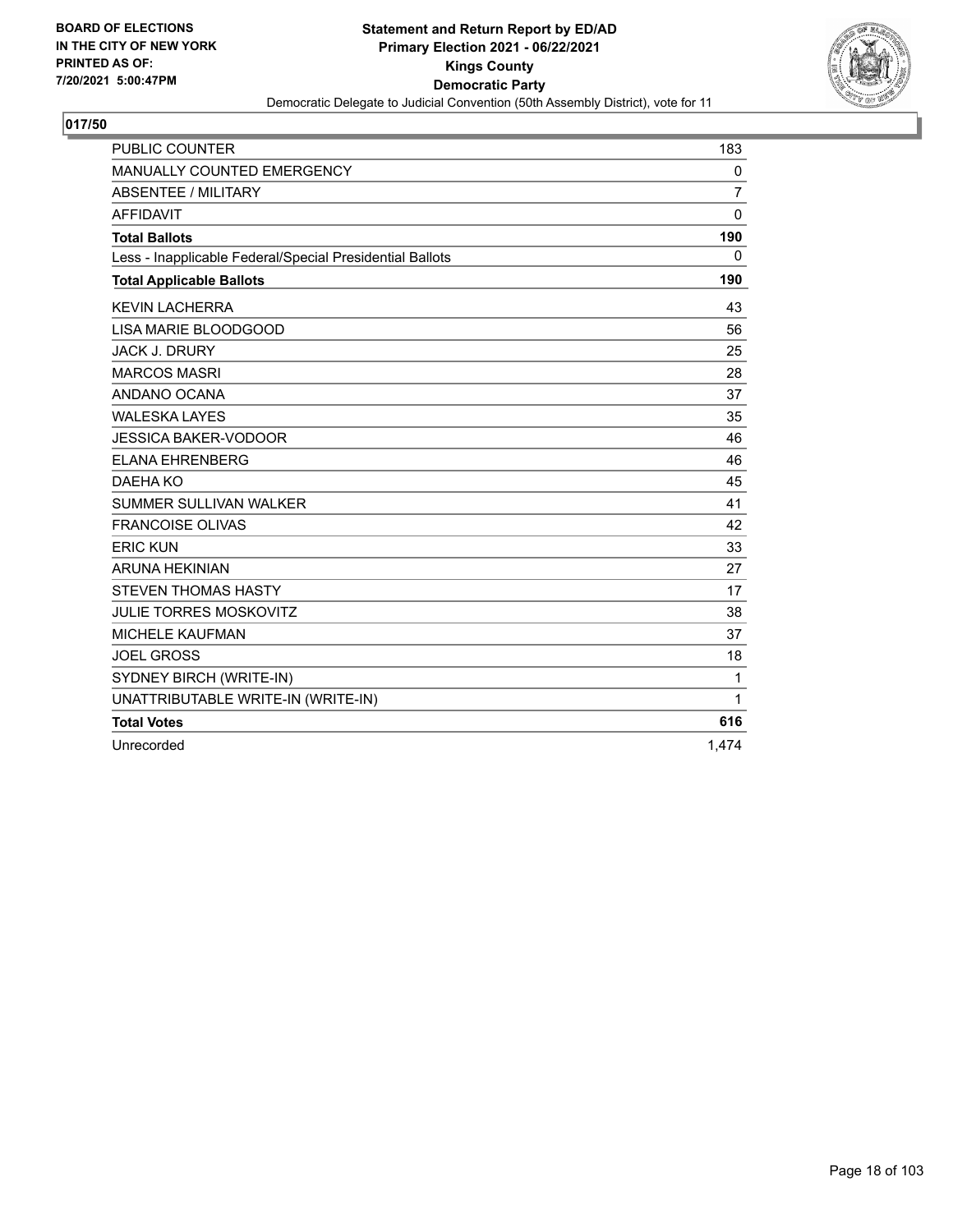

| <b>PUBLIC COUNTER</b>                                    | 183          |
|----------------------------------------------------------|--------------|
| MANUALLY COUNTED EMERGENCY                               | 0            |
| <b>ABSENTEE / MILITARY</b>                               | 10           |
| <b>AFFIDAVIT</b>                                         | 6            |
| <b>Total Ballots</b>                                     | 199          |
| Less - Inapplicable Federal/Special Presidential Ballots | $\mathbf{0}$ |
| <b>Total Applicable Ballots</b>                          | 199          |
| <b>KEVIN LACHERRA</b>                                    | 45           |
| LISA MARIE BLOODGOOD                                     | 70           |
| <b>JACK J. DRURY</b>                                     | 24           |
| <b>MARCOS MASRI</b>                                      | 30           |
| ANDANO OCANA                                             | 51           |
| <b>WALESKA LAYES</b>                                     | 57           |
| <b>JESSICA BAKER-VODOOR</b>                              | 68           |
| <b>ELANA EHRENBERG</b>                                   | 63           |
| DAEHA KO                                                 | 62           |
| SUMMER SULLIVAN WALKER                                   | 61           |
| <b>FRANCOISE OLIVAS</b>                                  | 58           |
| <b>ERIC KUN</b>                                          | 38           |
| <b>ARUNA HEKINIAN</b>                                    | 63           |
| <b>STEVEN THOMAS HASTY</b>                               | 20           |
| <b>JULIE TORRES MOSKOVITZ</b>                            | 74           |
| <b>MICHELE KAUFMAN</b>                                   | 65           |
| <b>JOEL GROSS</b>                                        | 29           |
| RICHARD ZORBO (WRITE-IN)                                 | 1            |
| <b>Total Votes</b>                                       | 879          |
| Unrecorded                                               | 1.310        |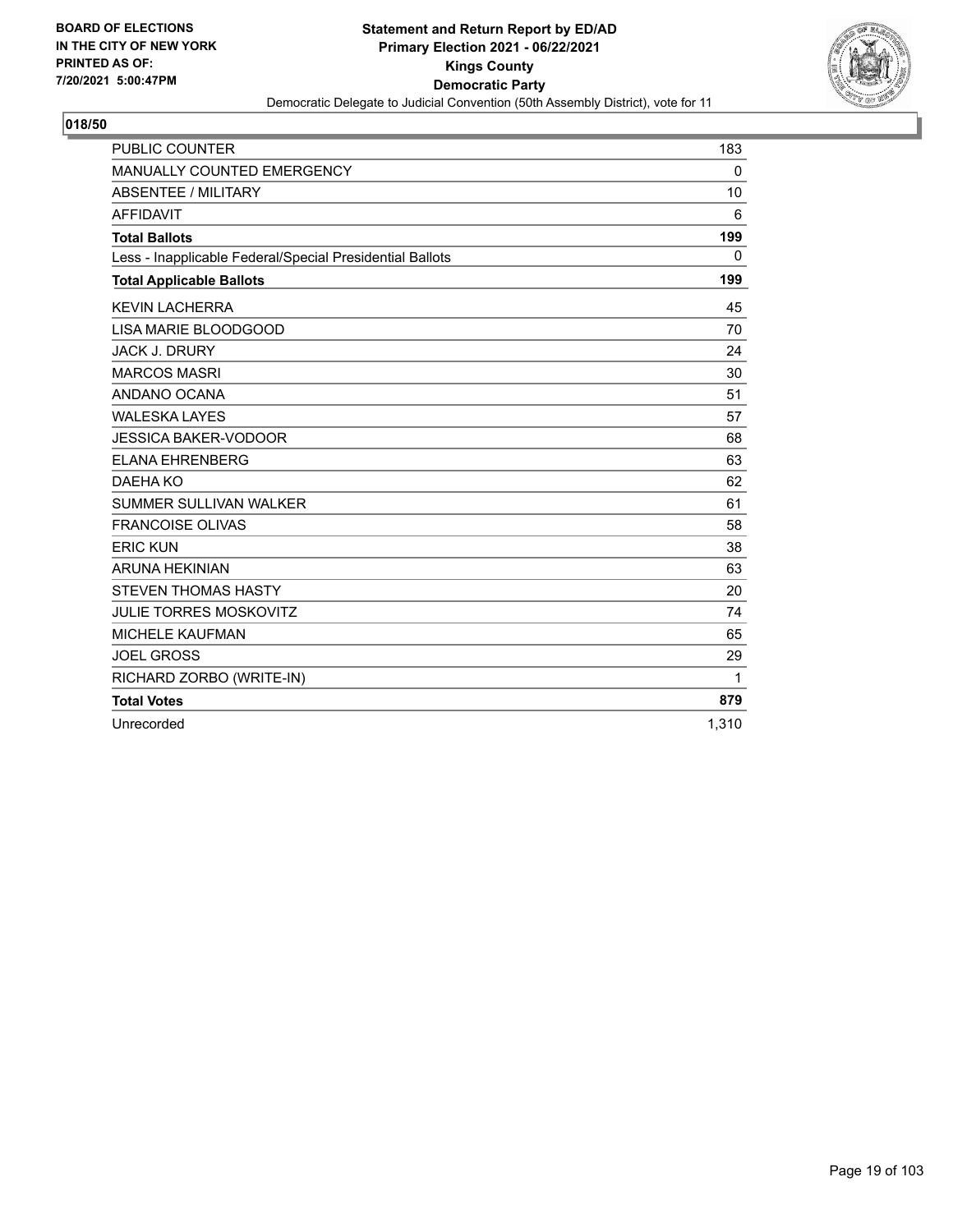

| <b>PUBLIC COUNTER</b>                                    | 282         |
|----------------------------------------------------------|-------------|
| MANUALLY COUNTED EMERGENCY                               | $\mathbf 0$ |
| ABSENTEE / MILITARY                                      | 9           |
| <b>AFFIDAVIT</b>                                         | 5           |
| <b>Total Ballots</b>                                     | 296         |
| Less - Inapplicable Federal/Special Presidential Ballots | 0           |
| <b>Total Applicable Ballots</b>                          | 296         |
| <b>KEVIN LACHERRA</b>                                    | 54          |
| LISA MARIE BLOODGOOD                                     | 106         |
| <b>JACK J. DRURY</b>                                     | 36          |
| <b>MARCOS MASRI</b>                                      | 56          |
| ANDANO OCANA                                             | 68          |
| <b>WALESKA LAYES</b>                                     | 79          |
| <b>JESSICA BAKER-VODOOR</b>                              | 88          |
| <b>ELANA EHRENBERG</b>                                   | 99          |
| DAEHA KO                                                 | 91          |
| <b>SUMMER SULLIVAN WALKER</b>                            | 82          |
| <b>FRANCOISE OLIVAS</b>                                  | 64          |
| <b>ERIC KUN</b>                                          | 57          |
| <b>ARUNA HEKINIAN</b>                                    | 68          |
| <b>STEVEN THOMAS HASTY</b>                               | 18          |
| <b>JULIE TORRES MOSKOVITZ</b>                            | 93          |
| <b>MICHELE KAUFMAN</b>                                   | 85          |
| <b>JOEL GROSS</b>                                        | 26          |
| ELI VELEZ (WRITE-IN)                                     | 1           |
| JAMER PARZIALE (WRITE-IN)                                | 1           |
| SHEETER SHALIN (WRITE-IN)                                | 1           |
| <b>Total Votes</b>                                       | 1,173       |
| Unrecorded                                               | 2,083       |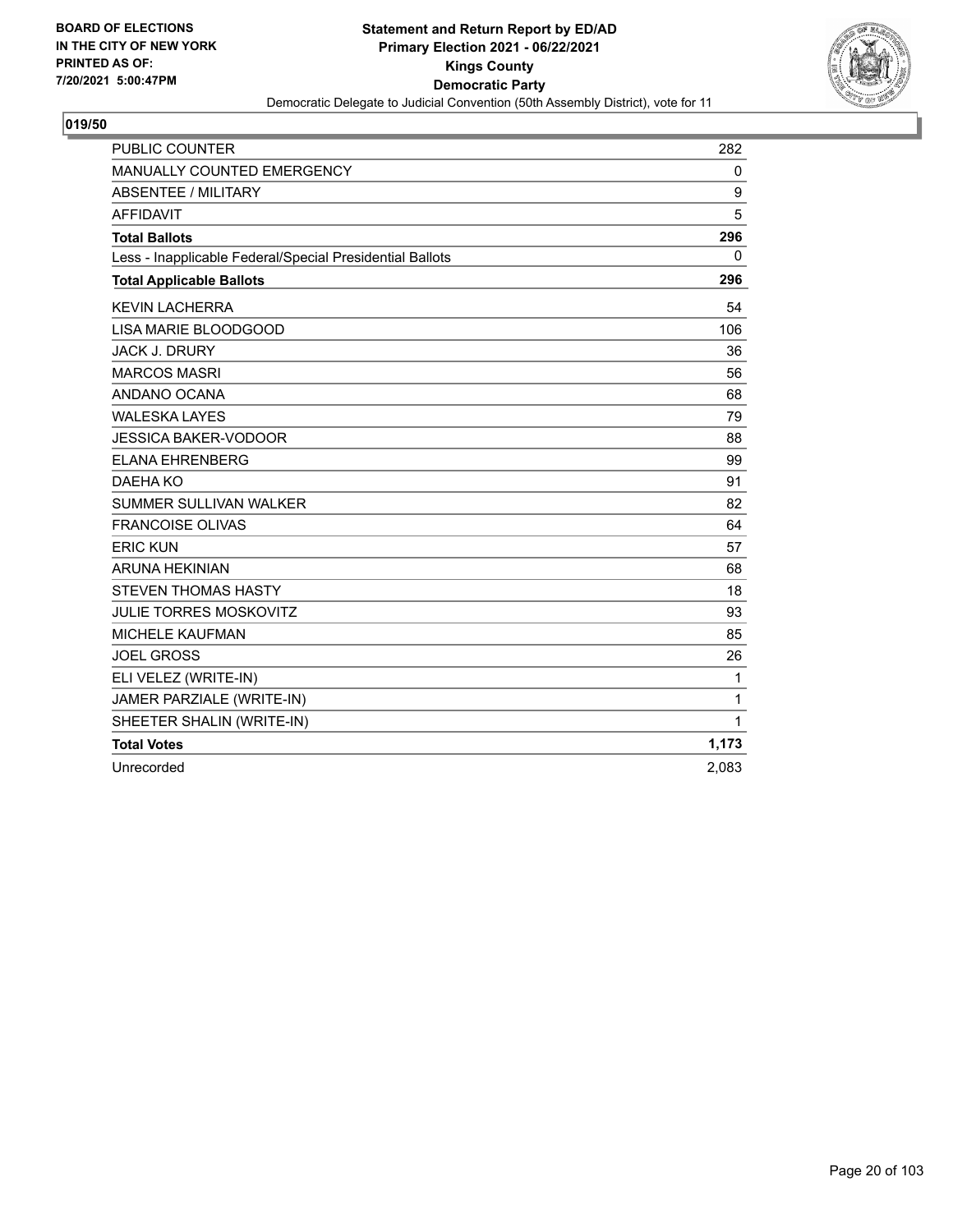

| <b>PUBLIC COUNTER</b>                                    | 235            |
|----------------------------------------------------------|----------------|
| MANUALLY COUNTED EMERGENCY                               | 0              |
| <b>ABSENTEE / MILITARY</b>                               | $\overline{7}$ |
| <b>AFFIDAVIT</b>                                         | 4              |
| <b>Total Ballots</b>                                     | 246            |
| Less - Inapplicable Federal/Special Presidential Ballots | 0              |
| <b>Total Applicable Ballots</b>                          | 246            |
| <b>KEVIN LACHERRA</b>                                    | 44             |
| LISA MARIE BLOODGOOD                                     | 94             |
| <b>JACK J. DRURY</b>                                     | 31             |
| <b>MARCOS MASRI</b>                                      | 45             |
| ANDANO OCANA                                             | 57             |
| <b>WALESKA LAYES</b>                                     | 63             |
| <b>JESSICA BAKER-VODOOR</b>                              | 79             |
| <b>ELANA EHRENBERG</b>                                   | 81             |
| DAEHA KO                                                 | 71             |
| <b>SUMMER SULLIVAN WALKER</b>                            | 74             |
| <b>FRANCOISE OLIVAS</b>                                  | 61             |
| <b>ERIC KUN</b>                                          | 40             |
| <b>ARUNA HEKINIAN</b>                                    | 67             |
| <b>STEVEN THOMAS HASTY</b>                               | 17             |
| <b>JULIE TORRES MOSKOVITZ</b>                            | 85             |
| <b>MICHELE KAUFMAN</b>                                   | 74             |
| <b>JOEL GROSS</b>                                        | 28             |
| ALDDN LAMB (WRITE-IN)                                    | 1              |
| JOSEPH LENTOL (WRITE-IN)                                 | 1              |
| PHILLIP SHEPHERD (WRITE-IN)                              | 1              |
| WHITNEY SMITH (WRITE-IN)                                 | 1              |
| <b>Total Votes</b>                                       | 1,015          |
| Unrecorded                                               | 1,691          |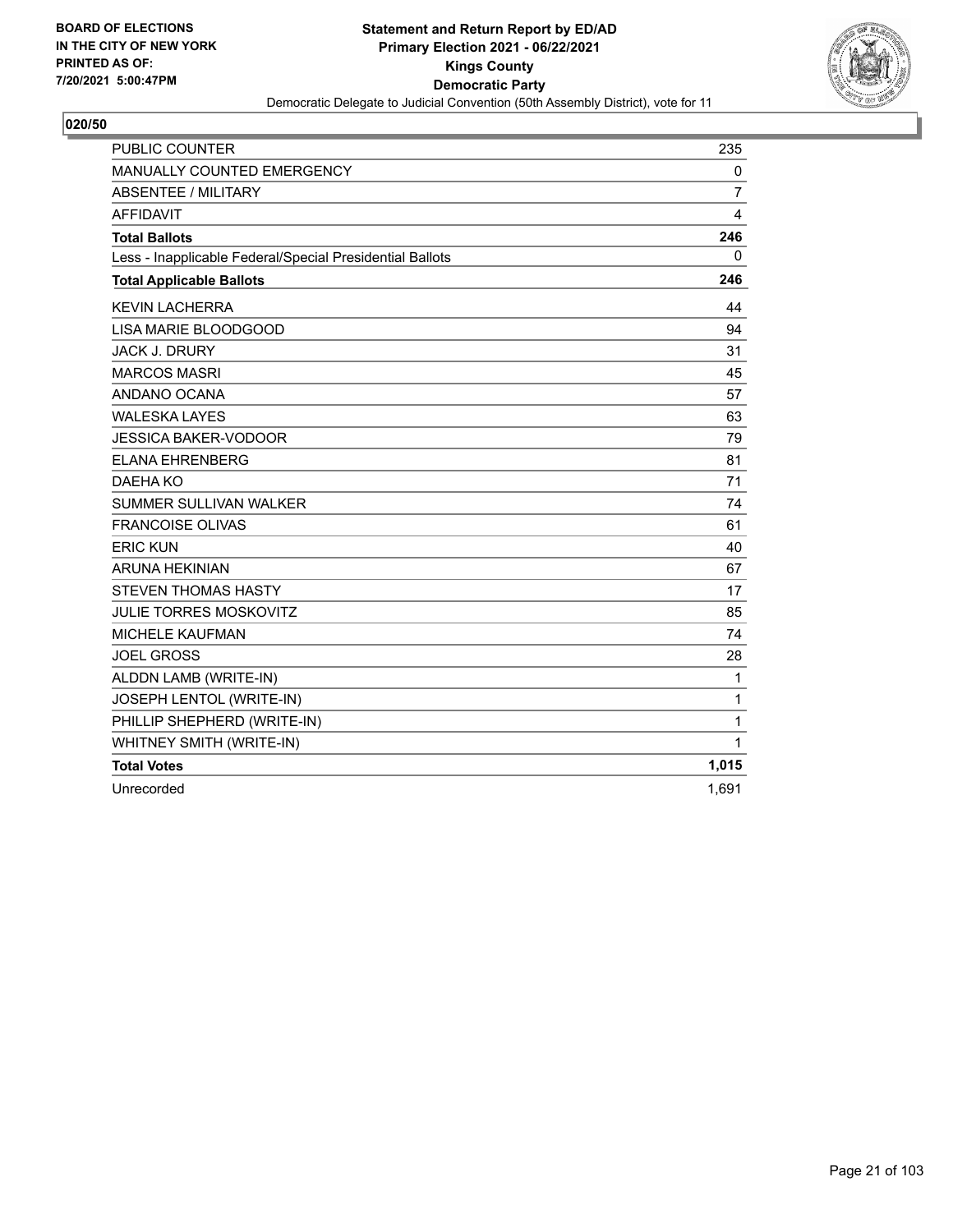

| <b>PUBLIC COUNTER</b>                                    | 278            |
|----------------------------------------------------------|----------------|
| MANUALLY COUNTED EMERGENCY                               | 0              |
| <b>ABSENTEE / MILITARY</b>                               | 19             |
| <b>AFFIDAVIT</b>                                         | 5              |
| <b>Total Ballots</b>                                     | 302            |
| Less - Inapplicable Federal/Special Presidential Ballots | $\mathbf{0}$   |
| <b>Total Applicable Ballots</b>                          | 302            |
| <b>KEVIN LACHERRA</b>                                    | 63             |
| LISA MARIE BLOODGOOD                                     | 103            |
| <b>JACK J. DRURY</b>                                     | 39             |
| <b>MARCOS MASRI</b>                                      | 64             |
| ANDANO OCANA                                             | 77             |
| <b>WALESKA LAYES</b>                                     | 79             |
| <b>JESSICA BAKER-VODOOR</b>                              | 96             |
| <b>ELANA EHRENBERG</b>                                   | 98             |
| DAEHA KO                                                 | 101            |
| SUMMER SULLIVAN WALKER                                   | 87             |
| <b>FRANCOISE OLIVAS</b>                                  | 73             |
| <b>ERIC KUN</b>                                          | 63             |
| <b>ARUNA HEKINIAN</b>                                    | 71             |
| <b>STEVEN THOMAS HASTY</b>                               | 22             |
| <b>JULIE TORRES MOSKOVITZ</b>                            | 94             |
| <b>MICHELE KAUFMAN</b>                                   | 84             |
| <b>JOEL GROSS</b>                                        | 38             |
| UNATTRIBUTABLE WRITE-IN (WRITE-IN)                       | $\overline{2}$ |
| <b>Total Votes</b>                                       | 1,254          |
| Unrecorded                                               | 2.068          |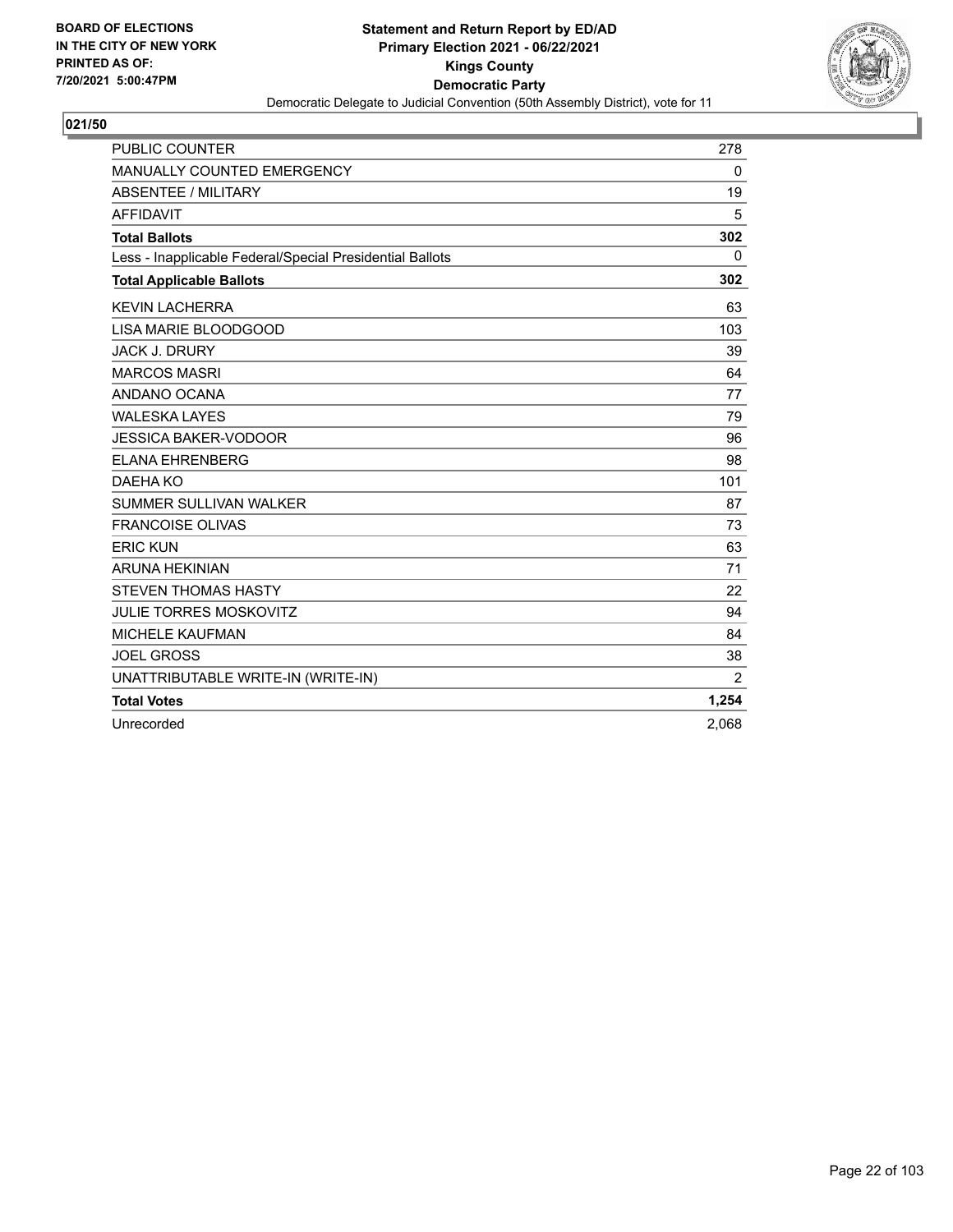

| <b>PUBLIC COUNTER</b>                                    | 172          |
|----------------------------------------------------------|--------------|
| MANUALLY COUNTED EMERGENCY                               | 0            |
| <b>ABSENTEE / MILITARY</b>                               | 11           |
| <b>AFFIDAVIT</b>                                         | 3            |
| <b>Total Ballots</b>                                     | 186          |
| Less - Inapplicable Federal/Special Presidential Ballots | $\mathbf{0}$ |
| <b>Total Applicable Ballots</b>                          | 186          |
| <b>KEVIN LACHERRA</b>                                    | 33           |
| LISA MARIE BLOODGOOD                                     | 74           |
| <b>JACK J. DRURY</b>                                     | 25           |
| <b>MARCOS MASRI</b>                                      | 32           |
| ANDANO OCANA                                             | 49           |
| <b>WALESKA LAYES</b>                                     | 50           |
| <b>JESSICA BAKER-VODOOR</b>                              | 55           |
| <b>ELANA EHRENBERG</b>                                   | 64           |
| DAEHA KO                                                 | 55           |
| <b>SUMMER SULLIVAN WALKER</b>                            | 54           |
| <b>FRANCOISE OLIVAS</b>                                  | 44           |
| <b>ERIC KUN</b>                                          | 41           |
| <b>ARUNA HEKINIAN</b>                                    | 47           |
| <b>STEVEN THOMAS HASTY</b>                               | 17           |
| <b>JULIE TORRES MOSKOVITZ</b>                            | 65           |
| <b>MICHELE KAUFMAN</b>                                   | 59           |
| <b>JOEL GROSS</b>                                        | 24           |
| SEANE FAULKNER (WRITE-IN)                                | 1            |
| <b>Total Votes</b>                                       | 789          |
| Unrecorded                                               | 1.257        |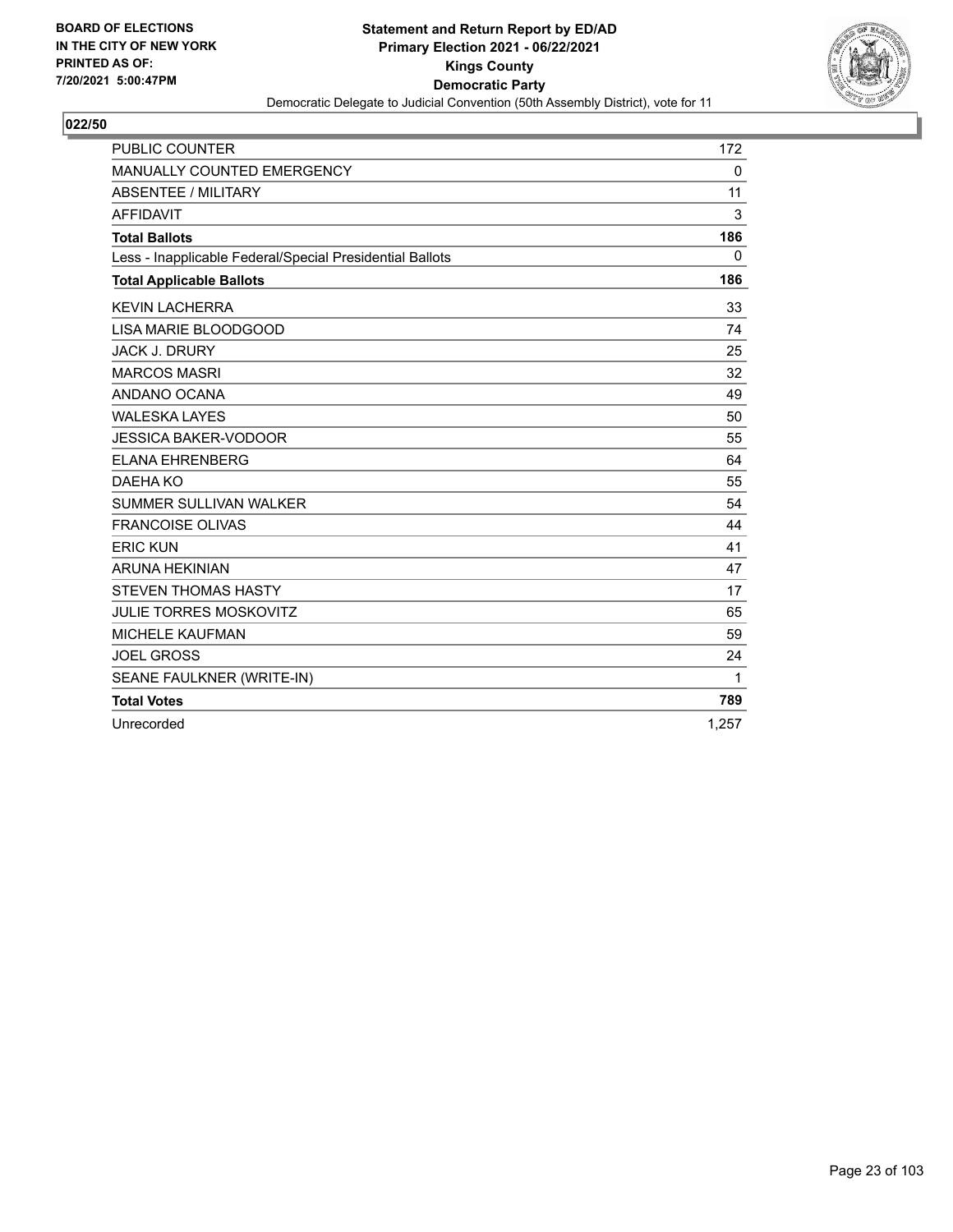

| <b>PUBLIC COUNTER</b>                                    | 29             |
|----------------------------------------------------------|----------------|
| MANUALLY COUNTED EMERGENCY                               | $\mathbf{0}$   |
| <b>ABSENTEE / MILITARY</b>                               | 1              |
| <b>AFFIDAVIT</b>                                         | 1              |
| <b>Total Ballots</b>                                     | 31             |
| Less - Inapplicable Federal/Special Presidential Ballots | $\Omega$       |
| <b>Total Applicable Ballots</b>                          | 31             |
| <b>KEVIN LACHERRA</b>                                    | 3              |
| LISA MARIE BLOODGOOD                                     | $\overline{7}$ |
| <b>JACK J. DRURY</b>                                     | $\overline{2}$ |
| <b>MARCOS MASRI</b>                                      | $\overline{2}$ |
| ANDANO OCANA                                             | $\overline{c}$ |
| <b>WALESKA LAYES</b>                                     | 3              |
| <b>JESSICA BAKER-VODOOR</b>                              | 6              |
| <b>ELANA EHRENBERG</b>                                   | 5              |
| DAEHA KO                                                 | 4              |
| SUMMER SULLIVAN WALKER                                   | 6              |
| <b>FRANCOISE OLIVAS</b>                                  | 5              |
| <b>ERIC KUN</b>                                          | 5              |
| ARUNA HEKINIAN                                           | 5              |
| <b>STEVEN THOMAS HASTY</b>                               | 3              |
| <b>JULIE TORRES MOSKOVITZ</b>                            | $\overline{7}$ |
| <b>MICHELE KAUFMAN</b>                                   | 5              |
| <b>JOEL GROSS</b>                                        | 4              |
| <b>Total Votes</b>                                       | 74             |
| Unrecorded                                               | 267            |
| 024/50 COMBINED into: 025/50                             |                |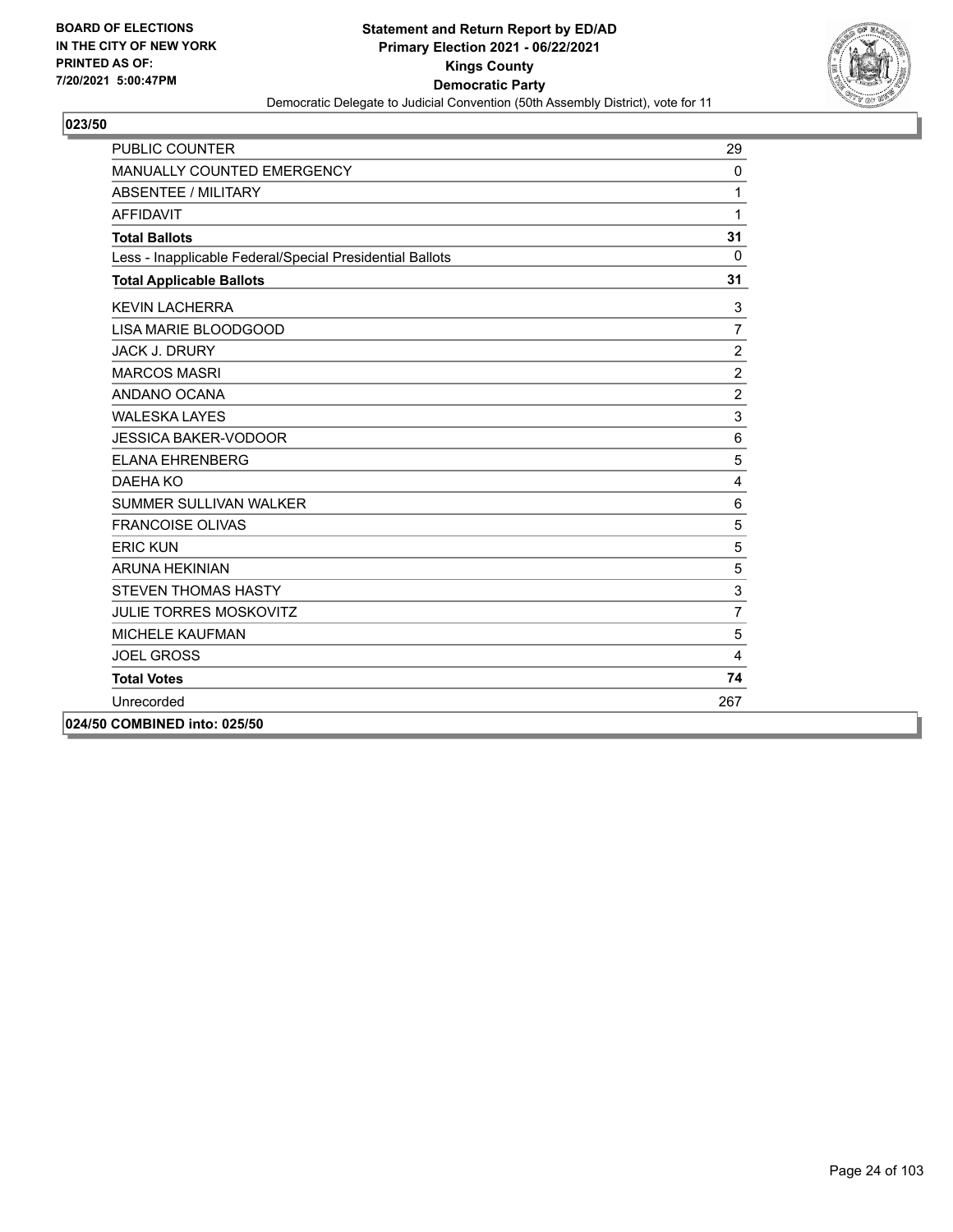

| <b>PUBLIC COUNTER</b>                                    | 89             |
|----------------------------------------------------------|----------------|
| MANUALLY COUNTED EMERGENCY                               | $\mathbf 0$    |
| <b>ABSENTEE / MILITARY</b>                               | 3              |
| <b>AFFIDAVIT</b>                                         | $\overline{7}$ |
| <b>Total Ballots</b>                                     | 99             |
| Less - Inapplicable Federal/Special Presidential Ballots | $\Omega$       |
| <b>Total Applicable Ballots</b>                          | 99             |
| <b>KEVIN LACHERRA</b>                                    | 20             |
| LISA MARIE BLOODGOOD                                     | 34             |
| <b>JACK J. DRURY</b>                                     | 12             |
| <b>MARCOS MASRI</b>                                      | 14             |
| ANDANO OCANA                                             | 24             |
| <b>WALESKA LAYES</b>                                     | 23             |
| <b>JESSICA BAKER-VODOOR</b>                              | 32             |
| <b>ELANA EHRENBERG</b>                                   | 25             |
| DAEHA KO                                                 | 28             |
| SUMMER SULLIVAN WALKER                                   | 23             |
| <b>FRANCOISE OLIVAS</b>                                  | 22             |
| <b>ERIC KUN</b>                                          | 18             |
| <b>ARUNA HEKINIAN</b>                                    | 15             |
| <b>STEVEN THOMAS HASTY</b>                               | $\overline{2}$ |
| <b>JULIE TORRES MOSKOVITZ</b>                            | 26             |
| <b>MICHELE KAUFMAN</b>                                   | 21             |
| <b>JOEL GROSS</b>                                        | $\overline{7}$ |
| DENIS LOOF (WRITE-IN)                                    | 1              |
| TYLER BARBIERI (WRITE-IN)                                | 1              |
| <b>Total Votes</b>                                       | 348            |
| Unrecorded                                               | 741            |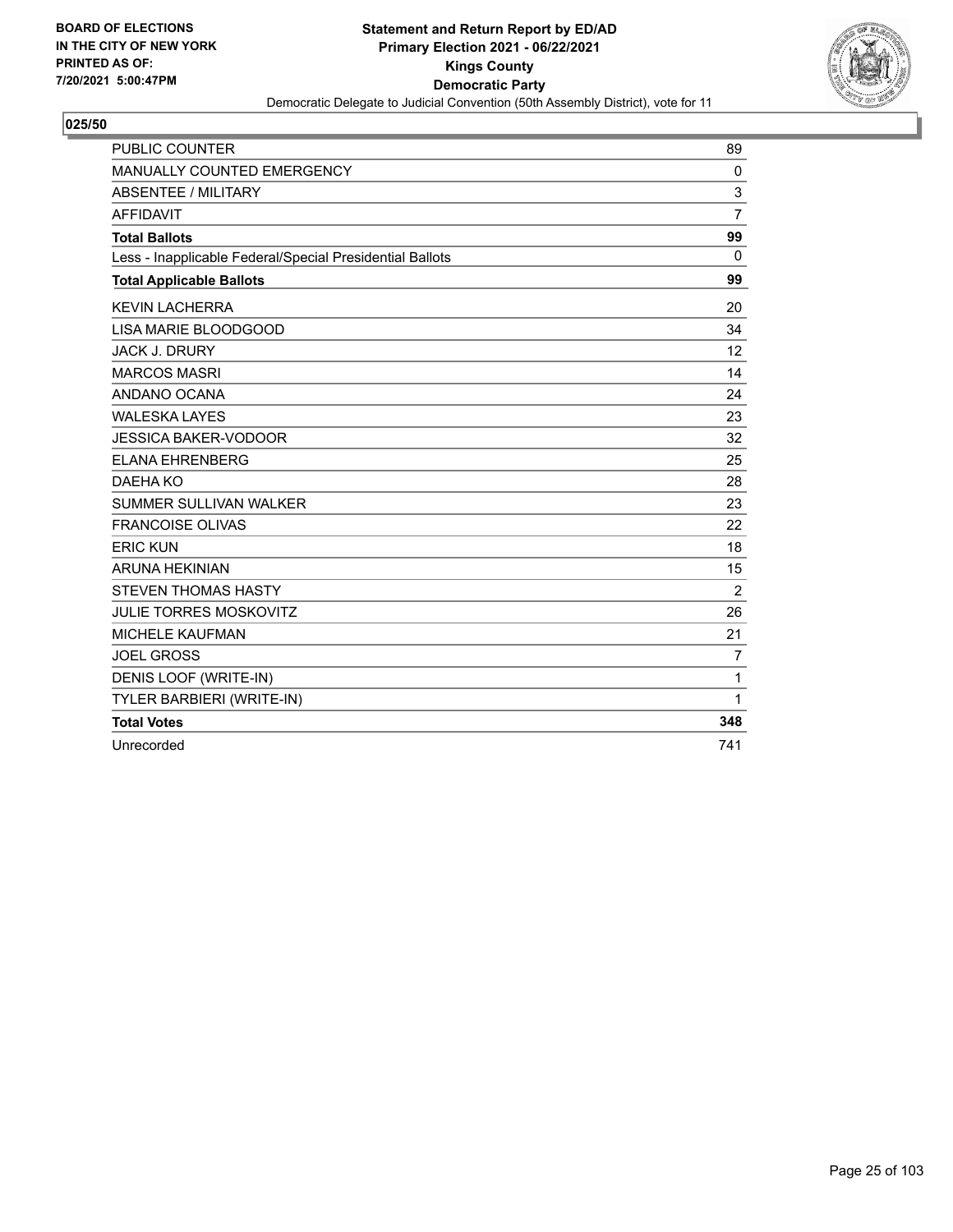

| <b>PUBLIC COUNTER</b>                                    | 327            |
|----------------------------------------------------------|----------------|
| MANUALLY COUNTED EMERGENCY                               | 0              |
| <b>ABSENTEE / MILITARY</b>                               | 24             |
| <b>AFFIDAVIT</b>                                         | $\overline{7}$ |
| <b>Total Ballots</b>                                     | 358            |
| Less - Inapplicable Federal/Special Presidential Ballots | 0              |
| <b>Total Applicable Ballots</b>                          | 358            |
| <b>KEVIN LACHERRA</b>                                    | 86             |
| LISA MARIE BLOODGOOD                                     | 140            |
| <b>JACK J. DRURY</b>                                     | 64             |
| <b>MARCOS MASRI</b>                                      | 74             |
| ANDANO OCANA                                             | 99             |
| <b>WALESKA LAYES</b>                                     | 102            |
| <b>JESSICA BAKER-VODOOR</b>                              | 115            |
| <b>ELANA EHRENBERG</b>                                   | 123            |
| DAEHA KO                                                 | 117            |
| <b>SUMMER SULLIVAN WALKER</b>                            | 108            |
| <b>FRANCOISE OLIVAS</b>                                  | 116            |
| <b>ERIC KUN</b>                                          | 56             |
| <b>ARUNA HEKINIAN</b>                                    | 74             |
| <b>STEVEN THOMAS HASTY</b>                               | 31             |
| <b>JULIE TORRES MOSKOVITZ</b>                            | 102            |
| <b>MICHELE KAUFMAN</b>                                   | 90             |
| <b>JOEL GROSS</b>                                        | 35             |
| ANDREA COLP (WRITE-IN)                                   | 1              |
| KAMILAYAH LOOPER (WRITE-IN)                              | $\mathbf{1}$   |
| KEVIN HART (WRITE-IN)                                    | 1              |
| KEVIN T. SMYLEY (WRITE-IN)                               | 1              |
| TEMPEST WOODWARD (WRITE-IN)                              | 1              |
| <b>Total Votes</b>                                       | 1,537          |
| Unrecorded                                               | 2,401          |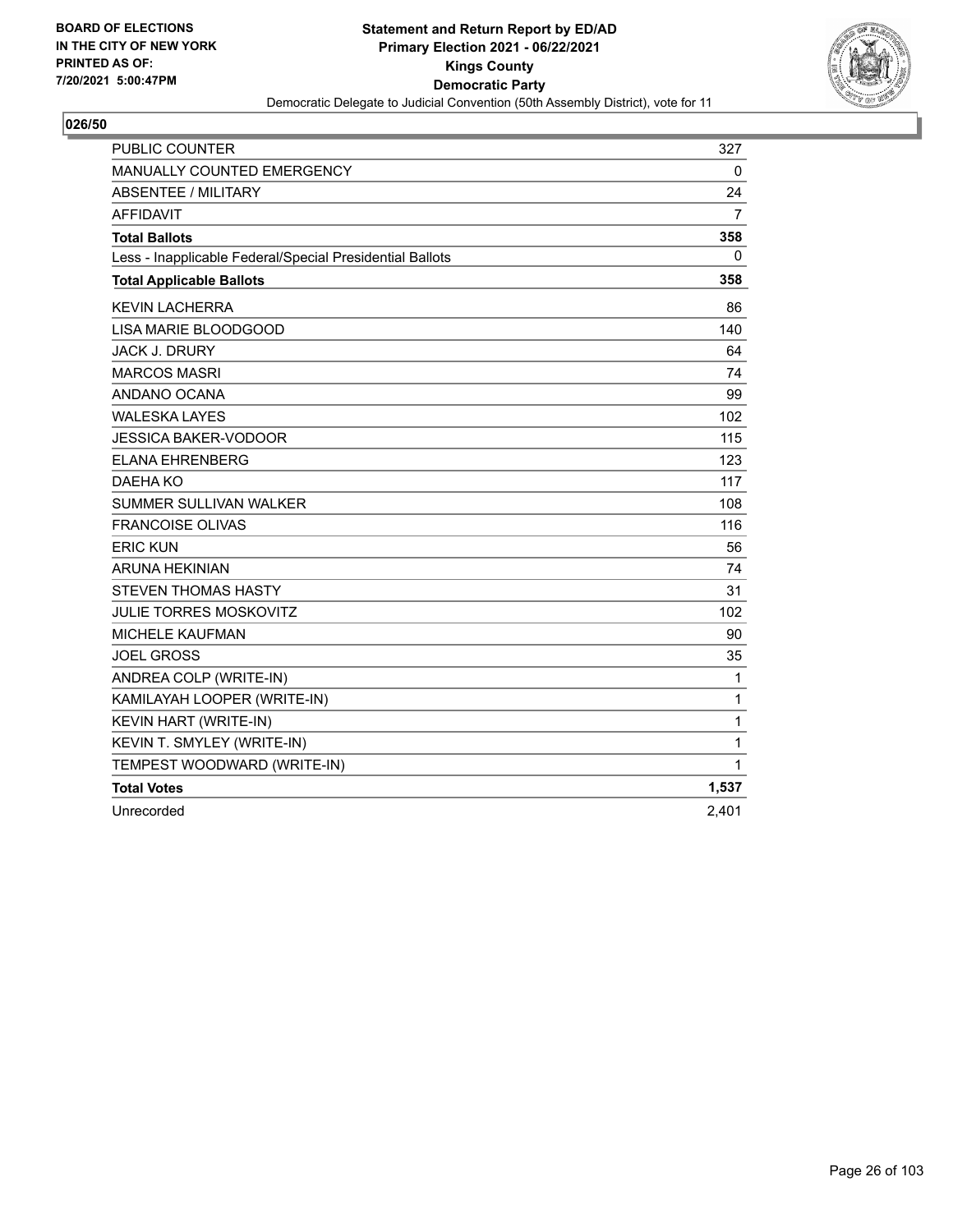

| <b>PUBLIC COUNTER</b>                                    | 298   |
|----------------------------------------------------------|-------|
| <b>MANUALLY COUNTED EMERGENCY</b>                        | 0     |
| <b>ABSENTEE / MILITARY</b>                               | 34    |
| <b>AFFIDAVIT</b>                                         | 1     |
| <b>Total Ballots</b>                                     | 333   |
| Less - Inapplicable Federal/Special Presidential Ballots | 0     |
| <b>Total Applicable Ballots</b>                          | 333   |
| <b>KEVIN LACHERRA</b>                                    | 72    |
| LISA MARIE BLOODGOOD                                     | 126   |
| <b>JACK J. DRURY</b>                                     | 42    |
| <b>MARCOS MASRI</b>                                      | 57    |
| ANDANO OCANA                                             | 80    |
| <b>WALESKA LAYES</b>                                     | 84    |
| <b>JESSICA BAKER-VODOOR</b>                              | 110   |
| <b>ELANA EHRENBERG</b>                                   | 107   |
| DAEHA KO                                                 | 109   |
| <b>SUMMER SULLIVAN WALKER</b>                            | 88    |
| <b>FRANCOISE OLIVAS</b>                                  | 88    |
| <b>ERIC KUN</b>                                          | 56    |
| <b>ARUNA HEKINIAN</b>                                    | 71    |
| <b>STEVEN THOMAS HASTY</b>                               | 32    |
| <b>JULIE TORRES MOSKOVITZ</b>                            | 89    |
| <b>MICHELE KAUFMAN</b>                                   | 90    |
| <b>JOEL GROSS</b>                                        | 35    |
| EDWARD JACOBS (WRITE-IN)                                 | 1     |
| JOE HARRIS (WRITE-IN)                                    | 1     |
| <b>Total Votes</b>                                       | 1,338 |
| Unrecorded                                               | 2,325 |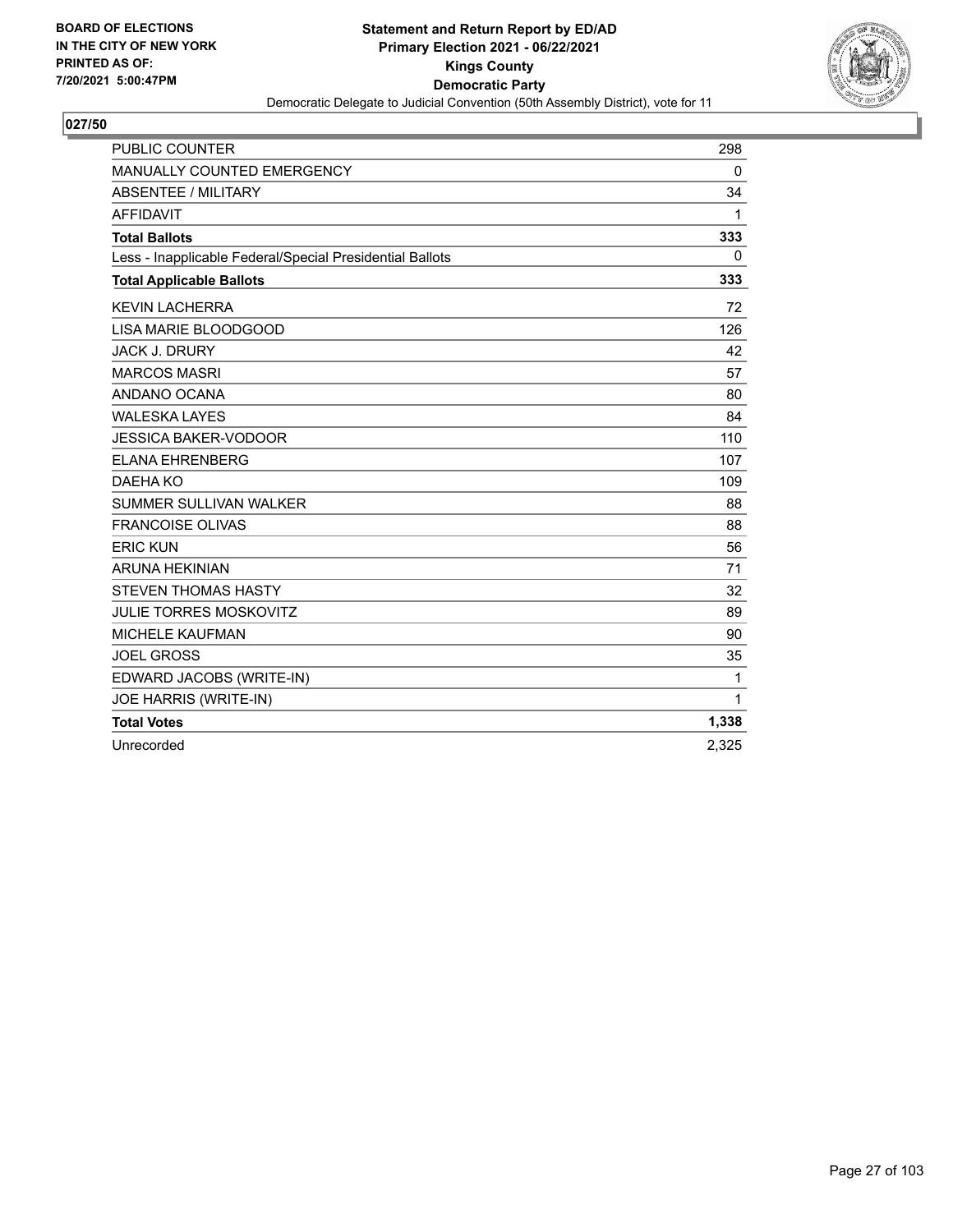

| <b>PUBLIC COUNTER</b>                                    | 277   |
|----------------------------------------------------------|-------|
| MANUALLY COUNTED EMERGENCY                               | 0     |
| <b>ABSENTEE / MILITARY</b>                               | 15    |
| <b>AFFIDAVIT</b>                                         | 2     |
| <b>Total Ballots</b>                                     | 294   |
| Less - Inapplicable Federal/Special Presidential Ballots | 0     |
| <b>Total Applicable Ballots</b>                          | 294   |
| <b>KEVIN LACHERRA</b>                                    | 60    |
| LISA MARIE BLOODGOOD                                     | 110   |
| <b>JACK J. DRURY</b>                                     | 36    |
| <b>MARCOS MASRI</b>                                      | 53    |
| ANDANO OCANA                                             | 66    |
| <b>WALESKA LAYES</b>                                     | 79    |
| <b>JESSICA BAKER-VODOOR</b>                              | 100   |
| <b>ELANA EHRENBERG</b>                                   | 93    |
| DAEHA KO                                                 | 90    |
| <b>SUMMER SULLIVAN WALKER</b>                            | 84    |
| <b>FRANCOISE OLIVAS</b>                                  | 73    |
| <b>ERIC KUN</b>                                          | 47    |
| <b>ARUNA HEKINIAN</b>                                    | 72    |
| <b>STEVEN THOMAS HASTY</b>                               | 21    |
| <b>JULIE TORRES MOSKOVITZ</b>                            | 86    |
| <b>MICHELE KAUFMAN</b>                                   | 80    |
| <b>JOEL GROSS</b>                                        | 32    |
| PAPERBOY LOVE PRINCE (WRITE-IN)                          | 1     |
| UNATTRIBUTABLE WRITE-IN (WRITE-IN)                       | 1     |
| <b>Total Votes</b>                                       | 1,184 |
| Unrecorded                                               | 2,050 |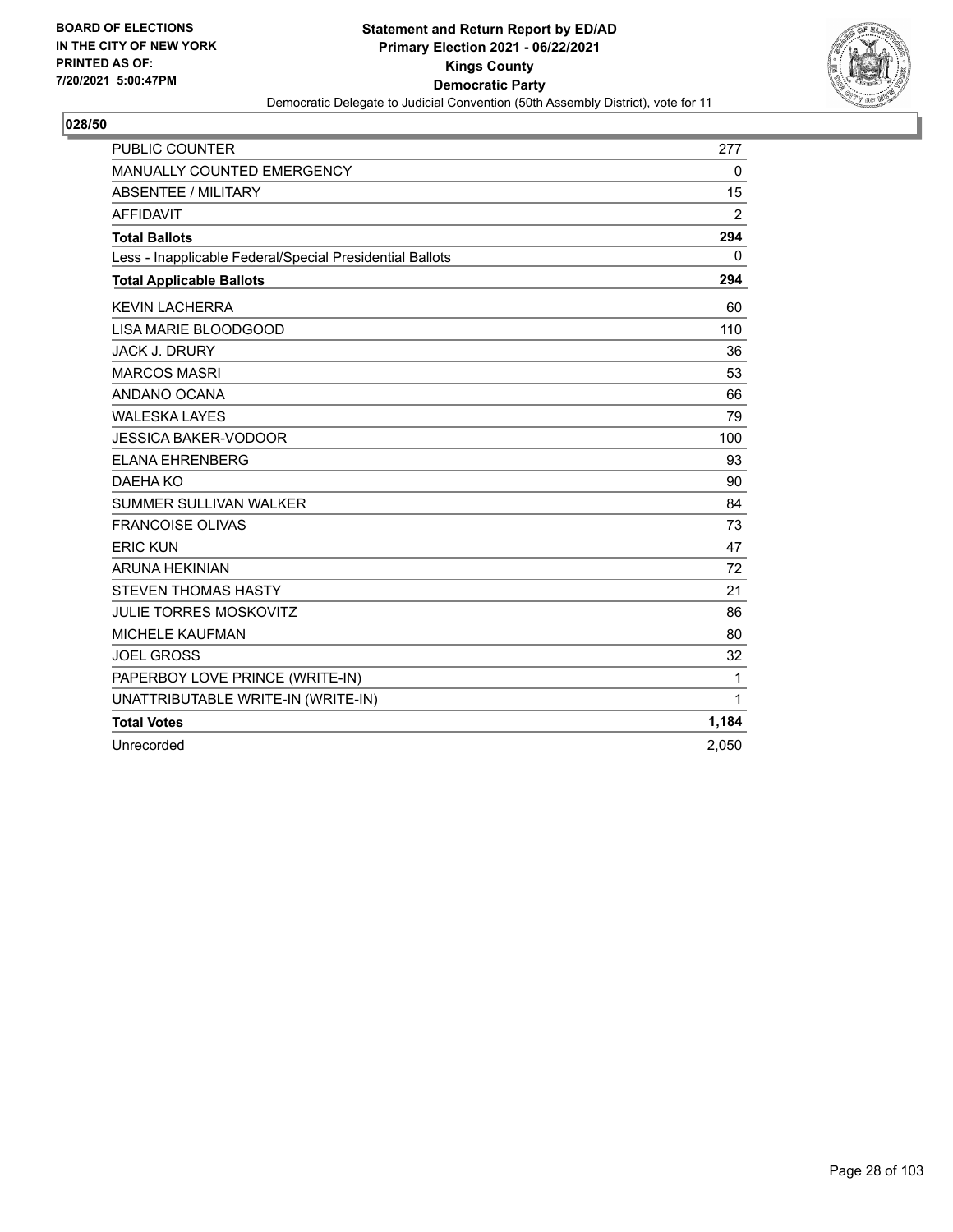

| <b>PUBLIC COUNTER</b>                                    | 235   |
|----------------------------------------------------------|-------|
| MANUALLY COUNTED EMERGENCY                               | 0     |
| <b>ABSENTEE / MILITARY</b>                               | 26    |
| <b>AFFIDAVIT</b>                                         | 1     |
| <b>Total Ballots</b>                                     | 262   |
| Less - Inapplicable Federal/Special Presidential Ballots | 0     |
| <b>Total Applicable Ballots</b>                          | 262   |
| <b>KEVIN LACHERRA</b>                                    | 48    |
| LISA MARIE BLOODGOOD                                     | 92    |
| <b>JACK J. DRURY</b>                                     | 39    |
| <b>MARCOS MASRI</b>                                      | 42    |
| ANDANO OCANA                                             | 52    |
| <b>WALESKA LAYES</b>                                     | 57    |
| <b>JESSICA BAKER-VODOOR</b>                              | 82    |
| <b>ELANA EHRENBERG</b>                                   | 76    |
| DAEHA KO                                                 | 73    |
| SUMMER SULLIVAN WALKER                                   | 75    |
| <b>FRANCOISE OLIVAS</b>                                  | 63    |
| <b>ERIC KUN</b>                                          | 42    |
| <b>ARUNA HEKINIAN</b>                                    | 58    |
| <b>STEVEN THOMAS HASTY</b>                               | 19    |
| <b>JULIE TORRES MOSKOVITZ</b>                            | 84    |
| <b>MICHELE KAUFMAN</b>                                   | 63    |
| <b>JOEL GROSS</b>                                        | 20    |
| EMILE BAZILE (WRITE-IN)                                  | 1     |
| UNATTRIBUTABLE WRITE-IN (WRITE-IN)                       | 12    |
| <b>Total Votes</b>                                       | 998   |
| Unrecorded                                               | 1,884 |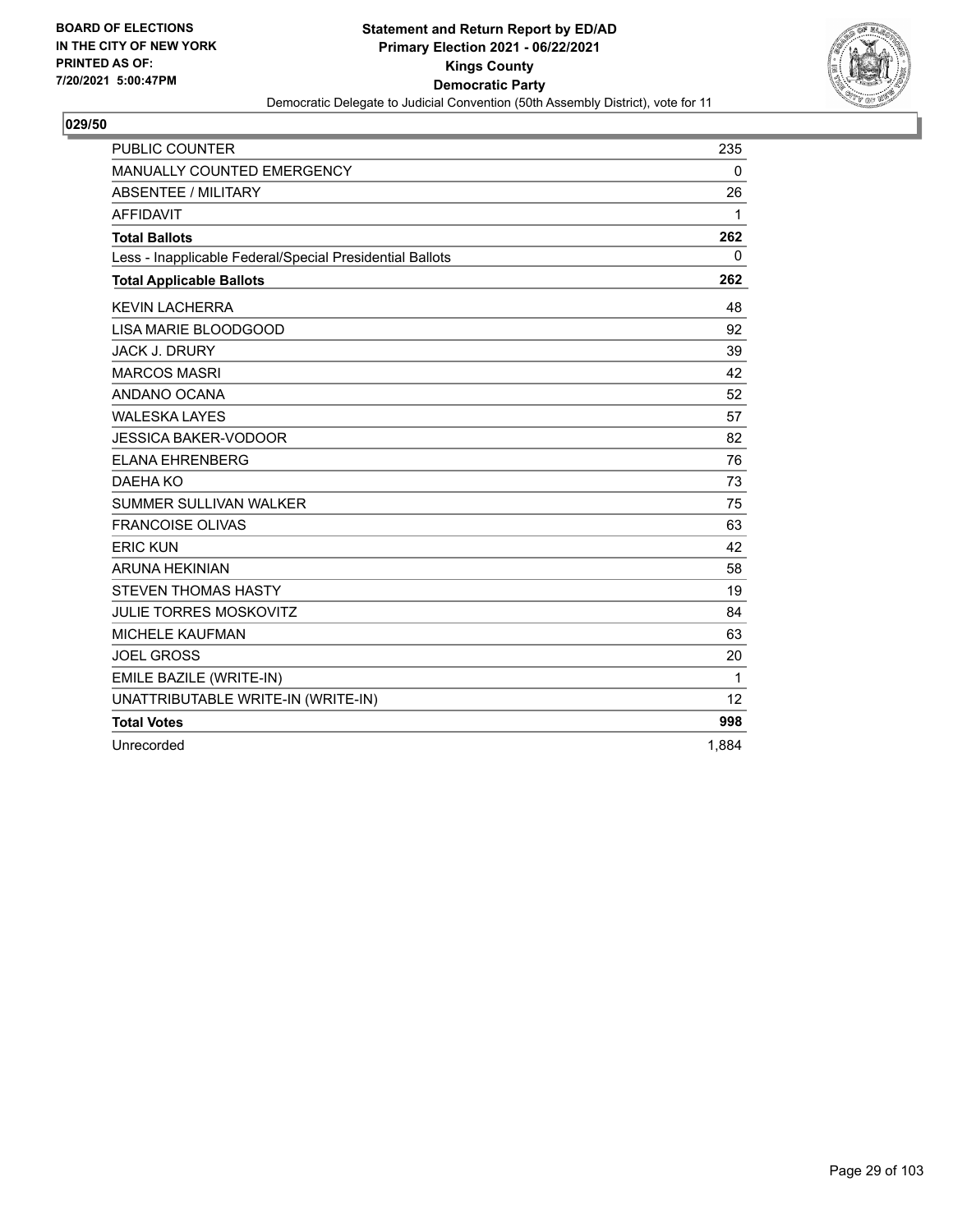

| <b>PUBLIC COUNTER</b>                                    | 264          |
|----------------------------------------------------------|--------------|
| MANUALLY COUNTED EMERGENCY                               | 0            |
| <b>ABSENTEE / MILITARY</b>                               | 25           |
| <b>AFFIDAVIT</b>                                         | 2            |
| <b>Total Ballots</b>                                     | 291          |
| Less - Inapplicable Federal/Special Presidential Ballots | $\mathbf{0}$ |
| <b>Total Applicable Ballots</b>                          | 291          |
| <b>KEVIN LACHERRA</b>                                    | 83           |
| LISA MARIE BLOODGOOD                                     | 122          |
| <b>JACK J. DRURY</b>                                     | 47           |
| <b>MARCOS MASRI</b>                                      | 61           |
| ANDANO OCANA                                             | 86           |
| <b>WALESKA LAYES</b>                                     | 92           |
| <b>JESSICA BAKER-VODOOR</b>                              | 119          |
| <b>ELANA EHRENBERG</b>                                   | 117          |
| DAEHA KO                                                 | 111          |
| SUMMER SULLIVAN WALKER                                   | 102          |
| <b>FRANCOISE OLIVAS</b>                                  | 85           |
| <b>ERIC KUN</b>                                          | 58           |
| <b>ARUNA HEKINIAN</b>                                    | 78           |
| <b>STEVEN THOMAS HASTY</b>                               | 23           |
| <b>JULIE TORRES MOSKOVITZ</b>                            | 93           |
| <b>MICHELE KAUFMAN</b>                                   | 93           |
| <b>JOEL GROSS</b>                                        | 31           |
| KELLY IRENE GODON (WRITE-IN)                             | 1            |
| <b>Total Votes</b>                                       | 1,402        |
| Unrecorded                                               | 1.799        |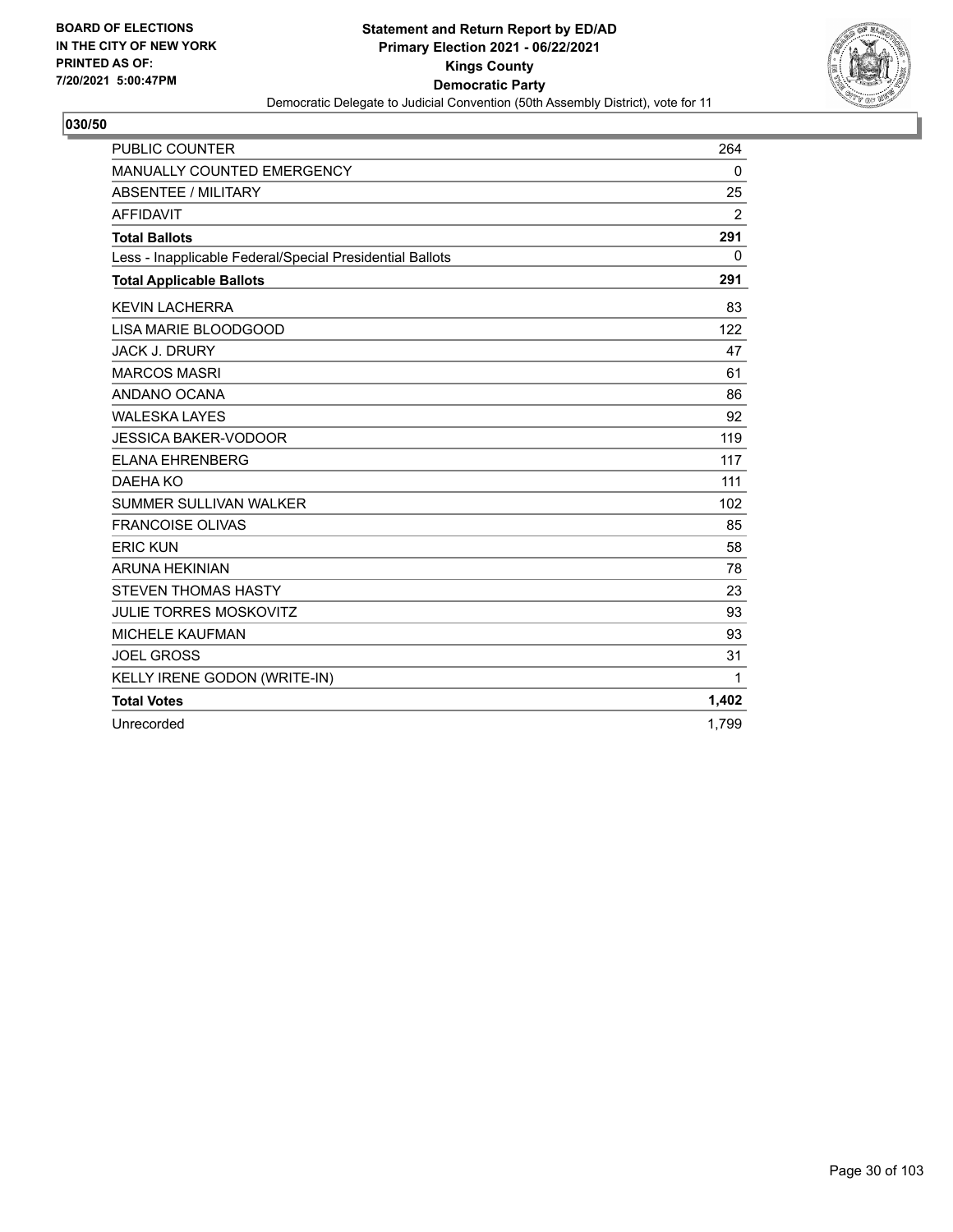

| <b>PUBLIC COUNTER</b>                                    | 208   |
|----------------------------------------------------------|-------|
| <b>MANUALLY COUNTED EMERGENCY</b>                        | 0     |
| ABSENTEE / MILITARY                                      | 39    |
| <b>AFFIDAVIT</b>                                         | 8     |
| <b>Total Ballots</b>                                     | 255   |
| Less - Inapplicable Federal/Special Presidential Ballots | 0     |
| <b>Total Applicable Ballots</b>                          | 255   |
| <b>KEVIN LACHERRA</b>                                    | 64    |
| LISA MARIE BLOODGOOD                                     | 112   |
| <b>JACK J. DRURY</b>                                     | 38    |
| <b>MARCOS MASRI</b>                                      | 46    |
| ANDANO OCANA                                             | 69    |
| <b>WALESKA LAYES</b>                                     | 72    |
| <b>JESSICA BAKER-VODOOR</b>                              | 99    |
| <b>ELANA EHRENBERG</b>                                   | 106   |
| <b>DAEHA KO</b>                                          | 105   |
| SUMMER SULLIVAN WALKER                                   | 81    |
| <b>FRANCOISE OLIVAS</b>                                  | 70    |
| <b>ERIC KUN</b>                                          | 56    |
| <b>ARUNA HEKINIAN</b>                                    | 64    |
| <b>STEVEN THOMAS HASTY</b>                               | 25    |
| <b>JULIE TORRES MOSKOVITZ</b>                            | 92    |
| <b>MICHELE KAUFMAN</b>                                   | 80    |
| <b>JOEL GROSS</b>                                        | 27    |
| ANDREW KIM (WRITE-IN)                                    | 1     |
| ERICA MATEOGAK (WRITE-IN)                                | 1     |
| ISABEL ZENANE (WRITE-IN)                                 | 1     |
| JEFF LEPOSO (WRITE-IN)                                   | 1     |
| PAPERBOY LOVE PRINCE (WRITE-IN)                          | 1     |
| <b>Total Votes</b>                                       | 1,211 |
| Unrecorded                                               | 1,594 |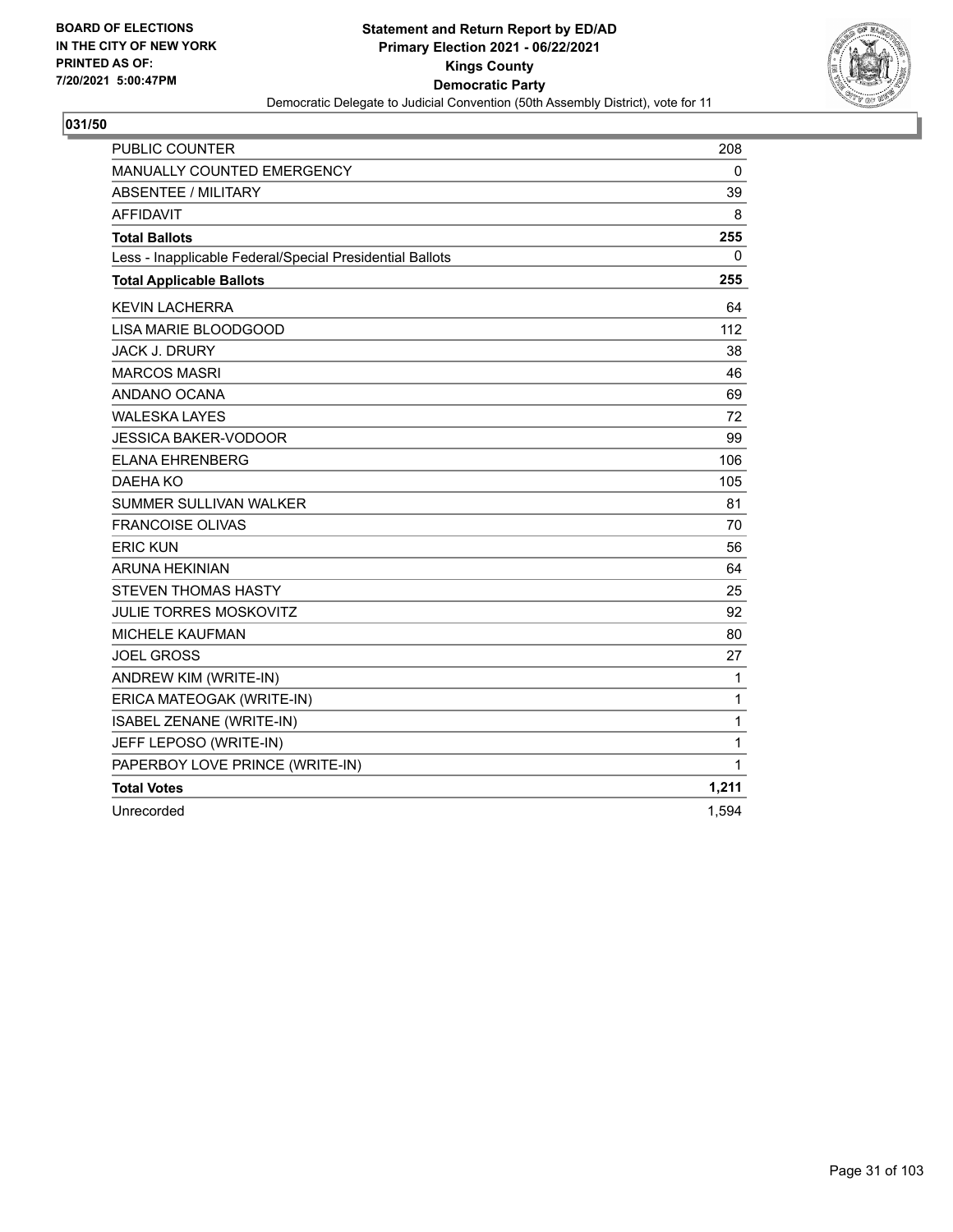

| <b>PUBLIC COUNTER</b>                                    | 235          |
|----------------------------------------------------------|--------------|
| MANUALLY COUNTED EMERGENCY                               | 0            |
| <b>ABSENTEE / MILITARY</b>                               | 28           |
| <b>AFFIDAVIT</b>                                         | 2            |
| <b>Total Ballots</b>                                     | 265          |
| Less - Inapplicable Federal/Special Presidential Ballots | $\mathbf{0}$ |
| <b>Total Applicable Ballots</b>                          | 265          |
| <b>KEVIN LACHERRA</b>                                    | 77           |
| LISA MARIE BLOODGOOD                                     | 108          |
| <b>JACK J. DRURY</b>                                     | 48           |
| <b>MARCOS MASRI</b>                                      | 61           |
| ANDANO OCANA                                             | 76           |
| <b>WALESKA LAYES</b>                                     | 83           |
| <b>JESSICA BAKER-VODOOR</b>                              | 98           |
| <b>ELANA EHRENBERG</b>                                   | 98           |
| DAEHA KO                                                 | 92           |
| <b>SUMMER SULLIVAN WALKER</b>                            | 91           |
| <b>FRANCOISE OLIVAS</b>                                  | 84           |
| <b>ERIC KUN</b>                                          | 59           |
| <b>ARUNA HEKINIAN</b>                                    | 66           |
| <b>STEVEN THOMAS HASTY</b>                               | 20           |
| <b>JULIE TORRES MOSKOVITZ</b>                            | 80           |
| <b>MICHELE KAUFMAN</b>                                   | 82           |
| <b>JOEL GROSS</b>                                        | 30           |
| JORDAN D. SEPACOFF (WRITE-IN)                            | 1            |
| UNATTRIBUTABLE WRITE-IN (WRITE-IN)                       | 1            |
| <b>Total Votes</b>                                       | 1,255        |
| Unrecorded                                               | 1,660        |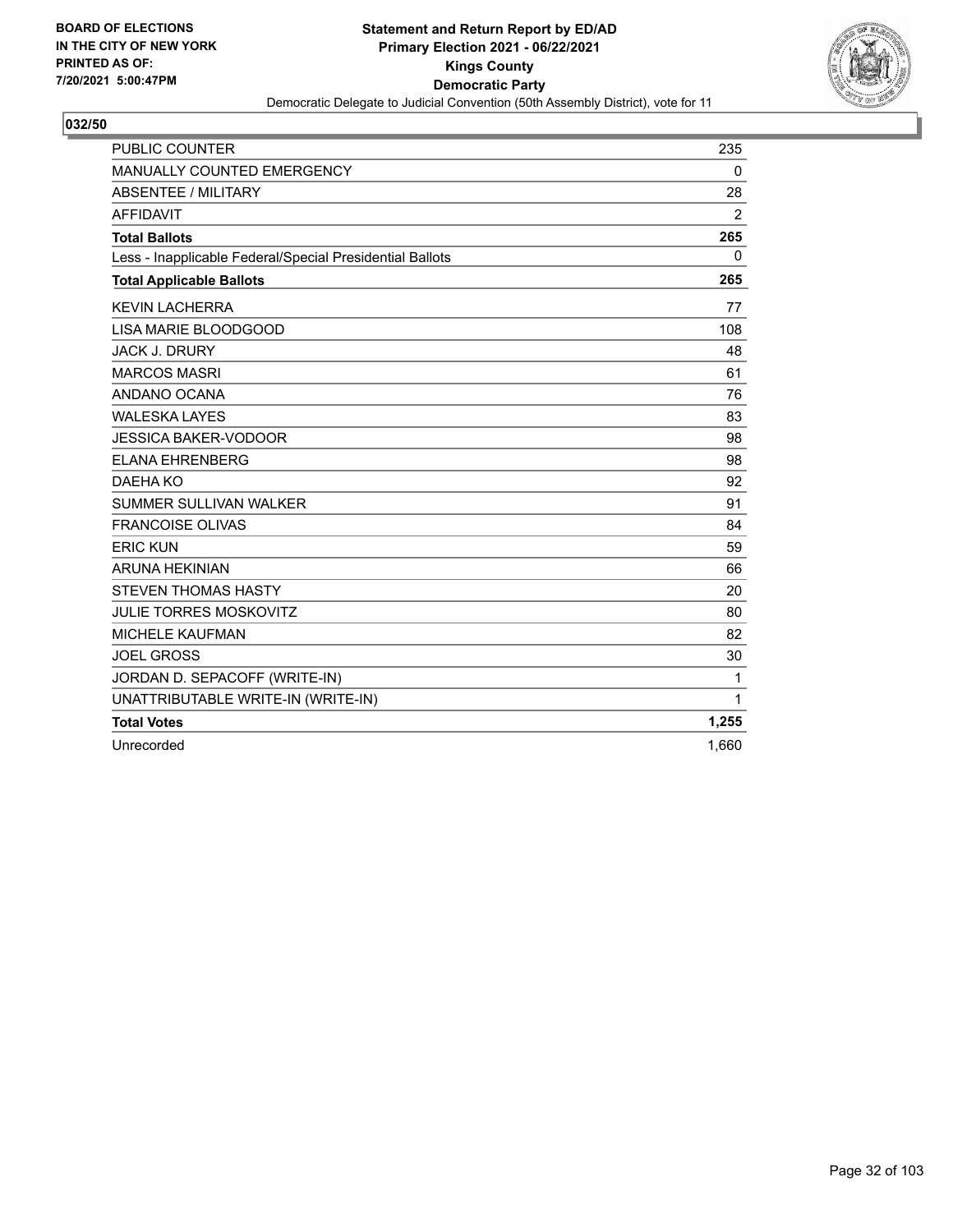

| <b>PUBLIC COUNTER</b>                                    | 282      |
|----------------------------------------------------------|----------|
| MANUALLY COUNTED EMERGENCY                               | 0        |
| <b>ABSENTEE / MILITARY</b>                               | 22       |
| <b>AFFIDAVIT</b>                                         | 1        |
| <b>Total Ballots</b>                                     | 305      |
| Less - Inapplicable Federal/Special Presidential Ballots | $\Omega$ |
| <b>Total Applicable Ballots</b>                          | 305      |
| <b>KEVIN LACHERRA</b>                                    | 83       |
| LISA MARIE BLOODGOOD                                     | 130      |
| <b>JACK J. DRURY</b>                                     | 49       |
| <b>MARCOS MASRI</b>                                      | 61       |
| ANDANO OCANA                                             | 97       |
| <b>WALESKA LAYES</b>                                     | 93       |
| <b>JESSICA BAKER-VODOOR</b>                              | 115      |
| <b>ELANA EHRENBERG</b>                                   | 124      |
| DAEHA KO                                                 | 117      |
| SUMMER SULLIVAN WALKER                                   | 99       |
| <b>FRANCOISE OLIVAS</b>                                  | 89       |
| <b>ERIC KUN</b>                                          | 65       |
| <b>ARUNA HEKINIAN</b>                                    | 81       |
| <b>STEVEN THOMAS HASTY</b>                               | 25       |
| <b>JULIE TORRES MOSKOVITZ</b>                            | 94       |
| <b>MICHELE KAUFMAN</b>                                   | 104      |
| <b>JOEL GROSS</b>                                        | 37       |
| <b>Total Votes</b>                                       | 1,463    |
| Unrecorded                                               | 1.892    |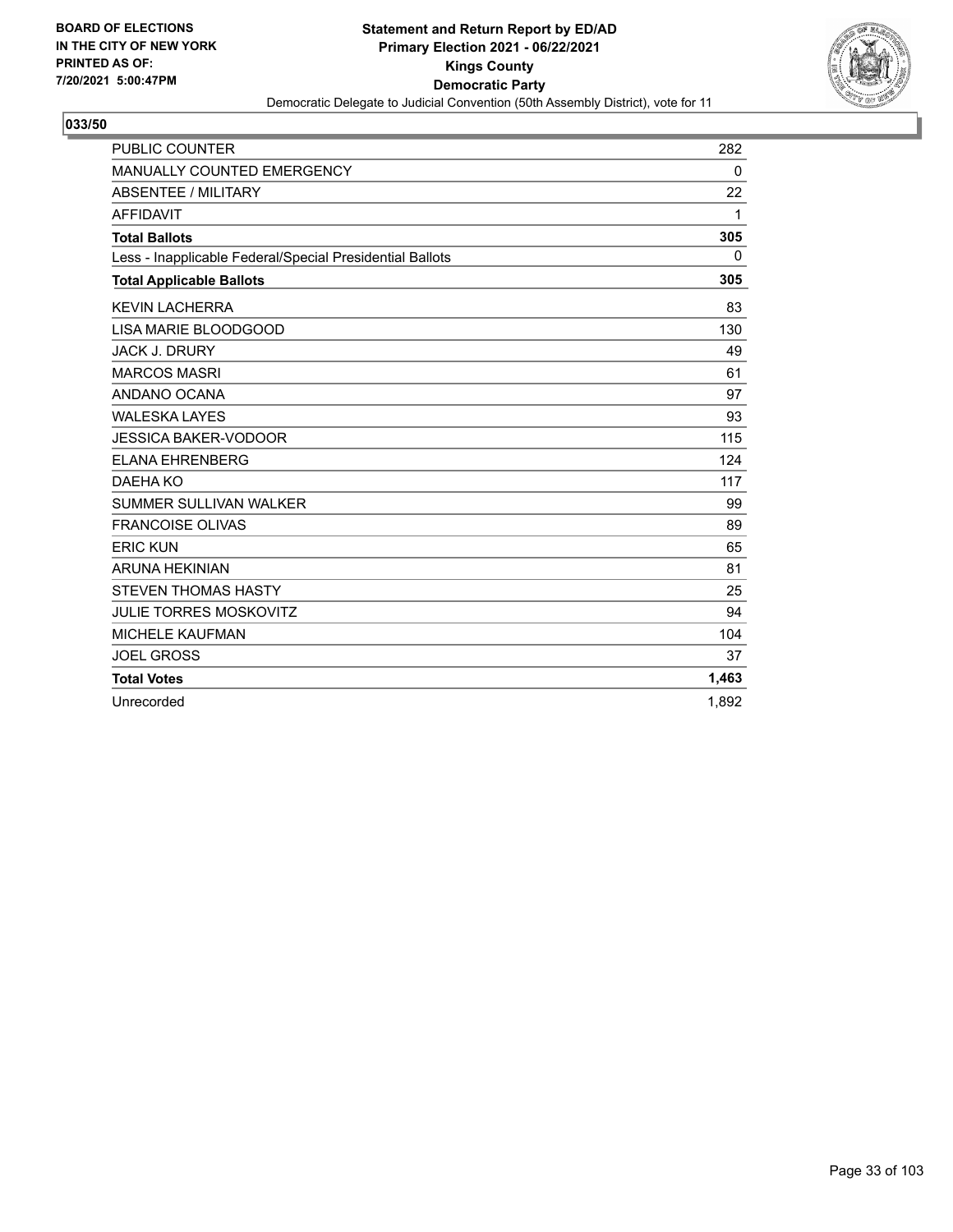

| <b>PUBLIC COUNTER</b>                                    | 243          |
|----------------------------------------------------------|--------------|
| MANUALLY COUNTED EMERGENCY                               | 0            |
| <b>ABSENTEE / MILITARY</b>                               | 21           |
| AFFIDAVIT                                                | 2            |
| <b>Total Ballots</b>                                     | 266          |
| Less - Inapplicable Federal/Special Presidential Ballots | 0            |
| <b>Total Applicable Ballots</b>                          | 266          |
| <b>KEVIN LACHERRA</b>                                    | 61           |
| LISA MARIE BLOODGOOD                                     | 101          |
| <b>JACK J. DRURY</b>                                     | 39           |
| <b>MARCOS MASRI</b>                                      | 48           |
| ANDANO OCANA                                             | 66           |
| <b>WALESKA LAYES</b>                                     | 73           |
| <b>JESSICA BAKER-VODOOR</b>                              | 94           |
| <b>ELANA EHRENBERG</b>                                   | 95           |
| <b>DAEHA KO</b>                                          | 85           |
| <b>SUMMER SULLIVAN WALKER</b>                            | 89           |
| <b>FRANCOISE OLIVAS</b>                                  | 71           |
| <b>ERIC KUN</b>                                          | 43           |
| <b>ARUNA HEKINIAN</b>                                    | 69           |
| <b>STEVEN THOMAS HASTY</b>                               | 21           |
| <b>JULIE TORRES MOSKOVITZ</b>                            | 86           |
| <b>MICHELE KAUFMAN</b>                                   | 88           |
| <b>JOEL GROSS</b>                                        | 24           |
| AREI ZEITOUNI (WRITE-IN)                                 | 1            |
| BERNIE SANDERS (WRITE-IN)                                | $\mathbf{1}$ |
| BILL CONNOR (WRITE-IN)                                   | 1            |
| BRI TANCHER (WRITE-IN)                                   | 1            |
| DILAN MAYERS (WRITE-IN)                                  | $\mathbf{1}$ |
| ELLA EMLOFF (WRITE-IN)                                   | 1            |
| GRACE VAN DE PAS (WRITE-IN)                              | 1            |
| HUNTER BIDEN (WRITE-IN)                                  | 1            |
| JACJSON LOUGHLIN (WRITE-IN)                              | 1            |
| JOE NIARO (WRITE-IN)                                     | 1            |
| OLIVIA RODRIGUES (WRITE-IN)                              | $\mathbf{1}$ |
| SPENCER ROBERTS (WRITE-IN)                               | 1            |
| TERRANCE DE PAS (WRITE-IN)                               | 1            |
| THOMAS BROEN (WRITE-IN)                                  | 1            |
| UNATTRIBUTABLE WRITE-IN (WRITE-IN)                       | 6            |
| <b>Total Votes</b>                                       | 1,173        |
| Unrecorded                                               | 1,753        |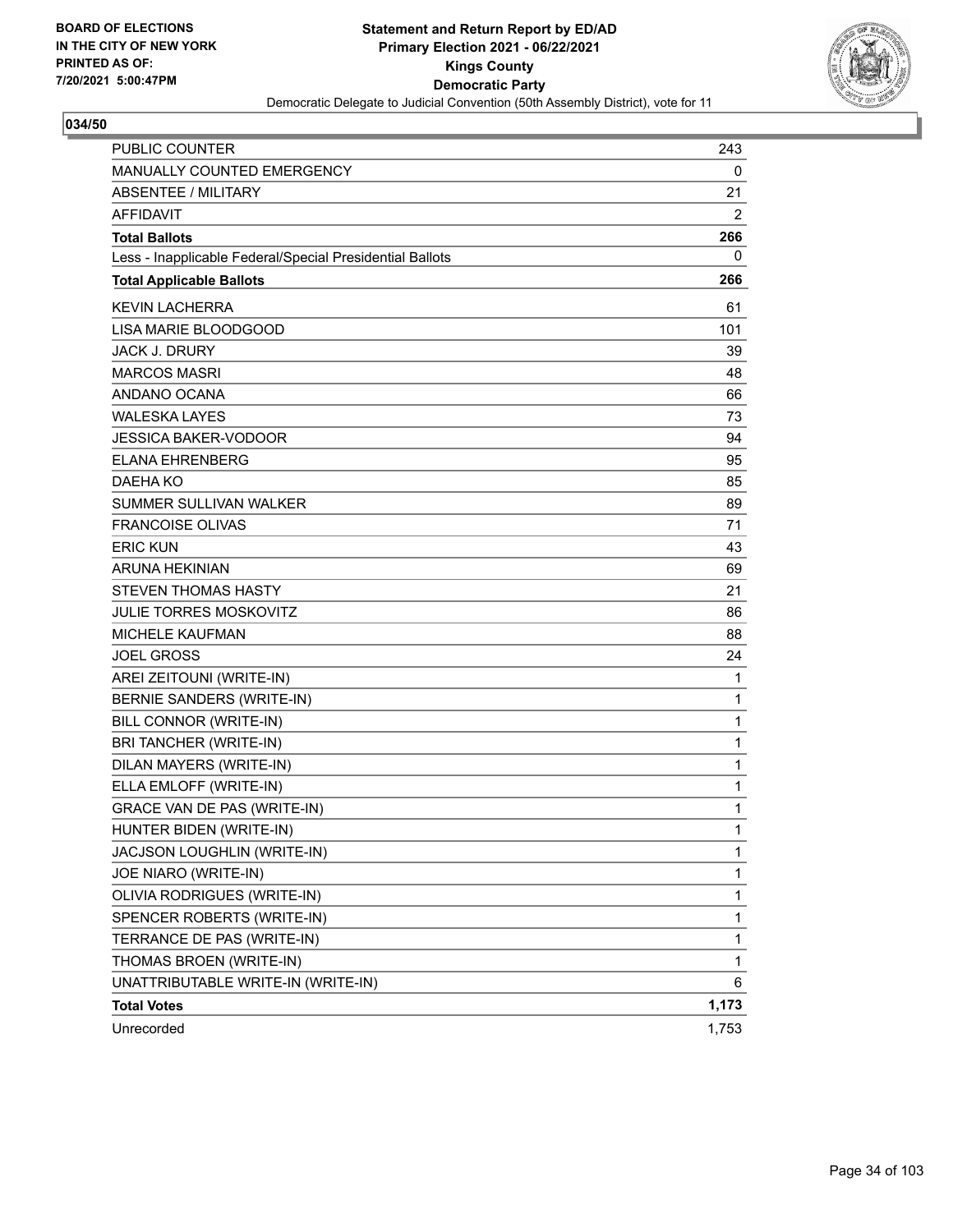

| <b>PUBLIC COUNTER</b>                                    | 269          |
|----------------------------------------------------------|--------------|
| MANUALLY COUNTED EMERGENCY                               | $\mathbf{0}$ |
| <b>ABSENTEE / MILITARY</b>                               | 24           |
| <b>AFFIDAVIT</b>                                         | 1            |
| <b>Total Ballots</b>                                     | 294          |
| Less - Inapplicable Federal/Special Presidential Ballots | 0            |
| <b>Total Applicable Ballots</b>                          | 294          |
| <b>KEVIN LACHERRA</b>                                    | 66           |
| LISA MARIE BLOODGOOD                                     | 115          |
| <b>JACK J. DRURY</b>                                     | 44           |
| <b>MARCOS MASRI</b>                                      | 57           |
| ANDANO OCANA                                             | 83           |
| <b>WALESKA LAYES</b>                                     | 87           |
| <b>JESSICA BAKER-VODOOR</b>                              | 110          |
| <b>ELANA EHRENBERG</b>                                   | 101          |
| DAEHA KO                                                 | 106          |
| <b>SUMMER SULLIVAN WALKER</b>                            | 107          |
| <b>FRANCOISE OLIVAS</b>                                  | 84           |
| <b>ERIC KUN</b>                                          | 65           |
| <b>ARUNA HEKINIAN</b>                                    | 86           |
| <b>STEVEN THOMAS HASTY</b>                               | 25           |
| <b>JULIE TORRES MOSKOVITZ</b>                            | 99           |
| <b>MICHELE KAUFMAN</b>                                   | 107          |
| <b>JOEL GROSS</b>                                        | 40           |
| AMANDA KATZ (WRITE-IN)                                   | 1            |
| HENRY HANG (WRITE-IN)                                    | 1            |
| JOHN MCCONNELL (WRITE-IN)                                | 1            |
| <b>Total Votes</b>                                       | 1,385        |
| Unrecorded                                               | 1,849        |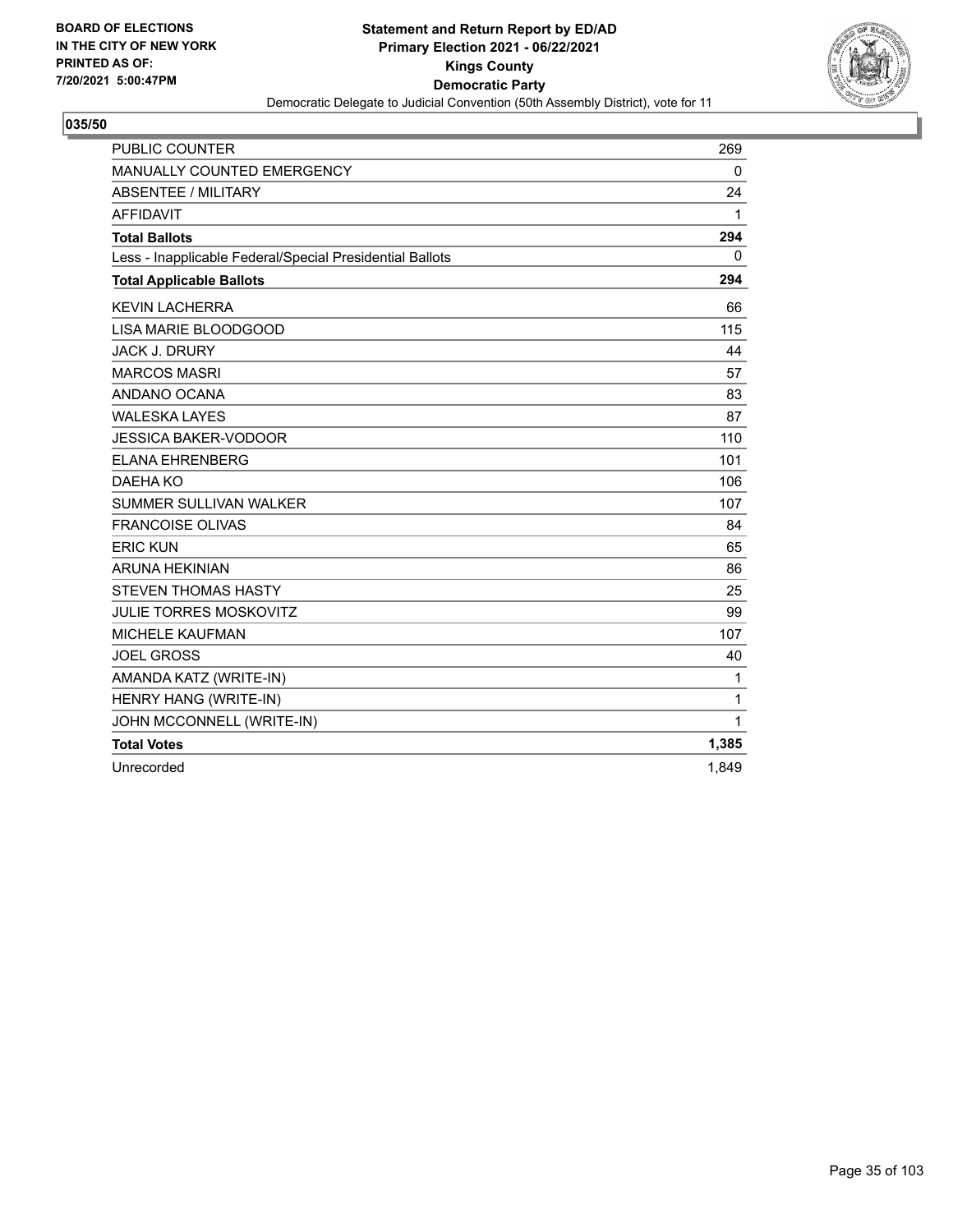

| <b>PUBLIC COUNTER</b>                                    | 203          |
|----------------------------------------------------------|--------------|
| MANUALLY COUNTED EMERGENCY                               | 0            |
| <b>ABSENTEE / MILITARY</b>                               | 19           |
| <b>AFFIDAVIT</b>                                         | 5            |
| <b>Total Ballots</b>                                     | 227          |
| Less - Inapplicable Federal/Special Presidential Ballots | $\mathbf{0}$ |
| <b>Total Applicable Ballots</b>                          | 227          |
| <b>KEVIN LACHERRA</b>                                    | 63           |
| LISA MARIE BLOODGOOD                                     | 78           |
| <b>JACK J. DRURY</b>                                     | 42           |
| <b>MARCOS MASRI</b>                                      | 57           |
| ANDANO OCANA                                             | 71           |
| <b>WALESKA LAYES</b>                                     | 59           |
| <b>JESSICA BAKER-VODOOR</b>                              | 70           |
| <b>ELANA EHRENBERG</b>                                   | 79           |
| DAEHA KO                                                 | 72           |
| SUMMER SULLIVAN WALKER                                   | 60           |
| <b>FRANCOISE OLIVAS</b>                                  | 61           |
| <b>ERIC KUN</b>                                          | 47           |
| <b>ARUNA HEKINIAN</b>                                    | 46           |
| <b>STEVEN THOMAS HASTY</b>                               | 20           |
| <b>JULIE TORRES MOSKOVITZ</b>                            | 70           |
| <b>MICHELE KAUFMAN</b>                                   | 63           |
| <b>JOEL GROSS</b>                                        | 27           |
| YANCER KAHN (WRITE-IN)                                   | 1            |
| <b>Total Votes</b>                                       | 986          |
| Unrecorded                                               | 1.511        |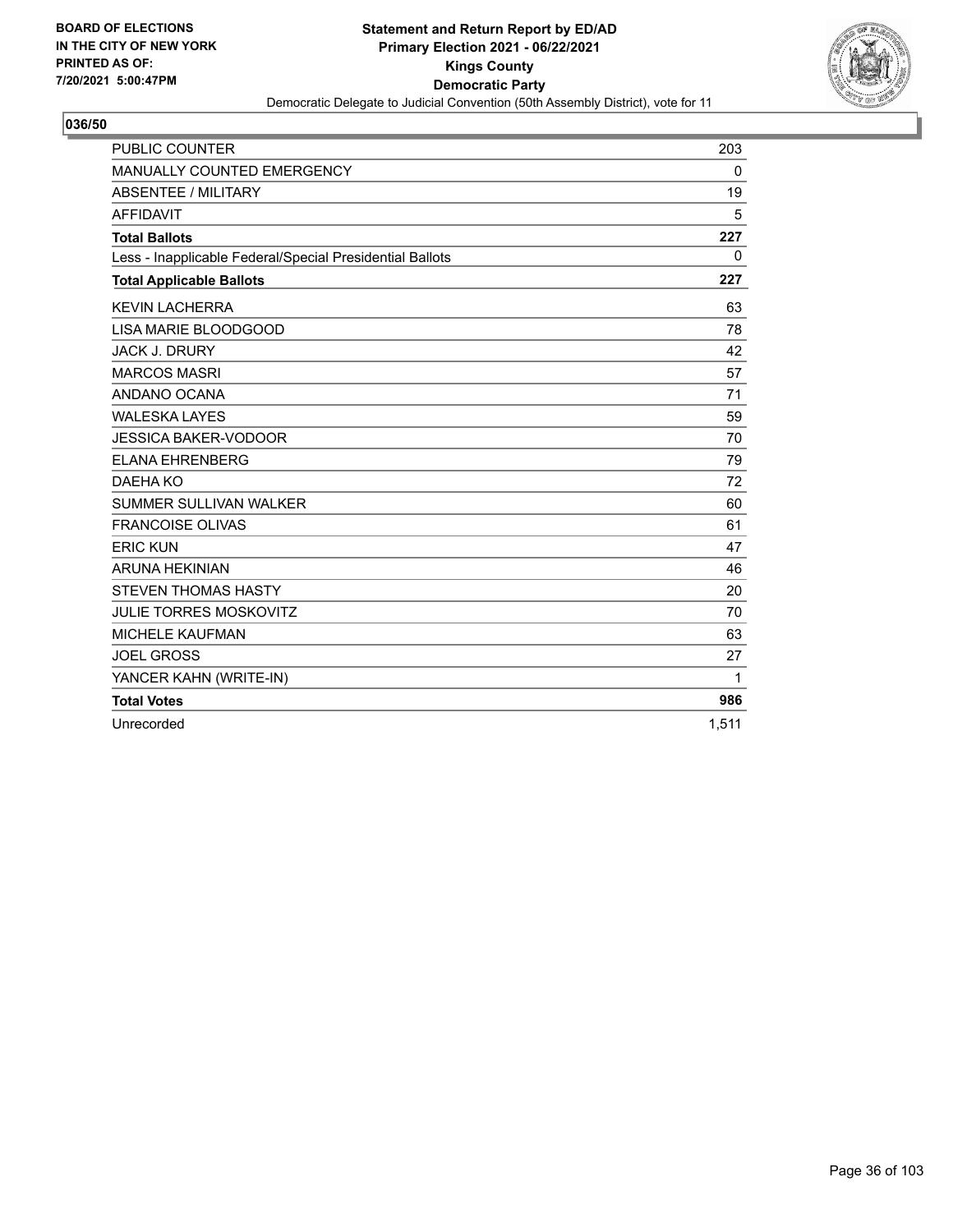

| <b>PUBLIC COUNTER</b>                                    | 211      |
|----------------------------------------------------------|----------|
| <b>MANUALLY COUNTED EMERGENCY</b>                        | 0        |
| <b>ABSENTEE / MILITARY</b>                               | 28       |
| <b>AFFIDAVIT</b>                                         | 3        |
| <b>Total Ballots</b>                                     | 242      |
| Less - Inapplicable Federal/Special Presidential Ballots | $\Omega$ |
| <b>Total Applicable Ballots</b>                          | 242      |
| <b>KEVIN LACHERRA</b>                                    | 52       |
| LISA MARIE BLOODGOOD                                     | 74       |
| <b>JACK J. DRURY</b>                                     | 32       |
| <b>MARCOS MASRI</b>                                      | 37       |
| ANDANO OCANA                                             | 51       |
| <b>WALESKA LAYES</b>                                     | 61       |
| <b>JESSICA BAKER-VODOOR</b>                              | 65       |
| <b>ELANA EHRENBERG</b>                                   | 74       |
| DAEHA KO                                                 | 68       |
| SUMMER SULLIVAN WALKER                                   | 65       |
| <b>FRANCOISE OLIVAS</b>                                  | 52       |
| <b>ERIC KUN</b>                                          | 38       |
| <b>ARUNA HEKINIAN</b>                                    | 55       |
| <b>STEVEN THOMAS HASTY</b>                               | 20       |
| <b>JULIE TORRES MOSKOVITZ</b>                            | 67       |
| <b>MICHELE KAUFMAN</b>                                   | 61       |
| <b>JOEL GROSS</b>                                        | 25       |
| <b>Total Votes</b>                                       | 897      |
| Unrecorded                                               | 1.765    |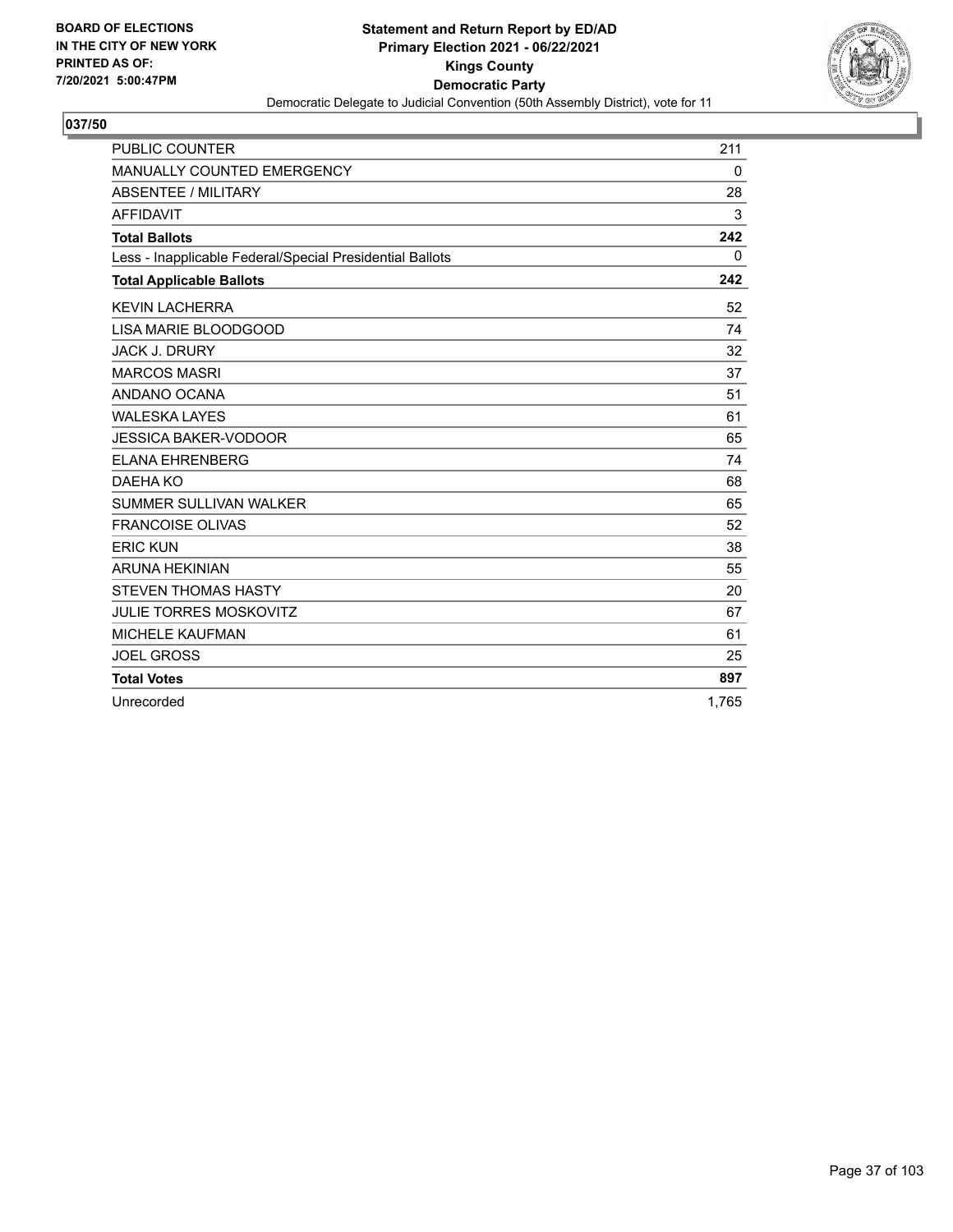

| <b>PUBLIC COUNTER</b>                                    | 212      |
|----------------------------------------------------------|----------|
| MANUALLY COUNTED EMERGENCY                               | 0        |
| <b>ABSENTEE / MILITARY</b>                               | 26       |
| <b>AFFIDAVIT</b>                                         | 1        |
| <b>Total Ballots</b>                                     | 239      |
| Less - Inapplicable Federal/Special Presidential Ballots | $\Omega$ |
| <b>Total Applicable Ballots</b>                          | 239      |
| <b>KEVIN LACHERRA</b>                                    | 44       |
| LISA MARIE BLOODGOOD                                     | 88       |
| <b>JACK J. DRURY</b>                                     | 29       |
| <b>MARCOS MASRI</b>                                      | 49       |
| ANDANO OCANA                                             | 55       |
| <b>WALESKA LAYES</b>                                     | 61       |
| <b>JESSICA BAKER-VODOOR</b>                              | 75       |
| <b>ELANA EHRENBERG</b>                                   | 75       |
| DAEHA KO                                                 | 79       |
| SUMMER SULLIVAN WALKER                                   | 74       |
| <b>FRANCOISE OLIVAS</b>                                  | 58       |
| <b>ERIC KUN</b>                                          | 47       |
| <b>ARUNA HEKINIAN</b>                                    | 61       |
| <b>STEVEN THOMAS HASTY</b>                               | 23       |
| <b>JULIE TORRES MOSKOVITZ</b>                            | 73       |
| <b>MICHELE KAUFMAN</b>                                   | 67       |
| <b>JOEL GROSS</b>                                        | 21       |
| DAVIS E. SHAW (WRITE-IN)                                 | 1        |
| SHANNON PHIPPS (WRITE-IN)                                | 1        |
| <b>Total Votes</b>                                       | 981      |
| Unrecorded                                               | 1,648    |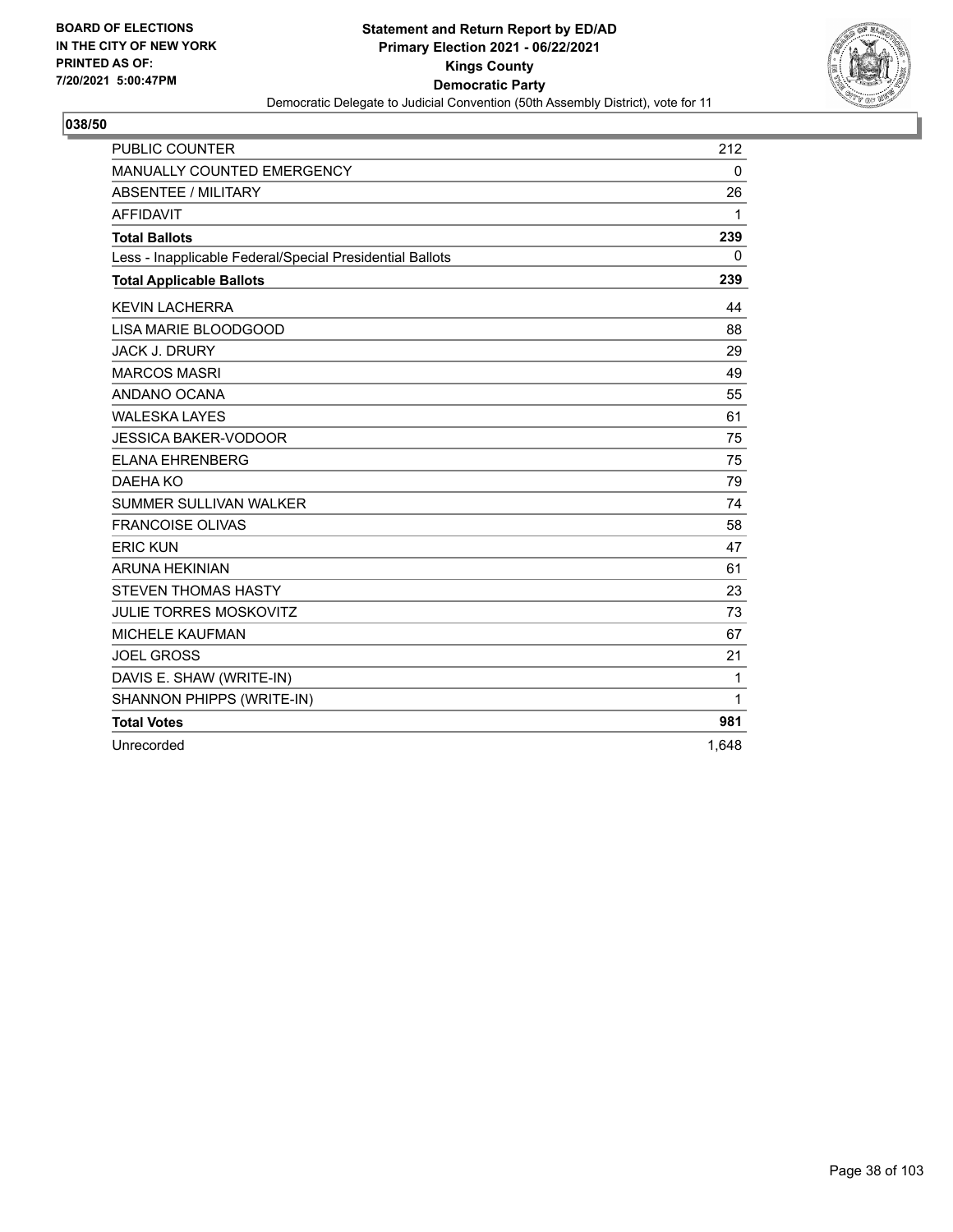

| <b>PUBLIC COUNTER</b>                                    | 222   |
|----------------------------------------------------------|-------|
| <b>MANUALLY COUNTED EMERGENCY</b>                        | 0     |
| <b>ABSENTEE / MILITARY</b>                               | 18    |
| <b>AFFIDAVIT</b>                                         | 5     |
| <b>Total Ballots</b>                                     | 245   |
| Less - Inapplicable Federal/Special Presidential Ballots | 0     |
| <b>Total Applicable Ballots</b>                          | 245   |
| <b>KEVIN LACHERRA</b>                                    | 31    |
| LISA MARIE BLOODGOOD                                     | 84    |
| <b>JACK J. DRURY</b>                                     | 22    |
| <b>MARCOS MASRI</b>                                      | 37    |
| ANDANO OCANA                                             | 53    |
| <b>WALESKA LAYES</b>                                     | 49    |
| <b>JESSICA BAKER-VODOOR</b>                              | 74    |
| <b>ELANA EHRENBERG</b>                                   | 69    |
| DAEHA KO                                                 | 60    |
| SUMMER SULLIVAN WALKER                                   | 70    |
| <b>FRANCOISE OLIVAS</b>                                  | 58    |
| <b>ERIC KUN</b>                                          | 34    |
| <b>ARUNA HEKINIAN</b>                                    | 57    |
| <b>STEVEN THOMAS HASTY</b>                               | 16    |
| <b>JULIE TORRES MOSKOVITZ</b>                            | 62    |
| <b>MICHELE KAUFMAN</b>                                   | 68    |
| <b>JOEL GROSS</b>                                        | 23    |
| DANELLI FITZPATRICK (WRITE-IN)                           | 1     |
| LYNN LOFLIN (WRITE-IN)                                   | 1     |
| THOMAS MOORE (WRITE-IN)                                  | 1     |
| UNATTRIBUTABLE WRITE-IN (WRITE-IN)                       | 1     |
| <b>Total Votes</b>                                       | 871   |
| Unrecorded                                               | 1,824 |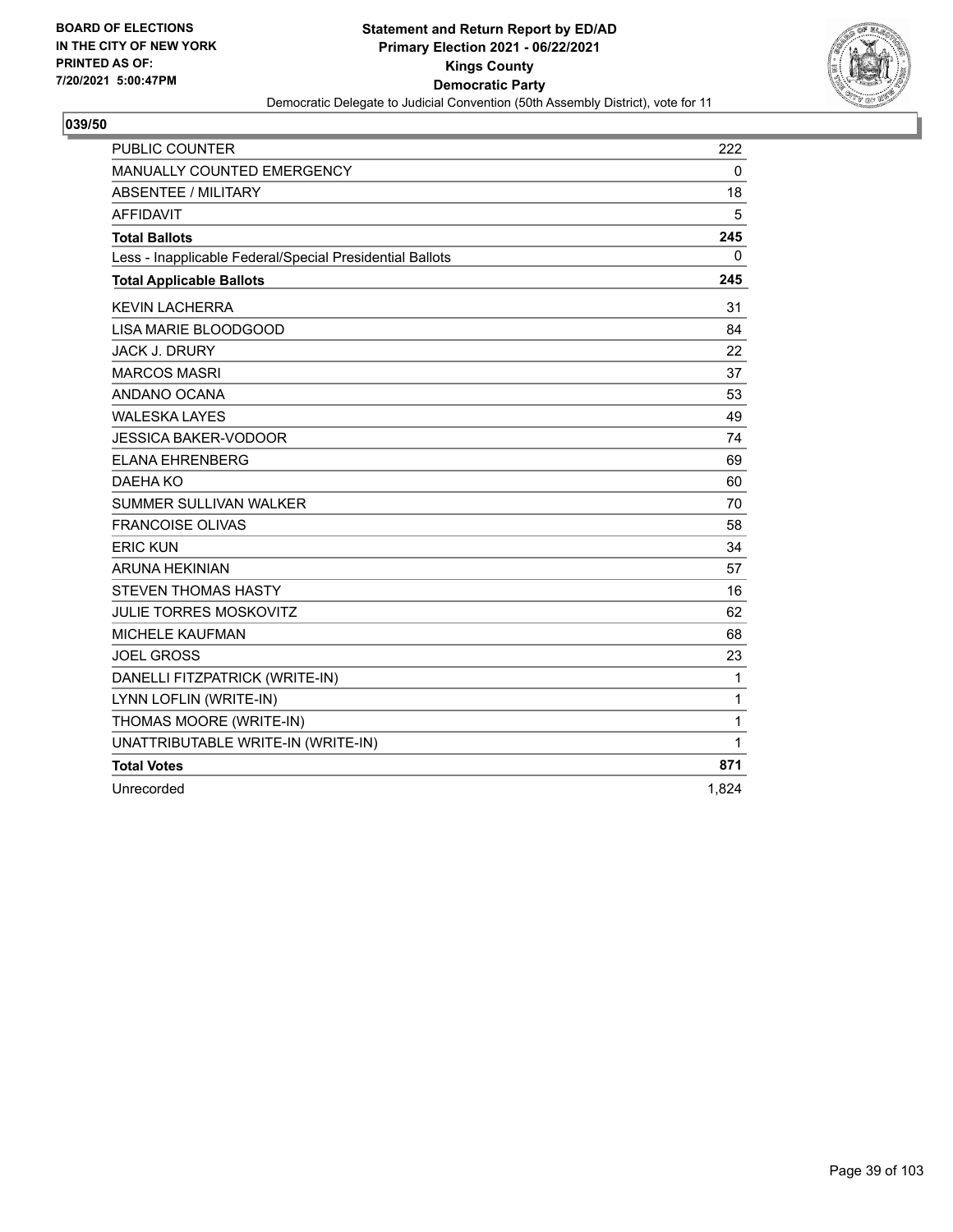

| <b>PUBLIC COUNTER</b>                                    | 241            |
|----------------------------------------------------------|----------------|
| MANUALLY COUNTED EMERGENCY                               | 0              |
| ABSENTEE / MILITARY                                      | 26             |
| <b>AFFIDAVIT</b>                                         | $\overline{7}$ |
| <b>Total Ballots</b>                                     | 274            |
| Less - Inapplicable Federal/Special Presidential Ballots | $\mathbf{0}$   |
| <b>Total Applicable Ballots</b>                          | 274            |
| <b>KEVIN LACHERRA</b>                                    | 48             |
| LISA MARIE BLOODGOOD                                     | 91             |
| <b>JACK J. DRURY</b>                                     | 35             |
| <b>MARCOS MASRI</b>                                      | 46             |
| ANDANO OCANA                                             | 58             |
| <b>WALESKA LAYES</b>                                     | 66             |
| <b>JESSICA BAKER-VODOOR</b>                              | 78             |
| <b>ELANA EHRENBERG</b>                                   | 74             |
| DAEHA KO                                                 | 77             |
| <b>SUMMER SULLIVAN WALKER</b>                            | 73             |
| <b>FRANCOISE OLIVAS</b>                                  | 70             |
| <b>ERIC KUN</b>                                          | 40             |
| <b>ARUNA HEKINIAN</b>                                    | 53             |
| <b>STEVEN THOMAS HASTY</b>                               | 22             |
| <b>JULIE TORRES MOSKOVITZ</b>                            | 74             |
| <b>MICHELE KAUFMAN</b>                                   | 76             |
| <b>JOEL GROSS</b>                                        | 28             |
| UNATTRIBUTABLE WRITE-IN (WRITE-IN)                       | 1              |
| <b>Total Votes</b>                                       | 1,010          |
| Unrecorded                                               | 2.004          |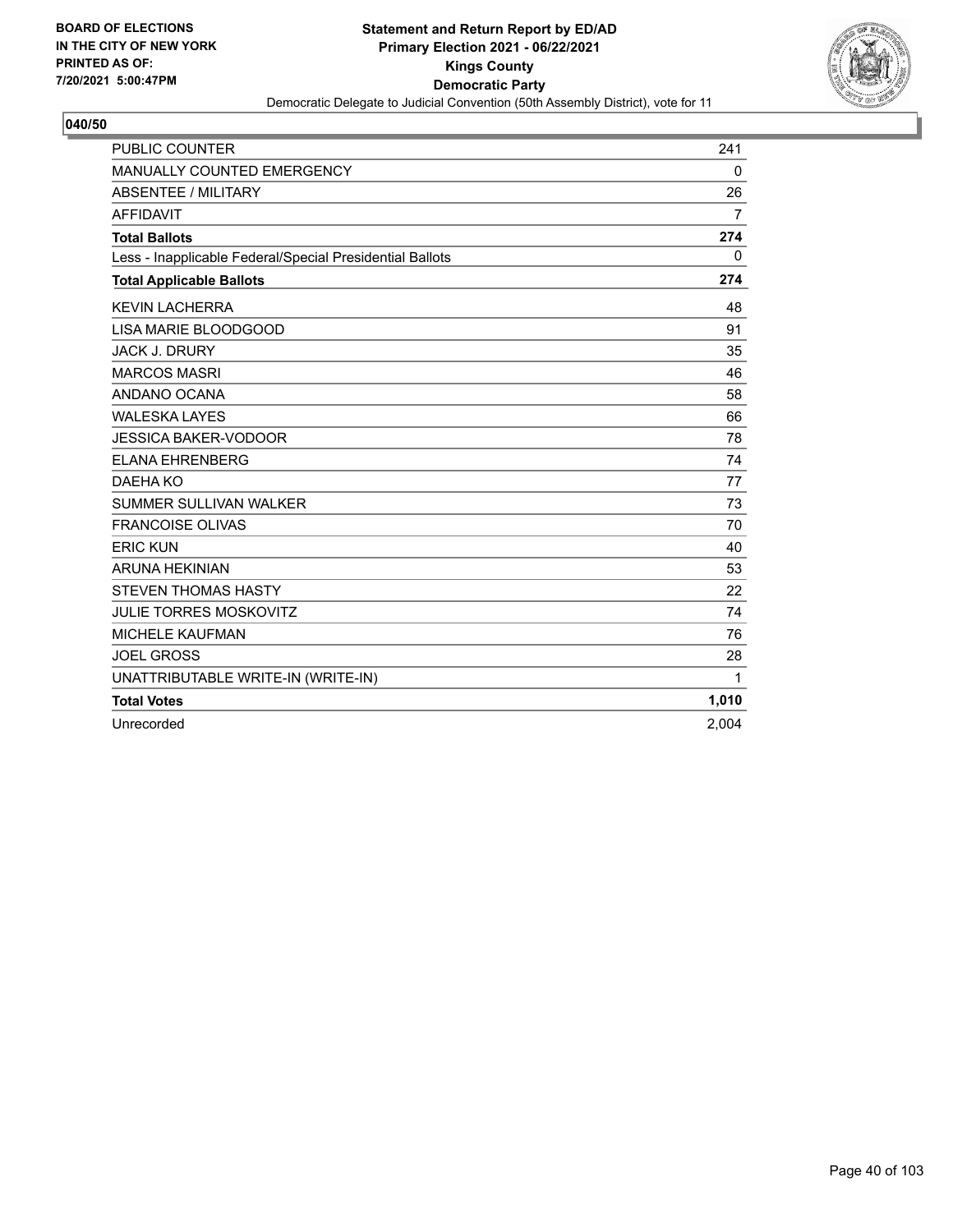

| <b>PUBLIC COUNTER</b>                                    | 249            |
|----------------------------------------------------------|----------------|
| MANUALLY COUNTED EMERGENCY                               | 0              |
| <b>ABSENTEE / MILITARY</b>                               | 21             |
| <b>AFFIDAVIT</b>                                         | $\overline{2}$ |
| <b>Total Ballots</b>                                     | 272            |
| Less - Inapplicable Federal/Special Presidential Ballots | $\mathbf{0}$   |
| <b>Total Applicable Ballots</b>                          | 272            |
| <b>KEVIN LACHERRA</b>                                    | 63             |
| LISA MARIE BLOODGOOD                                     | 101            |
| <b>JACK J. DRURY</b>                                     | 34             |
| <b>MARCOS MASRI</b>                                      | 39             |
| ANDANO OCANA                                             | 62             |
| <b>WALESKA LAYES</b>                                     | 72             |
| <b>JESSICA BAKER-VODOOR</b>                              | 90             |
| <b>ELANA EHRENBERG</b>                                   | 92             |
| DAEHA KO                                                 | 81             |
| SUMMER SULLIVAN WALKER                                   | 87             |
| <b>FRANCOISE OLIVAS</b>                                  | 61             |
| <b>ERIC KUN</b>                                          | 45             |
| <b>ARUNA HEKINIAN</b>                                    | 59             |
| <b>STEVEN THOMAS HASTY</b>                               | 19             |
| <b>JULIE TORRES MOSKOVITZ</b>                            | 74             |
| MICHELE KAUFMAN                                          | 79             |
| <b>JOEL GROSS</b>                                        | 17             |
| UNATTRIBUTABLE WRITE-IN (WRITE-IN)                       | 1              |
| <b>Total Votes</b>                                       | 1,076          |
| Unrecorded                                               | 1,916          |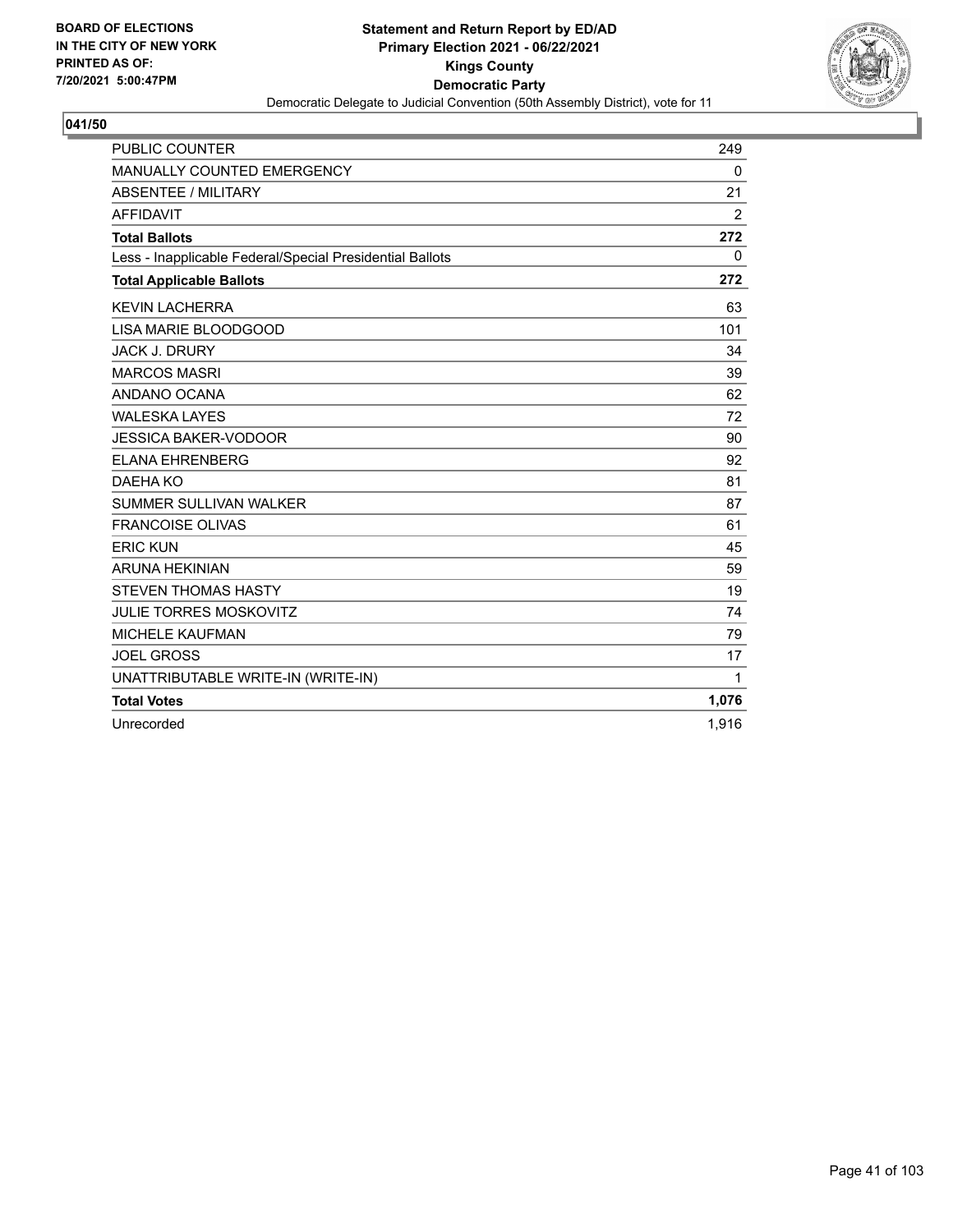

| <b>PUBLIC COUNTER</b>                                    | 275            |
|----------------------------------------------------------|----------------|
| MANUALLY COUNTED EMERGENCY                               | $\mathbf 0$    |
| <b>ABSENTEE / MILITARY</b>                               | 23             |
| <b>AFFIDAVIT</b>                                         | $\overline{7}$ |
| <b>Total Ballots</b>                                     | 305            |
| Less - Inapplicable Federal/Special Presidential Ballots | $\Omega$       |
| <b>Total Applicable Ballots</b>                          | 305            |
| <b>KEVIN LACHERRA</b>                                    | 61             |
| LISA MARIE BLOODGOOD                                     | 118            |
| <b>JACK J. DRURY</b>                                     | 55             |
| <b>MARCOS MASRI</b>                                      | 51             |
| ANDANO OCANA                                             | 64             |
| <b>WALESKA LAYES</b>                                     | 88             |
| <b>JESSICA BAKER-VODOOR</b>                              | 103            |
| <b>ELANA EHRENBERG</b>                                   | 86             |
| DAEHA KO                                                 | 99             |
| <b>SUMMER SULLIVAN WALKER</b>                            | 89             |
| <b>FRANCOISE OLIVAS</b>                                  | 80             |
| <b>ERIC KUN</b>                                          | 50             |
| <b>ARUNA HEKINIAN</b>                                    | 66             |
| <b>STEVEN THOMAS HASTY</b>                               | 24             |
| <b>JULIE TORRES MOSKOVITZ</b>                            | 79             |
| <b>MICHELE KAUFMAN</b>                                   | 79             |
| <b>JOEL GROSS</b>                                        | 24             |
| SAM REYNOLDS (WRITE-IN)                                  | 1              |
| UNATTRIBUTABLE WRITE-IN (WRITE-IN)                       | $\overline{2}$ |
| <b>Total Votes</b>                                       | 1,219          |
| Unrecorded                                               | 2,136          |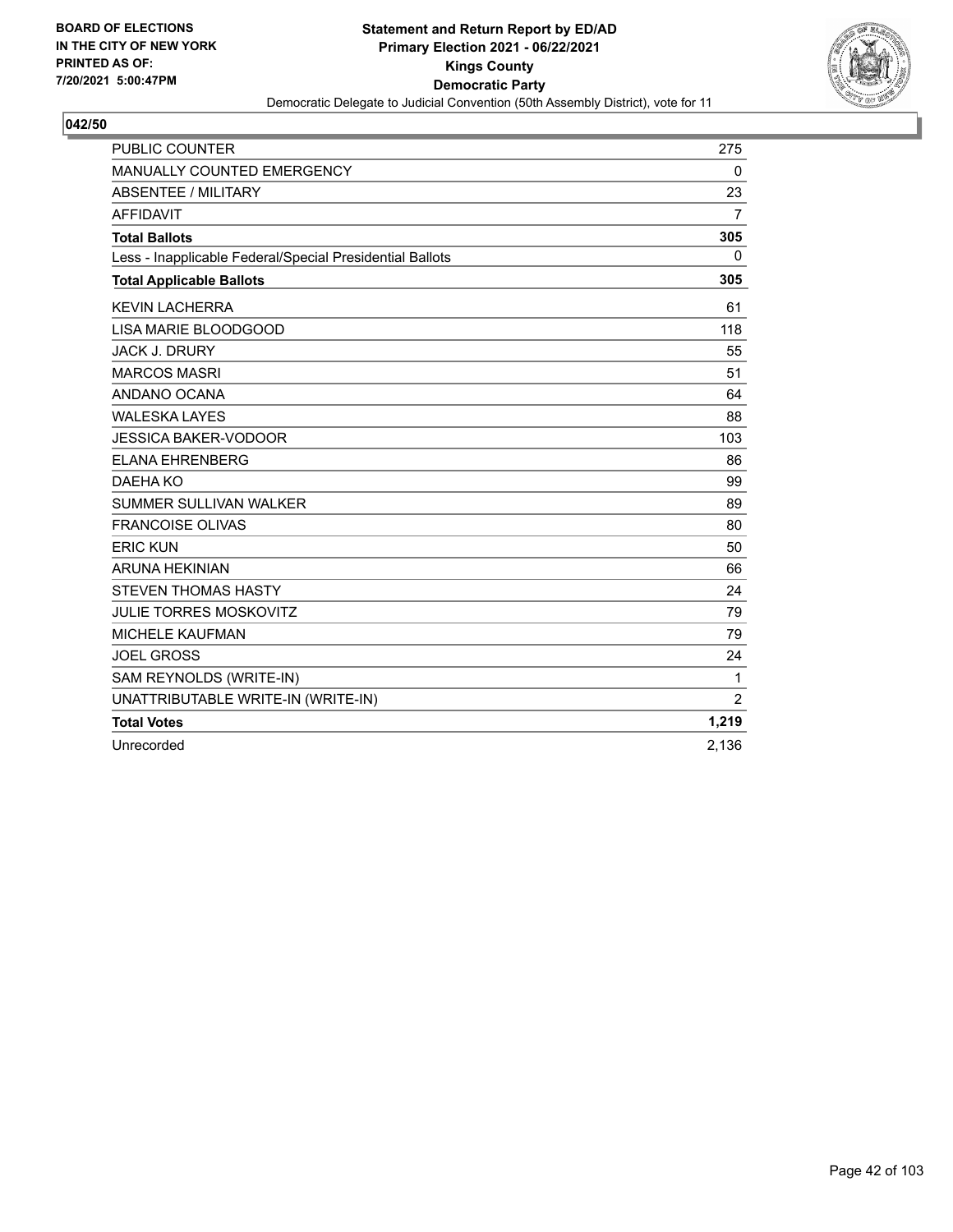

| <b>PUBLIC COUNTER</b>                                    | 195         |
|----------------------------------------------------------|-------------|
| MANUALLY COUNTED EMERGENCY                               | $\mathbf 0$ |
| ABSENTEE / MILITARY                                      | 17          |
| <b>AFFIDAVIT</b>                                         | 4           |
| <b>Total Ballots</b>                                     | 216         |
| Less - Inapplicable Federal/Special Presidential Ballots | 0           |
| <b>Total Applicable Ballots</b>                          | 216         |
| <b>KEVIN LACHERRA</b>                                    | 40          |
| LISA MARIE BLOODGOOD                                     | 69          |
| <b>JACK J. DRURY</b>                                     | 29          |
| <b>MARCOS MASRI</b>                                      | 37          |
| ANDANO OCANA                                             | 47          |
| <b>WALESKA LAYES</b>                                     | 51          |
| <b>JESSICA BAKER-VODOOR</b>                              | 66          |
| <b>ELANA EHRENBERG</b>                                   | 56          |
| DAEHA KO                                                 | 59          |
| <b>SUMMER SULLIVAN WALKER</b>                            | 51          |
| <b>FRANCOISE OLIVAS</b>                                  | 44          |
| <b>ERIC KUN</b>                                          | 37          |
| <b>ARUNA HEKINIAN</b>                                    | 46          |
| <b>STEVEN THOMAS HASTY</b>                               | 16          |
| <b>JULIE TORRES MOSKOVITZ</b>                            | 47          |
| <b>MICHELE KAUFMAN</b>                                   | 48          |
| <b>JOEL GROSS</b>                                        | 16          |
| <b>BLAIR PAPAGNI (WRITE-IN)</b>                          | 1           |
| DANIEL BERGER (WRITE-IN)                                 | 1           |
| FELICIA WINDER (WRITE-IN)                                | 1           |
| <b>Total Votes</b>                                       | 762         |
| Unrecorded                                               | 1,614       |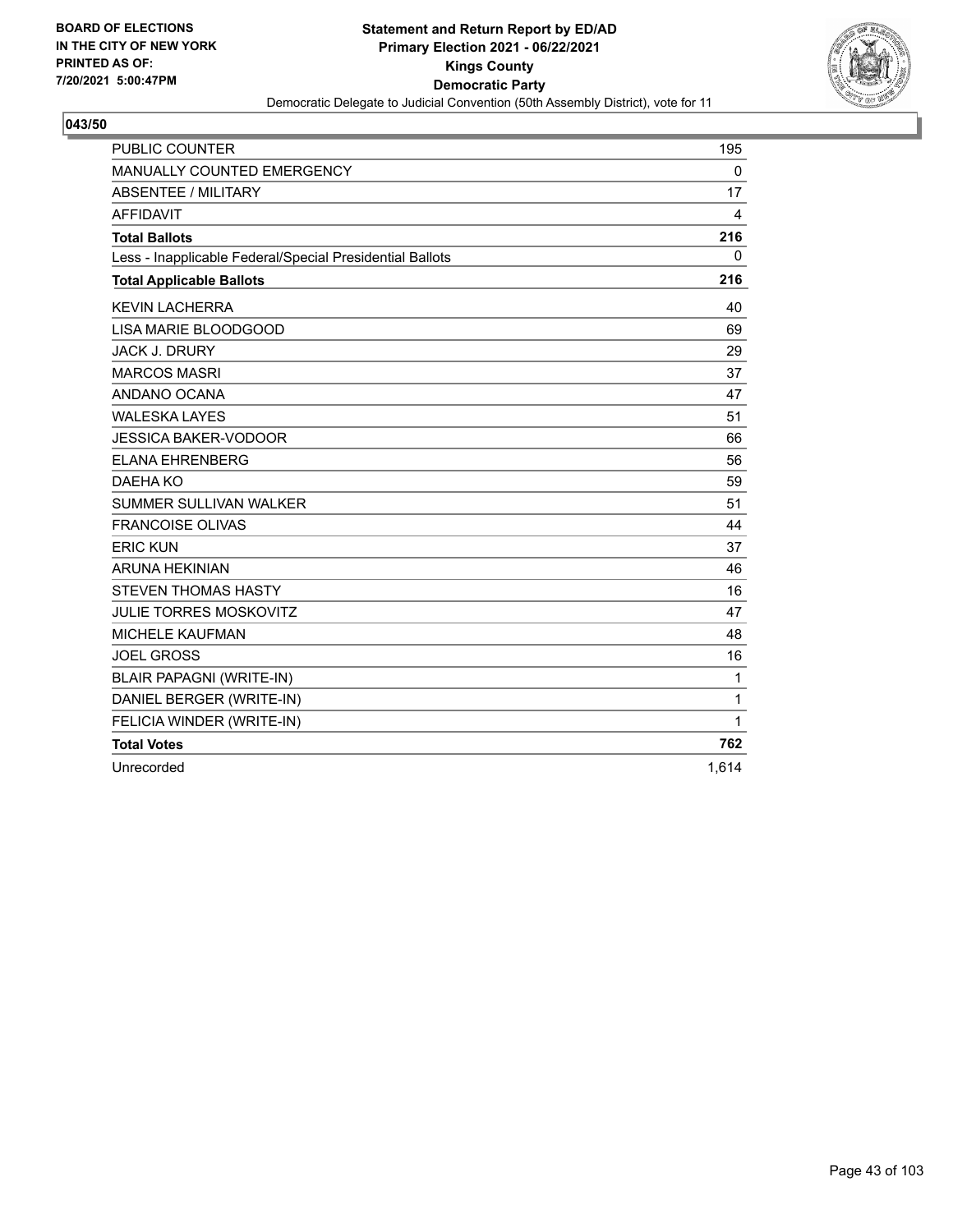

| <b>PUBLIC COUNTER</b>                                    | 201            |
|----------------------------------------------------------|----------------|
| MANUALLY COUNTED EMERGENCY                               | 0              |
| <b>ABSENTEE / MILITARY</b>                               | 14             |
| <b>AFFIDAVIT</b>                                         | $\overline{2}$ |
| <b>Total Ballots</b>                                     | 217            |
| Less - Inapplicable Federal/Special Presidential Ballots | $\Omega$       |
| <b>Total Applicable Ballots</b>                          | 217            |
| <b>KEVIN LACHERRA</b>                                    | 44             |
| LISA MARIE BLOODGOOD                                     | 79             |
| <b>JACK J. DRURY</b>                                     | 23             |
| <b>MARCOS MASRI</b>                                      | 30             |
| ANDANO OCANA                                             | 44             |
| <b>WALESKA LAYES</b>                                     | 54             |
| <b>JESSICA BAKER-VODOOR</b>                              | 71             |
| <b>ELANA EHRENBERG</b>                                   | 68             |
| DAEHA KO                                                 | 69             |
| SUMMER SULLIVAN WALKER                                   | 55             |
| <b>FRANCOISE OLIVAS</b>                                  | 44             |
| <b>ERIC KUN</b>                                          | 43             |
| <b>ARUNA HEKINIAN</b>                                    | 44             |
| <b>STEVEN THOMAS HASTY</b>                               | 14             |
| <b>JULIE TORRES MOSKOVITZ</b>                            | 63             |
| <b>MICHELE KAUFMAN</b>                                   | 59             |
| <b>JOEL GROSS</b>                                        | 15             |
| <b>Total Votes</b>                                       | 819            |
| Unrecorded                                               | 1.568          |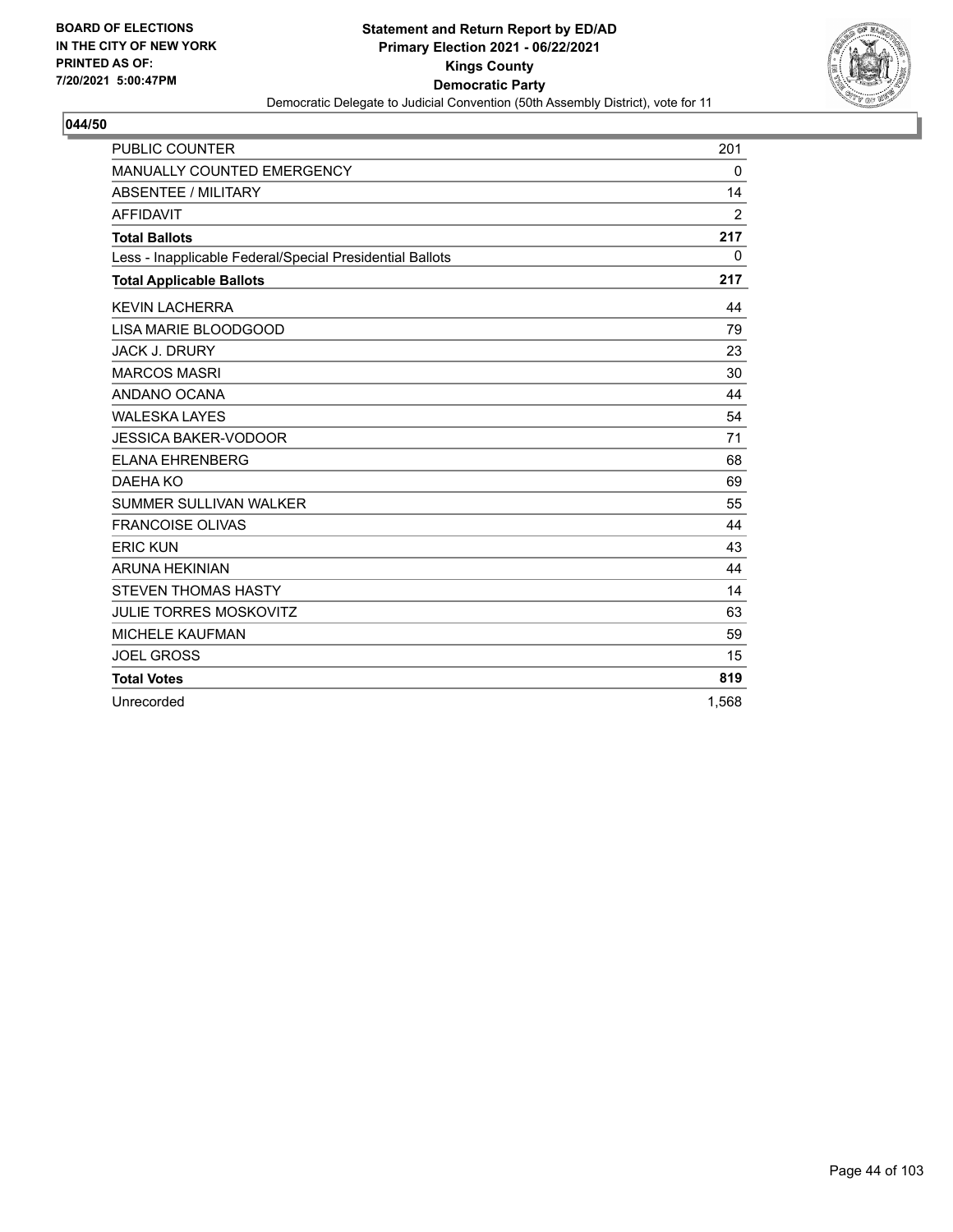

| <b>PUBLIC COUNTER</b>                                    | 42             |
|----------------------------------------------------------|----------------|
| MANUALLY COUNTED EMERGENCY                               | 0              |
| <b>ABSENTEE / MILITARY</b>                               | 4              |
| <b>AFFIDAVIT</b>                                         | 4              |
| <b>Total Ballots</b>                                     | 50             |
| Less - Inapplicable Federal/Special Presidential Ballots | $\Omega$       |
| <b>Total Applicable Ballots</b>                          | 50             |
| <b>KEVIN LACHERRA</b>                                    | 9              |
| LISA MARIE BLOODGOOD                                     | 13             |
| <b>JACK J. DRURY</b>                                     | $\overline{7}$ |
| <b>MARCOS MASRI</b>                                      | 8              |
| ANDANO OCANA                                             | 12             |
| <b>WALESKA LAYES</b>                                     | 9              |
| <b>JESSICA BAKER-VODOOR</b>                              | 8              |
| <b>ELANA EHRENBERG</b>                                   | 9              |
| DAEHA KO                                                 | 11             |
| SUMMER SULLIVAN WALKER                                   | 9              |
| <b>FRANCOISE OLIVAS</b>                                  | 4              |
| <b>ERIC KUN</b>                                          | 10             |
| <b>ARUNA HEKINIAN</b>                                    | $\overline{7}$ |
| <b>STEVEN THOMAS HASTY</b>                               | 5              |
| <b>JULIE TORRES MOSKOVITZ</b>                            | 9              |
| <b>MICHELE KAUFMAN</b>                                   | 10             |
| <b>JOEL GROSS</b>                                        | 4              |
| ANNA HELMGREN (WRITE-IN)                                 | 1              |
| <b>Total Votes</b>                                       | 145            |
| Unrecorded                                               | 405            |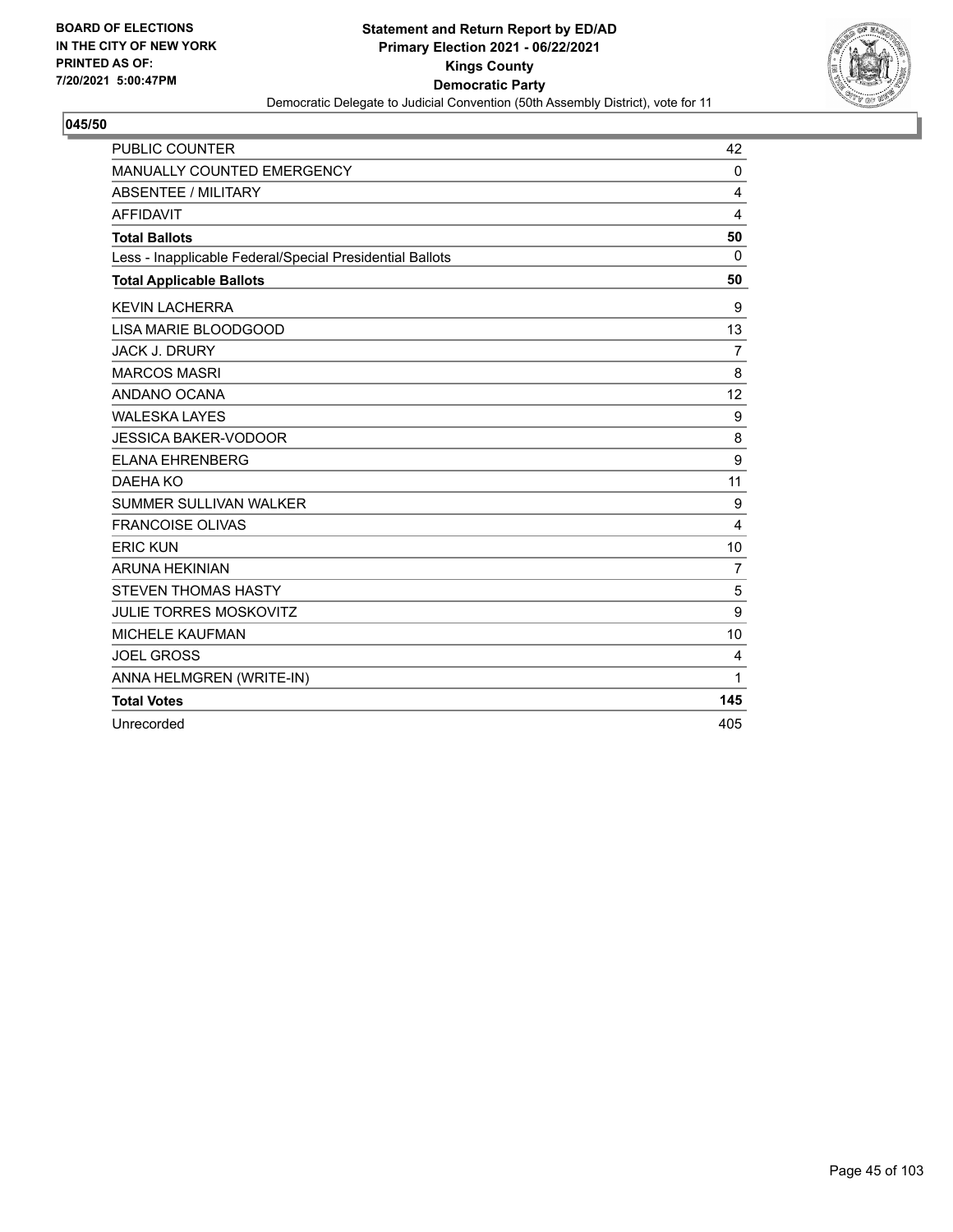

| <b>PUBLIC COUNTER</b>                                    | 260   |
|----------------------------------------------------------|-------|
| MANUALLY COUNTED EMERGENCY                               | 0     |
| <b>ABSENTEE / MILITARY</b>                               | 25    |
| <b>AFFIDAVIT</b>                                         | 7     |
| <b>Total Ballots</b>                                     | 292   |
| Less - Inapplicable Federal/Special Presidential Ballots | 0     |
| <b>Total Applicable Ballots</b>                          | 292   |
| <b>KEVIN LACHERRA</b>                                    | 46    |
| LISA MARIE BLOODGOOD                                     | 85    |
| <b>JACK J. DRURY</b>                                     | 38    |
| <b>MARCOS MASRI</b>                                      | 42    |
| ANDANO OCANA                                             | 49    |
| <b>WALESKA LAYES</b>                                     | 59    |
| <b>JESSICA BAKER-VODOOR</b>                              | 77    |
| <b>ELANA EHRENBERG</b>                                   | 73    |
| DAEHA KO                                                 | 80    |
| <b>SUMMER SULLIVAN WALKER</b>                            | 60    |
| <b>FRANCOISE OLIVAS</b>                                  | 50    |
| <b>ERIC KUN</b>                                          | 40    |
| <b>ARUNA HEKINIAN</b>                                    | 49    |
| <b>STEVEN THOMAS HASTY</b>                               | 16    |
| <b>JULIE TORRES MOSKOVITZ</b>                            | 62    |
| <b>MICHELE KAUFMAN</b>                                   | 61    |
| <b>JOEL GROSS</b>                                        | 21    |
| ANTHONY FISCHOTTI (WRITE-IN)                             | 1     |
| UNATTRIBUTABLE WRITE-IN (WRITE-IN)                       | 1     |
| <b>Total Votes</b>                                       | 910   |
| Unrecorded                                               | 2,302 |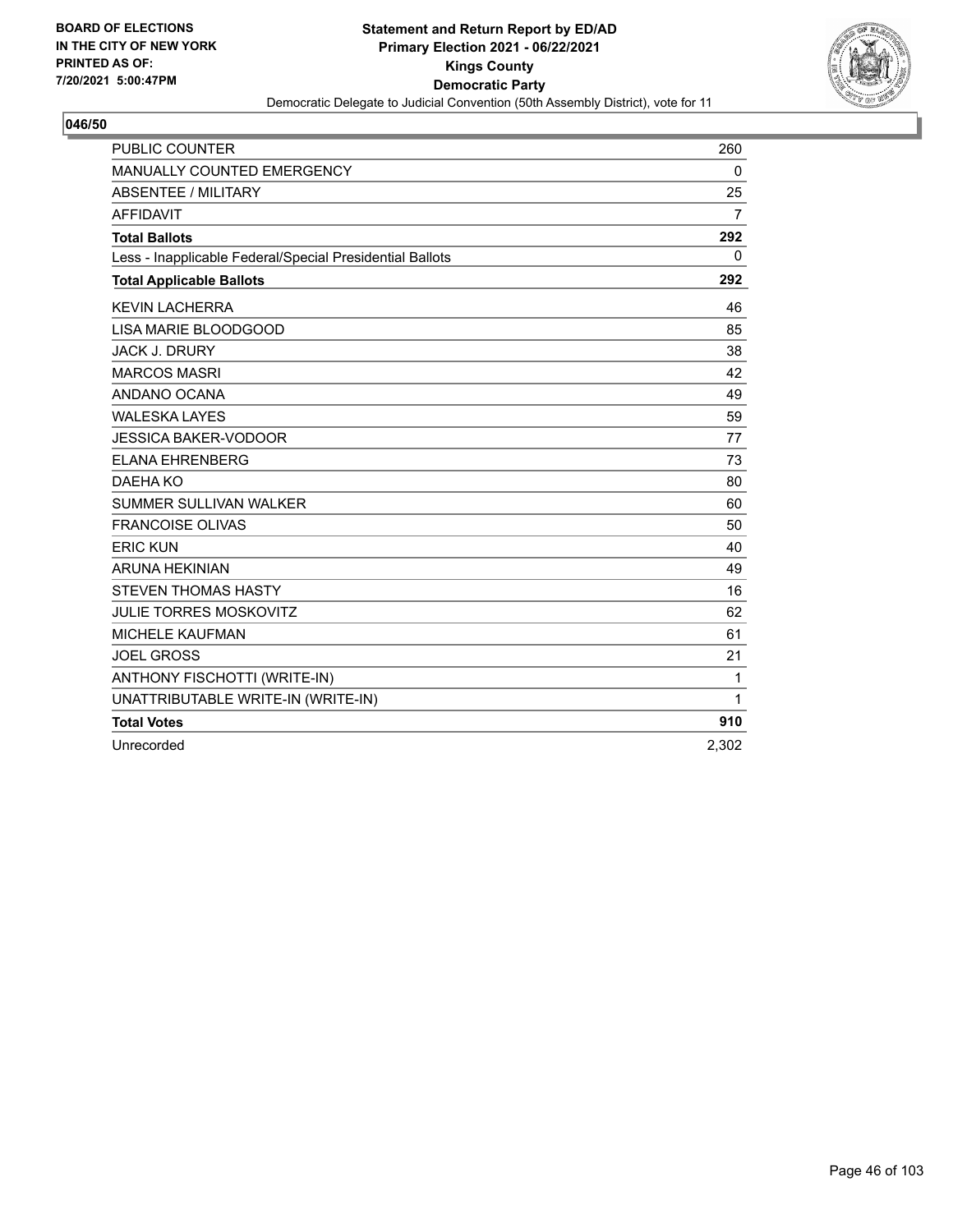

| <b>PUBLIC COUNTER</b>                                    | 229         |
|----------------------------------------------------------|-------------|
| MANUALLY COUNTED EMERGENCY                               | $\mathbf 0$ |
| <b>ABSENTEE / MILITARY</b>                               | 19          |
| <b>AFFIDAVIT</b>                                         | 4           |
| <b>Total Ballots</b>                                     | 252         |
| Less - Inapplicable Federal/Special Presidential Ballots | $\Omega$    |
| <b>Total Applicable Ballots</b>                          | 252         |
| <b>KEVIN LACHERRA</b>                                    | 46          |
| LISA MARIE BLOODGOOD                                     | 84          |
| <b>JACK J. DRURY</b>                                     | 22          |
| <b>MARCOS MASRI</b>                                      | 27          |
| ANDANO OCANA                                             | 58          |
| <b>WALESKA LAYES</b>                                     | 63          |
| <b>JESSICA BAKER-VODOOR</b>                              | 82          |
| <b>ELANA EHRENBERG</b>                                   | 74          |
| DAEHA KO                                                 | 76          |
| <b>SUMMER SULLIVAN WALKER</b>                            | 71          |
| <b>FRANCOISE OLIVAS</b>                                  | 55          |
| <b>ERIC KUN</b>                                          | 39          |
| <b>ARUNA HEKINIAN</b>                                    | 56          |
| <b>STEVEN THOMAS HASTY</b>                               | 20          |
| <b>JULIE TORRES MOSKOVITZ</b>                            | 80          |
| <b>MICHELE KAUFMAN</b>                                   | 72          |
| <b>JOEL GROSS</b>                                        | 18          |
| JADA STRODEL (WRITE-IN)                                  | 1           |
| UNATTRIBUTABLE WRITE-IN (WRITE-IN)                       | 1           |
| <b>Total Votes</b>                                       | 945         |
| Unrecorded                                               | 1,827       |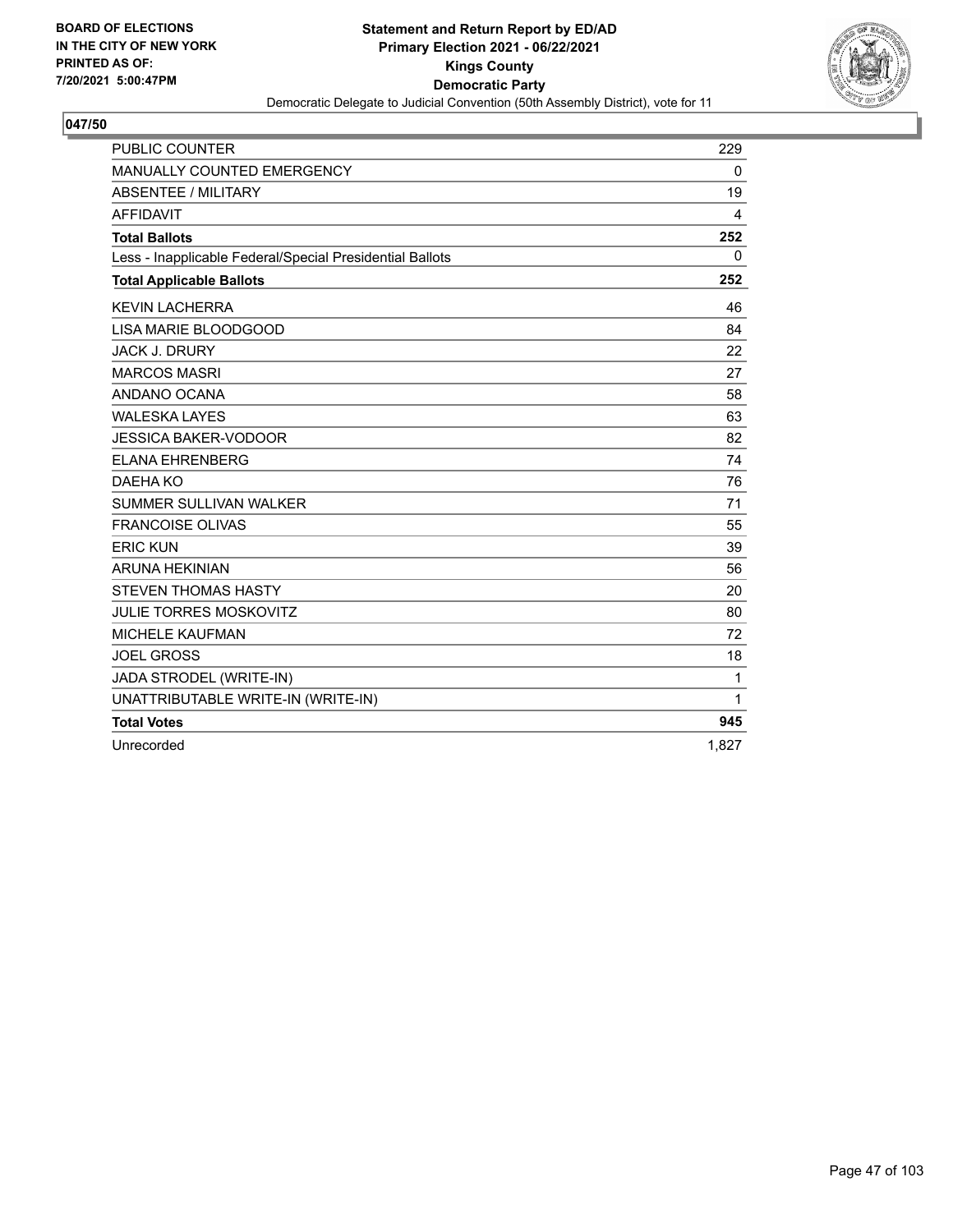

| <b>PUBLIC COUNTER</b>                                    | 445          |
|----------------------------------------------------------|--------------|
| MANUALLY COUNTED EMERGENCY                               | 0            |
| <b>ABSENTEE / MILITARY</b>                               | 57           |
| AFFIDAVIT                                                | 12           |
| <b>Total Ballots</b>                                     | 514          |
| Less - Inapplicable Federal/Special Presidential Ballots | 0            |
| <b>Total Applicable Ballots</b>                          | 514          |
| <b>KEVIN LACHERRA</b>                                    | 71           |
| LISA MARIE BLOODGOOD                                     | 103          |
| <b>JACK J. DRURY</b>                                     | 48           |
| <b>MARCOS MASRI</b>                                      | 63           |
| ANDANO OCANA                                             | 61           |
| WALESKA LAYES                                            | 64           |
| <b>JESSICA BAKER-VODOOR</b>                              | 98           |
| <b>ELANA EHRENBERG</b>                                   | 93           |
| <b>DAEHA KO</b>                                          | 88           |
| <b>SUMMER SULLIVAN WALKER</b>                            | 95           |
| <b>FRANCOISE OLIVAS</b>                                  | 70           |
| <b>ERIC KUN</b>                                          | 71           |
| <b>ARUNA HEKINIAN</b>                                    | 68           |
| <b>STEVEN THOMAS HASTY</b>                               | 39           |
| JULIE TORRES MOSKOVITZ                                   | 105          |
| <b>MICHELE KAUFMAN</b>                                   | 97           |
| <b>JOEL GROSS</b>                                        | 76           |
| ABRAHAM KALISCH (WRITE-IN)                               | 1            |
| ABRAHAM MUYER (WRITE-IN)                                 | 1            |
| AVIGDOR KLEIN (WRITE-IN)                                 | 1            |
| <b>BLAIR PAPAGNI (WRITE-IN)</b>                          | 1            |
| CHAIM DEUTSCH (WRITE-IN)                                 | 1            |
| CHANA DEUTSCH (WRITE-IN)                                 | 1            |
| DAVID NIEDERMAN (WRITE-IN)                               | 1            |
| DONALD J TRUMP (WRITE-IN)                                | 1            |
| DOV NIEDERMAN (WRITE-IN)                                 | 1            |
| EMILE BAZILE (WRITE-IN)                                  | 2            |
| ERIK FALGADO (WRITE-IN)                                  | $\mathbf{1}$ |
| ESTHER DEUTSCH (WRITE-IN)                                | 1            |
| GITTY BAUMGARTEN (WRITE-IN)                              | 1            |
| HESHY TISCHLER (WRITE-IN)                                | 1            |
| JOSEPH LENTOL (WRITE-IN)                                 | 1            |
| MOSHE LOWY (WRITE-IN)                                    | 1            |
| UNATTRIBUTABLE WRITE-IN (WRITE-IN)                       | 1            |
| WOLF DEUTSCH (WRITE-IN)                                  | 1            |
| <b>Total Votes</b>                                       | 1,329        |
| Unrecorded                                               | 4,325        |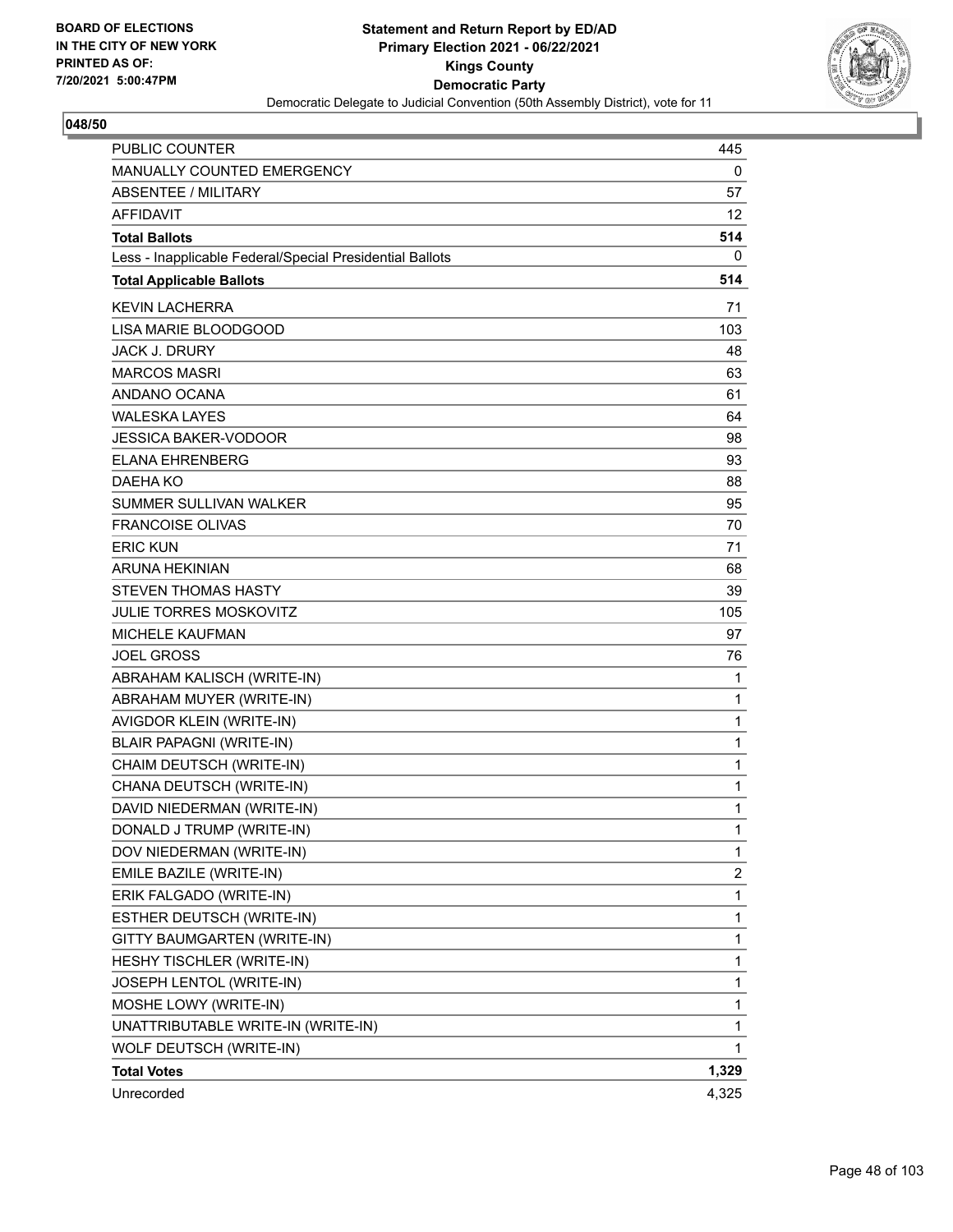

| <b>PUBLIC COUNTER</b>                                    | 102            |
|----------------------------------------------------------|----------------|
| MANUALLY COUNTED EMERGENCY                               | 0              |
| <b>ABSENTEE / MILITARY</b>                               | $\overline{7}$ |
| <b>AFFIDAVIT</b>                                         | 5              |
| <b>Total Ballots</b>                                     | 114            |
| Less - Inapplicable Federal/Special Presidential Ballots | $\mathbf{0}$   |
| <b>Total Applicable Ballots</b>                          | 114            |
| <b>KEVIN LACHERRA</b>                                    | 26             |
| <b>LISA MARIE BLOODGOOD</b>                              | 29             |
| <b>JACK J. DRURY</b>                                     | 15             |
| <b>MARCOS MASRI</b>                                      | 21             |
| ANDANO OCANA                                             | 30             |
| <b>WALESKA LAYES</b>                                     | 29             |
| <b>JESSICA BAKER-VODOOR</b>                              | 30             |
| <b>ELANA EHRENBERG</b>                                   | 33             |
| DAEHA KO                                                 | 32             |
| <b>SUMMER SULLIVAN WALKER</b>                            | 26             |
| <b>FRANCOISE OLIVAS</b>                                  | 23             |
| <b>ERIC KUN</b>                                          | 23             |
| <b>ARUNA HEKINIAN</b>                                    | 17             |
| <b>STEVEN THOMAS HASTY</b>                               | 9              |
| <b>JULIE TORRES MOSKOVITZ</b>                            | 23             |
| <b>MICHELE KAUFMAN</b>                                   | 23             |
| <b>JOEL GROSS</b>                                        | 9              |
| DIANA ZAMBRANA (WRITE-IN)                                | 1              |
| <b>Total Votes</b>                                       | 399            |
| Unrecorded                                               | 855            |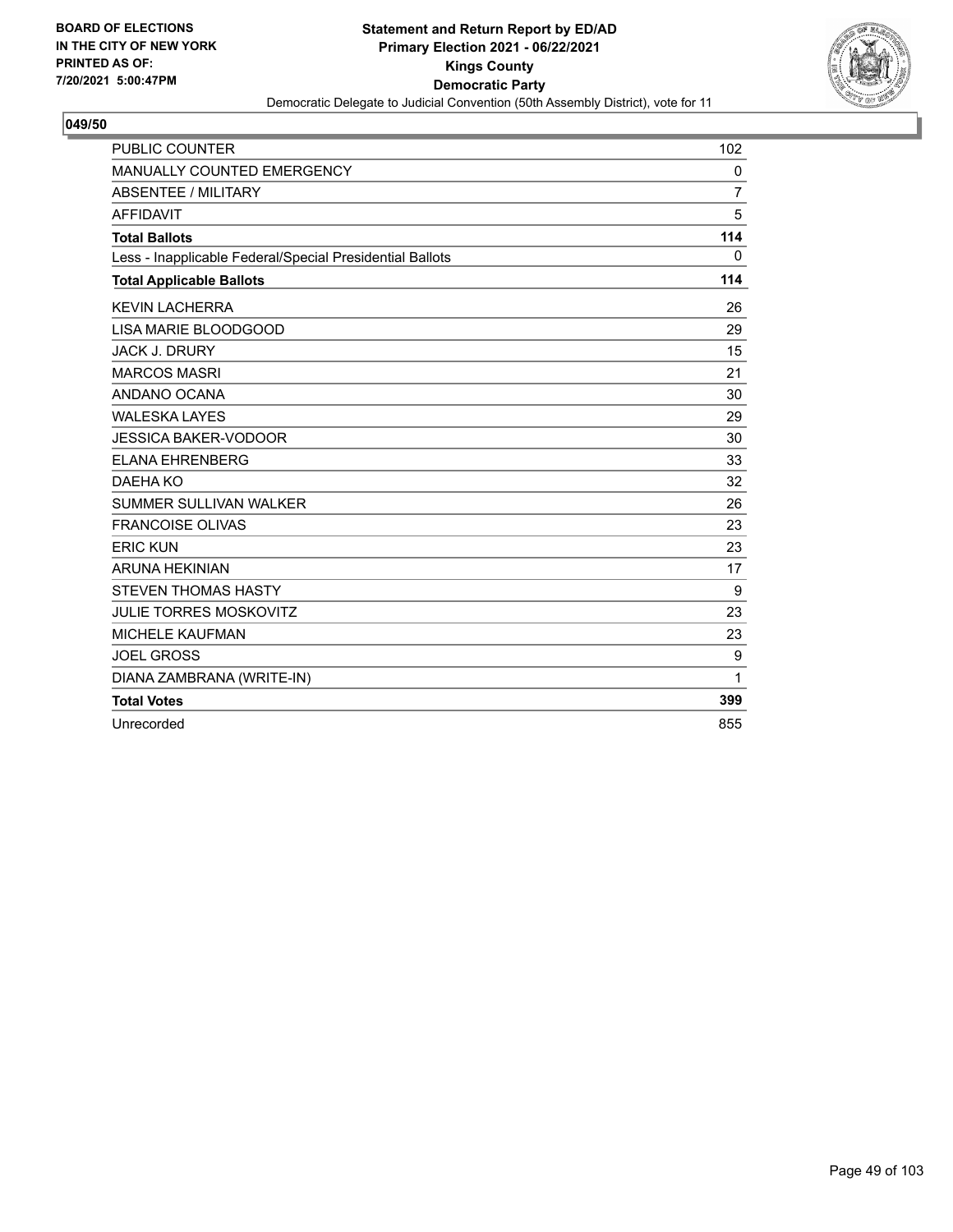

| <b>PUBLIC COUNTER</b>                                    | 183            |
|----------------------------------------------------------|----------------|
| MANUALLY COUNTED EMERGENCY                               | 0              |
| <b>ABSENTEE / MILITARY</b>                               | 10             |
| <b>AFFIDAVIT</b>                                         | $\overline{2}$ |
| <b>Total Ballots</b>                                     | 195            |
| Less - Inapplicable Federal/Special Presidential Ballots | $\Omega$       |
| <b>Total Applicable Ballots</b>                          | 195            |
| <b>KEVIN LACHERRA</b>                                    | 39             |
| LISA MARIE BLOODGOOD                                     | 67             |
| <b>JACK J. DRURY</b>                                     | 21             |
| <b>MARCOS MASRI</b>                                      | 34             |
| ANDANO OCANA                                             | 37             |
| <b>WALESKA LAYES</b>                                     | 49             |
| <b>JESSICA BAKER-VODOOR</b>                              | 60             |
| <b>ELANA EHRENBERG</b>                                   | 51             |
| DAEHA KO                                                 | 51             |
| SUMMER SULLIVAN WALKER                                   | 58             |
| <b>FRANCOISE OLIVAS</b>                                  | 42             |
| <b>ERIC KUN</b>                                          | 32             |
| <b>ARUNA HEKINIAN</b>                                    | 42             |
| <b>STEVEN THOMAS HASTY</b>                               | 14             |
| <b>JULIE TORRES MOSKOVITZ</b>                            | 55             |
| <b>MICHELE KAUFMAN</b>                                   | 50             |
| <b>JOEL GROSS</b>                                        | 17             |
| <b>Total Votes</b>                                       | 719            |
| Unrecorded                                               | 1.426          |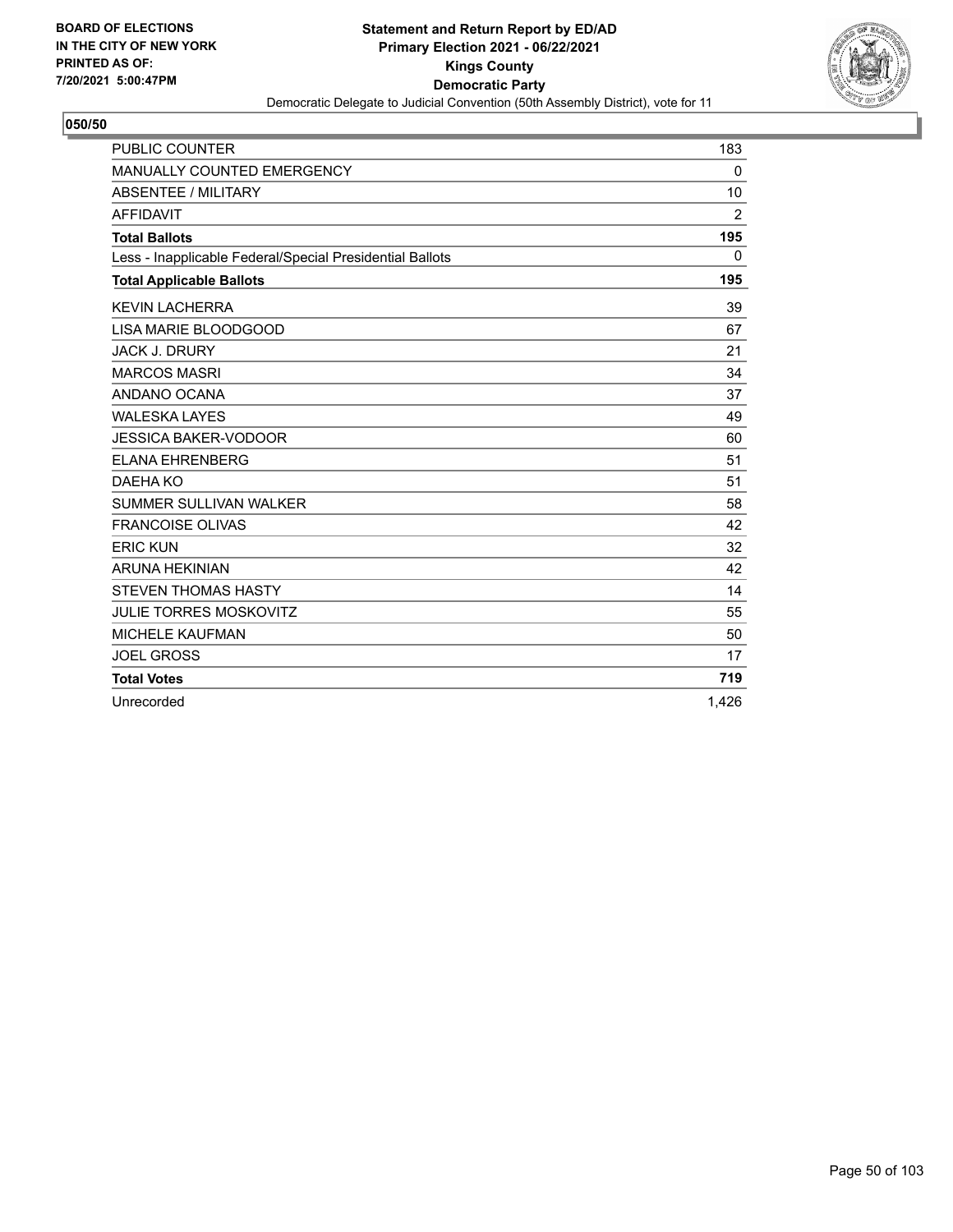

| <b>PUBLIC COUNTER</b>                                    | 145            |
|----------------------------------------------------------|----------------|
| MANUALLY COUNTED EMERGENCY                               | 0              |
| <b>ABSENTEE / MILITARY</b>                               | 4              |
| <b>AFFIDAVIT</b>                                         | 1              |
| <b>Total Ballots</b>                                     | 150            |
| Less - Inapplicable Federal/Special Presidential Ballots | 0              |
| <b>Total Applicable Ballots</b>                          | 150            |
| <b>KEVIN LACHERRA</b>                                    | 29             |
| LISA MARIE BLOODGOOD                                     | 38             |
| <b>JACK J. DRURY</b>                                     | 19             |
| <b>MARCOS MASRI</b>                                      | 21             |
| ANDANO OCANA                                             | 31             |
| <b>WALESKA LAYES</b>                                     | 30             |
| <b>JESSICA BAKER-VODOOR</b>                              | 37             |
| <b>ELANA EHRENBERG</b>                                   | 38             |
| DAEHA KO                                                 | 29             |
| SUMMER SULLIVAN WALKER                                   | 37             |
| <b>FRANCOISE OLIVAS</b>                                  | 28             |
| <b>ERIC KUN</b>                                          | 21             |
| <b>ARUNA HEKINIAN</b>                                    | 26             |
| STEVEN THOMAS HASTY                                      | 15             |
| <b>JULIE TORRES MOSKOVITZ</b>                            | 36             |
| <b>MICHELE KAUFMAN</b>                                   | 30             |
| <b>JOEL GROSS</b>                                        | 5              |
| JERARD OWENS (WRITE-IN)                                  | 1              |
| JOHNNNY JOHNSON (WRITE-IN)                               | 1              |
| KATE BREHM (WRITE-IN)                                    | 1              |
| MOE BLACK (WRITE-IN)                                     | 1              |
| UNATTRIBUTABLE WRITE-IN (WRITE-IN)                       | $\overline{7}$ |
| <b>Total Votes</b>                                       | 481            |
| Unrecorded                                               | 1,169          |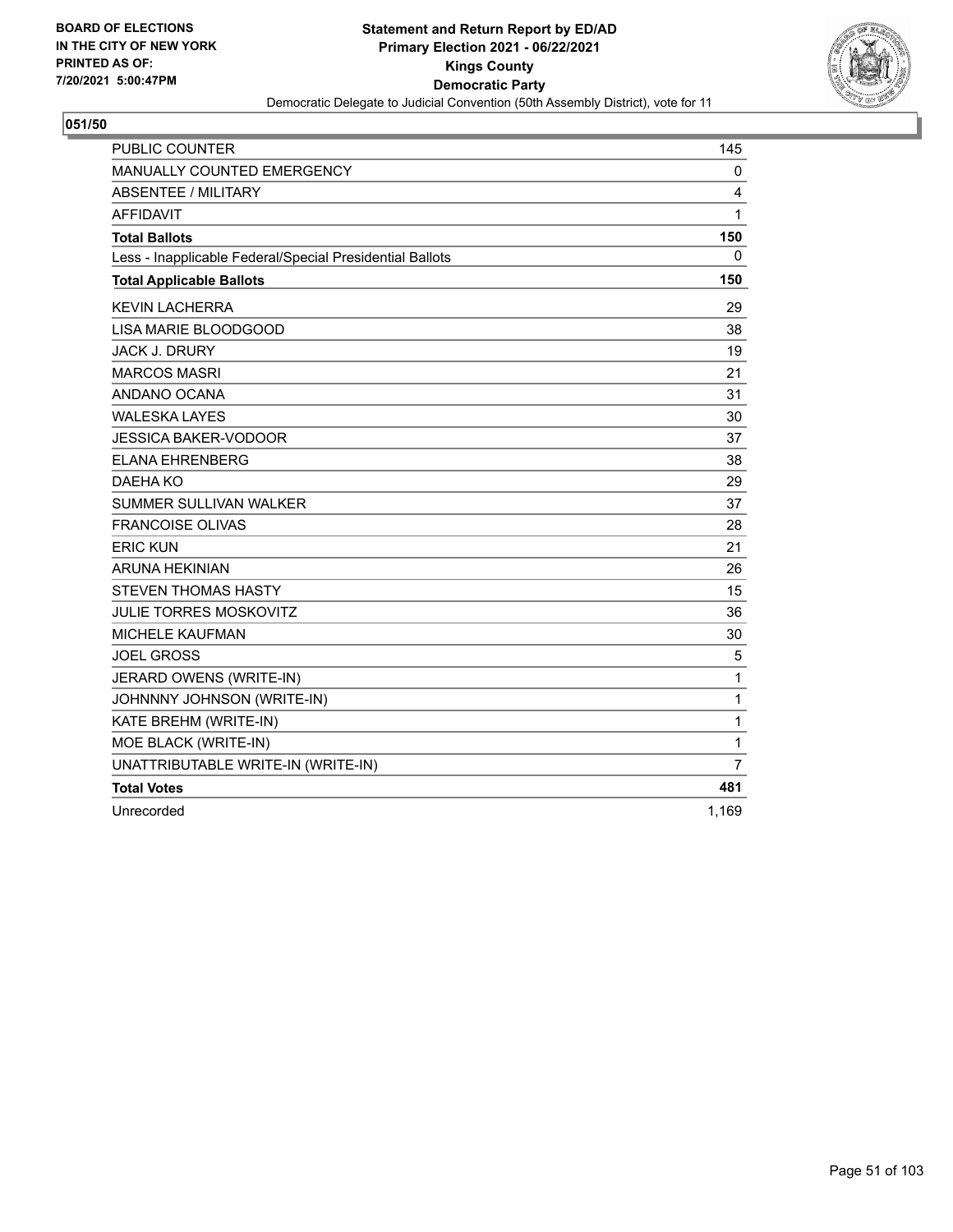

| <b>PUBLIC COUNTER</b>                                    | 158                     |
|----------------------------------------------------------|-------------------------|
| <b>MANUALLY COUNTED EMERGENCY</b>                        | 0                       |
| ABSENTEE / MILITARY                                      | 9                       |
| <b>AFFIDAVIT</b>                                         | 3                       |
| <b>Total Ballots</b>                                     | 170                     |
| Less - Inapplicable Federal/Special Presidential Ballots | $\mathbf{0}$            |
| <b>Total Applicable Ballots</b>                          | 170                     |
| <b>KEVIN LACHERRA</b>                                    | 37                      |
| LISA MARIE BLOODGOOD                                     | 55                      |
| <b>JACK J. DRURY</b>                                     | 21                      |
| <b>MARCOS MASRI</b>                                      | 36                      |
| ANDANO OCANA                                             | 48                      |
| <b>WALESKA LAYES</b>                                     | 45                      |
| <b>JESSICA BAKER-VODOOR</b>                              | 51                      |
| <b>ELANA EHRENBERG</b>                                   | 47                      |
| DAEHA KO                                                 | 42                      |
| SUMMER SULLIVAN WALKER                                   | 42                      |
| <b>FRANCOISE OLIVAS</b>                                  | 47                      |
| <b>ERIC KUN</b>                                          | 25                      |
| <b>ARUNA HEKINIAN</b>                                    | 34                      |
| <b>STEVEN THOMAS HASTY</b>                               | 18                      |
| <b>JULIE TORRES MOSKOVITZ</b>                            | 55                      |
| <b>MICHELE KAUFMAN</b>                                   | 38                      |
| <b>JOEL GROSS</b>                                        | 18                      |
| ERIN WOODS (WRITE-IN)                                    | $\mathbf{1}$            |
| UNATTRIBUTABLE WRITE-IN (WRITE-IN)                       | $\overline{\mathbf{c}}$ |
| UNCOUNTED WRITE-IN PER STATUTE (WRITE-IN)                | 1                       |
| <b>Total Votes</b>                                       | 663                     |
| Unrecorded                                               | 1,207                   |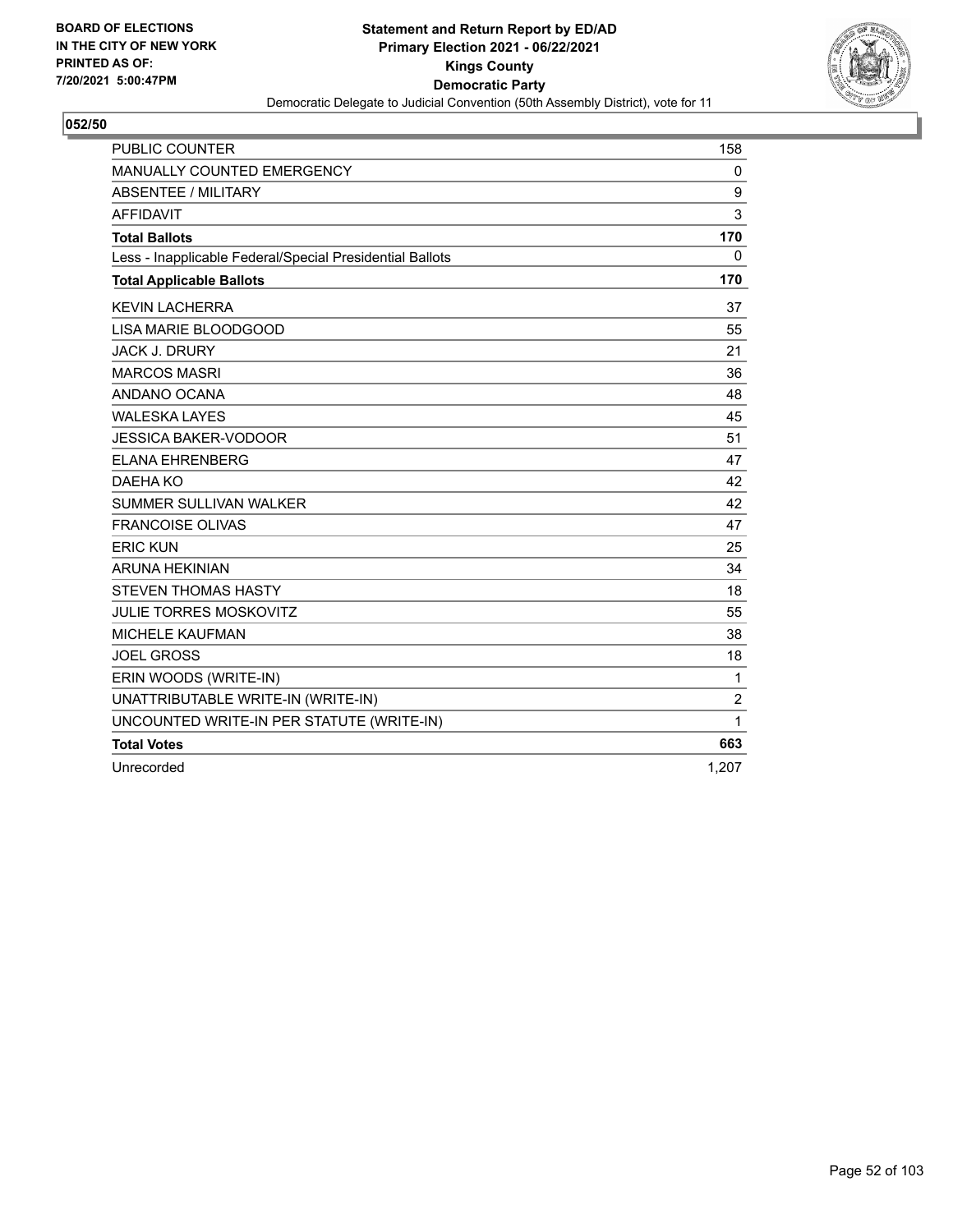

| <b>PUBLIC COUNTER</b>                                    | 158          |
|----------------------------------------------------------|--------------|
| MANUALLY COUNTED EMERGENCY                               | 0            |
| <b>ABSENTEE / MILITARY</b>                               | 10           |
| <b>AFFIDAVIT</b>                                         | 3            |
| <b>Total Ballots</b>                                     | 171          |
| Less - Inapplicable Federal/Special Presidential Ballots | $\mathbf{0}$ |
| <b>Total Applicable Ballots</b>                          | 171          |
| <b>KEVIN LACHERRA</b>                                    | 28           |
| LISA MARIE BLOODGOOD                                     | 57           |
| <b>JACK J. DRURY</b>                                     | 23           |
| <b>MARCOS MASRI</b>                                      | 32           |
| ANDANO OCANA                                             | 45           |
| <b>WALESKA LAYES</b>                                     | 45           |
| <b>JESSICA BAKER-VODOOR</b>                              | 47           |
| <b>ELANA EHRENBERG</b>                                   | 48           |
| DAEHA KO                                                 | 51           |
| SUMMER SULLIVAN WALKER                                   | 51           |
| <b>FRANCOISE OLIVAS</b>                                  | 39           |
| <b>ERIC KUN</b>                                          | 23           |
| <b>ARUNA HEKINIAN</b>                                    | 36           |
| <b>STEVEN THOMAS HASTY</b>                               | 8            |
| <b>JULIE TORRES MOSKOVITZ</b>                            | 43           |
| <b>MICHELE KAUFMAN</b>                                   | 38           |
| <b>JOEL GROSS</b>                                        | 8            |
| <b>Total Votes</b>                                       | 622          |
| Unrecorded                                               | 1,259        |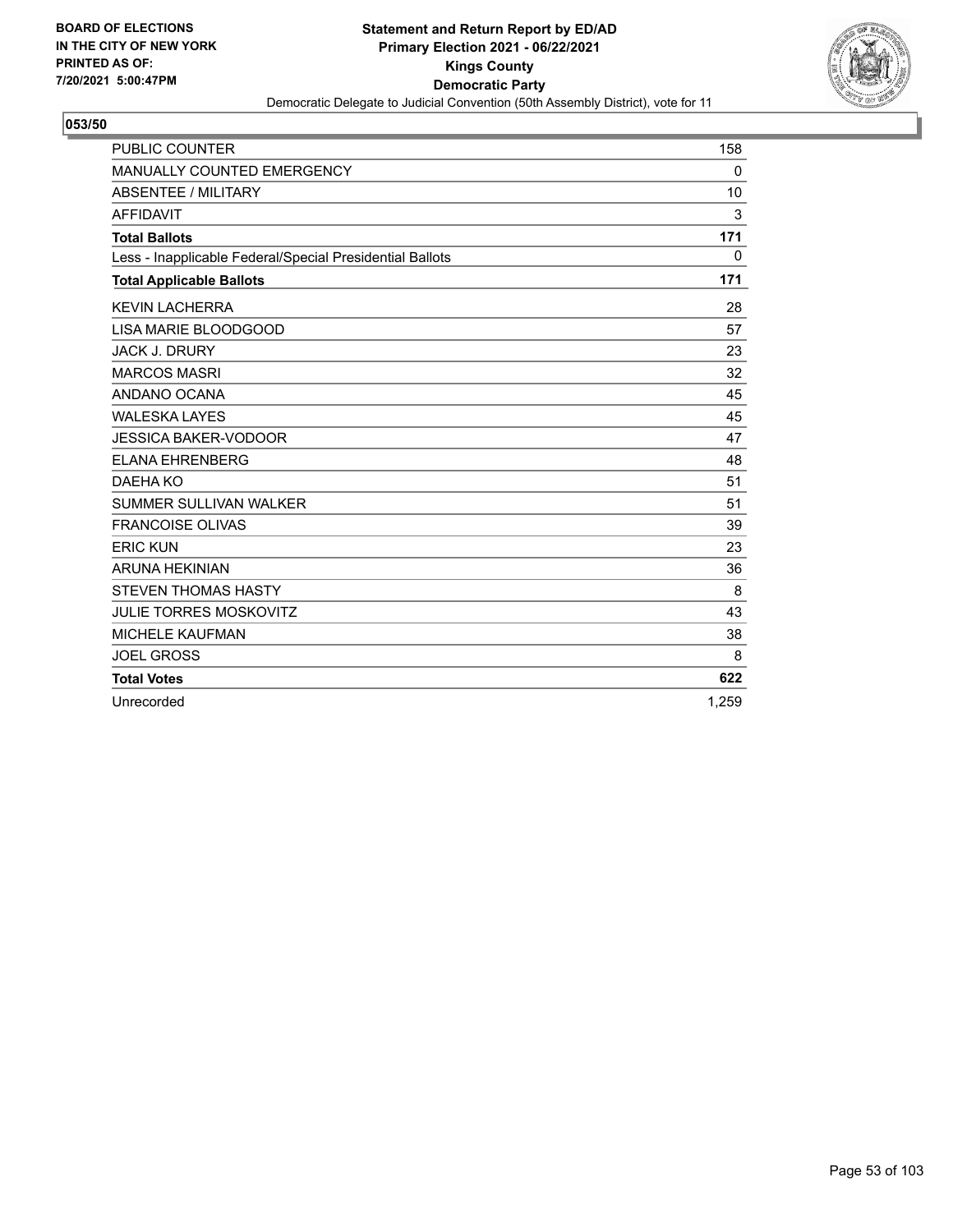

| <b>PUBLIC COUNTER</b>                                    | 119          |
|----------------------------------------------------------|--------------|
| MANUALLY COUNTED EMERGENCY                               | 0            |
| <b>ABSENTEE / MILITARY</b>                               | 5            |
| <b>AFFIDAVIT</b>                                         | $\mathbf{0}$ |
| <b>Total Ballots</b>                                     | 124          |
| Less - Inapplicable Federal/Special Presidential Ballots | $\mathbf{0}$ |
| <b>Total Applicable Ballots</b>                          | 124          |
| <b>KEVIN LACHERRA</b>                                    | 28           |
| LISA MARIE BLOODGOOD                                     | 44           |
| <b>JACK J. DRURY</b>                                     | 19           |
| <b>MARCOS MASRI</b>                                      | 25           |
| ANDANO OCANA                                             | 34           |
| <b>WALESKA LAYES</b>                                     | 31           |
| <b>JESSICA BAKER-VODOOR</b>                              | 37           |
| <b>ELANA EHRENBERG</b>                                   | 38           |
| DAEHA KO                                                 | 27           |
| SUMMER SULLIVAN WALKER                                   | 31           |
| <b>FRANCOISE OLIVAS</b>                                  | 29           |
| <b>ERIC KUN</b>                                          | 26           |
| <b>ARUNA HEKINIAN</b>                                    | 23           |
| <b>STEVEN THOMAS HASTY</b>                               | 12           |
| <b>JULIE TORRES MOSKOVITZ</b>                            | 37           |
| <b>MICHELE KAUFMAN</b>                                   | 34           |
| <b>JOEL GROSS</b>                                        | 19           |
| <b>Total Votes</b>                                       | 494          |
| Unrecorded                                               | 870          |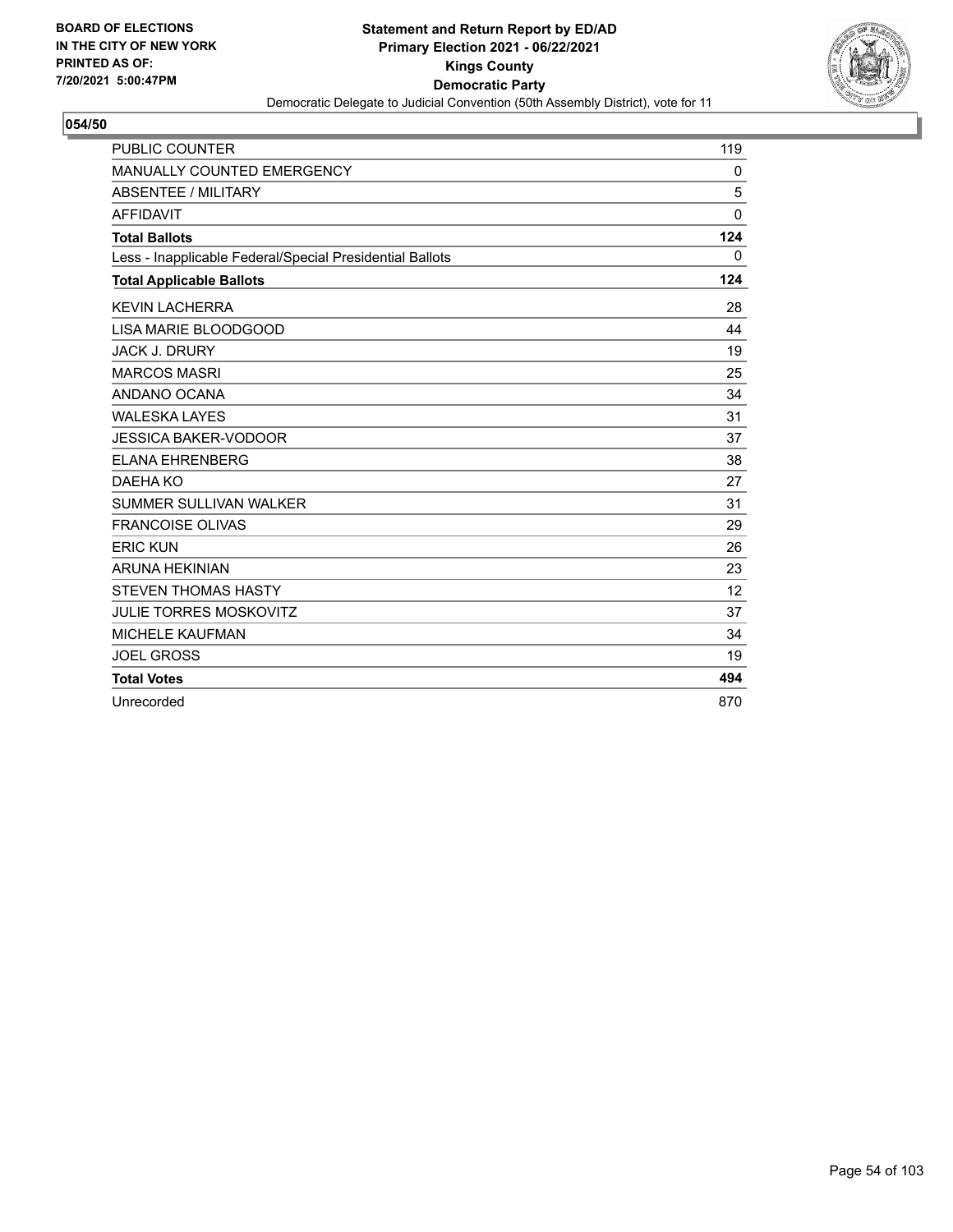

| <b>PUBLIC COUNTER</b>                                    | 68             |
|----------------------------------------------------------|----------------|
| MANUALLY COUNTED EMERGENCY                               | $\mathbf{0}$   |
| <b>ABSENTEE / MILITARY</b>                               | 12             |
| <b>AFFIDAVIT</b>                                         | 4              |
| <b>Total Ballots</b>                                     | 84             |
| Less - Inapplicable Federal/Special Presidential Ballots | 0              |
| <b>Total Applicable Ballots</b>                          | 84             |
| <b>KEVIN LACHERRA</b>                                    | 6              |
| LISA MARIE BLOODGOOD                                     | 14             |
| <b>JACK J. DRURY</b>                                     | 2              |
| <b>MARCOS MASRI</b>                                      | $\overline{7}$ |
| ANDANO OCANA                                             | 12             |
| <b>WALESKA LAYES</b>                                     | 13             |
| <b>JESSICA BAKER-VODOOR</b>                              | 15             |
| <b>ELANA EHRENBERG</b>                                   | 14             |
| DAEHA KO                                                 | 13             |
| <b>SUMMER SULLIVAN WALKER</b>                            | 15             |
| <b>FRANCOISE OLIVAS</b>                                  | 16             |
| <b>ERIC KUN</b>                                          | 13             |
| <b>ARUNA HEKINIAN</b>                                    | 16             |
| <b>STEVEN THOMAS HASTY</b>                               | 4              |
| <b>JULIE TORRES MOSKOVITZ</b>                            | 18             |
| <b>MICHELE KAUFMAN</b>                                   | 21             |
| <b>JOEL GROSS</b>                                        | 13             |
| SABA KROIZER (WRITE-IN)                                  | 1              |
| UNATTRIBUTABLE WRITE-IN (WRITE-IN)                       | 3              |
| ZELDY POLLAK (WRITE-IN)                                  | 1              |
| <b>Total Votes</b>                                       | 217            |
| Unrecorded                                               | 707            |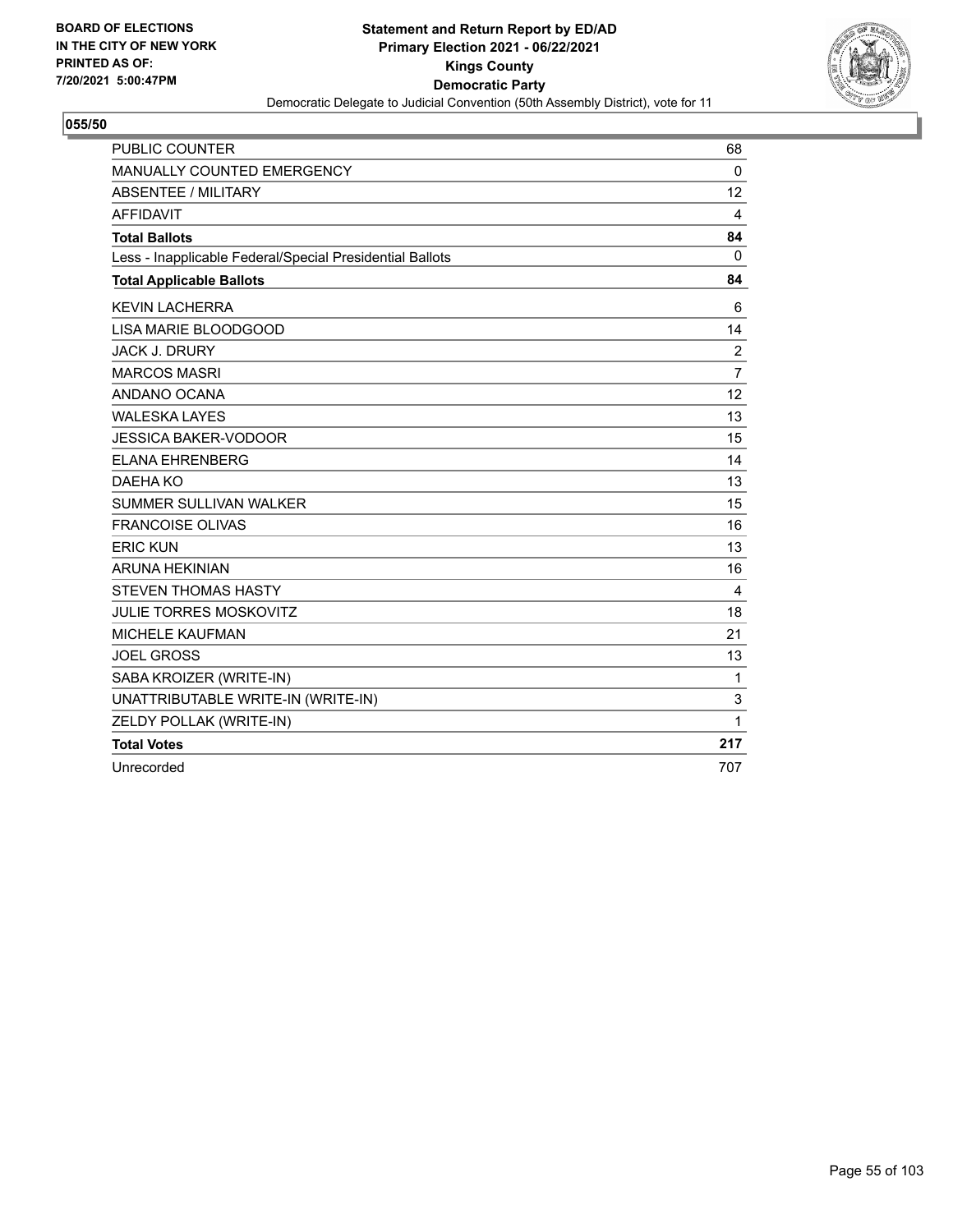

| <b>PUBLIC COUNTER</b>                                    | 58             |
|----------------------------------------------------------|----------------|
| MANUALLY COUNTED EMERGENCY                               | 0              |
| <b>ABSENTEE / MILITARY</b>                               | 5              |
| <b>AFFIDAVIT</b>                                         | $\mathbf{0}$   |
| <b>Total Ballots</b>                                     | 63             |
| Less - Inapplicable Federal/Special Presidential Ballots | $\Omega$       |
| <b>Total Applicable Ballots</b>                          | 63             |
| <b>KEVIN LACHERRA</b>                                    | 12             |
| LISA MARIE BLOODGOOD                                     | 20             |
| <b>JACK J. DRURY</b>                                     | 10             |
| <b>MARCOS MASRI</b>                                      | 13             |
| ANDANO OCANA                                             | 11             |
| <b>WALESKA LAYES</b>                                     | 15             |
| <b>JESSICA BAKER-VODOOR</b>                              | 16             |
| <b>ELANA EHRENBERG</b>                                   | 14             |
| DAEHA KO                                                 | 11             |
| <b>SUMMER SULLIVAN WALKER</b>                            | 14             |
| <b>FRANCOISE OLIVAS</b>                                  | 9              |
| <b>ERIC KUN</b>                                          | $\overline{7}$ |
| <b>ARUNA HEKINIAN</b>                                    | 8              |
| <b>STEVEN THOMAS HASTY</b>                               | 6              |
| <b>JULIE TORRES MOSKOVITZ</b>                            | 14             |
| <b>MICHELE KAUFMAN</b>                                   | 10             |
| <b>JOEL GROSS</b>                                        | 14             |
| <b>Total Votes</b>                                       | 204            |
| Unrecorded                                               | 489            |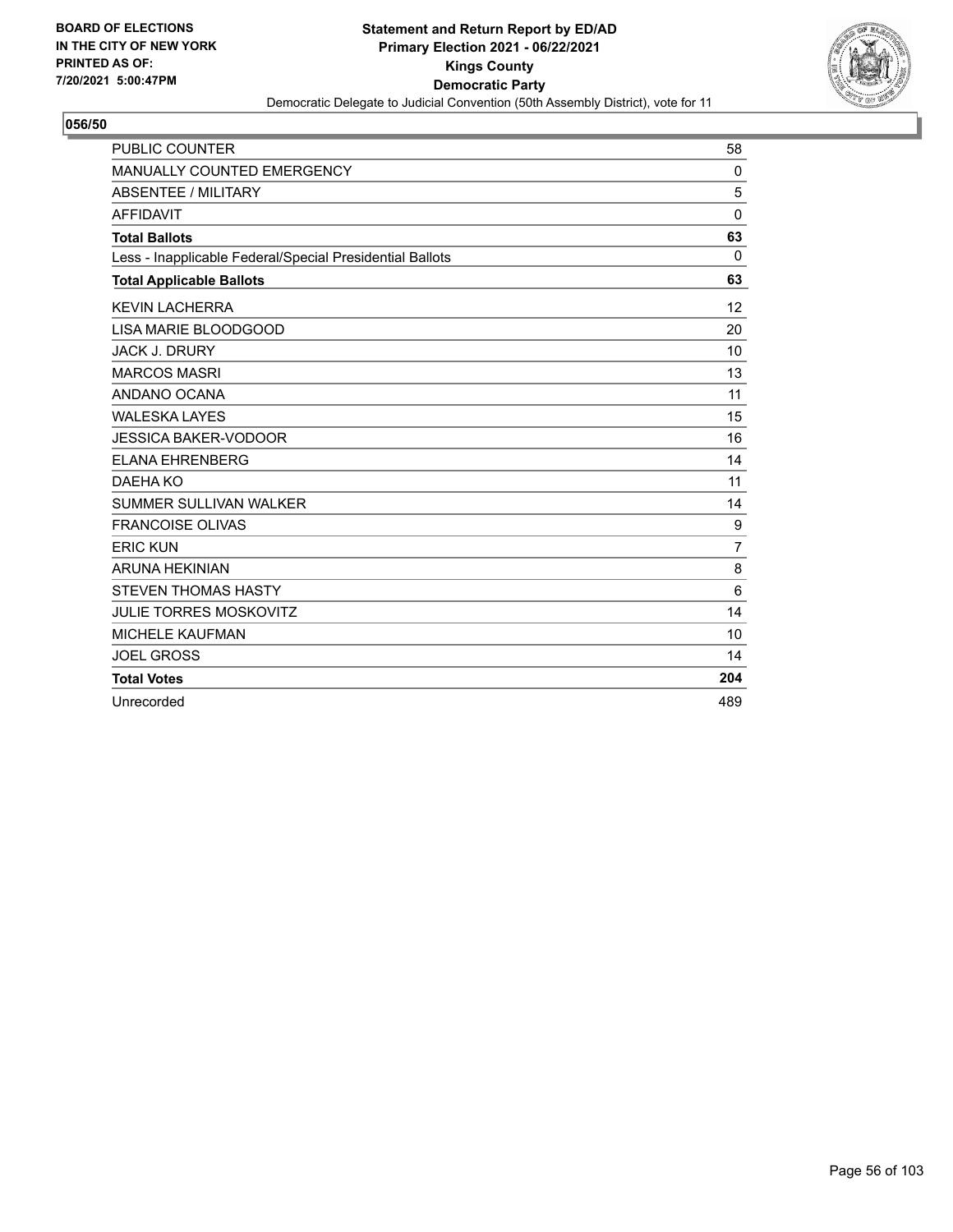

| <b>PUBLIC COUNTER</b>                                    | 156            |
|----------------------------------------------------------|----------------|
| MANUALLY COUNTED EMERGENCY                               | 0              |
| <b>ABSENTEE / MILITARY</b>                               | 6              |
| <b>AFFIDAVIT</b>                                         | $\overline{2}$ |
| <b>Total Ballots</b>                                     | 164            |
| Less - Inapplicable Federal/Special Presidential Ballots | $\mathbf{0}$   |
| <b>Total Applicable Ballots</b>                          | 164            |
| <b>KEVIN LACHERRA</b>                                    | 19             |
| LISA MARIE BLOODGOOD                                     | 17             |
| <b>JACK J. DRURY</b>                                     | 12             |
| <b>MARCOS MASRI</b>                                      | 46             |
| ANDANO OCANA                                             | 17             |
| <b>WALESKA LAYES</b>                                     | 12             |
| <b>JESSICA BAKER-VODOOR</b>                              | 16             |
| <b>ELANA EHRENBERG</b>                                   | 21             |
| DAEHA KO                                                 | 13             |
| <b>SUMMER SULLIVAN WALKER</b>                            | 22             |
| <b>FRANCOISE OLIVAS</b>                                  | 21             |
| <b>ERIC KUN</b>                                          | 11             |
| <b>ARUNA HEKINIAN</b>                                    | 14             |
| <b>STEVEN THOMAS HASTY</b>                               | 10             |
| <b>JULIE TORRES MOSKOVITZ</b>                            | 23             |
| <b>MICHELE KAUFMAN</b>                                   | 19             |
| <b>JOEL GROSS</b>                                        | 67             |
| UNATTRIBUTABLE WRITE-IN (WRITE-IN)                       | 4              |
| <b>Total Votes</b>                                       | 364            |
| Unrecorded                                               | 1.440          |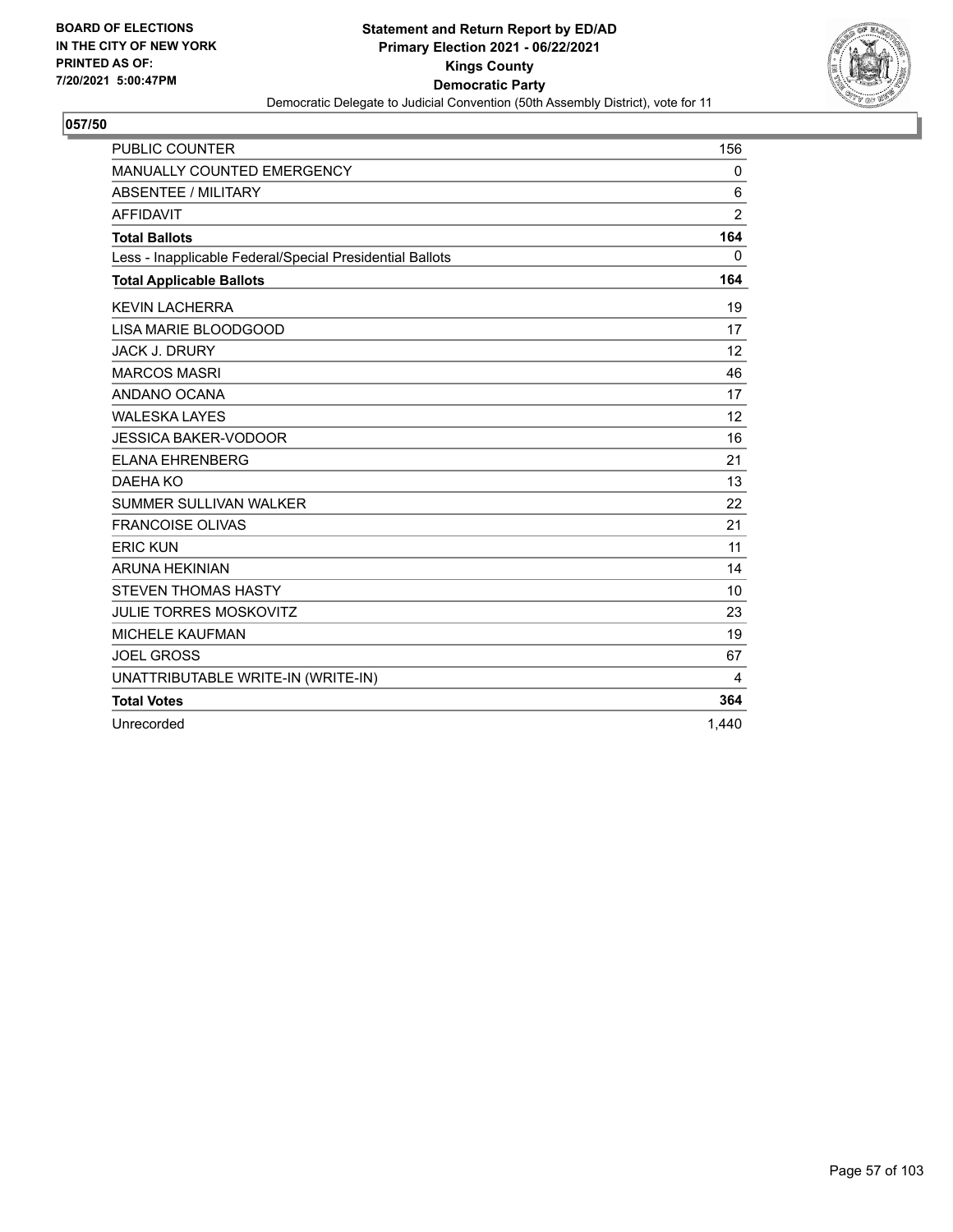

| <b>PUBLIC COUNTER</b>                                    | 158            |
|----------------------------------------------------------|----------------|
| <b>MANUALLY COUNTED EMERGENCY</b>                        | $\mathbf 0$    |
| ABSENTEE / MILITARY                                      | 14             |
| <b>AFFIDAVIT</b>                                         | $\mathbf{0}$   |
| <b>Total Ballots</b>                                     | 172            |
| Less - Inapplicable Federal/Special Presidential Ballots | 0              |
| <b>Total Applicable Ballots</b>                          | 172            |
| <b>KEVIN LACHERRA</b>                                    | 13             |
| LISA MARIE BLOODGOOD                                     | 17             |
| <b>JACK J. DRURY</b>                                     | 11             |
| <b>MARCOS MASRI</b>                                      | 34             |
| ANDANO OCANA                                             | 11             |
| <b>WALESKA LAYES</b>                                     | 15             |
| <b>JESSICA BAKER-VODOOR</b>                              | 14             |
| <b>ELANA EHRENBERG</b>                                   | 16             |
| DAEHA KO                                                 | 13             |
| <b>SUMMER SULLIVAN WALKER</b>                            | 16             |
| <b>FRANCOISE OLIVAS</b>                                  | 11             |
| <b>ERIC KUN</b>                                          | 8              |
| <b>ARUNA HEKINIAN</b>                                    | 10             |
| <b>STEVEN THOMAS HASTY</b>                               | 6              |
| <b>JULIE TORRES MOSKOVITZ</b>                            | 16             |
| <b>MICHELE KAUFMAN</b>                                   | 10             |
| <b>JOEL GROSS</b>                                        | 54             |
| KHARI EDWARDS (WRITE-IN)                                 | 1              |
| LOLA WATERMAN (WRITE-IN)                                 | 1              |
| UNATTRIBUTABLE WRITE-IN (WRITE-IN)                       | $\overline{2}$ |
| <b>Total Votes</b>                                       | 279            |
| Unrecorded                                               | 1,613          |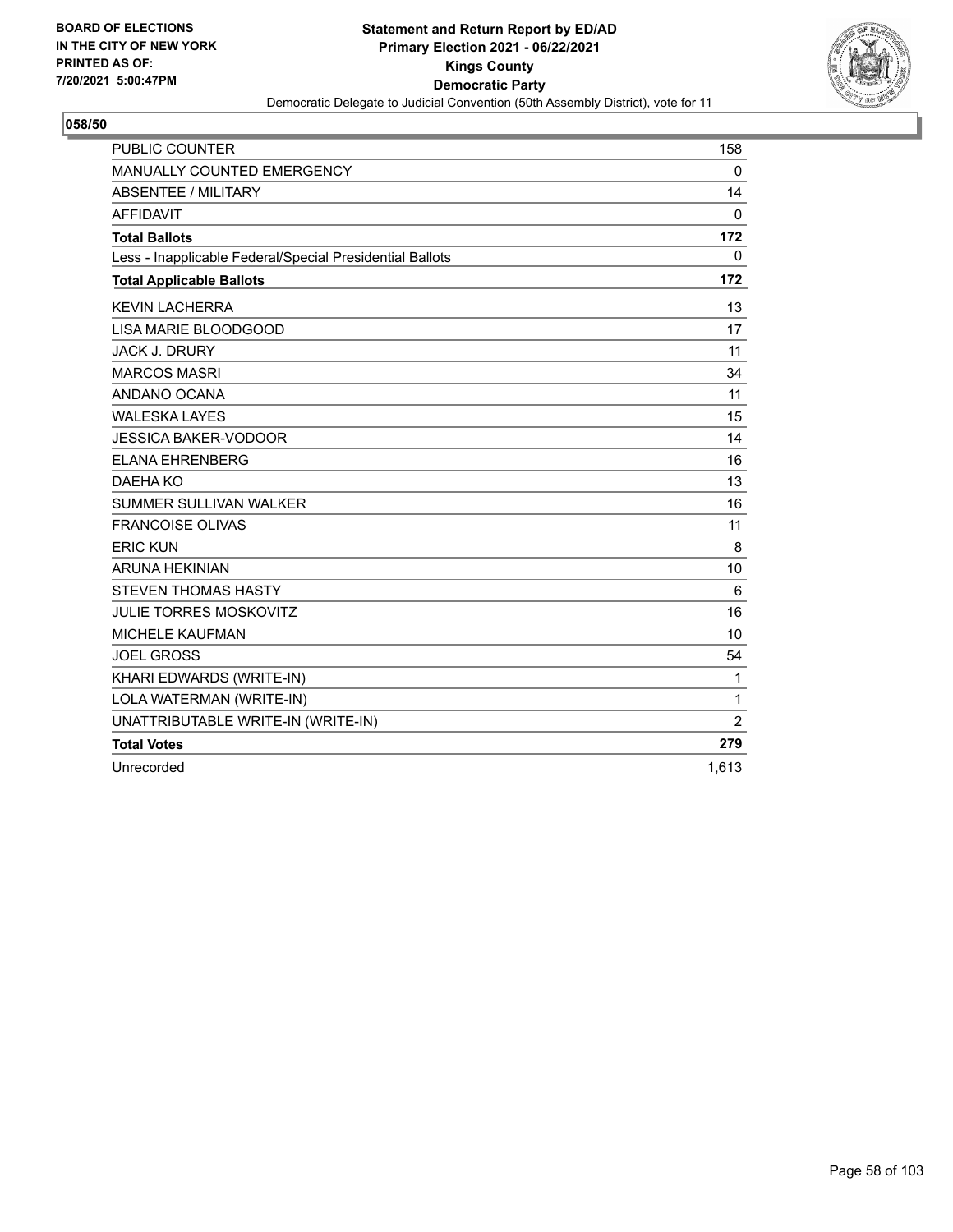

| <b>PUBLIC COUNTER</b>                                    | 209            |
|----------------------------------------------------------|----------------|
| MANUALLY COUNTED EMERGENCY                               | 0              |
| <b>ABSENTEE / MILITARY</b>                               | 24             |
| <b>AFFIDAVIT</b>                                         | $\overline{2}$ |
| <b>Total Ballots</b>                                     | 235            |
| Less - Inapplicable Federal/Special Presidential Ballots | 0              |
| <b>Total Applicable Ballots</b>                          | 235            |
| <b>KEVIN LACHERRA</b>                                    | 30             |
| LISA MARIE BLOODGOOD                                     | 50             |
| <b>JACK J. DRURY</b>                                     | 20             |
| <b>MARCOS MASRI</b>                                      | 27             |
| ANDANO OCANA                                             | 40             |
| <b>WALESKA LAYES</b>                                     | 37             |
| <b>JESSICA BAKER-VODOOR</b>                              | 44             |
| <b>ELANA EHRENBERG</b>                                   | 42             |
| DAEHA KO                                                 | 42             |
| SUMMER SULLIVAN WALKER                                   | 43             |
| <b>FRANCOISE OLIVAS</b>                                  | 45             |
| <b>ERIC KUN</b>                                          | 18             |
| <b>ARUNA HEKINIAN</b>                                    | 31             |
| <b>STEVEN THOMAS HASTY</b>                               | 6              |
| <b>JULIE TORRES MOSKOVITZ</b>                            | 45             |
| <b>MICHELE KAUFMAN</b>                                   | 34             |
| <b>JOEL GROSS</b>                                        | 22             |
| JAMES FLEMINGS (WRITE-IN)                                | 1              |
| JOSEPHINE GROSS (WRITE-IN)                               | 1              |
| UNATTRIBUTABLE WRITE-IN (WRITE-IN)                       | 4              |
| UNCOUNTED WRITE-IN PER STATUTE (WRITE-IN)                | 1              |
| <b>Total Votes</b>                                       | 583            |
| Unrecorded                                               | 2,002          |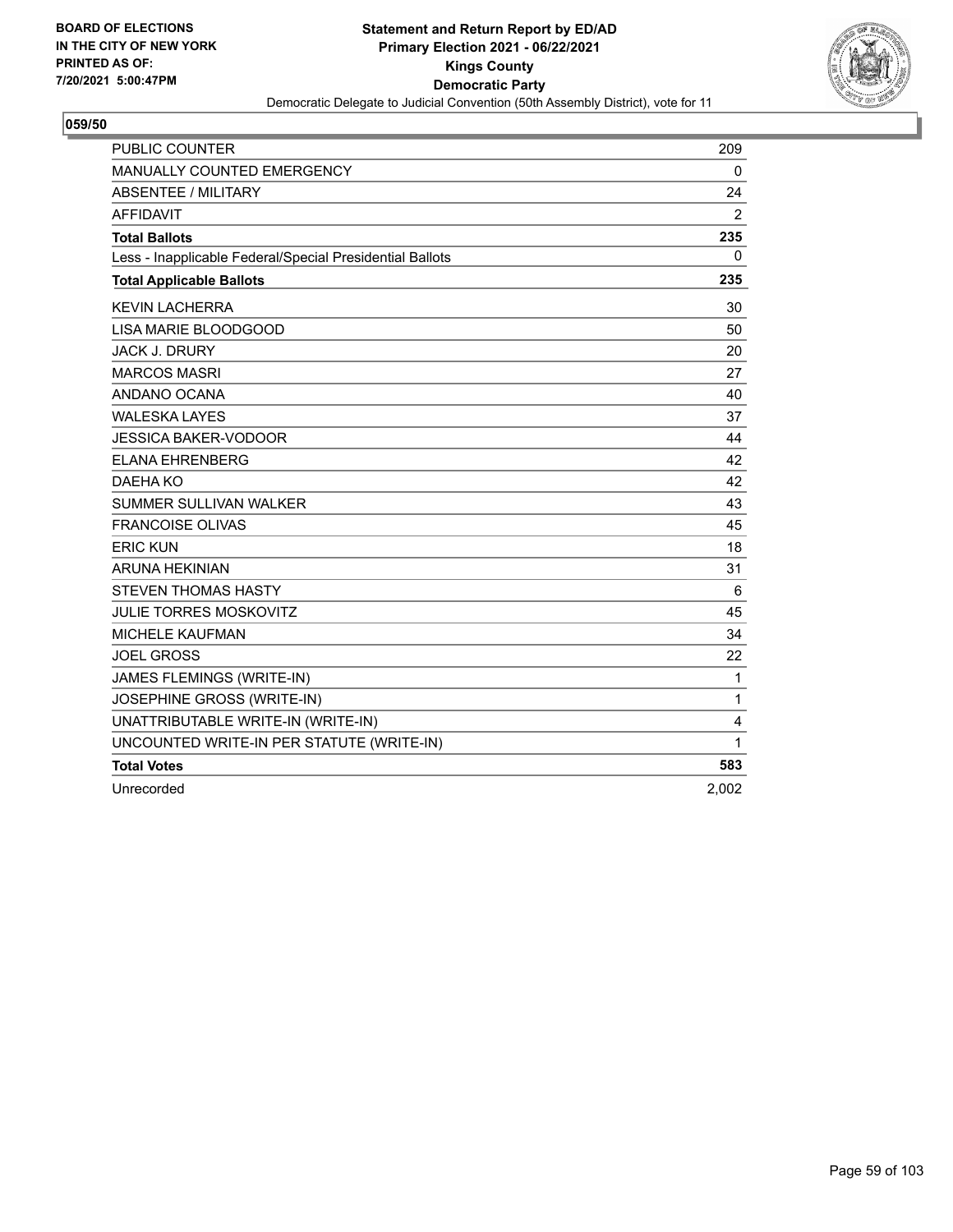

| PUBLIC COUNTER                                           | 162            |
|----------------------------------------------------------|----------------|
| <b>MANUALLY COUNTED EMERGENCY</b>                        | 0              |
| <b>ABSENTEE / MILITARY</b>                               | 11             |
| <b>AFFIDAVIT</b>                                         | $\overline{2}$ |
| <b>Total Ballots</b>                                     | 175            |
| Less - Inapplicable Federal/Special Presidential Ballots | 0              |
| <b>Total Applicable Ballots</b>                          | 175            |
| <b>KEVIN LACHERRA</b>                                    | 13             |
| LISA MARIE BLOODGOOD                                     | 14             |
| <b>JACK J. DRURY</b>                                     | 2              |
| <b>MARCOS MASRI</b>                                      | 21             |
| ANDANO OCANA                                             | 12             |
| <b>WALESKA LAYES</b>                                     | 13             |
| JESSICA BAKER-VODOOR                                     | 14             |
| ELANA EHRENBERG                                          | 18             |
| DAEHA KO                                                 | 13             |
| SUMMER SULLIVAN WALKER                                   | 14             |
| <b>FRANCOISE OLIVAS</b>                                  | 8              |
| <b>ERIC KUN</b>                                          | 13             |
| <b>ARUNA HEKINIAN</b>                                    | 11             |
| STEVEN THOMAS HASTY                                      | 5              |
| <b>JULIE TORRES MOSKOVITZ</b>                            | 22             |
| <b>MICHELE KAUFMAN</b>                                   | 22             |
| <b>JOEL GROSS</b>                                        | 24             |
| ABRAHAM JACOBOWITZ (WRITE-IN)                            | 1              |
| ABRAHAM MILLER (WRITE-IN)                                | $\mathbf{1}$   |
| EFRIM RIENER (WRITE-IN)                                  | 1              |
| GITTY SINAY (WRITE-IN)                                   | 1              |
| MIER ELENBUGEN (WRITE-IN)                                | 1              |
| SHIOMA LANENBAUM (WRITE-IN)                              | 1              |
| SHVECH GOLDMAN (WRITE-IN)                                | 1              |
| UNATTRIBUTABLE WRITE-IN (WRITE-IN)                       | 1              |
| <b>Total Votes</b>                                       | 247            |
| Unrecorded                                               | 1,678          |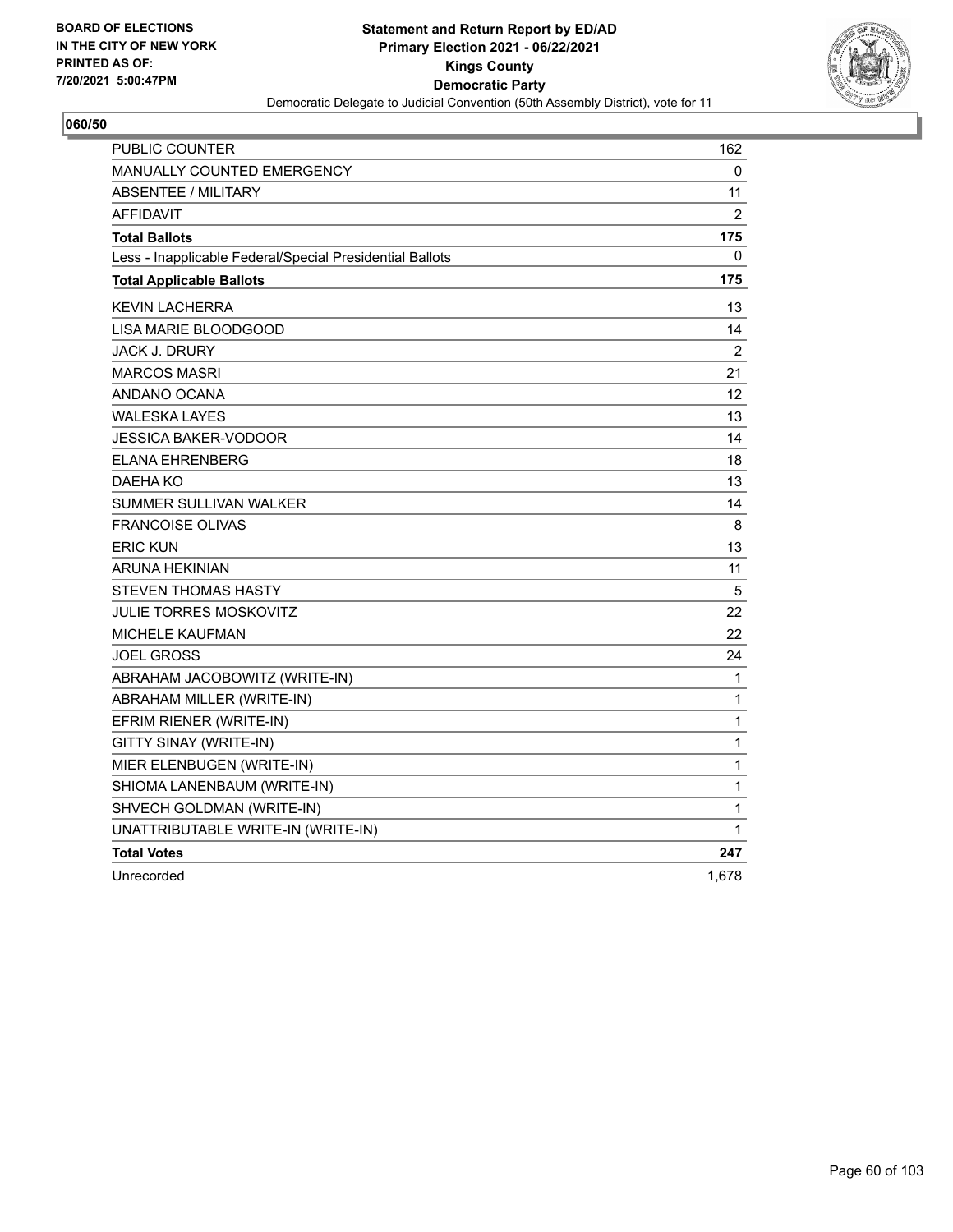

| <b>PUBLIC COUNTER</b>                                    | 222            |
|----------------------------------------------------------|----------------|
| MANUALLY COUNTED EMERGENCY                               | 0              |
| <b>ABSENTEE / MILITARY</b>                               | $\overline{7}$ |
| <b>AFFIDAVIT</b>                                         | 3              |
| <b>Total Ballots</b>                                     | 232            |
| Less - Inapplicable Federal/Special Presidential Ballots | 0              |
| <b>Total Applicable Ballots</b>                          | 232            |
| <b>KEVIN LACHERRA</b>                                    | 22             |
| LISA MARIE BLOODGOOD                                     | 27             |
| <b>JACK J. DRURY</b>                                     | 16             |
| <b>MARCOS MASRI</b>                                      | 29             |
| ANDANO OCANA                                             | 27             |
| <b>WALESKA LAYES</b>                                     | 20             |
| <b>JESSICA BAKER-VODOOR</b>                              | 21             |
| <b>ELANA EHRENBERG</b>                                   | 22             |
| <b>DAEHA KO</b>                                          | 9              |
| <b>SUMMER SULLIVAN WALKER</b>                            | 19             |
| <b>FRANCOISE OLIVAS</b>                                  | 23             |
| <b>ERIC KUN</b>                                          | 17             |
| <b>ARUNA HEKINIAN</b>                                    | 11             |
| <b>STEVEN THOMAS HASTY</b>                               | 10             |
| <b>JULIE TORRES MOSKOVITZ</b>                            | 32             |
| <b>MICHELE KAUFMAN</b>                                   | 21             |
| <b>JOEL GROSS</b>                                        | 36             |
| ARON LEVY (WRITE-IN)                                     | 1              |
| BENEDETT MARCUS (WRITE-IN)                               | 1              |
| <b>BLACK JACK (WRITE-IN)</b>                             | 1              |
| CHEIM TEITELBAUM (WRITE-IN)                              | 1              |
| DAVID NIEDERMAN (WRITE-IN)                               | 1              |
| FRED FREEDMAN (WRITE-IN)                                 | 1              |
| <b>GOLD LEE (WRITE-IN)</b>                               | 1              |
| MILLER BETHLEHEM (WRITE-IN)                              | 1              |
| MOSHE TEITELBAUM (WRITE-IN)                              | 1              |
| NIES PAPIER (WRITE-IN)                                   | 1              |
| RUBEN AGOSTINI (WRITE-IN)                                | 1              |
| SWARZ OIZER (WRITE-IN)                                   | $\mathbf{1}$   |
| UNATTRIBUTABLE WRITE-IN (WRITE-IN)                       | 12             |
| VICAY RAKANCY (WRITE-IN)                                 | 1              |
| WHITE ANSIE (WRITE-IN)                                   | 1              |
| WISE ELA (WRITE-IN)                                      | 1              |
| <b>Total Votes</b>                                       | 389            |
| Unrecorded                                               | 2,163          |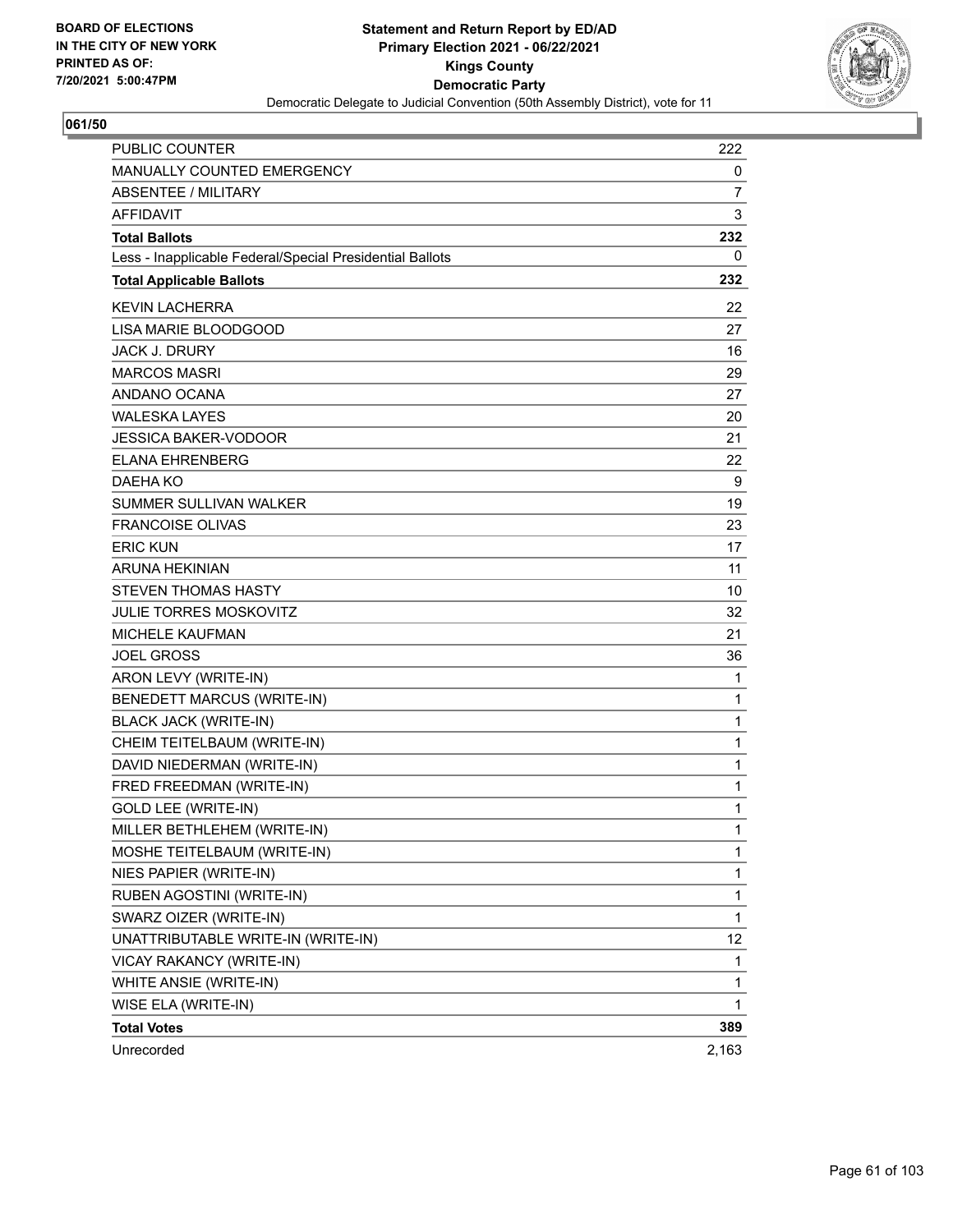

| <b>PUBLIC COUNTER</b>                                    | 119               |
|----------------------------------------------------------|-------------------|
| <b>MANUALLY COUNTED EMERGENCY</b>                        | 0                 |
| <b>ABSENTEE / MILITARY</b>                               | 9                 |
| <b>AFFIDAVIT</b>                                         | 1                 |
| <b>Total Ballots</b>                                     | 129               |
| Less - Inapplicable Federal/Special Presidential Ballots | $\mathbf{0}$      |
| <b>Total Applicable Ballots</b>                          | 129               |
| <b>KEVIN LACHERRA</b>                                    | 23                |
| <b>LISA MARIE BLOODGOOD</b>                              | 25                |
| <b>JACK J. DRURY</b>                                     | 14                |
| <b>MARCOS MASRI</b>                                      | 24                |
| ANDANO OCANA                                             | 13                |
| <b>WALESKA LAYES</b>                                     | 11                |
| <b>JESSICA BAKER-VODOOR</b>                              | 16                |
| <b>ELANA EHRENBERG</b>                                   | 10                |
| DAEHA KO                                                 | $12 \overline{ }$ |
| <b>SUMMER SULLIVAN WALKER</b>                            | 21                |
| <b>FRANCOISE OLIVAS</b>                                  | 14                |
| <b>ERIC KUN</b>                                          | 14                |
| <b>ARUNA HEKINIAN</b>                                    | 6                 |
| <b>STEVEN THOMAS HASTY</b>                               | 15                |
| <b>JULIE TORRES MOSKOVITZ</b>                            | 21                |
| <b>MICHELE KAUFMAN</b>                                   | 14                |
| <b>JOEL GROSS</b>                                        | 31                |
| UNATTRIBUTABLE WRITE-IN (WRITE-IN)                       | 1                 |
| <b>Total Votes</b>                                       | 285               |
| Unrecorded                                               | 1.134             |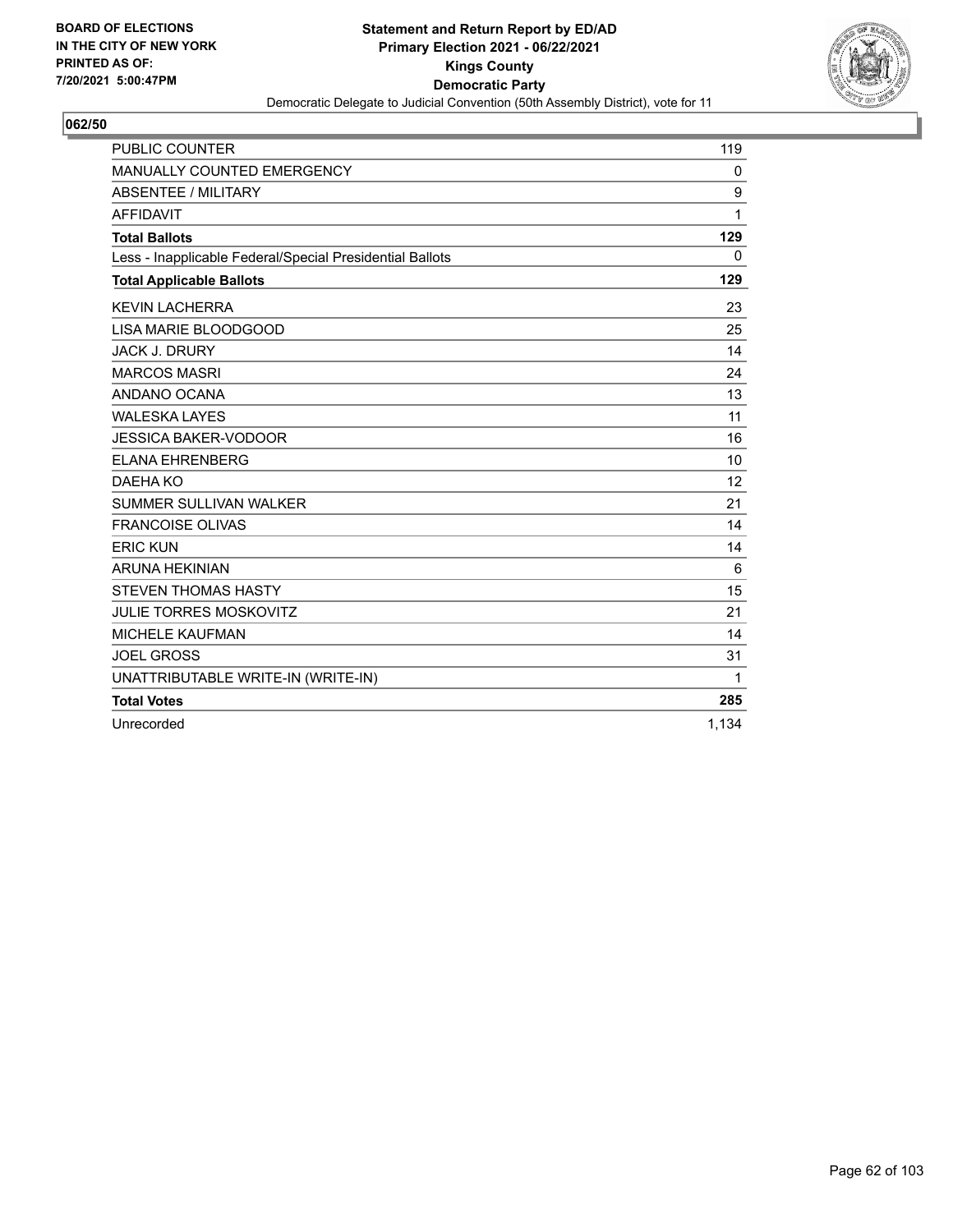

| <b>PUBLIC COUNTER</b>                                    | 214            |
|----------------------------------------------------------|----------------|
| MANUALLY COUNTED EMERGENCY                               | 0              |
| <b>ABSENTEE / MILITARY</b>                               | 16             |
| <b>AFFIDAVIT</b>                                         | 1              |
| <b>Total Ballots</b>                                     | 231            |
| Less - Inapplicable Federal/Special Presidential Ballots | $\mathbf{0}$   |
| <b>Total Applicable Ballots</b>                          | 231            |
| <b>KEVIN LACHERRA</b>                                    | 21             |
| LISA MARIE BLOODGOOD                                     | 26             |
| <b>JACK J. DRURY</b>                                     | 13             |
| <b>MARCOS MASRI</b>                                      | 35             |
| ANDANO OCANA                                             | 22             |
| <b>WALESKA LAYES</b>                                     | 10             |
| <b>JESSICA BAKER-VODOOR</b>                              | 23             |
| <b>ELANA EHRENBERG</b>                                   | 19             |
| DAEHA KO                                                 | 8              |
| SUMMER SULLIVAN WALKER                                   | 23             |
| <b>FRANCOISE OLIVAS</b>                                  | 17             |
| <b>ERIC KUN</b>                                          | 15             |
| <b>ARUNA HEKINIAN</b>                                    | $\overline{7}$ |
| <b>STEVEN THOMAS HASTY</b>                               | 13             |
| <b>JULIE TORRES MOSKOVITZ</b>                            | 21             |
| <b>MICHELE KAUFMAN</b>                                   | 23             |
| <b>JOEL GROSS</b>                                        | 39             |
| UNATTRIBUTABLE WRITE-IN (WRITE-IN)                       | 5              |
| <b>Total Votes</b>                                       | 340            |
| Unrecorded                                               | 2.201          |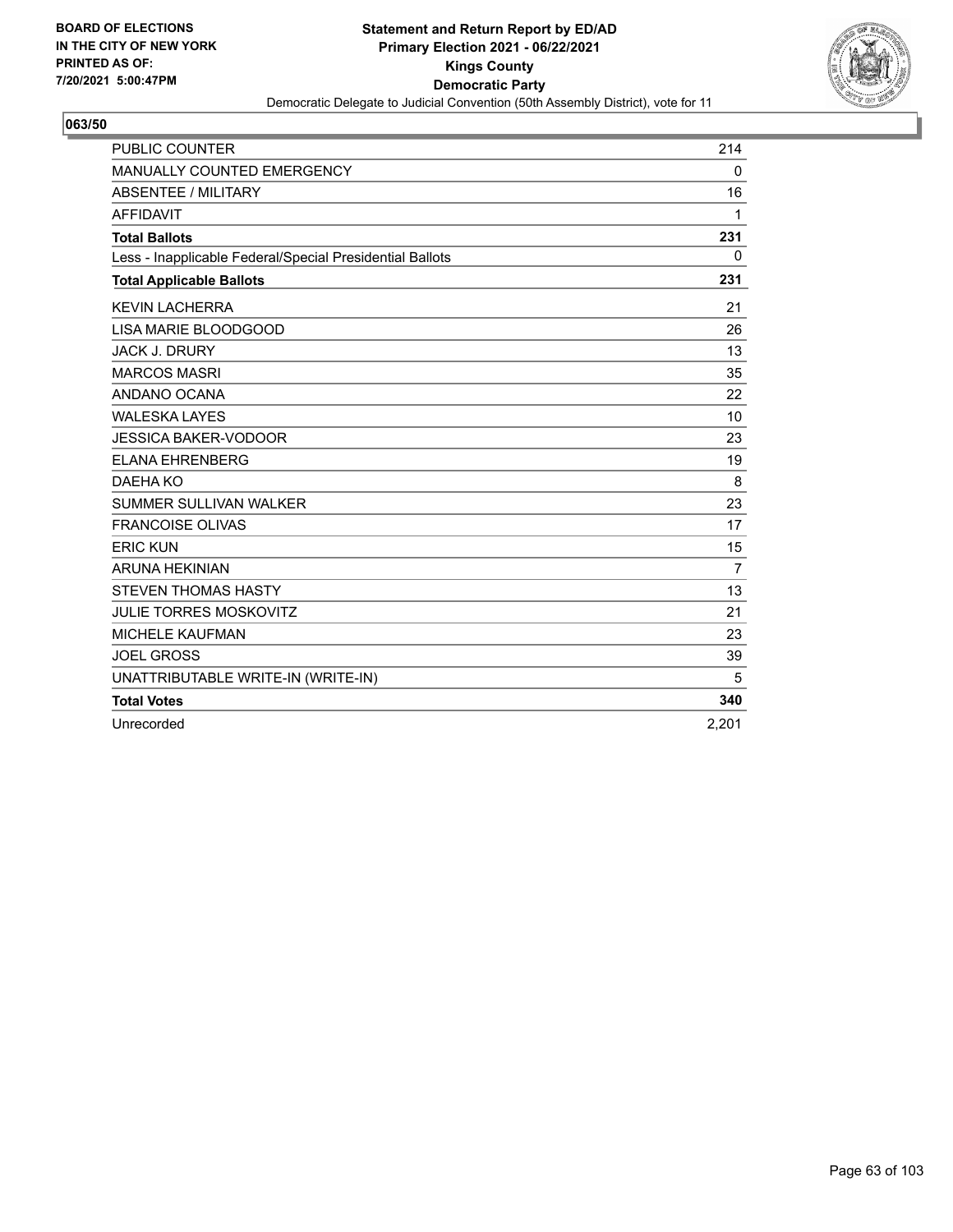

| <b>PUBLIC COUNTER</b>                                    | 154          |
|----------------------------------------------------------|--------------|
| MANUALLY COUNTED EMERGENCY                               | 0            |
| <b>ABSENTEE / MILITARY</b>                               | 26           |
| <b>AFFIDAVIT</b>                                         | 2            |
| <b>Total Ballots</b>                                     | 182          |
| Less - Inapplicable Federal/Special Presidential Ballots | $\mathbf{0}$ |
| <b>Total Applicable Ballots</b>                          | 182          |
| <b>KEVIN LACHERRA</b>                                    | 8            |
| LISA MARIE BLOODGOOD                                     | 8            |
| <b>JACK J. DRURY</b>                                     | 3            |
| <b>MARCOS MASRI</b>                                      | 30           |
| ANDANO OCANA                                             | 2            |
| <b>WALESKA LAYES</b>                                     | 9            |
| <b>JESSICA BAKER-VODOOR</b>                              | 9            |
| <b>ELANA EHRENBERG</b>                                   | 12           |
| DAEHA KO                                                 | 5            |
| <b>SUMMER SULLIVAN WALKER</b>                            | 8            |
| <b>FRANCOISE OLIVAS</b>                                  | 8            |
| <b>ERIC KUN</b>                                          | 5            |
| <b>ARUNA HEKINIAN</b>                                    | 5            |
| <b>STEVEN THOMAS HASTY</b>                               | 4            |
| <b>JULIE TORRES MOSKOVITZ</b>                            | 10           |
| <b>MICHELE KAUFMAN</b>                                   | 12           |
| <b>JOEL GROSS</b>                                        | 30           |
| UNATTRIBUTABLE WRITE-IN (WRITE-IN)                       | 2            |
| <b>Total Votes</b>                                       | 170          |
| Unrecorded                                               | 1.832        |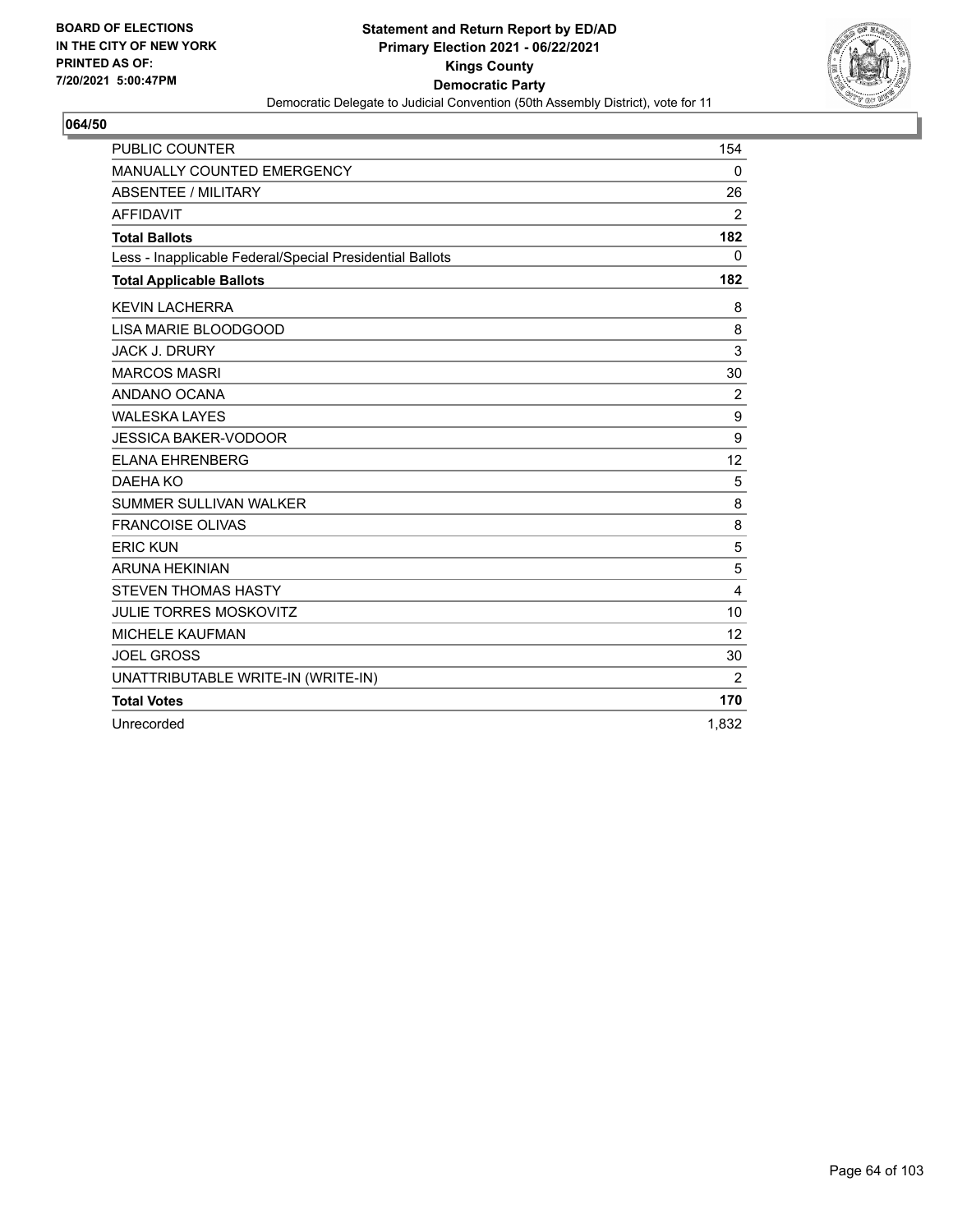

| <b>PUBLIC COUNTER</b>                                    | 129            |
|----------------------------------------------------------|----------------|
| MANUALLY COUNTED EMERGENCY                               | 0              |
| <b>ABSENTEE / MILITARY</b>                               | 6              |
| <b>AFFIDAVIT</b>                                         | 1              |
| <b>Total Ballots</b>                                     | 136            |
| Less - Inapplicable Federal/Special Presidential Ballots | $\mathbf{0}$   |
| <b>Total Applicable Ballots</b>                          | 136            |
| <b>KEVIN LACHERRA</b>                                    | 7              |
| LISA MARIE BLOODGOOD                                     | 6              |
| <b>JACK J. DRURY</b>                                     | 3              |
| <b>MARCOS MASRI</b>                                      | 13             |
| ANDANO OCANA                                             | 5              |
| <b>WALESKA LAYES</b>                                     | 3              |
| <b>JESSICA BAKER-VODOOR</b>                              | 3              |
| <b>ELANA EHRENBERG</b>                                   | 5              |
| DAEHA KO                                                 | $\overline{c}$ |
| SUMMER SULLIVAN WALKER                                   | 4              |
| <b>FRANCOISE OLIVAS</b>                                  | 1              |
| <b>ERIC KUN</b>                                          | $\overline{2}$ |
| <b>ARUNA HEKINIAN</b>                                    | 3              |
| <b>STEVEN THOMAS HASTY</b>                               | 5              |
| <b>JULIE TORRES MOSKOVITZ</b>                            | 5              |
| <b>MICHELE KAUFMAN</b>                                   | 6              |
| <b>JOEL GROSS</b>                                        | 25             |
| YOSSI GESTETNER (WRITE-IN)                               | 1              |
| <b>Total Votes</b>                                       | 99             |
| Unrecorded                                               | 1.397          |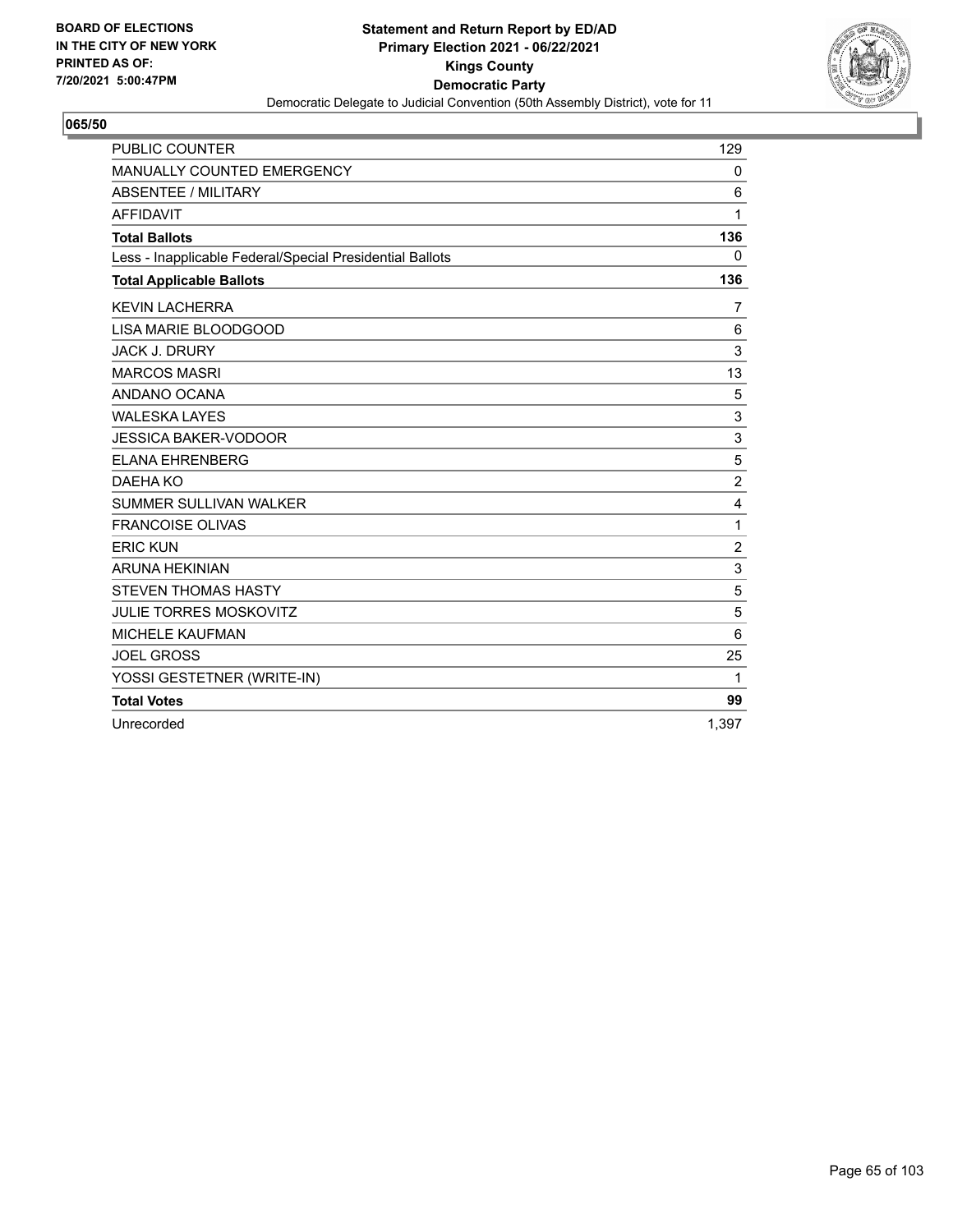

| <b>PUBLIC COUNTER</b>                                    | 245                     |
|----------------------------------------------------------|-------------------------|
| MANUALLY COUNTED EMERGENCY                               | 0                       |
| <b>ABSENTEE / MILITARY</b>                               | 29                      |
| <b>AFFIDAVIT</b>                                         | 6                       |
| <b>Total Ballots</b>                                     | 280                     |
| Less - Inapplicable Federal/Special Presidential Ballots | 0                       |
| <b>Total Applicable Ballots</b>                          | 280                     |
| <b>KEVIN LACHERRA</b>                                    | 5                       |
| LISA MARIE BLOODGOOD                                     | $\overline{2}$          |
| <b>JACK J. DRURY</b>                                     | $\overline{c}$          |
| <b>MARCOS MASRI</b>                                      | 33                      |
| ANDANO OCANA                                             | 1                       |
| <b>WALESKA LAYES</b>                                     | 4                       |
| <b>JESSICA BAKER-VODOOR</b>                              | 4                       |
| <b>ELANA EHRENBERG</b>                                   | 11                      |
| DAEHA KO                                                 | 3                       |
| SUMMER SULLIVAN WALKER                                   | $\overline{c}$          |
| <b>FRANCOISE OLIVAS</b>                                  | $\overline{4}$          |
| <b>ERIC KUN</b>                                          | $\overline{c}$          |
| <b>ARUNA HEKINIAN</b>                                    | $\overline{\mathbf{4}}$ |
| <b>STEVEN THOMAS HASTY</b>                               | $\overline{c}$          |
| <b>JULIE TORRES MOSKOVITZ</b>                            | 17                      |
| <b>MICHELE KAUFMAN</b>                                   | 19                      |
| <b>JOEL GROSS</b>                                        | 47                      |
| AVIGDOR MILLER (WRITE-IN)                                | $\mathbf{1}$            |
| JOEL GOLDSTEIN (WRITE-IN)                                | $\mathbf{1}$            |
| JOSEPH FRIED (WRITE-IN)                                  | 1                       |
| SAMUEL STERN (WRITE-IN)                                  | 1                       |
| UNATTRIBUTABLE WRITE-IN (WRITE-IN)                       | $\overline{7}$          |
| <b>Total Votes</b>                                       | 173                     |
| Unrecorded                                               | 2,907                   |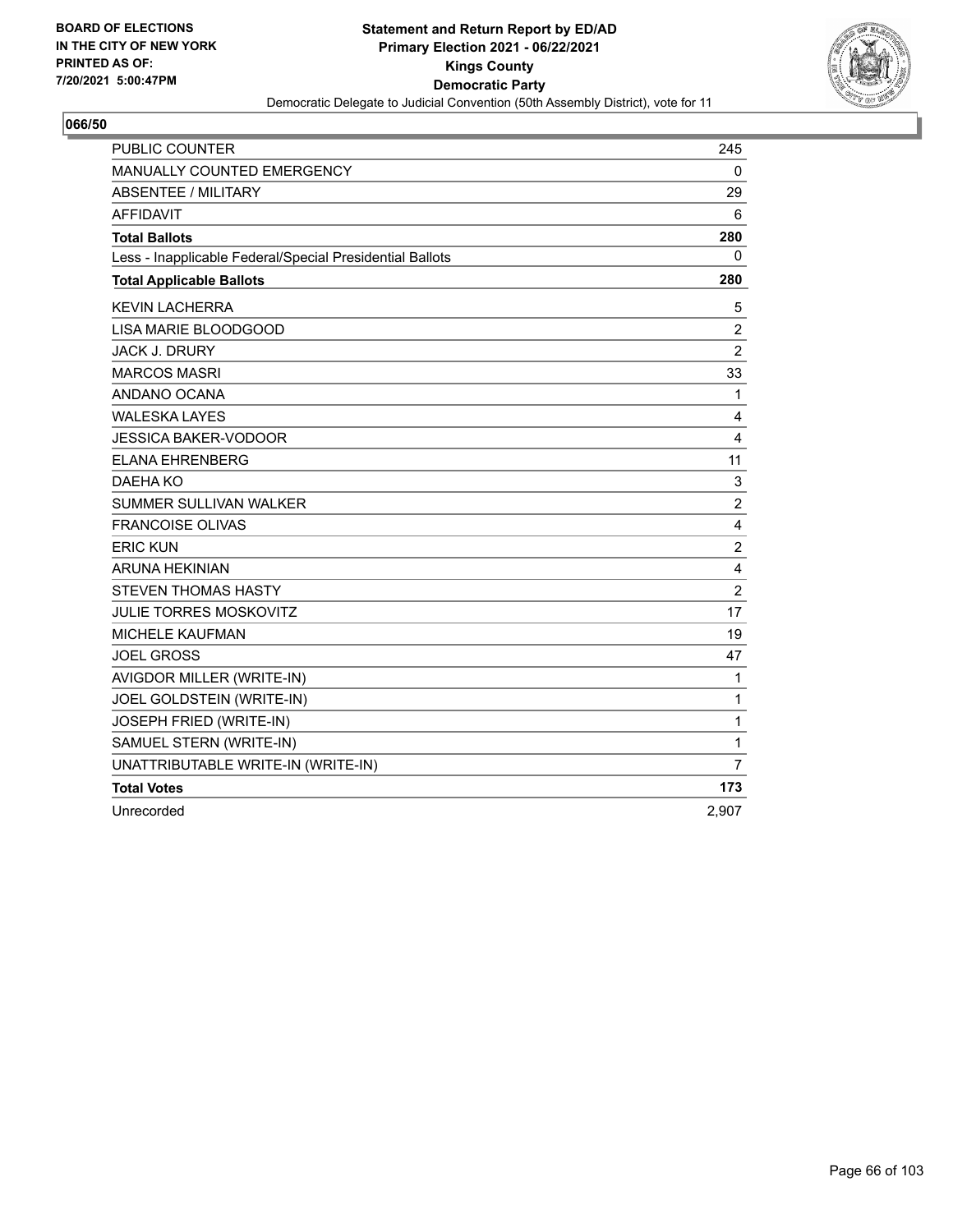

| <b>PUBLIC COUNTER</b>                                    | 117                     |
|----------------------------------------------------------|-------------------------|
| MANUALLY COUNTED EMERGENCY                               | 0                       |
| <b>ABSENTEE / MILITARY</b>                               | 15                      |
| <b>AFFIDAVIT</b>                                         | $\overline{2}$          |
| <b>Total Ballots</b>                                     | 134                     |
| Less - Inapplicable Federal/Special Presidential Ballots | $\mathbf{0}$            |
| <b>Total Applicable Ballots</b>                          | 134                     |
| <b>KEVIN LACHERRA</b>                                    | 2                       |
| LISA MARIE BLOODGOOD                                     | 0                       |
| <b>JACK J. DRURY</b>                                     | 1                       |
| <b>MARCOS MASRI</b>                                      | 23                      |
| ANDANO OCANA                                             | 1                       |
| <b>WALESKA LAYES</b>                                     | 1                       |
| <b>JESSICA BAKER-VODOOR</b>                              | $\overline{c}$          |
| <b>ELANA EHRENBERG</b>                                   | $\sqrt{5}$              |
| DAEHA KO                                                 | $\mathsf 3$             |
| SUMMER SULLIVAN WALKER                                   | $\overline{\mathbf{c}}$ |
| <b>FRANCOISE OLIVAS</b>                                  | 3                       |
| <b>ERIC KUN</b>                                          | $\overline{7}$          |
| <b>ARUNA HEKINIAN</b>                                    | $\overline{2}$          |
| <b>STEVEN THOMAS HASTY</b>                               | $\overline{2}$          |
| <b>JULIE TORRES MOSKOVITZ</b>                            | 13                      |
| <b>MICHELE KAUFMAN</b>                                   | 17                      |
| <b>JOEL GROSS</b>                                        | 32                      |
| UNATTRIBUTABLE WRITE-IN (WRITE-IN)                       | 3                       |
| <b>Total Votes</b>                                       | 119                     |
| Unrecorded                                               | 1.355                   |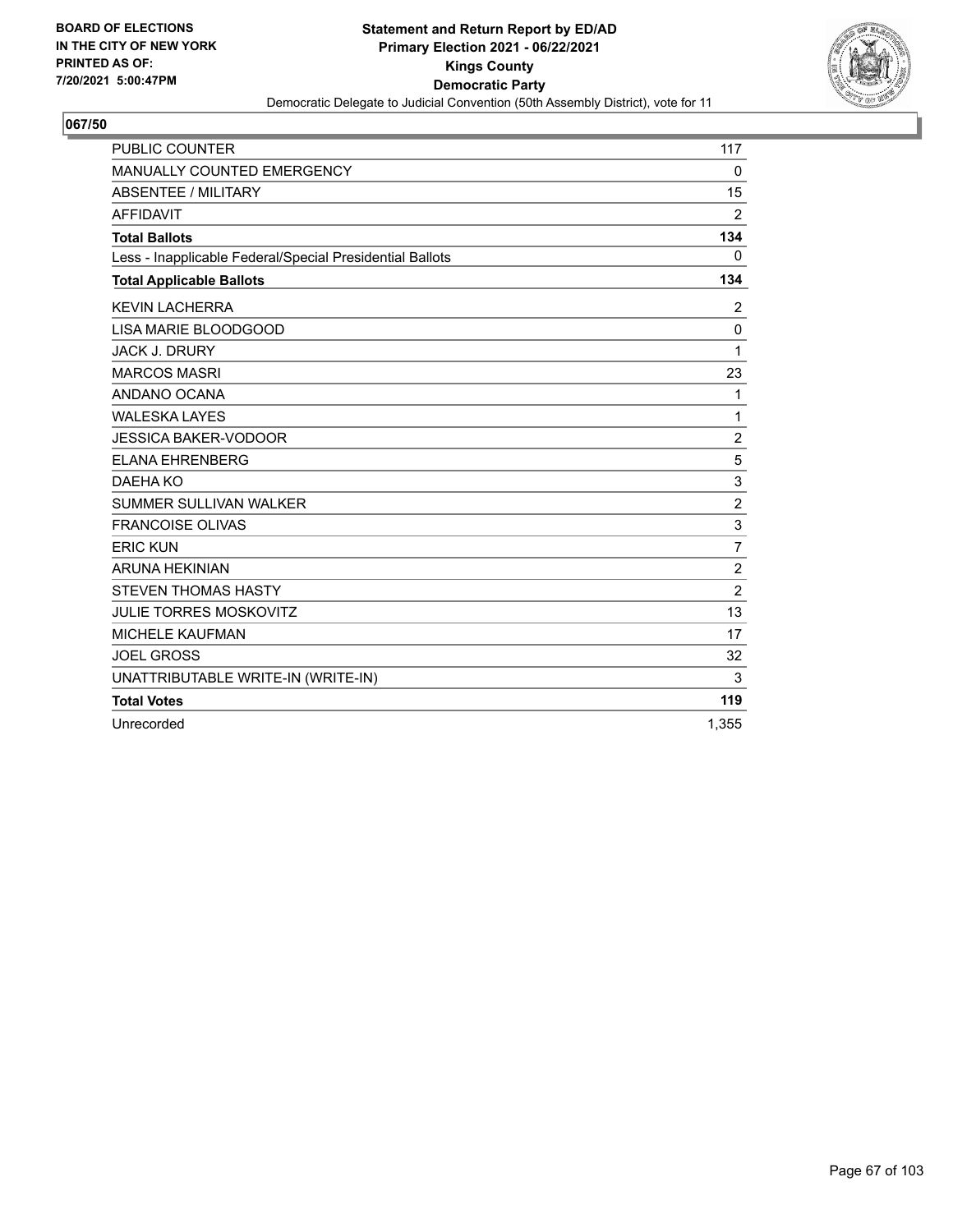

| <b>PUBLIC COUNTER</b>                                    | 141              |
|----------------------------------------------------------|------------------|
| MANUALLY COUNTED EMERGENCY                               | $\mathbf 0$      |
| <b>ABSENTEE / MILITARY</b>                               | 18               |
| <b>AFFIDAVIT</b>                                         | $\mathbf{0}$     |
| <b>Total Ballots</b>                                     | 159              |
| Less - Inapplicable Federal/Special Presidential Ballots | $\Omega$         |
| <b>Total Applicable Ballots</b>                          | 159              |
| <b>KEVIN LACHERRA</b>                                    | 11               |
| LISA MARIE BLOODGOOD                                     | 12               |
| <b>JACK J. DRURY</b>                                     | $\overline{7}$   |
| <b>MARCOS MASRI</b>                                      | 23               |
| ANDANO OCANA                                             | 10               |
| <b>WALESKA LAYES</b>                                     | $\boldsymbol{9}$ |
| <b>JESSICA BAKER-VODOOR</b>                              | 10               |
| <b>ELANA EHRENBERG</b>                                   | 8                |
| DAEHA KO                                                 | 9                |
| <b>SUMMER SULLIVAN WALKER</b>                            | 11               |
| <b>FRANCOISE OLIVAS</b>                                  | 13               |
| <b>ERIC KUN</b>                                          | 6                |
| <b>ARUNA HEKINIAN</b>                                    | 5                |
| <b>STEVEN THOMAS HASTY</b>                               | $\overline{7}$   |
| <b>JULIE TORRES MOSKOVITZ</b>                            | 12               |
| <b>MICHELE KAUFMAN</b>                                   | 14               |
| <b>JOEL GROSS</b>                                        | 22               |
| DAVID NIEDERMAN (WRITE-IN)                               | 1                |
| NAFTULI INDIG (WRITE-IN)                                 | 1                |
| <b>Total Votes</b>                                       | 191              |
| Unrecorded                                               | 1,558            |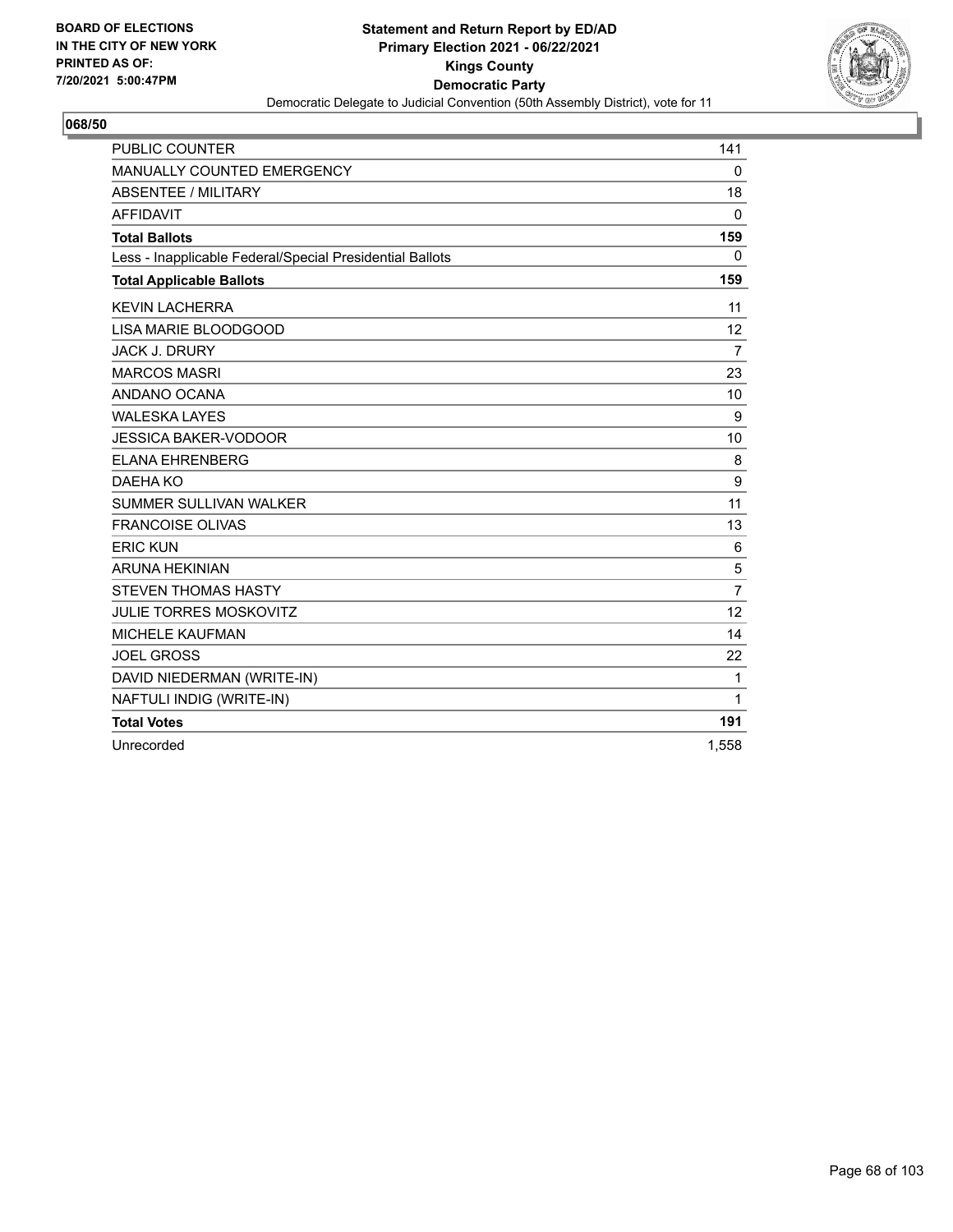

| <b>PUBLIC COUNTER</b>                                    | 202              |
|----------------------------------------------------------|------------------|
| MANUALLY COUNTED EMERGENCY                               | 0                |
| <b>ABSENTEE / MILITARY</b>                               | 15               |
| <b>AFFIDAVIT</b>                                         | 1                |
| <b>Total Ballots</b>                                     | 218              |
| Less - Inapplicable Federal/Special Presidential Ballots | 0                |
| <b>Total Applicable Ballots</b>                          | 218              |
| <b>KEVIN LACHERRA</b>                                    | 10               |
| LISA MARIE BLOODGOOD                                     | 11               |
| <b>JACK J. DRURY</b>                                     | $\overline{7}$   |
| <b>MARCOS MASRI</b>                                      | 18               |
| ANDANO OCANA                                             | 6                |
| <b>WALESKA LAYES</b>                                     | 5                |
| <b>JESSICA BAKER-VODOOR</b>                              | 6                |
| <b>ELANA EHRENBERG</b>                                   | 8                |
| DAEHA KO                                                 | $\overline{c}$   |
| <b>SUMMER SULLIVAN WALKER</b>                            | $\overline{7}$   |
| <b>FRANCOISE OLIVAS</b>                                  | 9                |
| <b>ERIC KUN</b>                                          | $\,6$            |
| <b>ARUNA HEKINIAN</b>                                    | $\boldsymbol{2}$ |
| <b>STEVEN THOMAS HASTY</b>                               | 6                |
| <b>JULIE TORRES MOSKOVITZ</b>                            | 12               |
| <b>MICHELE KAUFMAN</b>                                   | 16               |
| <b>JOEL GROSS</b>                                        | 30               |
| REVAIN BORCHARAT (WRITE-IN)                              | 1                |
| YENTI TZIRL HERSHKOVITZ (WRITE-IN)                       | 1                |
| <b>Total Votes</b>                                       | 163              |
| Unrecorded                                               | 2,235            |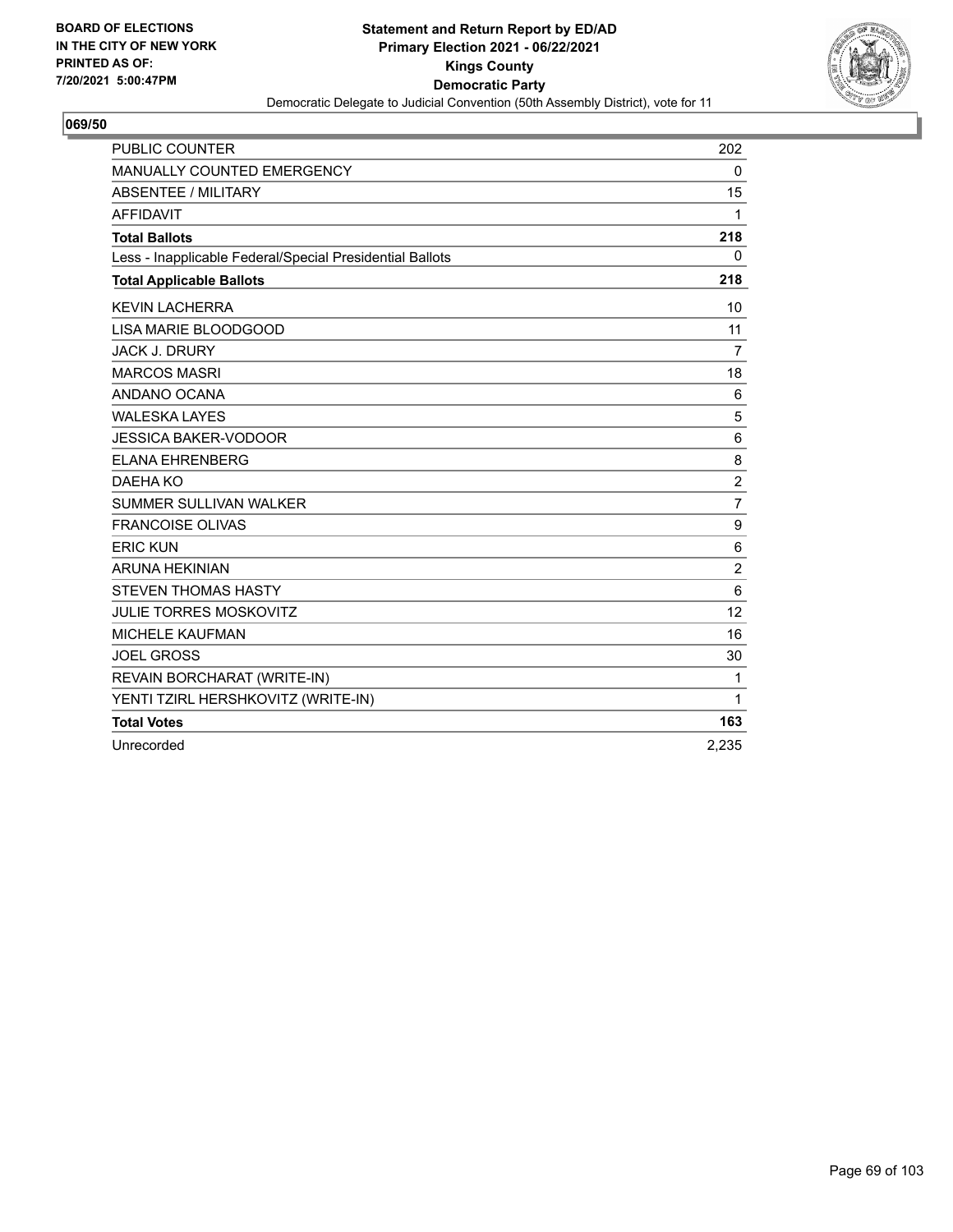

| <b>PUBLIC COUNTER</b>                                    | 177            |
|----------------------------------------------------------|----------------|
| MANUALLY COUNTED EMERGENCY                               | 0              |
| <b>ABSENTEE / MILITARY</b>                               | 10             |
| <b>AFFIDAVIT</b>                                         | $\overline{2}$ |
| <b>Total Ballots</b>                                     | 189            |
| Less - Inapplicable Federal/Special Presidential Ballots | 0              |
| <b>Total Applicable Ballots</b>                          | 189            |
| <b>KEVIN LACHERRA</b>                                    | 5              |
| LISA MARIE BLOODGOOD                                     | 4              |
| <b>JACK J. DRURY</b>                                     | 3              |
| <b>MARCOS MASRI</b>                                      | 13             |
| ANDANO OCANA                                             | 3              |
| <b>WALESKA LAYES</b>                                     | $\overline{c}$ |
| <b>JESSICA BAKER-VODOOR</b>                              | 3              |
| <b>ELANA EHRENBERG</b>                                   | 5              |
| DAEHA KO                                                 | 1              |
| <b>SUMMER SULLIVAN WALKER</b>                            | 6              |
| <b>FRANCOISE OLIVAS</b>                                  | $\overline{7}$ |
| <b>ERIC KUN</b>                                          | 9              |
| ARUNA HEKINIAN                                           | 6              |
| STEVEN THOMAS HASTY                                      | 4              |
| <b>JULIE TORRES MOSKOVITZ</b>                            | 12             |
| <b>MICHELE KAUFMAN</b>                                   | 15             |
| <b>JOEL GROSS</b>                                        | 29             |
| ALTER GOLDBOSE (WRITE-IN)                                | 1              |
| ESTER WESTEBERGER (WRITE-IN)                             | 1              |
| MOSHE WESTERBAUM (WRITE-IN)                              | $\mathbf{1}$   |
| SOLOMON SWIMOR (WRITE-IN)                                | 1              |
| UNATTRIBUTABLE WRITE-IN (WRITE-IN)                       | 14             |
| ZALMEN TIETELBAUN (WRITE-IN)                             | 1              |
| <b>Total Votes</b>                                       | 146            |
| Unrecorded                                               | 1,933          |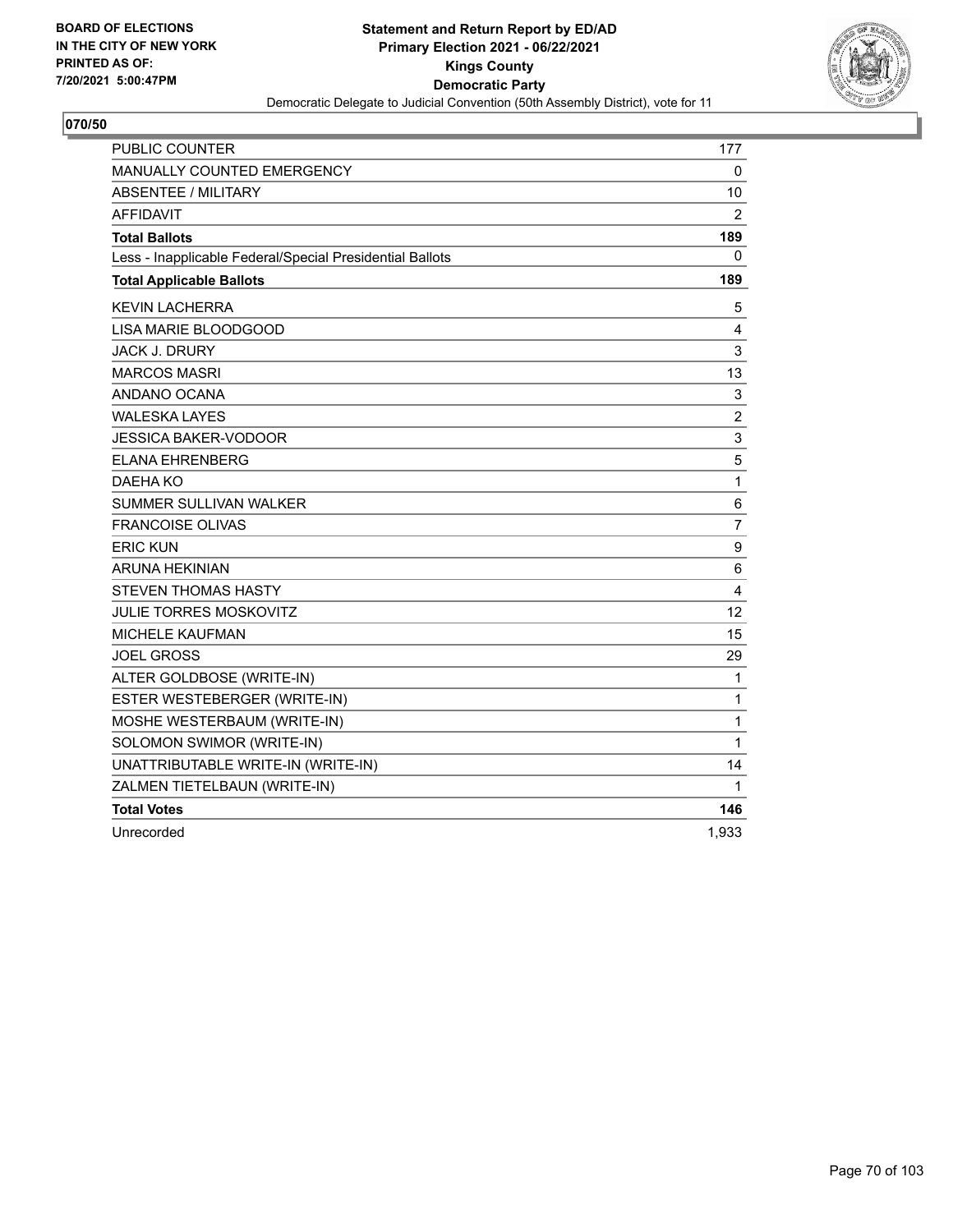

| <b>PUBLIC COUNTER</b>                                    | 82             |
|----------------------------------------------------------|----------------|
| MANUALLY COUNTED EMERGENCY                               | 0              |
| <b>ABSENTEE / MILITARY</b>                               | 10             |
| <b>AFFIDAVIT</b>                                         | $\mathbf{0}$   |
| <b>Total Ballots</b>                                     | 92             |
| Less - Inapplicable Federal/Special Presidential Ballots | $\Omega$       |
| <b>Total Applicable Ballots</b>                          | 92             |
| <b>KEVIN LACHERRA</b>                                    | $\mathbf{0}$   |
| LISA MARIE BLOODGOOD                                     | 0              |
| <b>JACK J. DRURY</b>                                     | $\mathbf 0$    |
| <b>MARCOS MASRI</b>                                      | 3              |
| ANDANO OCANA                                             | $\mathbf{0}$   |
| <b>WALESKA LAYES</b>                                     | 0              |
| <b>JESSICA BAKER-VODOOR</b>                              | $\mathbf{0}$   |
| <b>ELANA EHRENBERG</b>                                   | 1              |
| DAEHA KO                                                 | 0              |
| <b>SUMMER SULLIVAN WALKER</b>                            | $\mathbf 0$    |
| <b>FRANCOISE OLIVAS</b>                                  | $\mathbf{0}$   |
| <b>ERIC KUN</b>                                          | 0              |
| <b>ARUNA HEKINIAN</b>                                    | $\Omega$       |
| <b>STEVEN THOMAS HASTY</b>                               | $\mathbf 0$    |
| <b>JULIE TORRES MOSKOVITZ</b>                            | $\overline{2}$ |
| <b>MICHELE KAUFMAN</b>                                   | 5              |
| <b>JOEL GROSS</b>                                        | $\overline{7}$ |
| <b>Total Votes</b>                                       | 18             |
| Unrecorded                                               | 994            |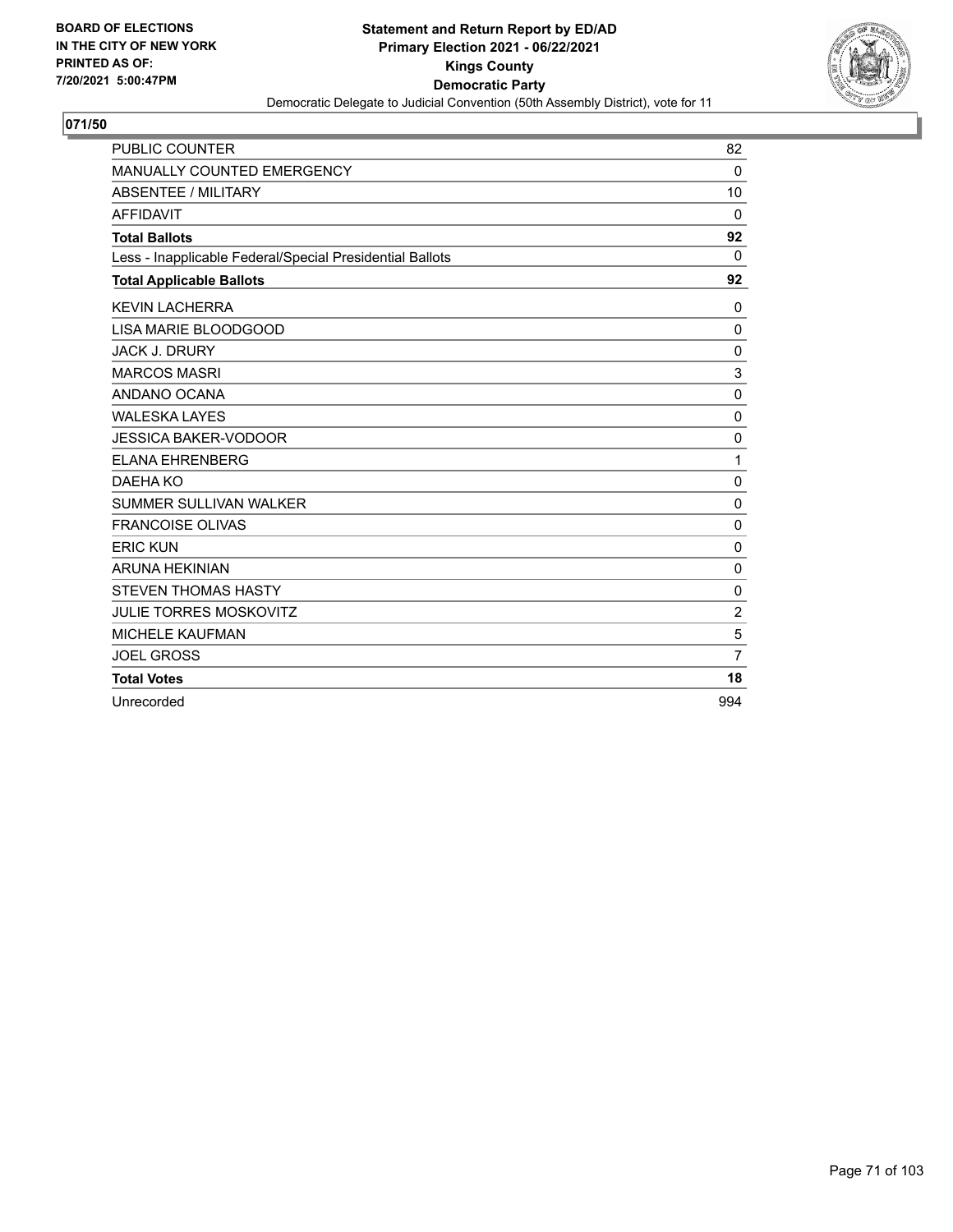

| <b>PUBLIC COUNTER</b>                                    | 174            |
|----------------------------------------------------------|----------------|
| <b>MANUALLY COUNTED EMERGENCY</b>                        | $\mathbf 0$    |
| ABSENTEE / MILITARY                                      | 32             |
| <b>AFFIDAVIT</b>                                         | $\overline{2}$ |
| <b>Total Ballots</b>                                     | 208            |
| Less - Inapplicable Federal/Special Presidential Ballots | 0              |
| <b>Total Applicable Ballots</b>                          | 208            |
| <b>KEVIN LACHERRA</b>                                    | 3              |
| LISA MARIE BLOODGOOD                                     | 8              |
| <b>JACK J. DRURY</b>                                     | $\Omega$       |
| <b>MARCOS MASRI</b>                                      | 29             |
| ANDANO OCANA                                             | $\overline{2}$ |
| <b>WALESKA LAYES</b>                                     | 4              |
| <b>JESSICA BAKER-VODOOR</b>                              | 4              |
| <b>ELANA EHRENBERG</b>                                   | $\overline{7}$ |
| DAEHA KO                                                 | 4              |
| <b>SUMMER SULLIVAN WALKER</b>                            | 8              |
| <b>FRANCOISE OLIVAS</b>                                  | $\overline{c}$ |
| <b>ERIC KUN</b>                                          | 4              |
| <b>ARUNA HEKINIAN</b>                                    | 4              |
| <b>STEVEN THOMAS HASTY</b>                               | 4              |
| <b>JULIE TORRES MOSKOVITZ</b>                            | 17             |
| <b>MICHELE KAUFMAN</b>                                   | 16             |
| <b>JOEL GROSS</b>                                        | 45             |
| JOSH HOWLEY (WRITE-IN)                                   | 1              |
| KEVIN MCARTHY (WRITE-IN)                                 | 1              |
| YEHUDA ORGEL (WRITE-IN)                                  | 1              |
| <b>Total Votes</b>                                       | 164            |
| Unrecorded                                               | 2,124          |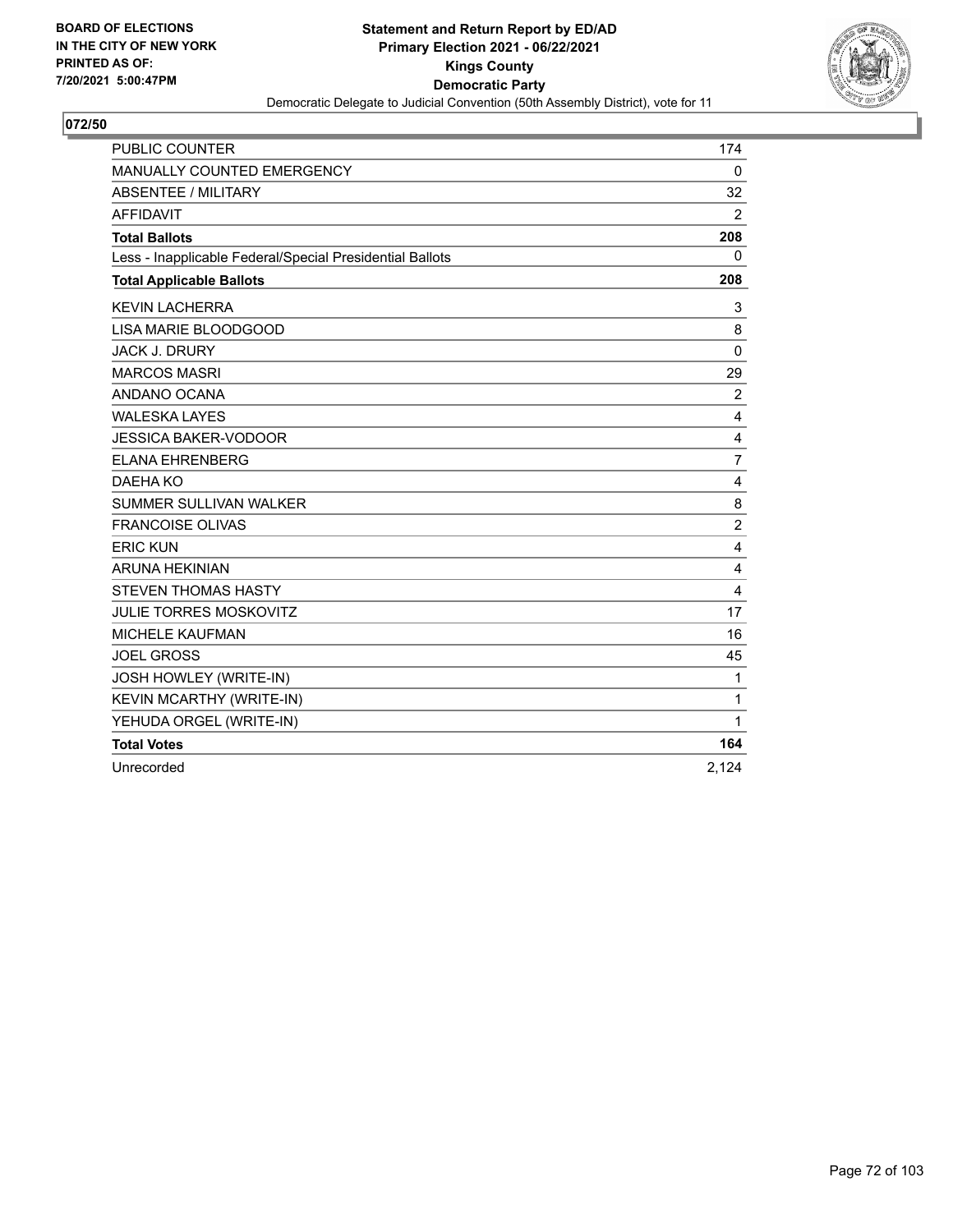

| <b>PUBLIC COUNTER</b>                                    | 181                     |
|----------------------------------------------------------|-------------------------|
| MANUALLY COUNTED EMERGENCY                               | 0                       |
| <b>ABSENTEE / MILITARY</b>                               | 35                      |
| <b>AFFIDAVIT</b>                                         | 3                       |
| <b>Total Ballots</b>                                     | 219                     |
| Less - Inapplicable Federal/Special Presidential Ballots | $\mathbf{0}$            |
| <b>Total Applicable Ballots</b>                          | 219                     |
| <b>KEVIN LACHERRA</b>                                    | 4                       |
| LISA MARIE BLOODGOOD                                     | $\overline{\mathbf{c}}$ |
| <b>JACK J. DRURY</b>                                     | 1                       |
| <b>MARCOS MASRI</b>                                      | 14                      |
| ANDANO OCANA                                             | $\overline{2}$          |
| <b>WALESKA LAYES</b>                                     | $\overline{c}$          |
| <b>JESSICA BAKER-VODOOR</b>                              | $\overline{c}$          |
| <b>ELANA EHRENBERG</b>                                   | 5                       |
| DAEHA KO                                                 | $\overline{c}$          |
| <b>SUMMER SULLIVAN WALKER</b>                            | 6                       |
| <b>FRANCOISE OLIVAS</b>                                  | $\overline{7}$          |
| <b>ERIC KUN</b>                                          | $\overline{7}$          |
| <b>ARUNA HEKINIAN</b>                                    | $\overline{7}$          |
| <b>STEVEN THOMAS HASTY</b>                               | 7                       |
| <b>JULIE TORRES MOSKOVITZ</b>                            | 11                      |
| <b>MICHELE KAUFMAN</b>                                   | 17                      |
| <b>JOEL GROSS</b>                                        | 36                      |
| UNATTRIBUTABLE WRITE-IN (WRITE-IN)                       | 1                       |
| <b>Total Votes</b>                                       | 133                     |
| Unrecorded                                               | 2.276                   |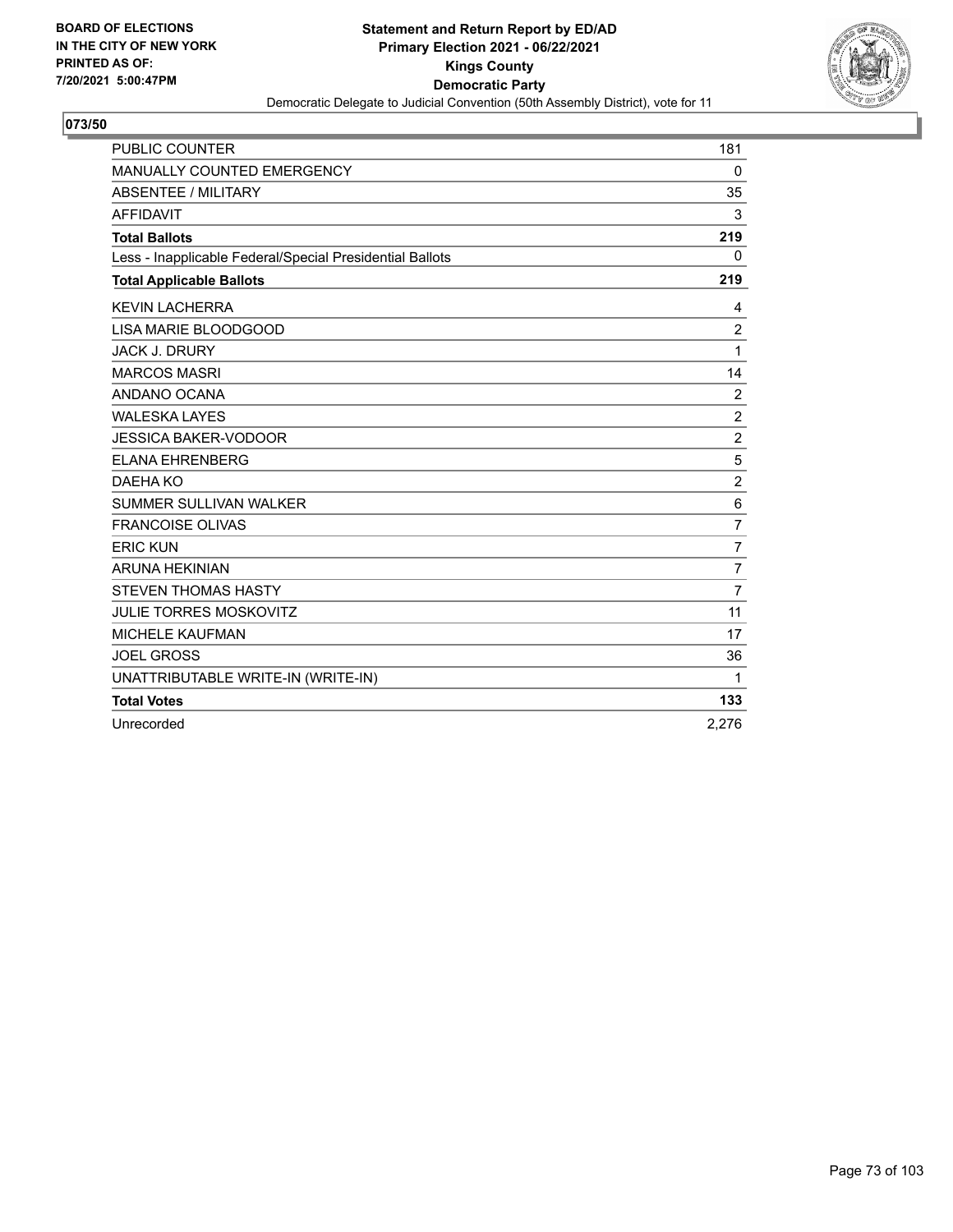

| <b>PUBLIC COUNTER</b>                                    | 235          |
|----------------------------------------------------------|--------------|
| MANUALLY COUNTED EMERGENCY                               | 0            |
| <b>ABSENTEE / MILITARY</b>                               | 82           |
| AFFIDAVIT                                                | 2            |
| <b>Total Ballots</b>                                     | 319          |
| Less - Inapplicable Federal/Special Presidential Ballots | 0            |
| <b>Total Applicable Ballots</b>                          | 319          |
| <b>KEVIN LACHERRA</b>                                    | 13           |
| LISA MARIE BLOODGOOD                                     | 10           |
| <b>JACK J. DRURY</b>                                     | 6            |
| <b>MARCOS MASRI</b>                                      | 24           |
| ANDANO OCANA                                             | 10           |
| <b>WALESKA LAYES</b>                                     | 3            |
| <b>JESSICA BAKER-VODOOR</b>                              | 8            |
| <b>ELANA EHRENBERG</b>                                   | 10           |
| DAEHA KO                                                 | 8            |
| <b>SUMMER SULLIVAN WALKER</b>                            | 10           |
| <b>FRANCOISE OLIVAS</b>                                  | 6            |
| <b>ERIC KUN</b>                                          | 8            |
| <b>ARUNA HEKINIAN</b>                                    | 11           |
| <b>STEVEN THOMAS HASTY</b>                               | 7            |
| <b>JULIE TORRES MOSKOVITZ</b>                            | 14           |
| <b>MICHELE KAUFMAN</b>                                   | 13           |
| <b>JOEL GROSS</b>                                        | 45           |
| AKIVA SILBIGER (WRITE-IN)                                | 1            |
| BERISH FREIDMAN (WRITE-IN)                               | 1            |
| DONALD J TRUMP (WRITE-IN)                                | 1            |
| HENDER BREITER (WRITE-IN)                                | 1            |
| HESHY TISCHLER (WRITE-IN)                                | 1            |
| JOSEPH GOLDMAN (WRITE-IN)                                | 1            |
| MENDY BRANNER (WRITE-IN)                                 | 1            |
| MENDY FRUCHTER (WRITE-IN)                                | 1            |
| PAUL RAYGEN (WRITE-IN)                                   | 1            |
| SHALUM EISENBERG (WRITE-IN)                              | 1            |
| UNATTRIBUTABLE WRITE-IN (WRITE-IN)                       | $\mathbf{1}$ |
| YOELI LEBOWITZ (WRITE-IN)                                | 1            |
| YOSSI GESTETNER (WRITE-IN)                               | 1            |
| <b>Total Votes</b>                                       | 219          |
| Unrecorded                                               | 3,290        |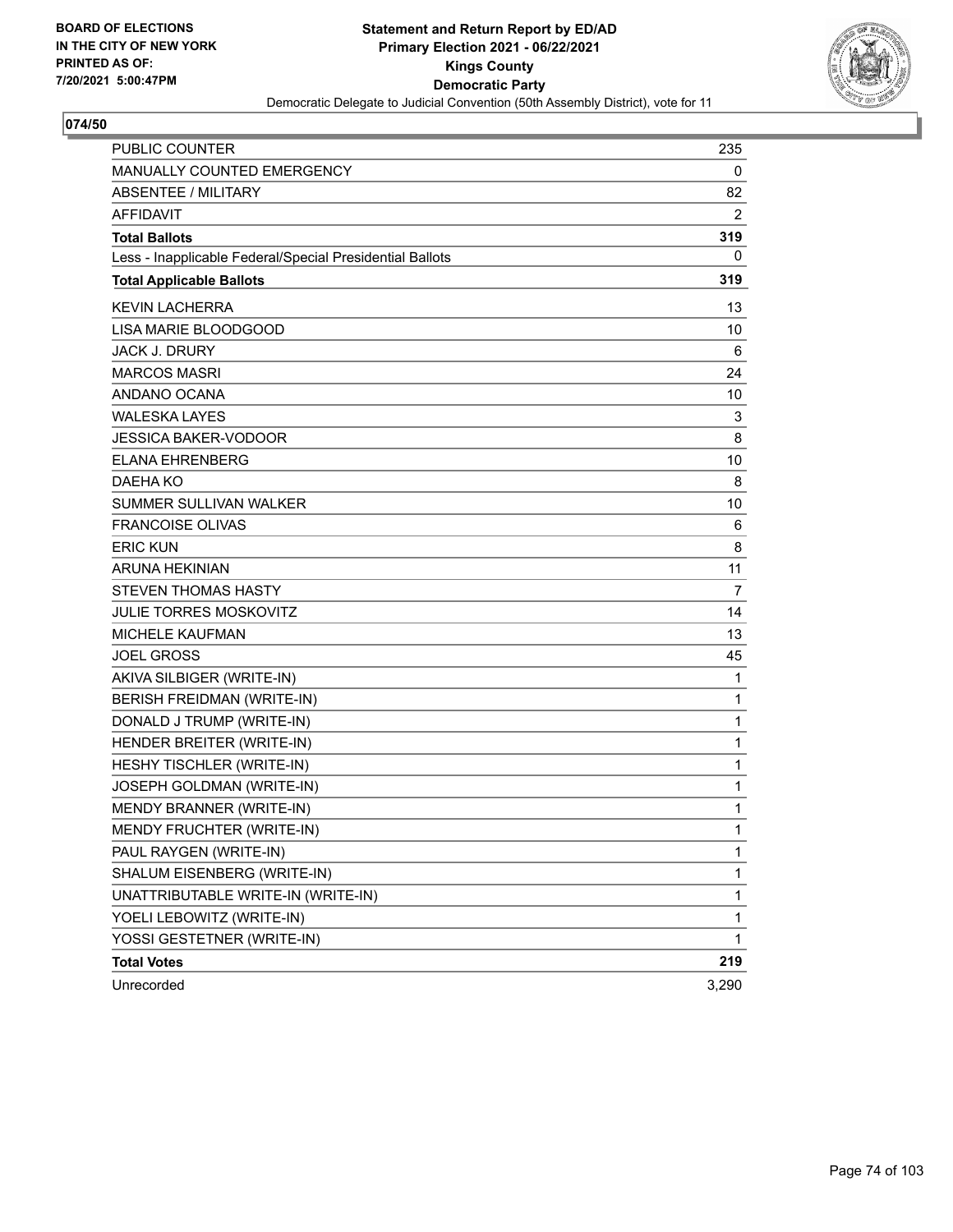

| <b>PUBLIC COUNTER</b>                                    | 177              |
|----------------------------------------------------------|------------------|
| MANUALLY COUNTED EMERGENCY                               | 0                |
| <b>ABSENTEE / MILITARY</b>                               | 45               |
| <b>AFFIDAVIT</b>                                         | $\mathbf{0}$     |
| <b>Total Ballots</b>                                     | 222              |
| Less - Inapplicable Federal/Special Presidential Ballots | 0                |
| <b>Total Applicable Ballots</b>                          | 222              |
| <b>KEVIN LACHERRA</b>                                    | 11               |
| LISA MARIE BLOODGOOD                                     | $\overline{7}$   |
| <b>JACK J. DRURY</b>                                     | 6                |
| <b>MARCOS MASRI</b>                                      | 23               |
| ANDANO OCANA                                             | 4                |
| <b>WALESKA LAYES</b>                                     | $\overline{7}$   |
| <b>JESSICA BAKER-VODOOR</b>                              | 6                |
| <b>ELANA EHRENBERG</b>                                   | 9                |
| DAEHA KO                                                 | $\boldsymbol{9}$ |
| SUMMER SULLIVAN WALKER                                   | 8                |
| <b>FRANCOISE OLIVAS</b>                                  | $\overline{7}$   |
| <b>ERIC KUN</b>                                          | 10               |
| <b>ARUNA HEKINIAN</b>                                    | 4                |
| <b>STEVEN THOMAS HASTY</b>                               | 5                |
| <b>JULIE TORRES MOSKOVITZ</b>                            | 10               |
| <b>MICHELE KAUFMAN</b>                                   | 13               |
| <b>JOEL GROSS</b>                                        | 34               |
| A. MILLER (WRITE-IN)                                     | 1                |
| UNATTRIBUTABLE WRITE-IN (WRITE-IN)                       | 12               |
| <b>Total Votes</b>                                       | 186              |
| Unrecorded                                               | 2,256            |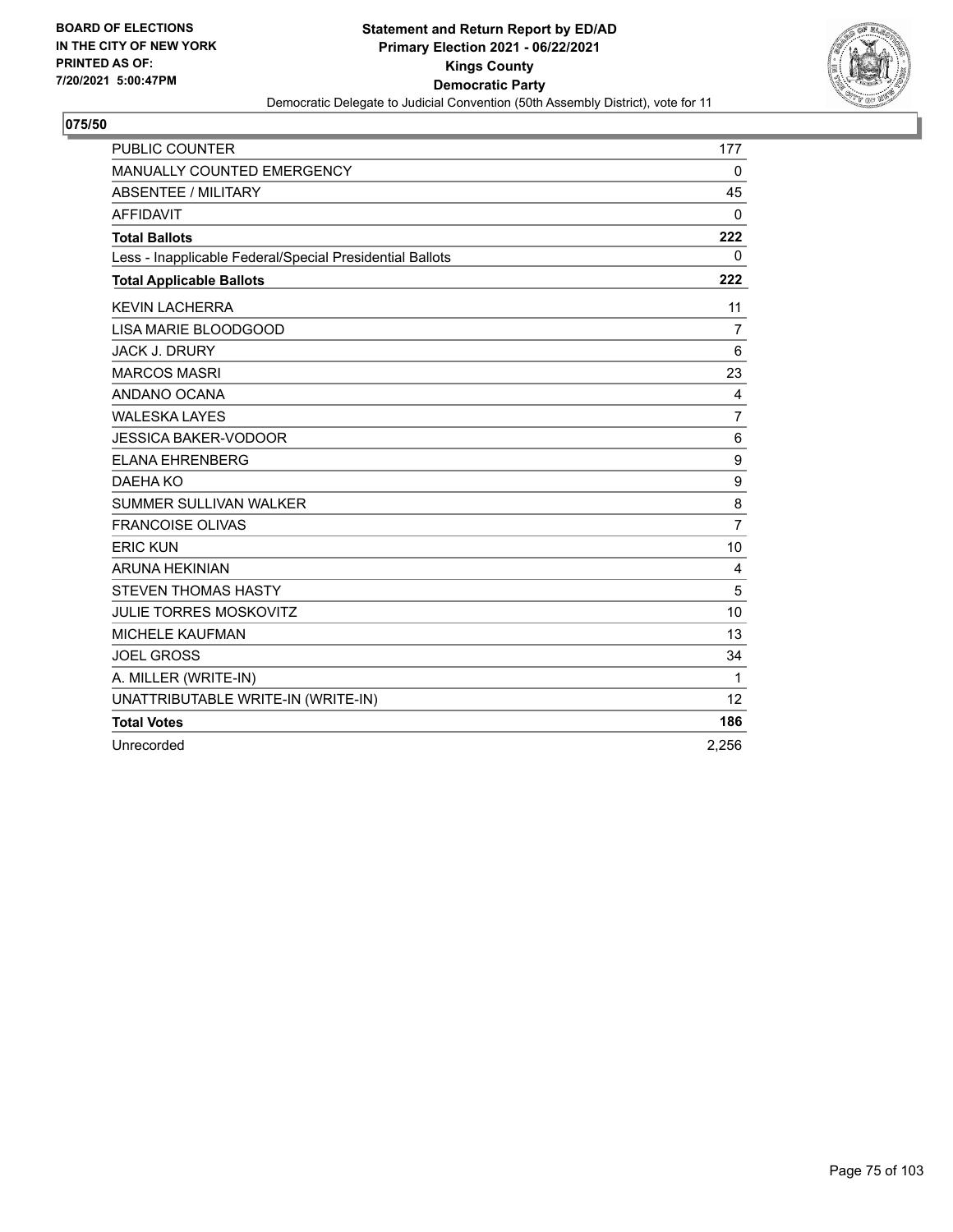

| <b>PUBLIC COUNTER</b>                                    | 248   |
|----------------------------------------------------------|-------|
| <b>MANUALLY COUNTED EMERGENCY</b>                        | 0     |
| ABSENTEE / MILITARY                                      | 39    |
| <b>AFFIDAVIT</b>                                         | 3     |
| <b>Total Ballots</b>                                     | 290   |
| Less - Inapplicable Federal/Special Presidential Ballots | 0     |
| <b>Total Applicable Ballots</b>                          | 290   |
| <b>KEVIN LACHERRA</b>                                    | 20    |
| LISA MARIE BLOODGOOD                                     | 24    |
| <b>JACK J. DRURY</b>                                     | 17    |
| <b>MARCOS MASRI</b>                                      | 38    |
| ANDANO OCANA                                             | 24    |
| <b>WALESKA LAYES</b>                                     | 15    |
| <b>JESSICA BAKER-VODOOR</b>                              | 20    |
| <b>ELANA EHRENBERG</b>                                   | 20    |
| DAEHA KO                                                 | 28    |
| <b>SUMMER SULLIVAN WALKER</b>                            | 35    |
| <b>FRANCOISE OLIVAS</b>                                  | 32    |
| <b>ERIC KUN</b>                                          | 30    |
| <b>ARUNA HEKINIAN</b>                                    | 27    |
| <b>STEVEN THOMAS HASTY</b>                               | 18    |
| <b>JULIE TORRES MOSKOVITZ</b>                            | 32    |
| <b>MICHELE KAUFMAN</b>                                   | 31    |
| <b>JOEL GROSS</b>                                        | 49    |
| PAPERBOY LOVE PRINCE (WRITE-IN)                          | 1     |
| UNATTRIBUTABLE WRITE-IN (WRITE-IN)                       | 10    |
| <b>Total Votes</b>                                       | 471   |
| Unrecorded                                               | 2,719 |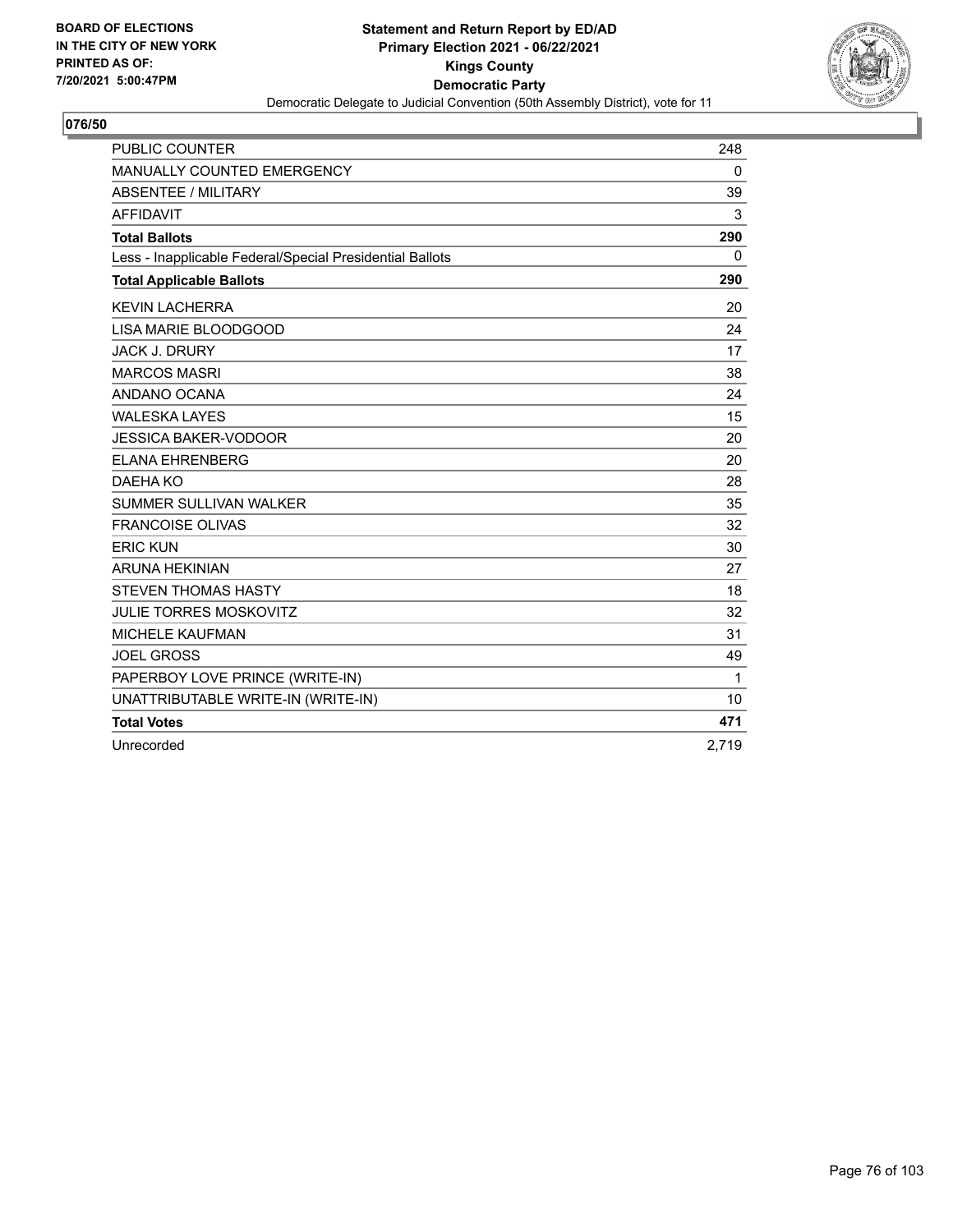

| <b>PUBLIC COUNTER</b>                                    | 224            |
|----------------------------------------------------------|----------------|
| <b>MANUALLY COUNTED EMERGENCY</b>                        | 0              |
| <b>ABSENTEE / MILITARY</b>                               | 32             |
| <b>AFFIDAVIT</b>                                         | 7              |
| <b>Total Ballots</b>                                     | 263            |
| Less - Inapplicable Federal/Special Presidential Ballots | 0              |
| <b>Total Applicable Ballots</b>                          | 263            |
| <b>KEVIN LACHERRA</b>                                    | 5              |
| LISA MARIE BLOODGOOD                                     | 5              |
| <b>JACK J. DRURY</b>                                     | 3              |
| <b>MARCOS MASRI</b>                                      | 24             |
| ANDANO OCANA                                             | 5              |
| <b>WALESKA LAYES</b>                                     | 4              |
| <b>JESSICA BAKER-VODOOR</b>                              | 1              |
| <b>ELANA EHRENBERG</b>                                   | $\overline{7}$ |
| DAEHA KO                                                 | $\mathsf 3$    |
| SUMMER SULLIVAN WALKER                                   | 4              |
| <b>FRANCOISE OLIVAS</b>                                  | 5              |
| <b>ERIC KUN</b>                                          | 5              |
| <b>ARUNA HEKINIAN</b>                                    | 4              |
| <b>STEVEN THOMAS HASTY</b>                               | 4              |
| <b>JULIE TORRES MOSKOVITZ</b>                            | 10             |
| MICHELE KAUFMAN                                          | 17             |
| <b>JOEL GROSS</b>                                        | 32             |
| BRANY NEIMAN (WRITE-IN)                                  | $\mathbf{1}$   |
| CHANTE GUALZ (WRITE-IN)                                  | 1              |
| HERSHEL NEIMAN (WRITE-IN)                                | 1              |
| PINCHUS NEIMAN (WRITE-IN)                                | 1              |
| UNATTRIBUTABLE WRITE-IN (WRITE-IN)                       | 8              |
| <b>Total Votes</b>                                       | 150            |
| Unrecorded                                               | 2,743          |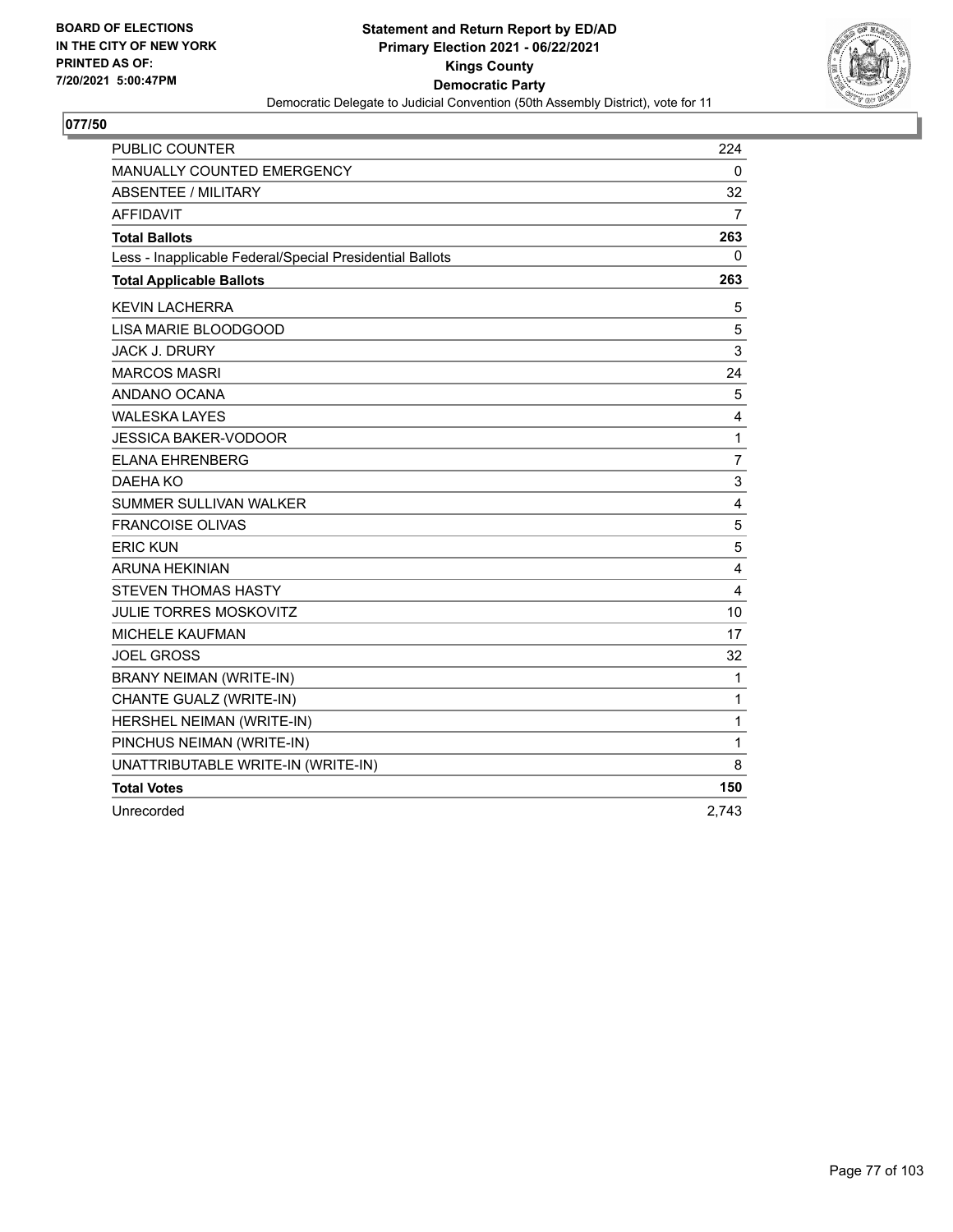

| <b>PUBLIC COUNTER</b>                                    | 213            |
|----------------------------------------------------------|----------------|
| MANUALLY COUNTED EMERGENCY                               | 0              |
| ABSENTEE / MILITARY                                      | 27             |
| <b>AFFIDAVIT</b>                                         | $\overline{7}$ |
| <b>Total Ballots</b>                                     | 247            |
| Less - Inapplicable Federal/Special Presidential Ballots | 0              |
| <b>Total Applicable Ballots</b>                          | 247            |
| <b>KEVIN LACHERRA</b>                                    | 8              |
| LISA MARIE BLOODGOOD                                     | 4              |
| <b>JACK J. DRURY</b>                                     | 4              |
| <b>MARCOS MASRI</b>                                      | 15             |
| ANDANO OCANA                                             | 10             |
| <b>WALESKA LAYES</b>                                     | 4              |
| <b>JESSICA BAKER-VODOOR</b>                              | 5              |
| <b>ELANA EHRENBERG</b>                                   | 11             |
| DAEHA KO                                                 | 7              |
| <b>SUMMER SULLIVAN WALKER</b>                            | 12             |
| <b>FRANCOISE OLIVAS</b>                                  | $\overline{7}$ |
| <b>ERIC KUN</b>                                          | $\overline{7}$ |
| <b>ARUNA HEKINIAN</b>                                    | 5              |
| <b>STEVEN THOMAS HASTY</b>                               | $\overline{7}$ |
| <b>JULIE TORRES MOSKOVITZ</b>                            | 22             |
| <b>MICHELE KAUFMAN</b>                                   | 18             |
| <b>JOEL GROSS</b>                                        | 30             |
| FRAIDY KATZ (WRITE-IN)                                   | 1              |
| HERSHY WEINSTOCK (WRITE-IN)                              | 1              |
| SHEIL FERENCE (WRITE-IN)                                 | $\mathbf{1}$   |
| UNATTRIBUTABLE WRITE-IN (WRITE-IN)                       | $\overline{2}$ |
| <b>Total Votes</b>                                       | 181            |
| Unrecorded                                               | 2,536          |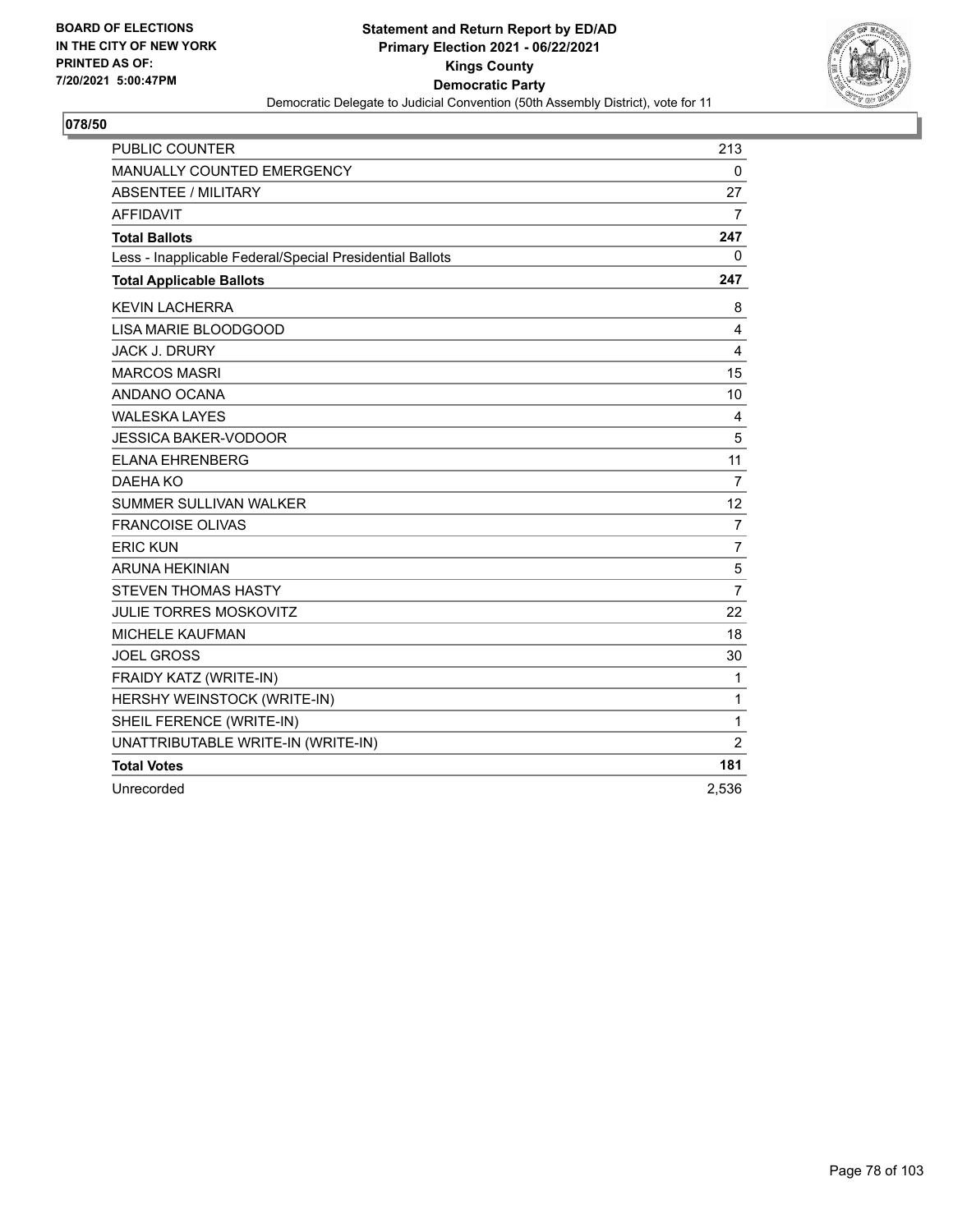

| <b>PUBLIC COUNTER</b>                                    | 169                     |
|----------------------------------------------------------|-------------------------|
| MANUALLY COUNTED EMERGENCY                               | 0                       |
| <b>ABSENTEE / MILITARY</b>                               | 52                      |
| AFFIDAVIT                                                | 4                       |
| <b>Total Ballots</b>                                     | 225                     |
| Less - Inapplicable Federal/Special Presidential Ballots | 0                       |
| <b>Total Applicable Ballots</b>                          | 225                     |
| <b>KEVIN LACHERRA</b>                                    | 5                       |
| LISA MARIE BLOODGOOD                                     | 6                       |
| <b>JACK J. DRURY</b>                                     | 4                       |
| <b>MARCOS MASRI</b>                                      | 20                      |
| ANDANO OCANA                                             | 4                       |
| <b>WALESKA LAYES</b>                                     | 4                       |
| <b>JESSICA BAKER-VODOOR</b>                              | 5                       |
| <b>ELANA EHRENBERG</b>                                   | 6                       |
| DAEHA KO                                                 | 3                       |
| <b>SUMMER SULLIVAN WALKER</b>                            | 9                       |
| <b>FRANCOISE OLIVAS</b>                                  | 9                       |
| <b>ERIC KUN</b>                                          | 7                       |
| <b>ARUNA HEKINIAN</b>                                    | 6                       |
| <b>STEVEN THOMAS HASTY</b>                               | $\overline{7}$          |
| <b>JULIE TORRES MOSKOVITZ</b>                            | 15                      |
| <b>MICHELE KAUFMAN</b>                                   | 16                      |
| <b>JOEL GROSS</b>                                        | 36                      |
| ALTER GOLDBERGER (WRITE-IN)                              | 1                       |
| CHAYA SILBERSTEIN (WRITE-IN)                             | 1                       |
| DAVID INZLICHT (WRITE-IN)                                | 1                       |
| ISADE ABRAHAM (WRITE-IN)                                 | 1                       |
| JORI SCHMANFZ (WRITE-IN)                                 | 1                       |
| KIM JONES (WRITE-IN)                                     | 1                       |
| LEIBISH SCHNEEBALY (WRITE-IN)                            | 1                       |
| LEO MOSKOWITZ (WRITE-IN)                                 | 1                       |
| ROECL STERN (WRITE-IN)                                   | 1                       |
| SAMUEL GREEN (WRITE-IN)                                  | 1                       |
| UNATTRIBUTABLE WRITE-IN (WRITE-IN)                       | $\overline{\mathbf{c}}$ |
| YAEL WEISZ (WRITE-IN)                                    | 1                       |
| <b>Total Votes</b>                                       | 175                     |
| Unrecorded                                               | 2,300                   |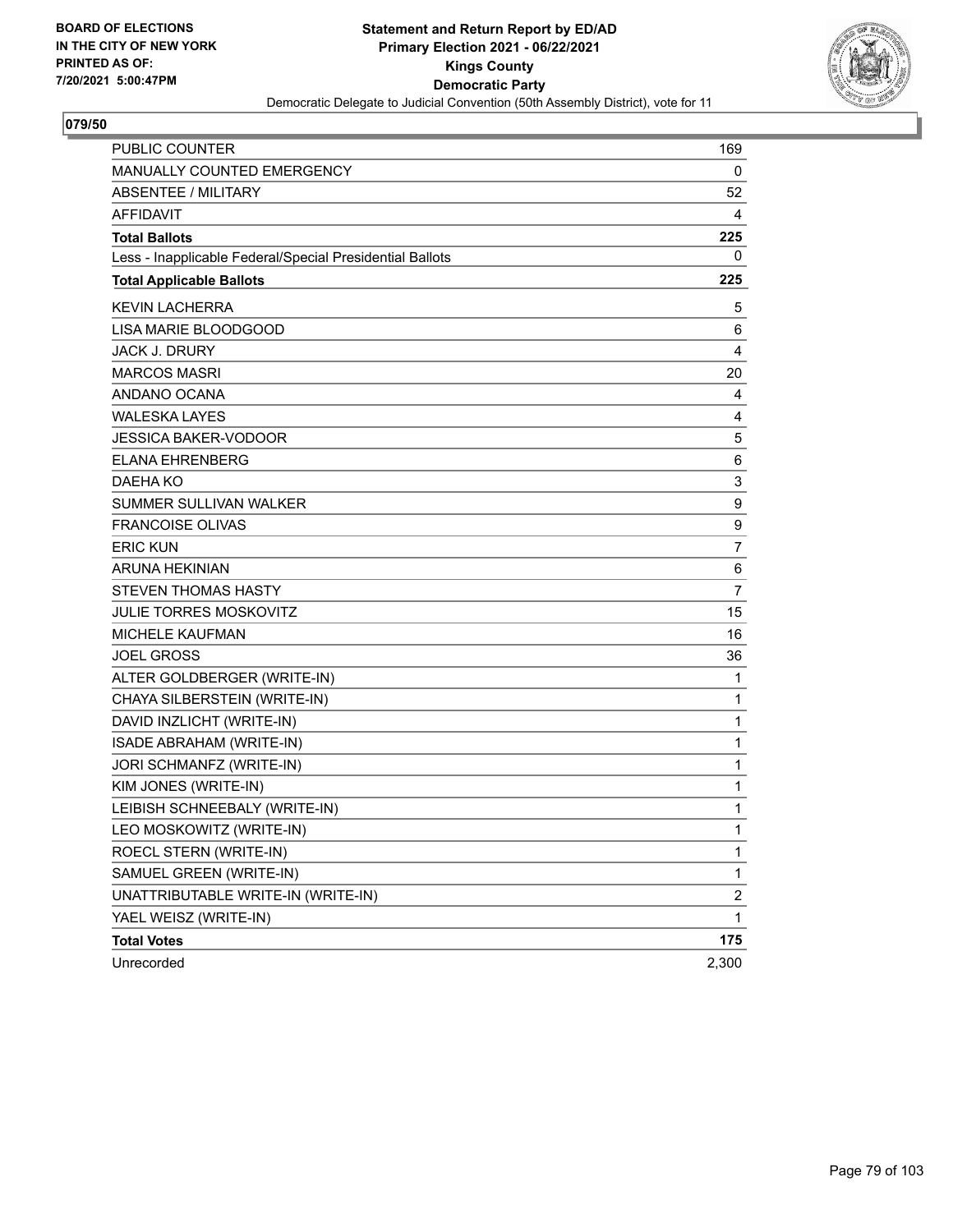

| <b>PUBLIC COUNTER</b>                                    | 211            |
|----------------------------------------------------------|----------------|
| MANUALLY COUNTED EMERGENCY                               | $\mathbf{0}$   |
| <b>ABSENTEE / MILITARY</b>                               | 98             |
| <b>AFFIDAVIT</b>                                         | 1              |
| <b>Total Ballots</b>                                     | 310            |
| Less - Inapplicable Federal/Special Presidential Ballots | $\Omega$       |
| <b>Total Applicable Ballots</b>                          | 310            |
| <b>KEVIN LACHERRA</b>                                    | 6              |
| LISA MARIE BLOODGOOD                                     | 12             |
| <b>JACK J. DRURY</b>                                     | 5              |
| <b>MARCOS MASRI</b>                                      | 27             |
| ANDANO OCANA                                             | $\overline{7}$ |
| <b>WALESKA LAYES</b>                                     | 8              |
| <b>JESSICA BAKER-VODOOR</b>                              | 9              |
| <b>ELANA EHRENBERG</b>                                   | 15             |
| DAEHA KO                                                 | 11             |
| <b>SUMMER SULLIVAN WALKER</b>                            | 14             |
| <b>FRANCOISE OLIVAS</b>                                  | 9              |
| <b>ERIC KUN</b>                                          | 6              |
| <b>ARUNA HEKINIAN</b>                                    | $\overline{7}$ |
| <b>STEVEN THOMAS HASTY</b>                               | 3              |
| <b>JULIE TORRES MOSKOVITZ</b>                            | 17             |
| <b>MICHELE KAUFMAN</b>                                   | 28             |
| <b>JOEL GROSS</b>                                        | 41             |
| <b>Total Votes</b>                                       | 225            |
| Unrecorded                                               | 3.185          |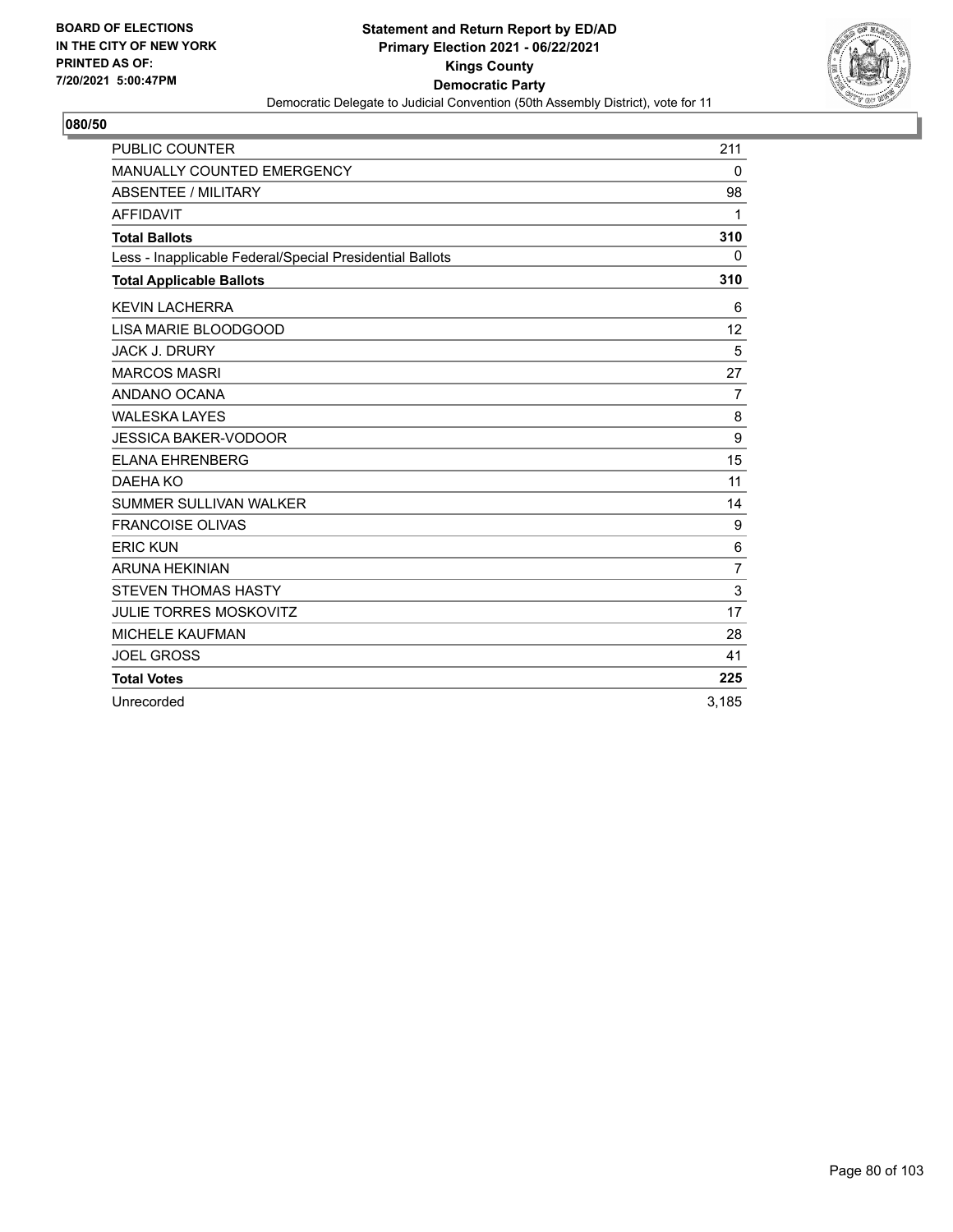

| <b>PUBLIC COUNTER</b>                                    | 31             |
|----------------------------------------------------------|----------------|
| MANUALLY COUNTED EMERGENCY                               | 0              |
| <b>ABSENTEE / MILITARY</b>                               | 8              |
| <b>AFFIDAVIT</b>                                         | $\overline{2}$ |
| <b>Total Ballots</b>                                     | 41             |
| Less - Inapplicable Federal/Special Presidential Ballots | $\Omega$       |
| <b>Total Applicable Ballots</b>                          | 41             |
| <b>KEVIN LACHERRA</b>                                    | 6              |
| LISA MARIE BLOODGOOD                                     | 4              |
| <b>JACK J. DRURY</b>                                     | 3              |
| <b>MARCOS MASRI</b>                                      | 5              |
| ANDANO OCANA                                             | 8              |
| <b>WALESKA LAYES</b>                                     | $\overline{7}$ |
| <b>JESSICA BAKER-VODOOR</b>                              | $\overline{7}$ |
| <b>ELANA EHRENBERG</b>                                   | 5              |
| DAEHA KO                                                 | 5              |
| <b>SUMMER SULLIVAN WALKER</b>                            | 5              |
| <b>FRANCOISE OLIVAS</b>                                  | 5              |
| <b>ERIC KUN</b>                                          | 5              |
| <b>ARUNA HEKINIAN</b>                                    | 6              |
| <b>STEVEN THOMAS HASTY</b>                               | $\mathbf{1}$   |
| <b>JULIE TORRES MOSKOVITZ</b>                            | 5              |
| <b>MICHELE KAUFMAN</b>                                   | $\overline{2}$ |
| <b>JOEL GROSS</b>                                        | 4              |
| <b>Total Votes</b>                                       | 83             |
| Unrecorded                                               | 368            |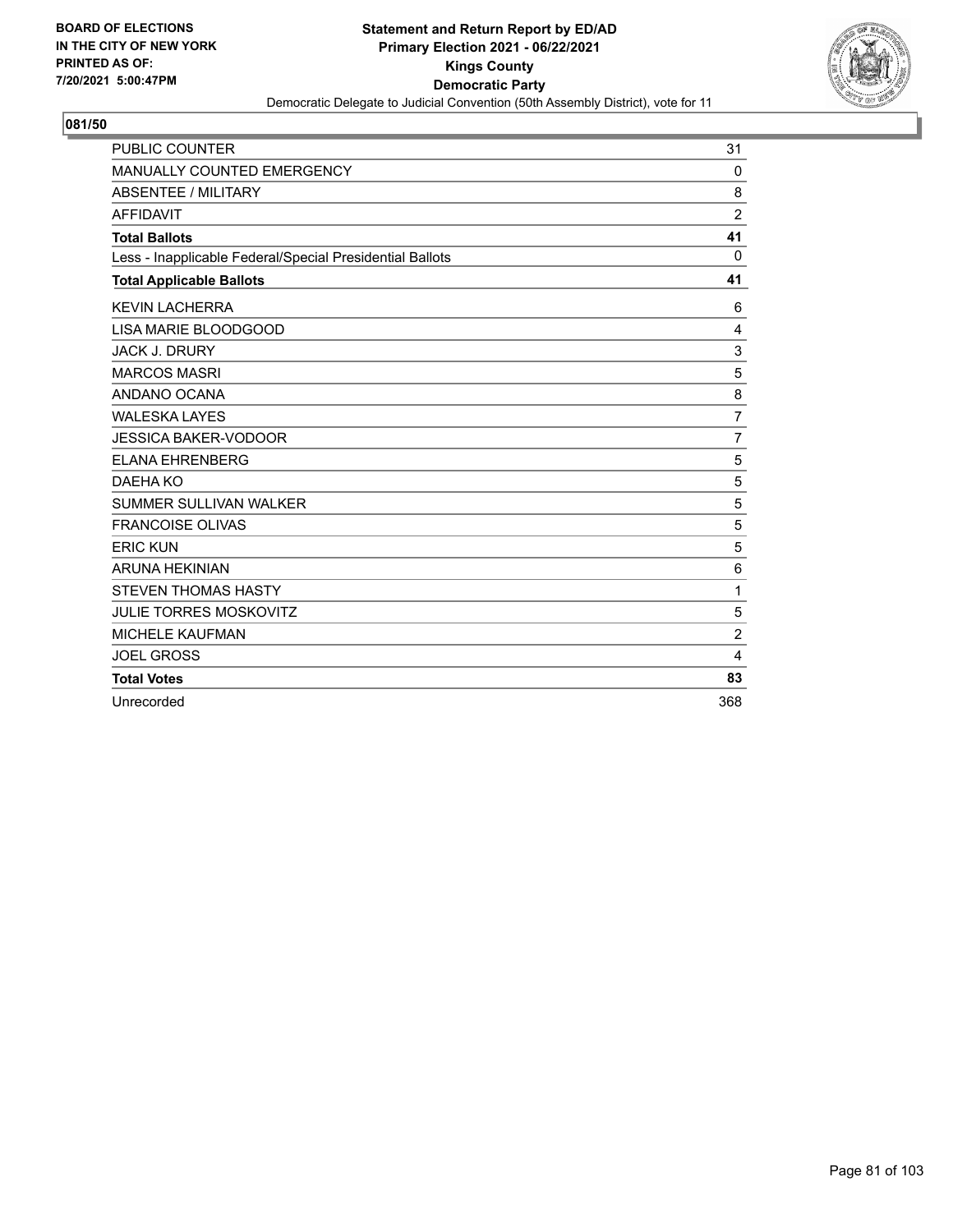

| <b>PUBLIC COUNTER</b>                                    | 170          |
|----------------------------------------------------------|--------------|
| MANUALLY COUNTED EMERGENCY                               | 0            |
| <b>ABSENTEE / MILITARY</b>                               | 32           |
| <b>AFFIDAVIT</b>                                         | 6            |
| <b>Total Ballots</b>                                     | 208          |
| Less - Inapplicable Federal/Special Presidential Ballots | 0            |
| <b>Total Applicable Ballots</b>                          | 208          |
| <b>KEVIN LACHERRA</b>                                    | 3            |
| LISA MARIE BLOODGOOD                                     | 3            |
| <b>JACK J. DRURY</b>                                     | 3            |
| <b>MARCOS MASRI</b>                                      | 16           |
| ANDANO OCANA                                             | 4            |
| <b>WALESKA LAYES</b>                                     | $\mathbf{1}$ |
| <b>JESSICA BAKER-VODOOR</b>                              | 6            |
| ELANA EHRENBERG                                          | 5            |
| <b>DAEHA KO</b>                                          | 3            |
| <b>SUMMER SULLIVAN WALKER</b>                            | 4            |
| <b>FRANCOISE OLIVAS</b>                                  | 4            |
| <b>ERIC KUN</b>                                          | 4            |
| <b>ARUNA HEKINIAN</b>                                    | 3            |
| <b>STEVEN THOMAS HASTY</b>                               | 3            |
| <b>JULIE TORRES MOSKOVITZ</b>                            | 6            |
| MICHELE KAUFMAN                                          | 13           |
| <b>JOEL GROSS</b>                                        | 25           |
| AVIGDER MILLER (WRITE-IN)                                | 11           |
| DINA FREUND (WRITE-IN)                                   | $\mathbf 1$  |
| DONALD J TRUMP (WRITE-IN)                                | $\mathbf{1}$ |
| MECHEL FREURD (WRITE-IN)                                 | $\mathbf{1}$ |
| MIKE PENCE (WRITE-IN)                                    | 1            |
| RUDY JULLENY (WRITE-IN)                                  | 1            |
| <b>Total Votes</b>                                       | 122          |
| Unrecorded                                               | 2.166        |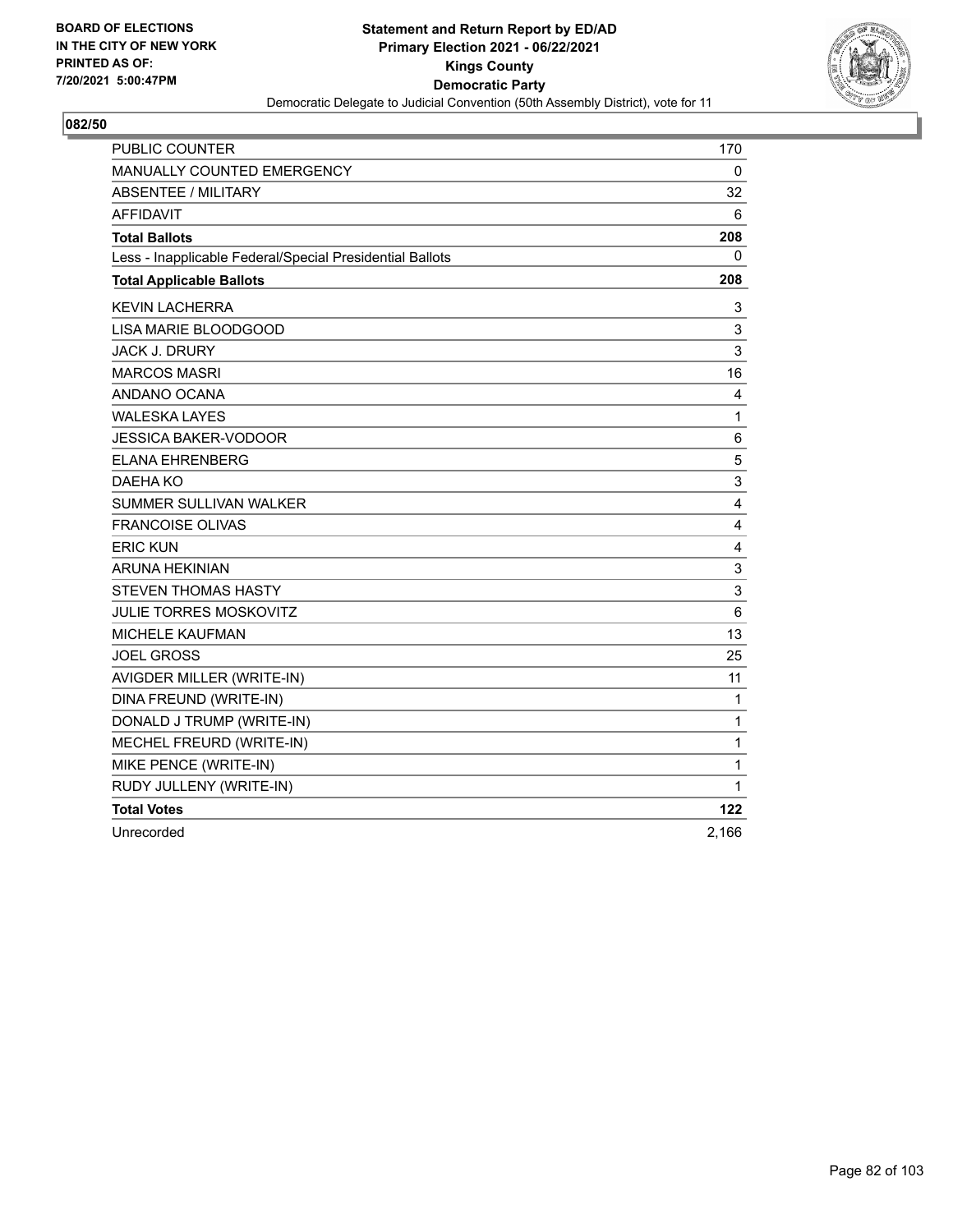

| <b>PUBLIC COUNTER</b>                                    | 205            |
|----------------------------------------------------------|----------------|
| MANUALLY COUNTED EMERGENCY                               | 0              |
| ABSENTEE / MILITARY                                      | 41             |
| <b>AFFIDAVIT</b>                                         | 3              |
| <b>Total Ballots</b>                                     | 249            |
| Less - Inapplicable Federal/Special Presidential Ballots | 0              |
| <b>Total Applicable Ballots</b>                          | 249            |
| <b>KEVIN LACHERRA</b>                                    | 21             |
| LISA MARIE BLOODGOOD                                     | 35             |
| <b>JACK J. DRURY</b>                                     | 9              |
| <b>MARCOS MASRI</b>                                      | 24             |
| ANDANO OCANA                                             | 22             |
| <b>WALESKA LAYES</b>                                     | 30             |
| <b>JESSICA BAKER-VODOOR</b>                              | 33             |
| <b>ELANA EHRENBERG</b>                                   | 26             |
| DAEHA KO                                                 | 29             |
| <b>SUMMER SULLIVAN WALKER</b>                            | 36             |
| <b>FRANCOISE OLIVAS</b>                                  | 30             |
| <b>ERIC KUN</b>                                          | 20             |
| <b>ARUNA HEKINIAN</b>                                    | 24             |
| <b>STEVEN THOMAS HASTY</b>                               | 12             |
| <b>JULIE TORRES MOSKOVITZ</b>                            | 27             |
| <b>MICHELE KAUFMAN</b>                                   | 25             |
| <b>JOEL GROSS</b>                                        | 27             |
| DAVID ABELESZ (WRITE-IN)                                 | 1              |
| KATHERINE FUSTICH (WRITE-IN)                             | $\overline{2}$ |
| UNATTRIBUTABLE WRITE-IN (WRITE-IN)                       | 11             |
| ZALEB REIB FULOP (WRITE-IN)                              | 1              |
| <b>Total Votes</b>                                       | 445            |
| Unrecorded                                               | 2,294          |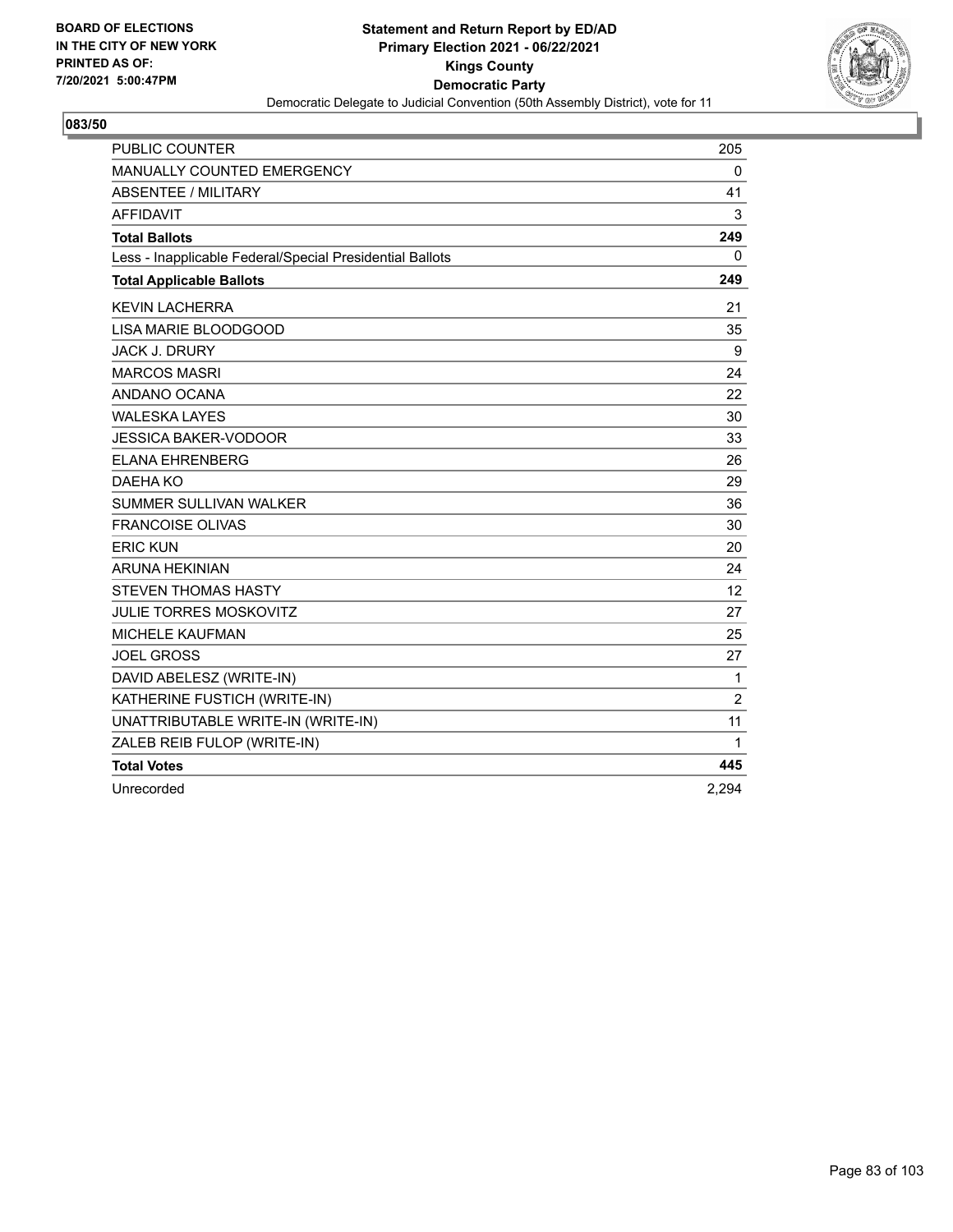

| <b>PUBLIC COUNTER</b>                                    | 62       |
|----------------------------------------------------------|----------|
| MANUALLY COUNTED EMERGENCY                               | 0        |
| ABSENTEE / MILITARY                                      | 5        |
| <b>AFFIDAVIT</b>                                         | 1        |
| <b>Total Ballots</b>                                     | 68       |
| Less - Inapplicable Federal/Special Presidential Ballots | $\Omega$ |
| <b>Total Applicable Ballots</b>                          | 68       |
| <b>KEVIN LACHERRA</b>                                    | 19       |
| LISA MARIE BLOODGOOD                                     | 26       |
| <b>JACK J. DRURY</b>                                     | 12       |
| <b>MARCOS MASRI</b>                                      | 15       |
| ANDANO OCANA                                             | 24       |
| <b>WALESKA LAYES</b>                                     | 26       |
| <b>JESSICA BAKER-VODOOR</b>                              | 27       |
| <b>ELANA EHRENBERG</b>                                   | 24       |
| DAEHA KO                                                 | 25       |
| <b>SUMMER SULLIVAN WALKER</b>                            | 22       |
| <b>FRANCOISE OLIVAS</b>                                  | 18       |
| <b>ERIC KUN</b>                                          | 11       |
| <b>ARUNA HEKINIAN</b>                                    | 16       |
| <b>STEVEN THOMAS HASTY</b>                               | 3        |
| <b>JULIE TORRES MOSKOVITZ</b>                            | 16       |
| <b>MICHELE KAUFMAN</b>                                   | 18       |
| <b>JOEL GROSS</b>                                        | 5        |
| <b>Total Votes</b>                                       | 307      |
| Unrecorded                                               | 441      |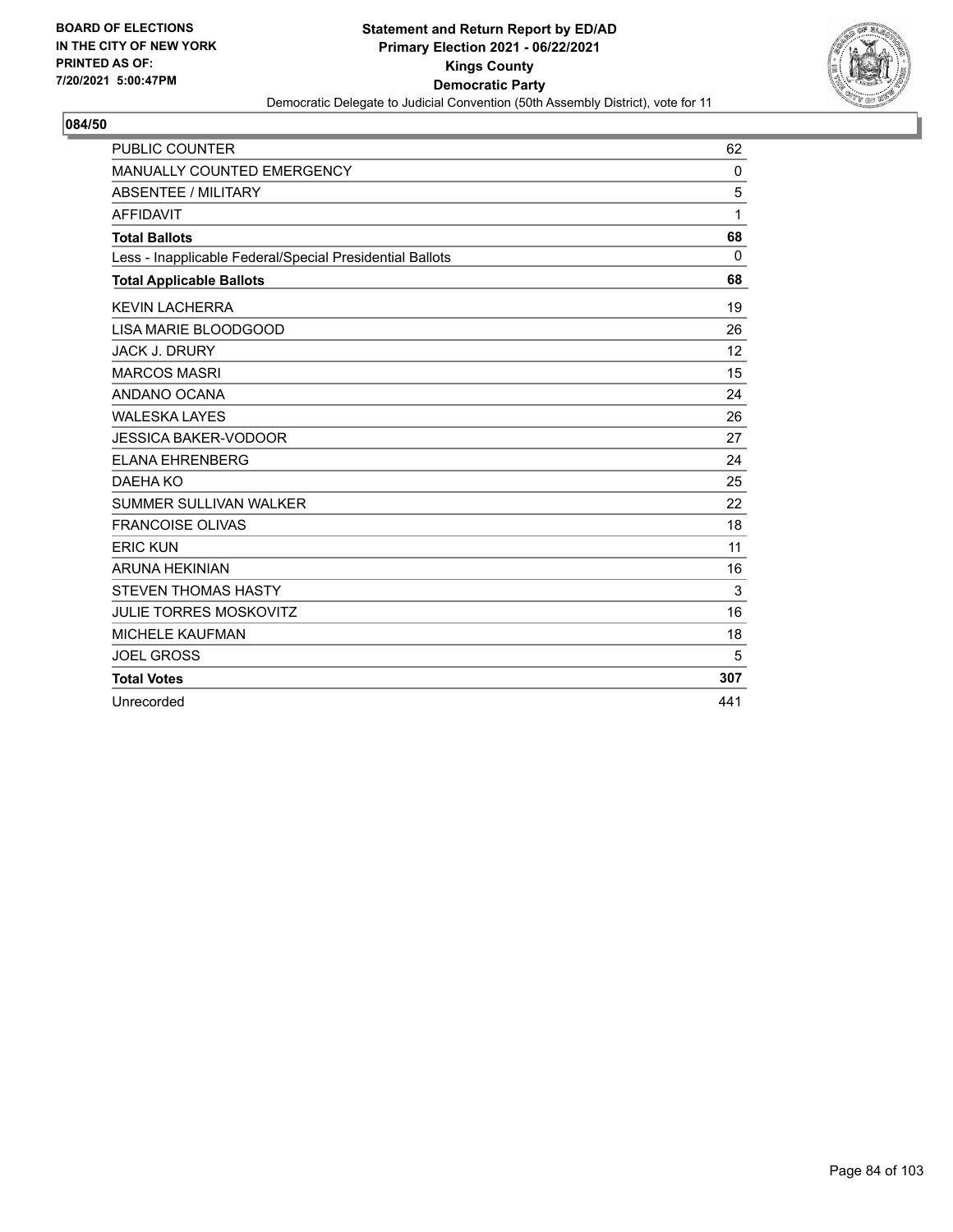

| <b>PUBLIC COUNTER</b>                                    | 56       |
|----------------------------------------------------------|----------|
| MANUALLY COUNTED EMERGENCY                               | $\Omega$ |
| <b>ABSENTEE / MILITARY</b>                               | 5        |
| <b>AFFIDAVIT</b>                                         | $\Omega$ |
| <b>Total Ballots</b>                                     | 61       |
| Less - Inapplicable Federal/Special Presidential Ballots | $\Omega$ |
| <b>Total Applicable Ballots</b>                          | 61       |
| <b>KEVIN LACHERRA</b>                                    | 13       |
| LISA MARIE BLOODGOOD                                     | 23       |
| <b>JACK J. DRURY</b>                                     | 4        |
| <b>MARCOS MASRI</b>                                      | 12       |
| ANDANO OCANA                                             | 19       |
| <b>WALESKA LAYES</b>                                     | 16       |
| <b>JESSICA BAKER-VODOOR</b>                              | 23       |
| <b>ELANA EHRENBERG</b>                                   | 22       |
| DAEHA KO                                                 | 23       |
| <b>SUMMER SULLIVAN WALKER</b>                            | 23       |
| <b>FRANCOISE OLIVAS</b>                                  | 18       |
| <b>ERIC KUN</b>                                          | 16       |
| <b>ARUNA HEKINIAN</b>                                    | 18       |
| <b>STEVEN THOMAS HASTY</b>                               | 8        |
| JULIE TORRES MOSKOVITZ                                   | 24       |
| <b>MICHELE KAUFMAN</b>                                   | 20       |
| <b>JOEL GROSS</b>                                        | 11       |
| <b>Total Votes</b>                                       | 293      |
| Unrecorded                                               | 378      |
| 086/50 COMBINED into: 084/50                             |          |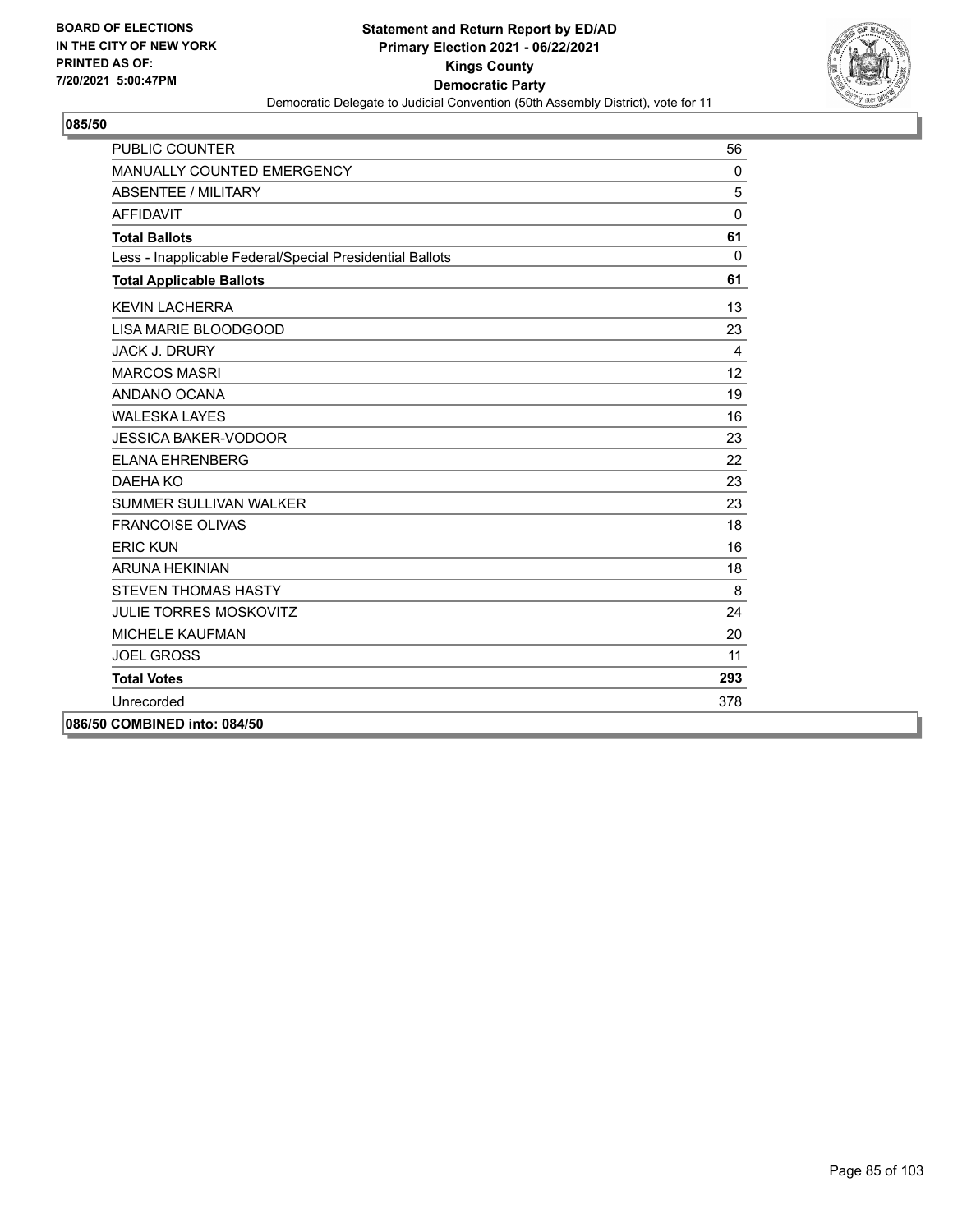

| <b>PUBLIC COUNTER</b>                                    | 30             |
|----------------------------------------------------------|----------------|
| MANUALLY COUNTED EMERGENCY                               | 0              |
| <b>ABSENTEE / MILITARY</b>                               | 5              |
| <b>AFFIDAVIT</b>                                         | 1              |
| <b>Total Ballots</b>                                     | 36             |
| Less - Inapplicable Federal/Special Presidential Ballots | $\Omega$       |
| <b>Total Applicable Ballots</b>                          | 36             |
| <b>KEVIN LACHERRA</b>                                    | $\overline{2}$ |
| LISA MARIE BLOODGOOD                                     | 11             |
| <b>JACK J. DRURY</b>                                     | 3              |
| <b>MARCOS MASRI</b>                                      | 5              |
| ANDANO OCANA                                             | 6              |
| <b>WALESKA LAYES</b>                                     | 5              |
| <b>JESSICA BAKER-VODOOR</b>                              | 12             |
| <b>ELANA EHRENBERG</b>                                   | 9              |
| DAEHA KO                                                 | 8              |
| <b>SUMMER SULLIVAN WALKER</b>                            | 11             |
| <b>FRANCOISE OLIVAS</b>                                  | 5              |
| <b>ERIC KUN</b>                                          | 4              |
| <b>ARUNA HEKINIAN</b>                                    | 9              |
| <b>STEVEN THOMAS HASTY</b>                               | $\overline{2}$ |
| <b>JULIE TORRES MOSKOVITZ</b>                            | 10             |
| <b>MICHELE KAUFMAN</b>                                   | 5              |
| <b>JOEL GROSS</b>                                        | $\overline{2}$ |
| <b>Total Votes</b>                                       | 109            |
| Unrecorded                                               | 287            |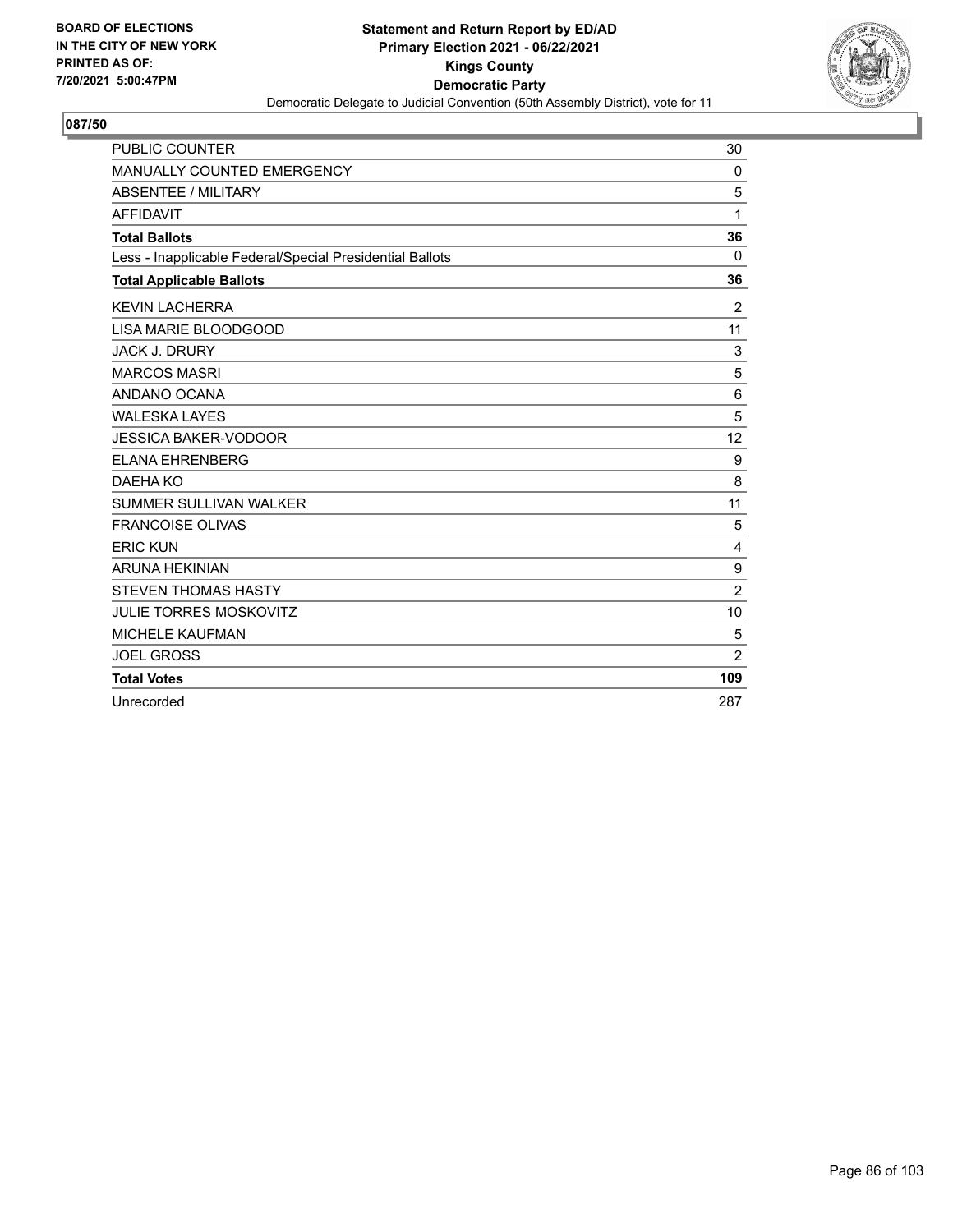

| <b>PUBLIC COUNTER</b>                                    | 41                |
|----------------------------------------------------------|-------------------|
| MANUALLY COUNTED EMERGENCY                               | 0                 |
| <b>ABSENTEE / MILITARY</b>                               | $\mathbf{0}$      |
| <b>AFFIDAVIT</b>                                         | $\mathbf{0}$      |
| <b>Total Ballots</b>                                     | 41                |
| Less - Inapplicable Federal/Special Presidential Ballots | $\Omega$          |
| <b>Total Applicable Ballots</b>                          | 41                |
| <b>KEVIN LACHERRA</b>                                    | 10                |
| LISA MARIE BLOODGOOD                                     | 17                |
| <b>JACK J. DRURY</b>                                     | 8                 |
| <b>MARCOS MASRI</b>                                      | 10                |
| ANDANO OCANA                                             | 12                |
| <b>WALESKA LAYES</b>                                     | 13                |
| <b>JESSICA BAKER-VODOOR</b>                              | 15                |
| <b>ELANA EHRENBERG</b>                                   | 12                |
| DAEHA KO                                                 | $12 \overline{ }$ |
| <b>SUMMER SULLIVAN WALKER</b>                            | 14                |
| <b>FRANCOISE OLIVAS</b>                                  | 9                 |
| <b>ERIC KUN</b>                                          | 5                 |
| <b>ARUNA HEKINIAN</b>                                    | $\overline{7}$    |
| <b>STEVEN THOMAS HASTY</b>                               | $\overline{2}$    |
| <b>JULIE TORRES MOSKOVITZ</b>                            | 5                 |
| <b>MICHELE KAUFMAN</b>                                   | 6                 |
| <b>JOEL GROSS</b>                                        | $\overline{2}$    |
| <b>Total Votes</b>                                       | 159               |
| Unrecorded                                               | 292               |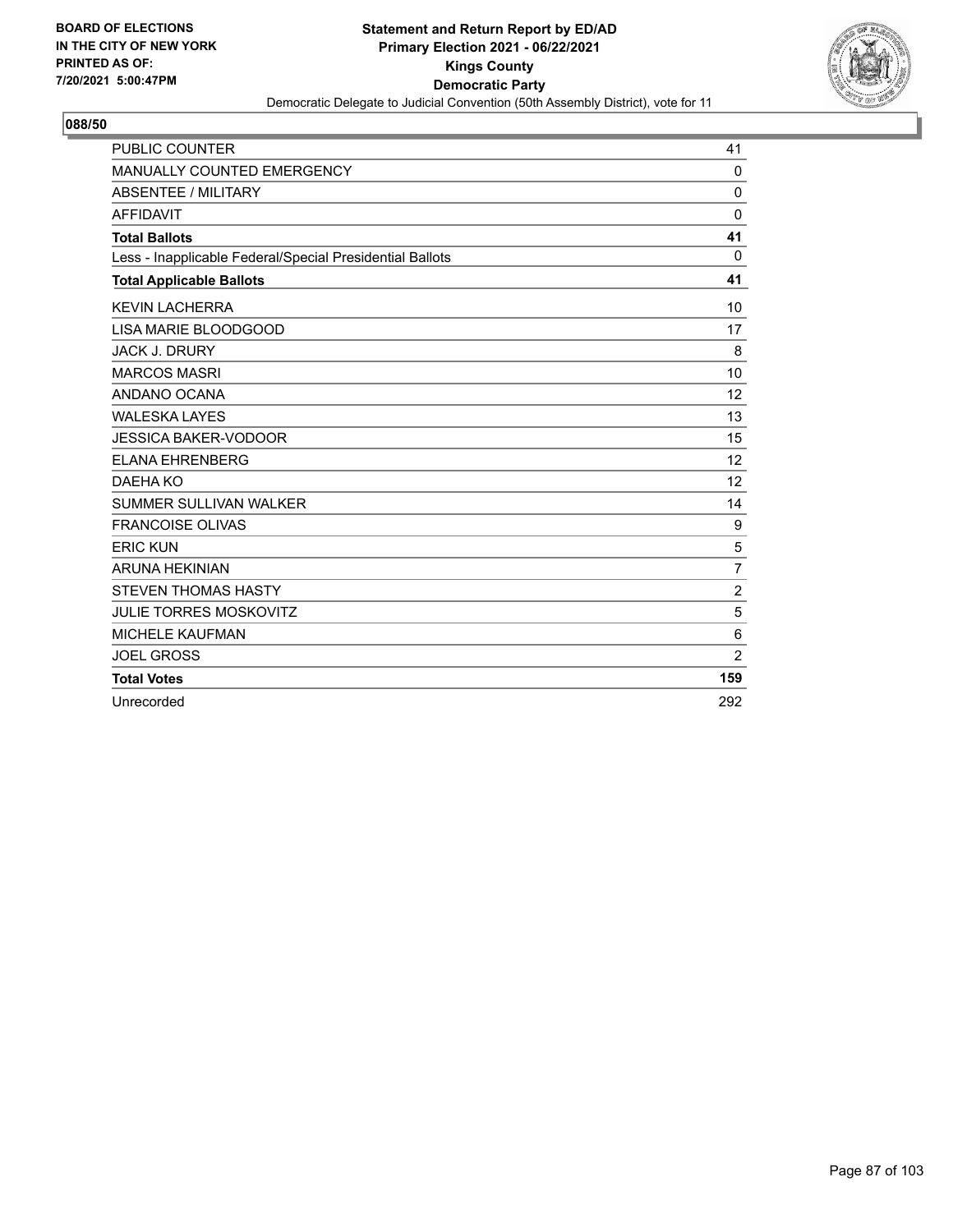

| <b>PUBLIC COUNTER</b>                                    | 261          |
|----------------------------------------------------------|--------------|
| MANUALLY COUNTED EMERGENCY                               | 0            |
| <b>ABSENTEE / MILITARY</b>                               | 16           |
| <b>AFFIDAVIT</b>                                         | 6            |
| <b>Total Ballots</b>                                     | 283          |
| Less - Inapplicable Federal/Special Presidential Ballots | $\mathbf{0}$ |
| <b>Total Applicable Ballots</b>                          | 283          |
| <b>KEVIN LACHERRA</b>                                    | 58           |
| LISA MARIE BLOODGOOD                                     | 130          |
| <b>JACK J. DRURY</b>                                     | 36           |
| <b>MARCOS MASRI</b>                                      | 58           |
| ANDANO OCANA                                             | 71           |
| <b>WALESKA LAYES</b>                                     | 87           |
| <b>JESSICA BAKER-VODOOR</b>                              | 97           |
| <b>ELANA EHRENBERG</b>                                   | 85           |
| DAEHA KO                                                 | 93           |
| <b>SUMMER SULLIVAN WALKER</b>                            | 99           |
| <b>FRANCOISE OLIVAS</b>                                  | 71           |
| <b>ERIC KUN</b>                                          | 56           |
| <b>ARUNA HEKINIAN</b>                                    | 83           |
| <b>STEVEN THOMAS HASTY</b>                               | 27           |
| <b>JULIE TORRES MOSKOVITZ</b>                            | 82           |
| MICHELE KAUFMAN                                          | 68           |
| <b>JOEL GROSS</b>                                        | 25           |
| RICHARD MONTELLION (WRITE-IN)                            | 1            |
| UNATTRIBUTABLE WRITE-IN (WRITE-IN)                       | 1            |
| <b>Total Votes</b>                                       | 1,228        |
| Unrecorded                                               | 1,885        |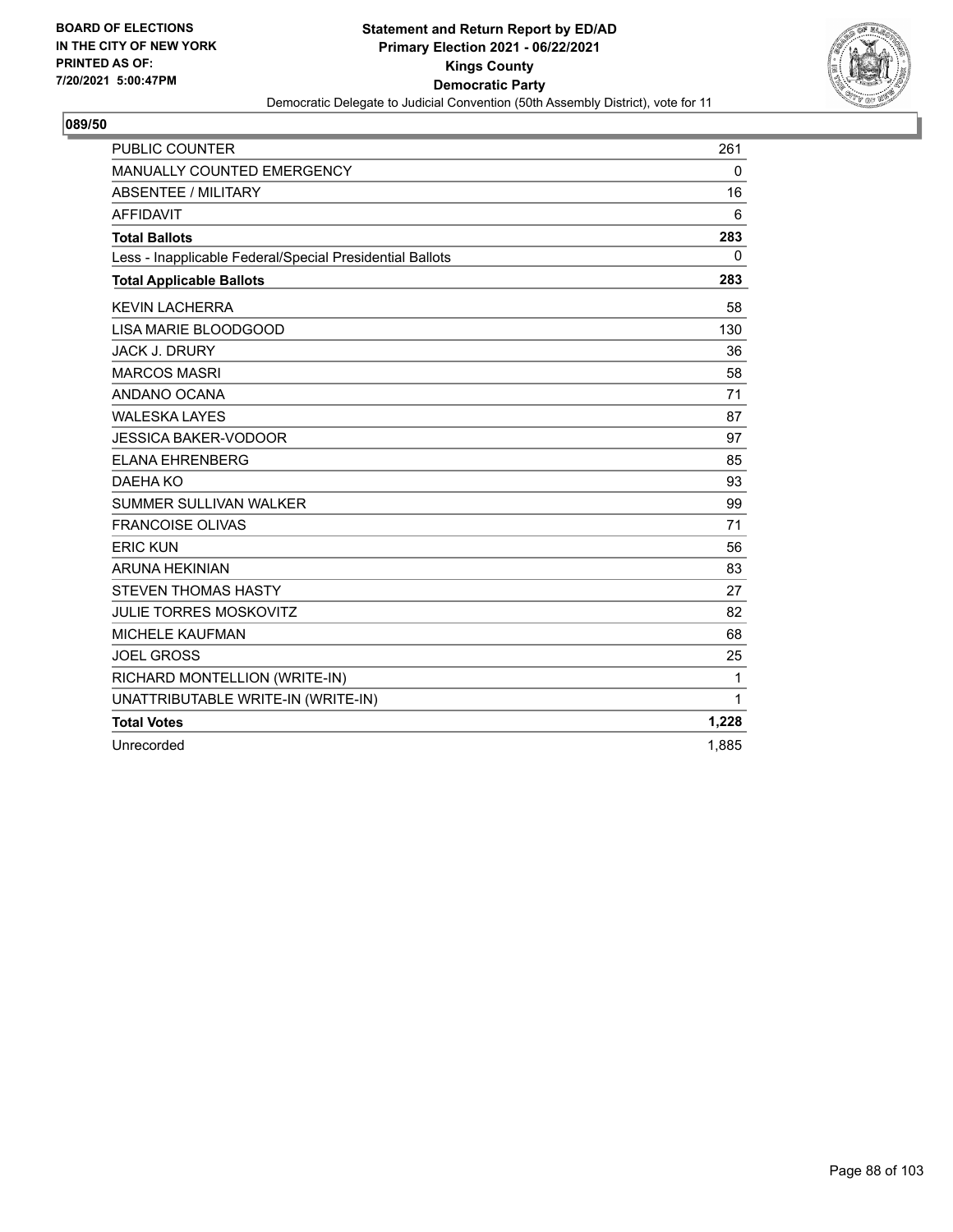

| <b>PUBLIC COUNTER</b>                                    | 175          |
|----------------------------------------------------------|--------------|
| <b>MANUALLY COUNTED EMERGENCY</b>                        | 0            |
| <b>ABSENTEE / MILITARY</b>                               | 18           |
| <b>AFFIDAVIT</b>                                         | 3            |
| <b>Total Ballots</b>                                     | 196          |
| Less - Inapplicable Federal/Special Presidential Ballots | $\mathbf{0}$ |
| <b>Total Applicable Ballots</b>                          | 196          |
| <b>KEVIN LACHERRA</b>                                    | 40           |
| LISA MARIE BLOODGOOD                                     | 63           |
| <b>JACK J. DRURY</b>                                     | 33           |
| <b>MARCOS MASRI</b>                                      | 37           |
| ANDANO OCANA                                             | 45           |
| <b>WALESKA LAYES</b>                                     | 54           |
| <b>JESSICA BAKER-VODOOR</b>                              | 57           |
| <b>ELANA EHRENBERG</b>                                   | 53           |
| DAEHA KO                                                 | 63           |
| <b>SUMMER SULLIVAN WALKER</b>                            | 51           |
| <b>FRANCOISE OLIVAS</b>                                  | 42           |
| <b>ERIC KUN</b>                                          | 31           |
| <b>ARUNA HEKINIAN</b>                                    | 44           |
| <b>STEVEN THOMAS HASTY</b>                               | 12           |
| <b>JULIE TORRES MOSKOVITZ</b>                            | 50           |
| <b>MICHELE KAUFMAN</b>                                   | 36           |
| <b>JOEL GROSS</b>                                        | 14           |
| FRENE NIELSON (WRITE-IN)                                 | 1            |
| <b>Total Votes</b>                                       | 726          |
| Unrecorded                                               | 1.430        |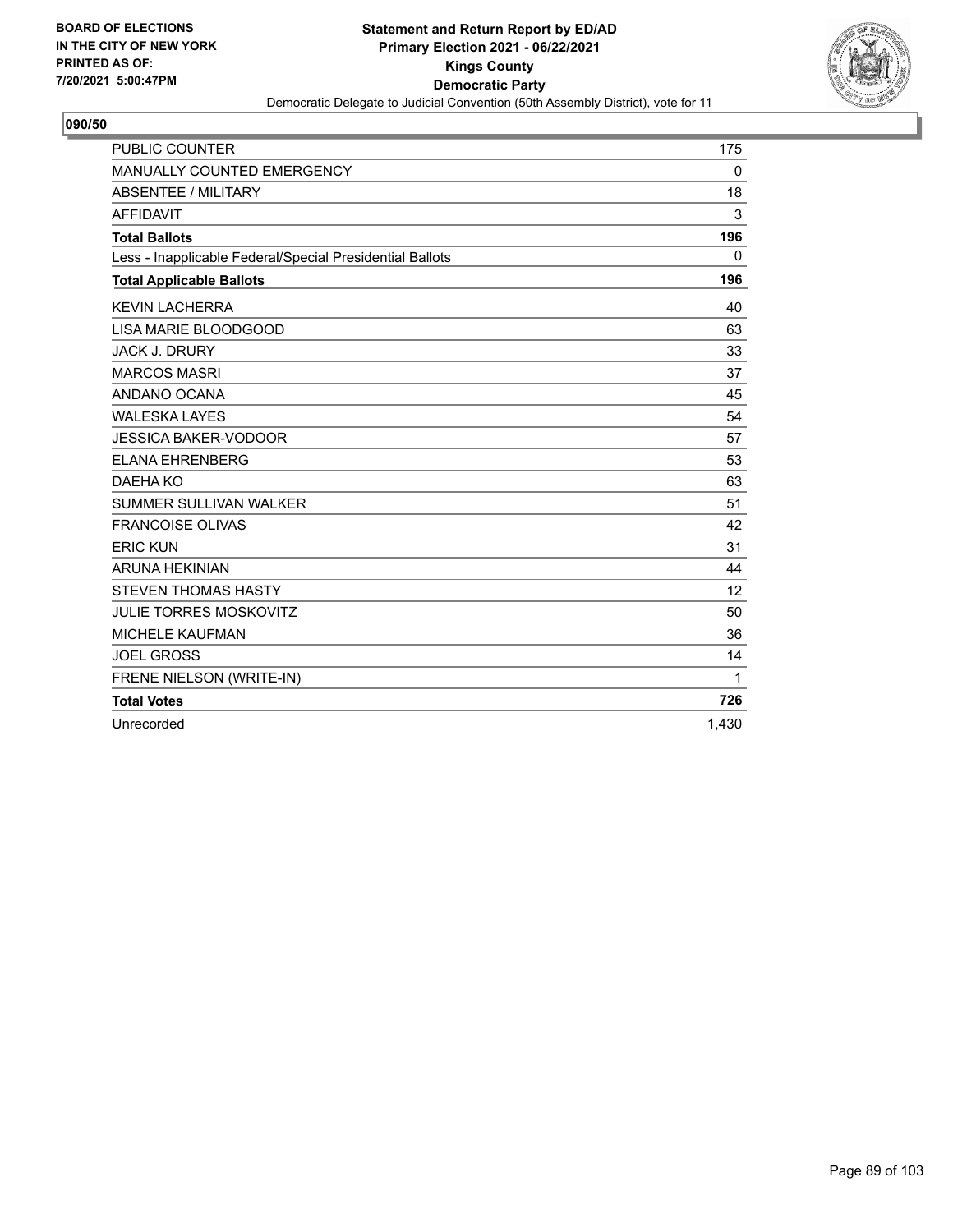

| <b>PUBLIC COUNTER</b>                                    | 201            |
|----------------------------------------------------------|----------------|
| MANUALLY COUNTED EMERGENCY                               | $\mathbf 0$    |
| <b>ABSENTEE / MILITARY</b>                               | 11             |
| <b>AFFIDAVIT</b>                                         | 2              |
| <b>Total Ballots</b>                                     | 214            |
| Less - Inapplicable Federal/Special Presidential Ballots | 0              |
| <b>Total Applicable Ballots</b>                          | 214            |
| <b>KEVIN LACHERRA</b>                                    | 38             |
| LISA MARIE BLOODGOOD                                     | 71             |
| <b>JACK J. DRURY</b>                                     | 25             |
| <b>MARCOS MASRI</b>                                      | 36             |
| ANDANO OCANA                                             | 51             |
| <b>WALESKA LAYES</b>                                     | 60             |
| <b>JESSICA BAKER-VODOOR</b>                              | 71             |
| <b>ELANA EHRENBERG</b>                                   | 60             |
| DAEHA KO                                                 | 64             |
| SUMMER SULLIVAN WALKER                                   | 67             |
| <b>FRANCOISE OLIVAS</b>                                  | 48             |
| <b>ERIC KUN</b>                                          | 48             |
| <b>ARUNA HEKINIAN</b>                                    | 55             |
| <b>STEVEN THOMAS HASTY</b>                               | 19             |
| <b>JULIE TORRES MOSKOVITZ</b>                            | 55             |
| <b>MICHELE KAUFMAN</b>                                   | 58             |
| <b>JOEL GROSS</b>                                        | 24             |
| EMILE BAZILE (WRITE-IN)                                  | 1              |
| JULIE TORUM MORCERIE (WRITE-IN)                          | 1              |
| PETER HURCHSON (WRITE-IN)                                | 1              |
| UNATTRIBUTABLE WRITE-IN (WRITE-IN)                       | $\overline{2}$ |
| <b>Total Votes</b>                                       | 855            |
| Unrecorded                                               | 1,499          |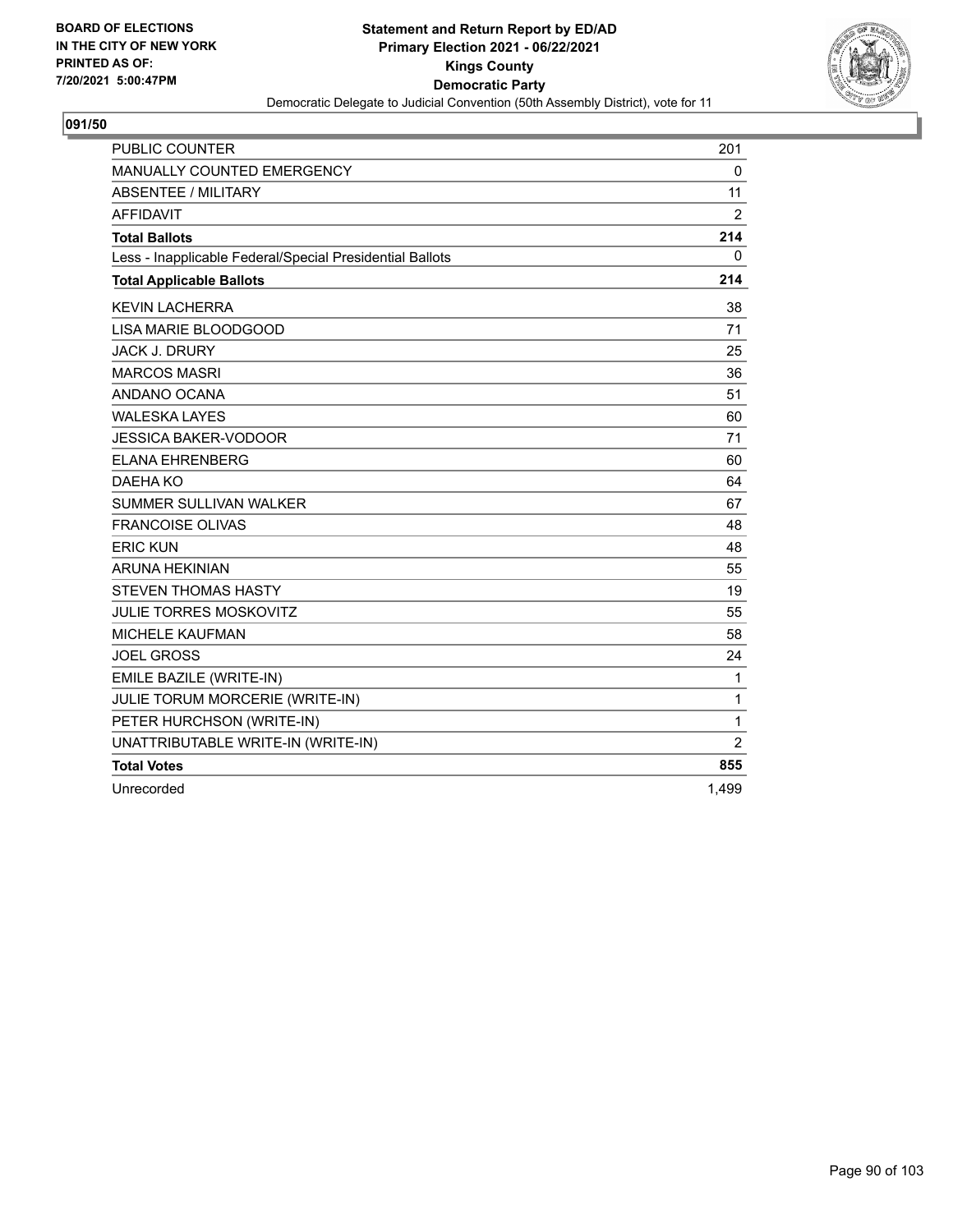

| <b>PUBLIC COUNTER</b>                                    | 236                     |
|----------------------------------------------------------|-------------------------|
| MANUALLY COUNTED EMERGENCY                               | 0                       |
| <b>ABSENTEE / MILITARY</b>                               | 13                      |
| AFFIDAVIT                                                | 5                       |
| <b>Total Ballots</b>                                     | 254                     |
| Less - Inapplicable Federal/Special Presidential Ballots | 0                       |
| <b>Total Applicable Ballots</b>                          | 254                     |
| <b>KEVIN LACHERRA</b>                                    | 44                      |
| LISA MARIE BLOODGOOD                                     | 93                      |
| <b>JACK J. DRURY</b>                                     | 30                      |
| <b>MARCOS MASRI</b>                                      | 36                      |
| ANDANO OCANA                                             | 58                      |
| <b>WALESKA LAYES</b>                                     | 63                      |
| <b>JESSICA BAKER-VODOOR</b>                              | 73                      |
| <b>ELANA EHRENBERG</b>                                   | 63                      |
| DAEHA KO                                                 | 63                      |
| <b>SUMMER SULLIVAN WALKER</b>                            | 81                      |
| <b>FRANCOISE OLIVAS</b>                                  | 59                      |
| <b>ERIC KUN</b>                                          | 36                      |
| <b>ARUNA HEKINIAN</b>                                    | 60                      |
| <b>STEVEN THOMAS HASTY</b>                               | 26                      |
| <b>JULIE TORRES MOSKOVITZ</b>                            | 64                      |
| <b>MICHELE KAUFMAN</b>                                   | 65                      |
| <b>JOEL GROSS</b>                                        | 27                      |
| AL CAPONE (WRITE-IN)                                     | 1                       |
| ANCIRO DILAO (WRITE-IN)                                  | 1                       |
| BREDDR LEE (WRITE-IN)                                    | 1                       |
| <b>BUBBY RYEDER (WRITE-IN)</b>                           | 1                       |
| <b>CONANTY BASSIL (WRITE-IN)</b>                         | 1                       |
| DION DIMUCCI (WRITE-IN)                                  | 1                       |
| DONNIE FRANCIS (WRITE-IN)                                | 1                       |
| FRANK NITTY (WRITE-IN)                                   | 1                       |
| FREDDY CANNON (WRITE-IN)                                 | 1                       |
| RICH M NIXON (WRITE-IN)                                  | 1                       |
| UNATTRIBUTABLE WRITE-IN (WRITE-IN)                       | $\overline{\mathbf{c}}$ |
| ZORAN MANDAI (WRITE-IN)                                  | 1                       |
| <b>Total Votes</b>                                       | 954                     |
| Unrecorded                                               | 1,840                   |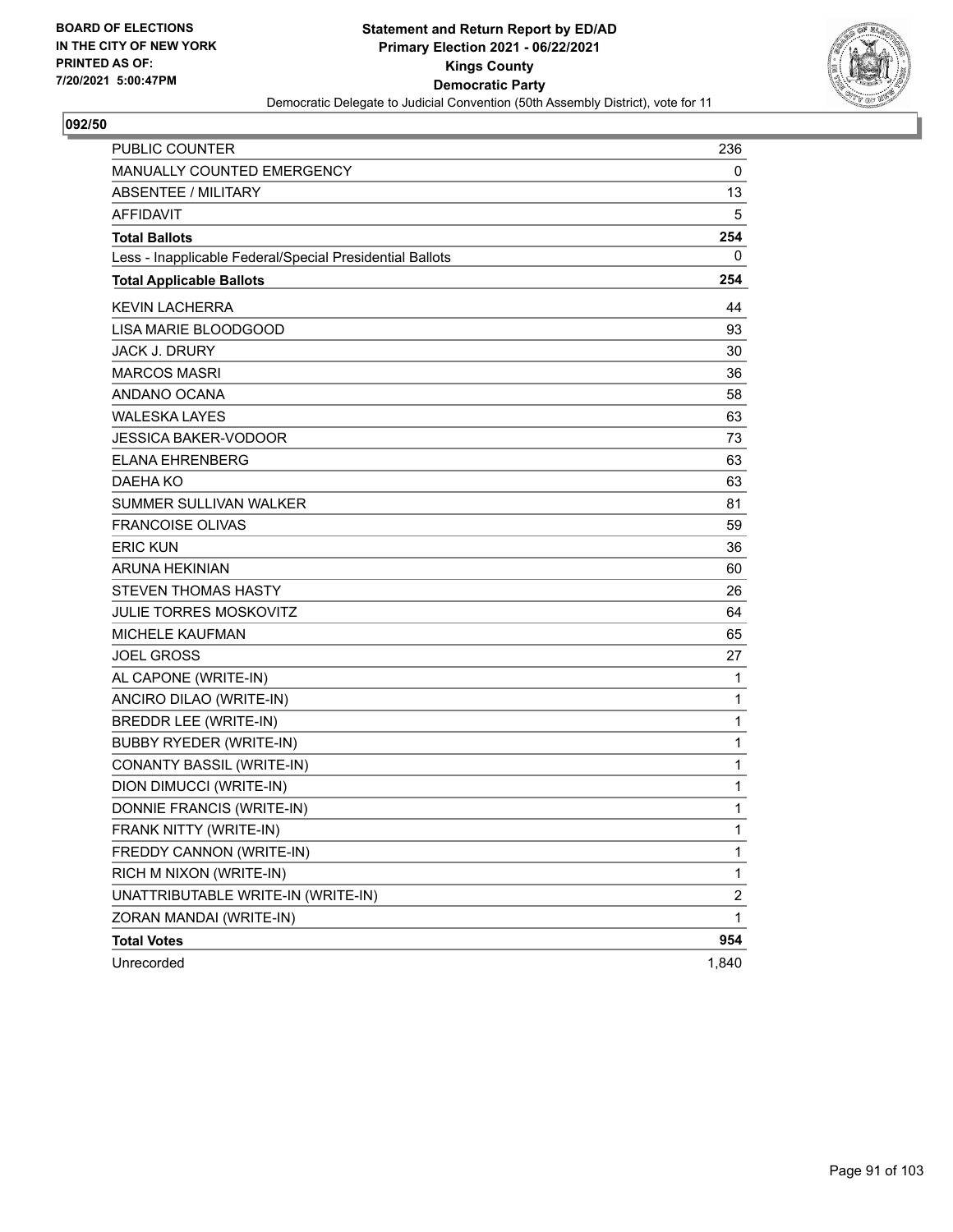

| <b>PUBLIC COUNTER</b>                                    | 51           |
|----------------------------------------------------------|--------------|
| MANUALLY COUNTED EMERGENCY                               | 0            |
| ABSENTEE / MILITARY                                      | 4            |
| <b>AFFIDAVIT</b>                                         | $\mathbf{0}$ |
| <b>Total Ballots</b>                                     | 55           |
| Less - Inapplicable Federal/Special Presidential Ballots | $\Omega$     |
| <b>Total Applicable Ballots</b>                          | 55           |
| <b>KEVIN LACHERRA</b>                                    | 11           |
| LISA MARIE BLOODGOOD                                     | 22           |
| <b>JACK J. DRURY</b>                                     | 10           |
| <b>MARCOS MASRI</b>                                      | 13           |
| ANDANO OCANA                                             | 17           |
| <b>WALESKA LAYES</b>                                     | 19           |
| <b>JESSICA BAKER-VODOOR</b>                              | 20           |
| <b>ELANA EHRENBERG</b>                                   | 14           |
| DAEHA KO                                                 | 22           |
| SUMMER SULLIVAN WALKER                                   | 18           |
| <b>FRANCOISE OLIVAS</b>                                  | 18           |
| <b>ERIC KUN</b>                                          | 10           |
| <b>ARUNA HEKINIAN</b>                                    | 18           |
| <b>STEVEN THOMAS HASTY</b>                               | 8            |
| <b>JULIE TORRES MOSKOVITZ</b>                            | 16           |
| <b>MICHELE KAUFMAN</b>                                   | 13           |
| <b>JOEL GROSS</b>                                        | 10           |
| <b>Total Votes</b>                                       | 259          |
| Unrecorded                                               | 346          |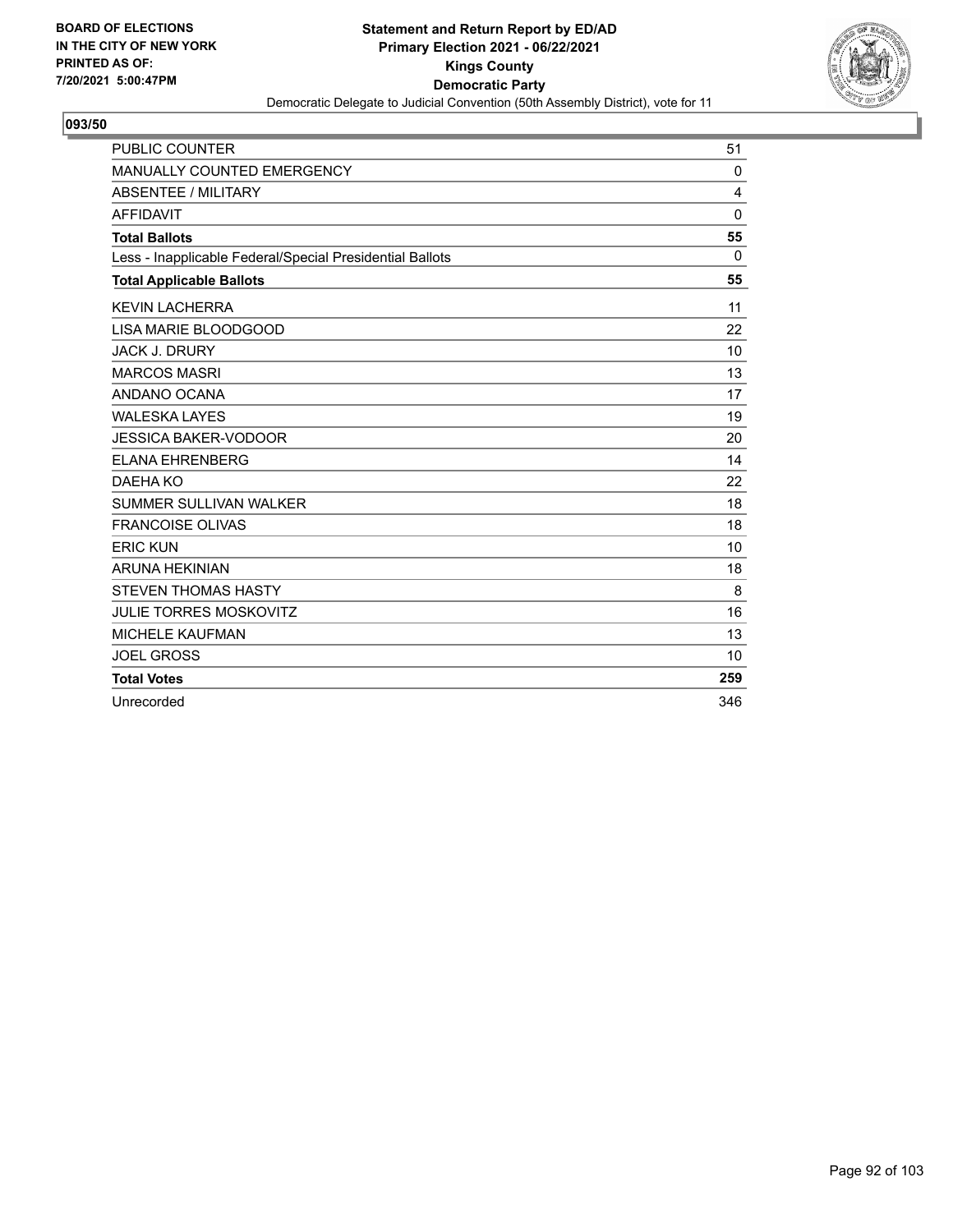

| <b>PUBLIC COUNTER</b>                                    | 38             |
|----------------------------------------------------------|----------------|
| MANUALLY COUNTED EMERGENCY                               | $\mathbf{0}$   |
| ABSENTEE / MILITARY                                      | 3              |
| <b>AFFIDAVIT</b>                                         | $\mathbf 0$    |
| <b>Total Ballots</b>                                     | 41             |
| Less - Inapplicable Federal/Special Presidential Ballots | $\Omega$       |
| <b>Total Applicable Ballots</b>                          | 41             |
| <b>KEVIN LACHERRA</b>                                    | 9              |
| LISA MARIE BLOODGOOD                                     | 12             |
| <b>JACK J. DRURY</b>                                     | 8              |
| <b>MARCOS MASRI</b>                                      | 6              |
| ANDANO OCANA                                             | $\overline{7}$ |
| <b>WALESKA LAYES</b>                                     | 10             |
| <b>JESSICA BAKER-VODOOR</b>                              | 7              |
| <b>ELANA EHRENBERG</b>                                   | 10             |
| DAEHA KO                                                 | 11             |
| <b>SUMMER SULLIVAN WALKER</b>                            | 11             |
| <b>FRANCOISE OLIVAS</b>                                  | 11             |
| <b>ERIC KUN</b>                                          | $\overline{7}$ |
| <b>ARUNA HEKINIAN</b>                                    | 6              |
| <b>STEVEN THOMAS HASTY</b>                               | 3              |
| <b>JULIE TORRES MOSKOVITZ</b>                            | 9              |
| <b>MICHELE KAUFMAN</b>                                   | 8              |
| <b>JOEL GROSS</b>                                        | 5              |
| <b>Total Votes</b>                                       | 140            |
| Unrecorded                                               | 311            |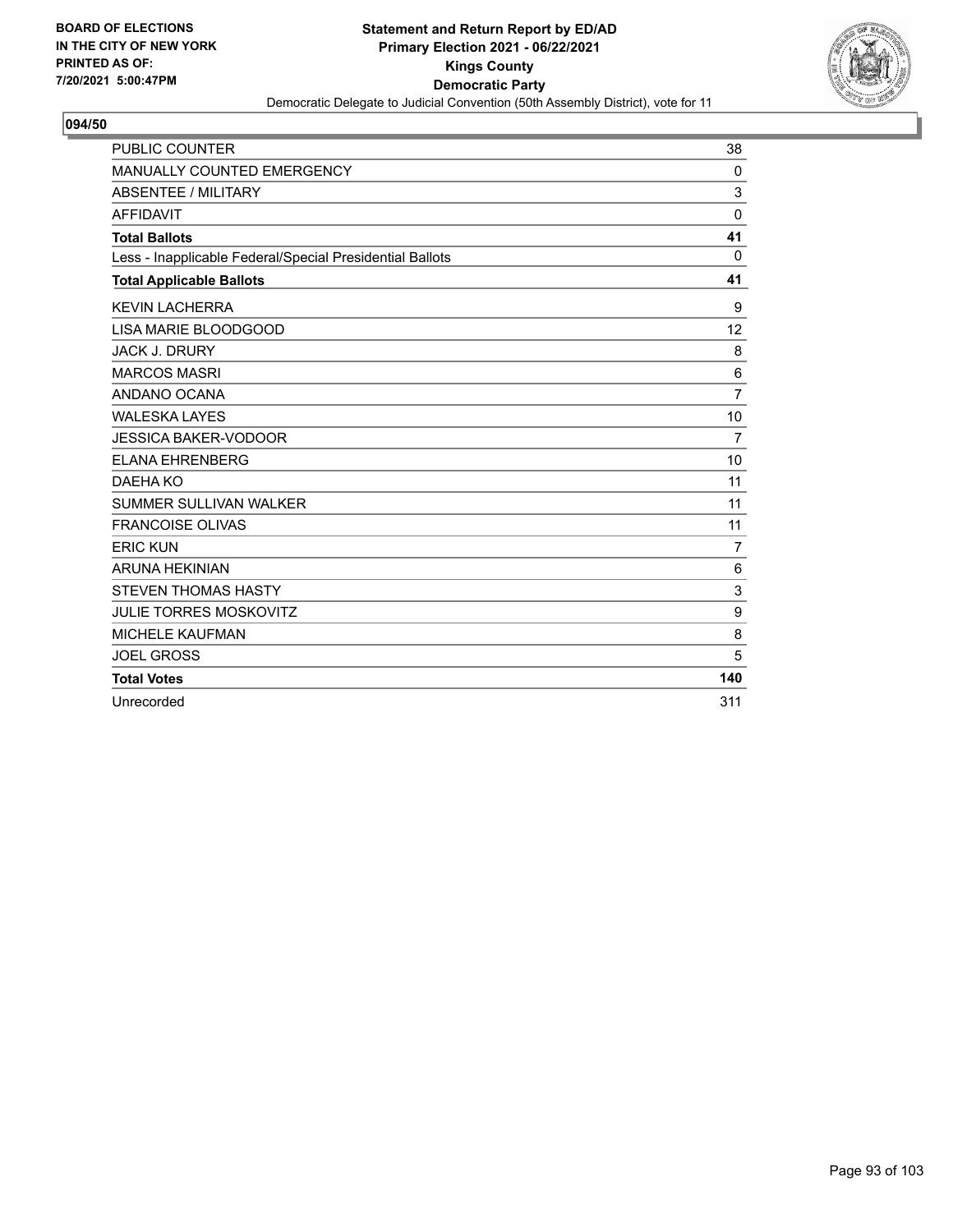

| <b>PUBLIC COUNTER</b>                                    | 264         |
|----------------------------------------------------------|-------------|
| MANUALLY COUNTED EMERGENCY                               | $\mathbf 0$ |
| <b>ABSENTEE / MILITARY</b>                               | 22          |
| <b>AFFIDAVIT</b>                                         | 3           |
| <b>Total Ballots</b>                                     | 289         |
| Less - Inapplicable Federal/Special Presidential Ballots | $\Omega$    |
| <b>Total Applicable Ballots</b>                          | 289         |
| <b>KEVIN LACHERRA</b>                                    | 59          |
| LISA MARIE BLOODGOOD                                     | 96          |
| <b>JACK J. DRURY</b>                                     | 34          |
| <b>MARCOS MASRI</b>                                      | 49          |
| ANDANO OCANA                                             | 63          |
| <b>WALESKA LAYES</b>                                     | 62          |
| <b>JESSICA BAKER-VODOOR</b>                              | 85          |
| <b>ELANA EHRENBERG</b>                                   | 82          |
| DAEHA KO                                                 | 80          |
| <b>SUMMER SULLIVAN WALKER</b>                            | 83          |
| <b>FRANCOISE OLIVAS</b>                                  | 59          |
| <b>ERIC KUN</b>                                          | 57          |
| <b>ARUNA HEKINIAN</b>                                    | 58          |
| <b>STEVEN THOMAS HASTY</b>                               | 21          |
| <b>JULIE TORRES MOSKOVITZ</b>                            | 72          |
| <b>MICHELE KAUFMAN</b>                                   | 74          |
| <b>JOEL GROSS</b>                                        | 27          |
| ERIN DRINKWATER (WRITE-IN)                               | 1           |
| UNATTRIBUTABLE WRITE-IN (WRITE-IN)                       | 11          |
| <b>Total Votes</b>                                       | 1,073       |
| Unrecorded                                               | 2,106       |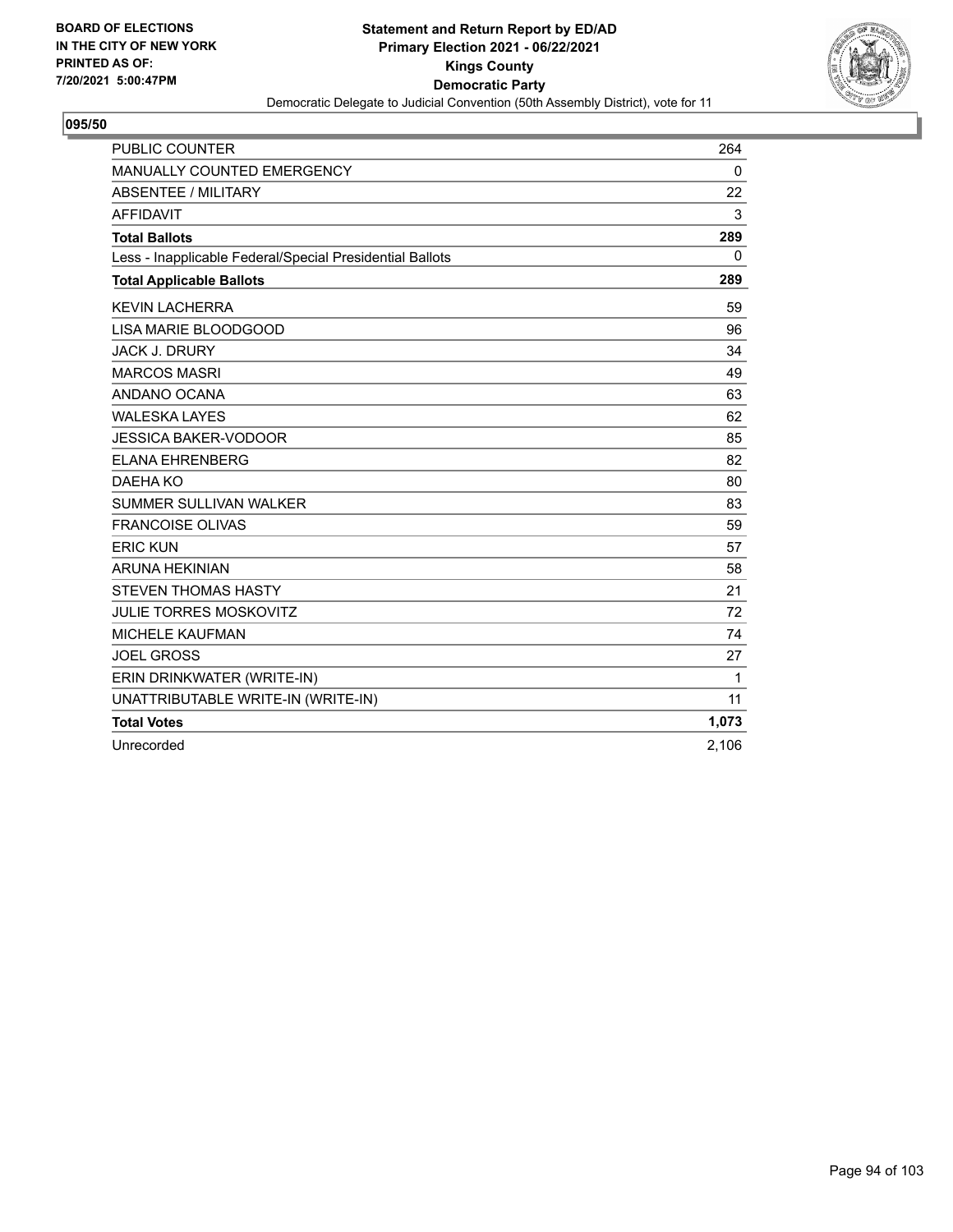

| <b>PUBLIC COUNTER</b>                                    | 263            |
|----------------------------------------------------------|----------------|
| MANUALLY COUNTED EMERGENCY                               | $\mathbf 0$    |
| <b>ABSENTEE / MILITARY</b>                               | 18             |
| <b>AFFIDAVIT</b>                                         | $\overline{2}$ |
| <b>Total Ballots</b>                                     | 283            |
| Less - Inapplicable Federal/Special Presidential Ballots | $\Omega$       |
| <b>Total Applicable Ballots</b>                          | 283            |
| <b>KEVIN LACHERRA</b>                                    | 45             |
| LISA MARIE BLOODGOOD                                     | 75             |
| <b>JACK J. DRURY</b>                                     | 28             |
| <b>MARCOS MASRI</b>                                      | 39             |
| ANDANO OCANA                                             | 51             |
| <b>WALESKA LAYES</b>                                     | 63             |
| <b>JESSICA BAKER-VODOOR</b>                              | 67             |
| <b>ELANA EHRENBERG</b>                                   | 75             |
| DAEHA KO                                                 | 64             |
| <b>SUMMER SULLIVAN WALKER</b>                            | 59             |
| <b>FRANCOISE OLIVAS</b>                                  | 42             |
| <b>ERIC KUN</b>                                          | 37             |
| <b>ARUNA HEKINIAN</b>                                    | 53             |
| <b>STEVEN THOMAS HASTY</b>                               | 16             |
| <b>JULIE TORRES MOSKOVITZ</b>                            | 55             |
| <b>MICHELE KAUFMAN</b>                                   | 54             |
| <b>JOEL GROSS</b>                                        | 21             |
| JASON BLOCK (WRITE-IN)                                   | 1              |
| MIKE SHERWOOD (WRITE-IN)                                 | 1              |
| <b>Total Votes</b>                                       | 846            |
| Unrecorded                                               | 2,267          |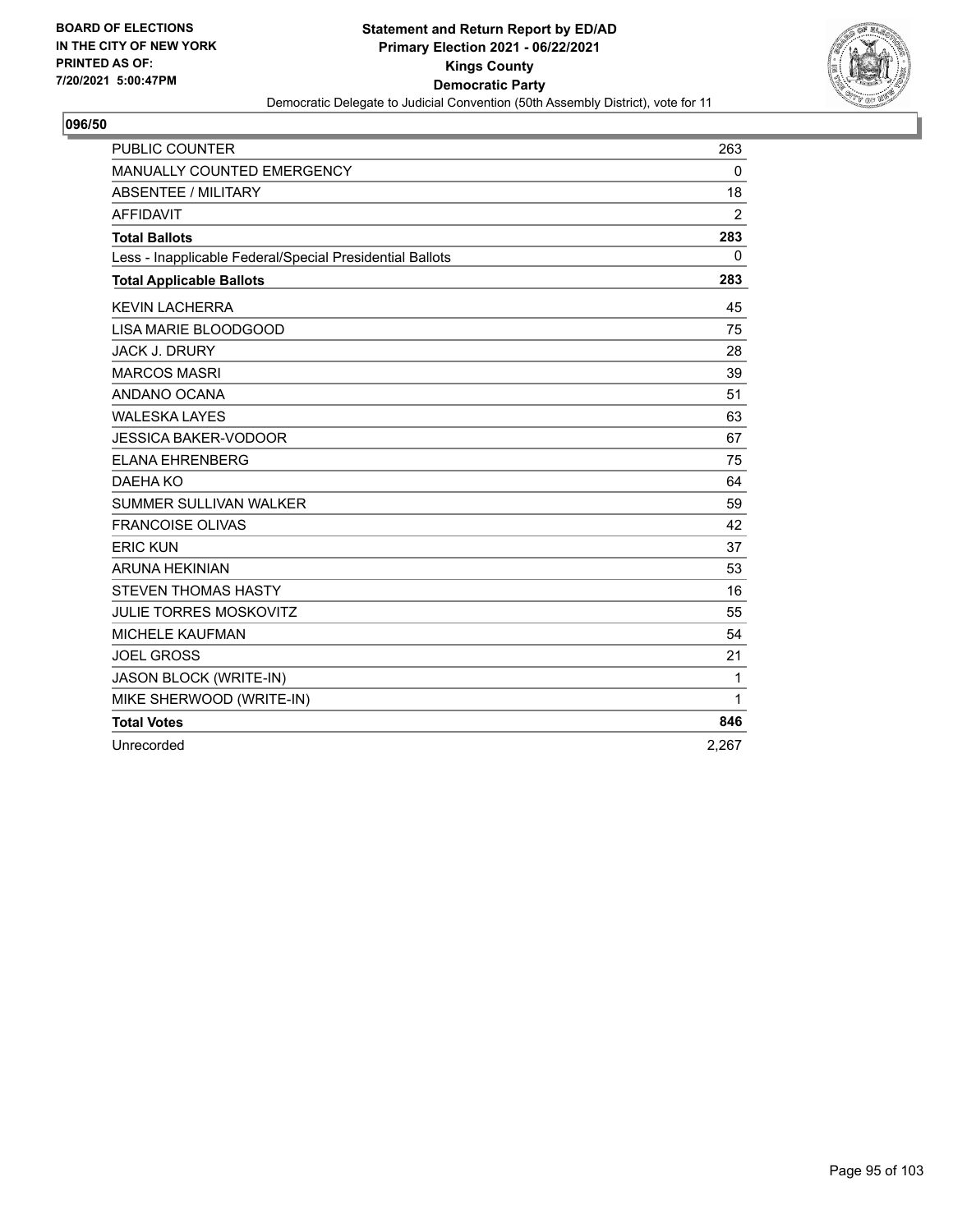

| <b>PUBLIC COUNTER</b>                                    | 232      |
|----------------------------------------------------------|----------|
| MANUALLY COUNTED EMERGENCY                               | 0        |
| <b>ABSENTEE / MILITARY</b>                               | 22       |
| <b>AFFIDAVIT</b>                                         | 10       |
| <b>Total Ballots</b>                                     | 264      |
| Less - Inapplicable Federal/Special Presidential Ballots | $\Omega$ |
| <b>Total Applicable Ballots</b>                          | 264      |
| <b>KEVIN LACHERRA</b>                                    | 43       |
| LISA MARIE BLOODGOOD                                     | 97       |
| <b>JACK J. DRURY</b>                                     | 30       |
| <b>MARCOS MASRI</b>                                      | 38       |
| ANDANO OCANA                                             | 59       |
| <b>WALESKA LAYES</b>                                     | 70       |
| <b>JESSICA BAKER-VODOOR</b>                              | 87       |
| <b>ELANA EHRENBERG</b>                                   | 79       |
| DAEHA KO                                                 | 83       |
| <b>SUMMER SULLIVAN WALKER</b>                            | 77       |
| <b>FRANCOISE OLIVAS</b>                                  | 69       |
| <b>ERIC KUN</b>                                          | 39       |
| <b>ARUNA HEKINIAN</b>                                    | 57       |
| <b>STEVEN THOMAS HASTY</b>                               | 17       |
| <b>JULIE TORRES MOSKOVITZ</b>                            | 75       |
| <b>MICHELE KAUFMAN</b>                                   | 74       |
| <b>JOEL GROSS</b>                                        | 20       |
| <b>Total Votes</b>                                       | 1,014    |
| Unrecorded                                               | 1.890    |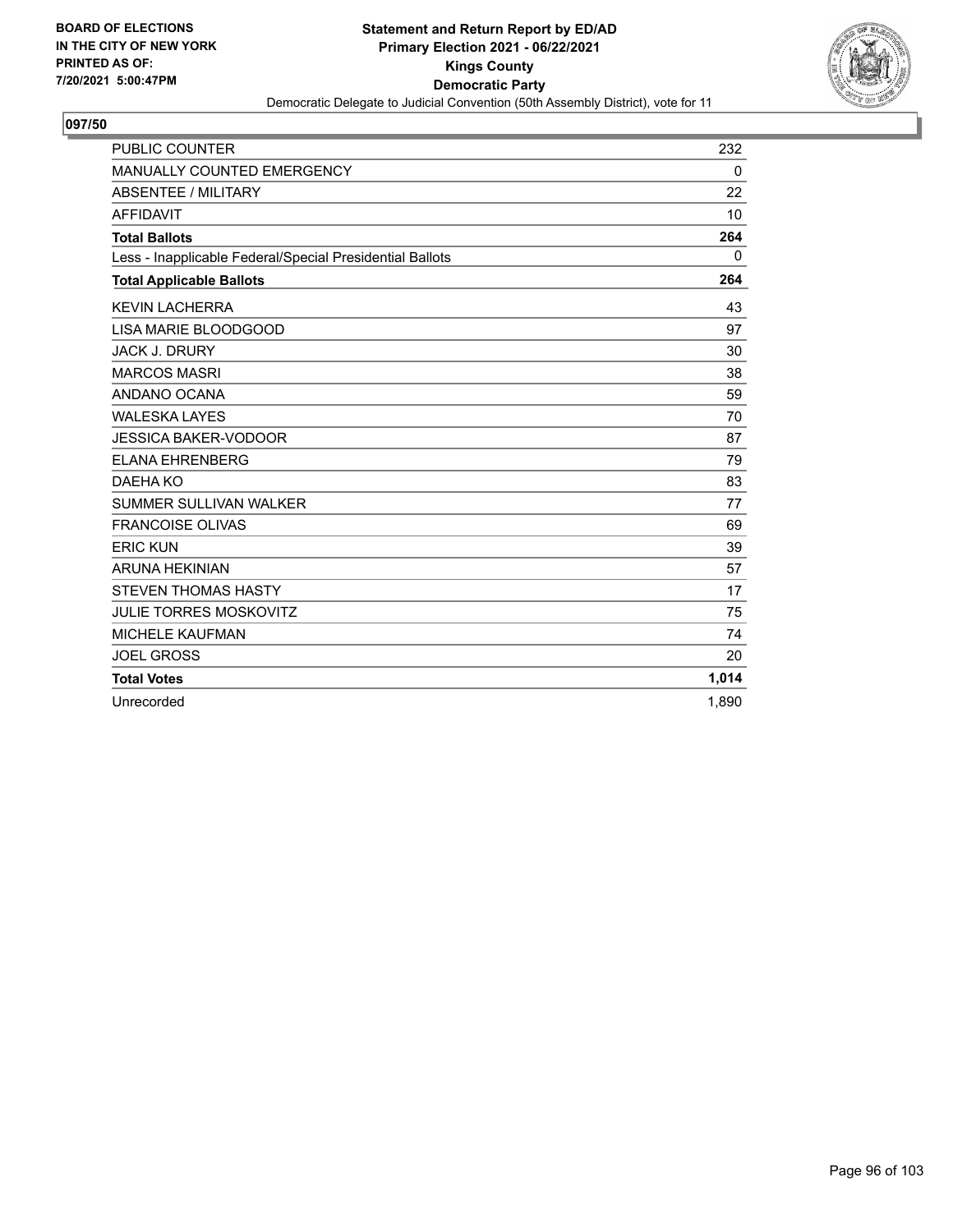

| <b>PUBLIC COUNTER</b>                                    | 143      |
|----------------------------------------------------------|----------|
| MANUALLY COUNTED EMERGENCY                               | 0        |
| <b>ABSENTEE / MILITARY</b>                               | 4        |
| <b>AFFIDAVIT</b>                                         | 1        |
| <b>Total Ballots</b>                                     | 148      |
| Less - Inapplicable Federal/Special Presidential Ballots | $\Omega$ |
| <b>Total Applicable Ballots</b>                          | 148      |
| <b>KEVIN LACHERRA</b>                                    | 22       |
| LISA MARIE BLOODGOOD                                     | 45       |
| <b>JACK J. DRURY</b>                                     | 18       |
| <b>MARCOS MASRI</b>                                      | 20       |
| ANDANO OCANA                                             | 27       |
| <b>WALESKA LAYES</b>                                     | 35       |
| <b>JESSICA BAKER-VODOOR</b>                              | 39       |
| <b>ELANA EHRENBERG</b>                                   | 39       |
| DAEHA KO                                                 | 42       |
| <b>SUMMER SULLIVAN WALKER</b>                            | 37       |
| <b>FRANCOISE OLIVAS</b>                                  | 37       |
| <b>ERIC KUN</b>                                          | 25       |
| <b>ARUNA HEKINIAN</b>                                    | 32       |
| <b>STEVEN THOMAS HASTY</b>                               | 12       |
| <b>JULIE TORRES MOSKOVITZ</b>                            | 34       |
| <b>MICHELE KAUFMAN</b>                                   | 31       |
| <b>JOEL GROSS</b>                                        | 14       |
| <b>Total Votes</b>                                       | 509      |
| Unrecorded                                               | 1.119    |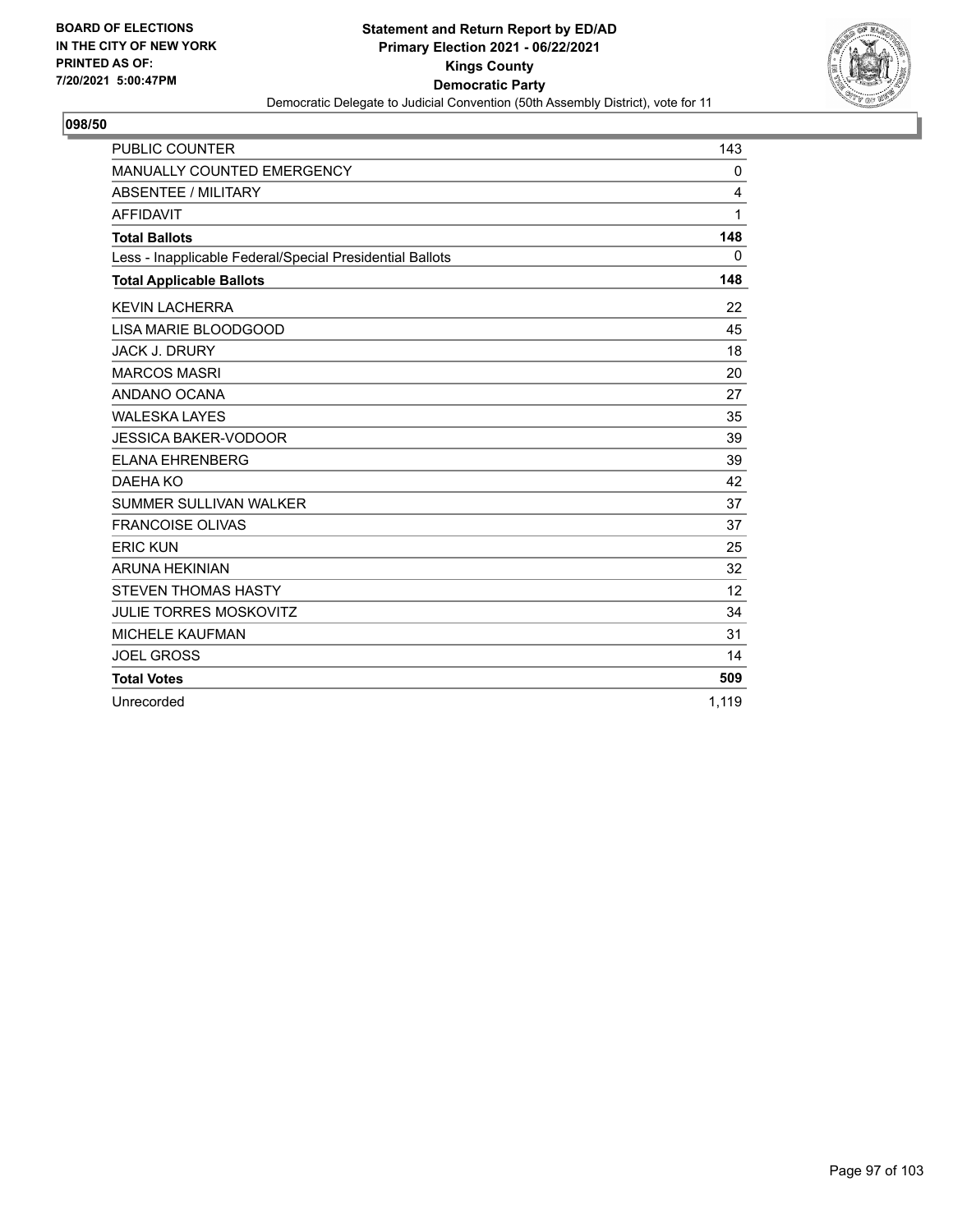

| <b>PUBLIC COUNTER</b>                                    | 254      |
|----------------------------------------------------------|----------|
| MANUALLY COUNTED EMERGENCY                               | 0        |
| <b>ABSENTEE / MILITARY</b>                               | 5        |
| <b>AFFIDAVIT</b>                                         | 1        |
| <b>Total Ballots</b>                                     | 260      |
| Less - Inapplicable Federal/Special Presidential Ballots | $\Omega$ |
| <b>Total Applicable Ballots</b>                          | 260      |
| <b>KEVIN LACHERRA</b>                                    | 38       |
| LISA MARIE BLOODGOOD                                     | 88       |
| <b>JACK J. DRURY</b>                                     | 29       |
| <b>MARCOS MASRI</b>                                      | 42       |
| ANDANO OCANA                                             | 64       |
| <b>WALESKA LAYES</b>                                     | 62       |
| <b>JESSICA BAKER-VODOOR</b>                              | 80       |
| <b>ELANA EHRENBERG</b>                                   | 71       |
| DAEHA KO                                                 | 74       |
| <b>SUMMER SULLIVAN WALKER</b>                            | 77       |
| <b>FRANCOISE OLIVAS</b>                                  | 57       |
| <b>ERIC KUN</b>                                          | 36       |
| <b>ARUNA HEKINIAN</b>                                    | 67       |
| <b>STEVEN THOMAS HASTY</b>                               | 17       |
| <b>JULIE TORRES MOSKOVITZ</b>                            | 74       |
| <b>MICHELE KAUFMAN</b>                                   | 56       |
| <b>JOEL GROSS</b>                                        | 21       |
| <b>Total Votes</b>                                       | 953      |
| Unrecorded                                               | 1.907    |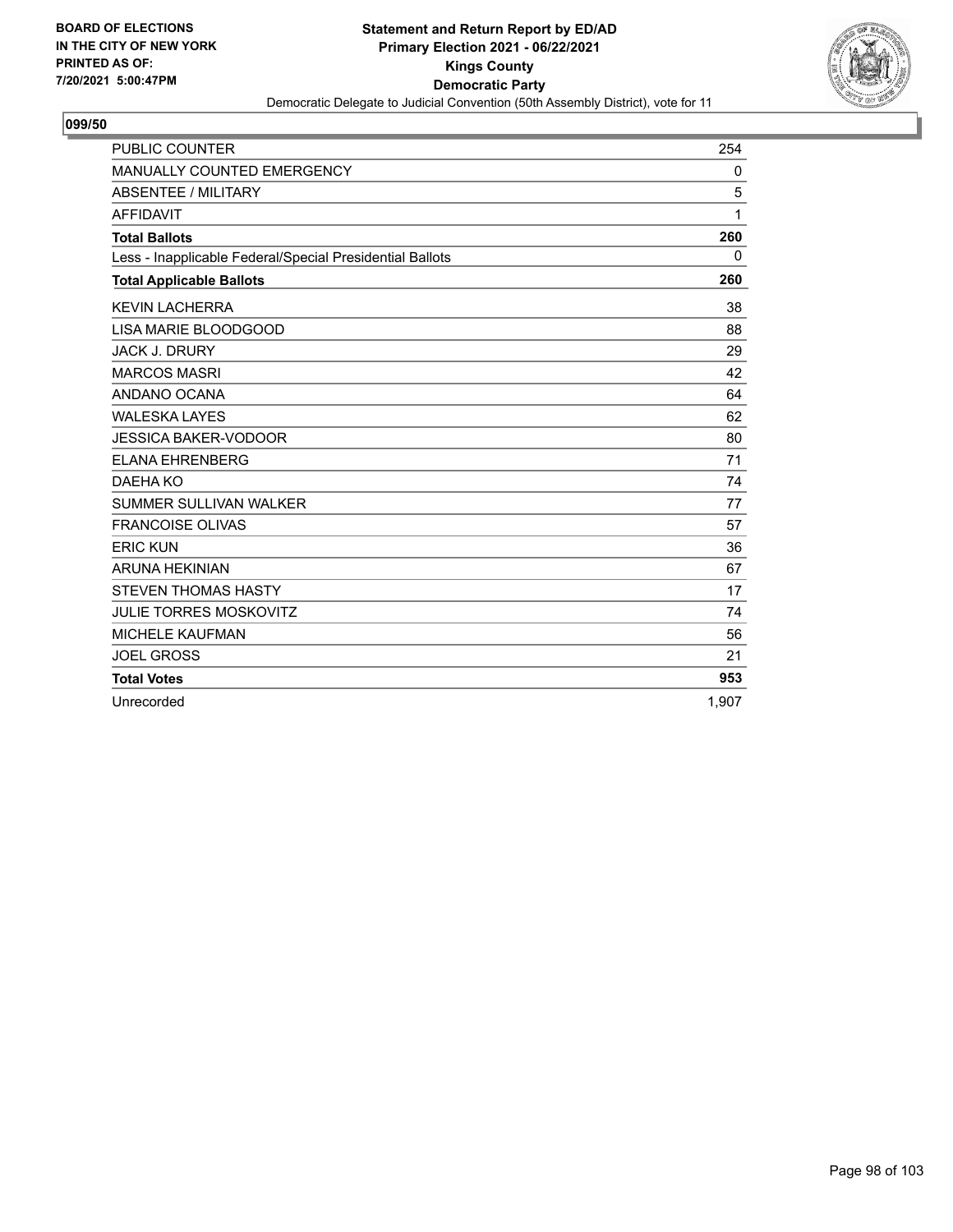

| <b>PUBLIC COUNTER</b>                                    | 149            |
|----------------------------------------------------------|----------------|
| MANUALLY COUNTED EMERGENCY                               | 0              |
| <b>ABSENTEE / MILITARY</b>                               | 43             |
| AFFIDAVIT                                                | 3              |
| <b>Total Ballots</b>                                     | 195            |
| Less - Inapplicable Federal/Special Presidential Ballots | 0              |
| <b>Total Applicable Ballots</b>                          | 195            |
| <b>KEVIN LACHERRA</b>                                    | 5              |
| LISA MARIE BLOODGOOD                                     | 3              |
| JACK J. DRURY                                            | 1              |
| <b>MARCOS MASRI</b>                                      | 12             |
| ANDANO OCANA                                             | 6              |
| <b>WALESKA LAYES</b>                                     | 3              |
| JESSICA BAKER-VODOOR                                     | $\overline{2}$ |
| <b>ELANA EHRENBERG</b>                                   | 3              |
| DAEHA KO                                                 | $\overline{c}$ |
| SUMMER SULLIVAN WALKER                                   | 6              |
| <b>FRANCOISE OLIVAS</b>                                  | $\overline{7}$ |
| <b>ERIC KUN</b>                                          | 5              |
| ARUNA HEKINIAN                                           | 4              |
| <b>STEVEN THOMAS HASTY</b>                               | $\overline{c}$ |
| JULIE TORRES MOSKOVITZ                                   | 11             |
| MICHELE KAUFMAN                                          | 10             |
| <b>JOEL GROSS</b>                                        | 32             |
| ARTHUR L. KLEIN (WRITE-IN)                               | $\overline{c}$ |
| CHAIM GREENFELD (WRITE-IN)                               | $\overline{c}$ |
| DAVID NIEDERMAN (WRITE-IN)                               | $\overline{2}$ |
| JOAL KLEIN (WRITE-IN)                                    | $\overline{c}$ |
| MENDEL KLEIN (WRITE-IN)                                  | 1              |
| NASHMAN KLEIN (WRITE-IN)                                 | 1              |
| USHER Y.KLEIN (WRITE-IN)                                 | 1              |
| <b>Total Votes</b>                                       | 125            |
| Unrecorded                                               | 2,020          |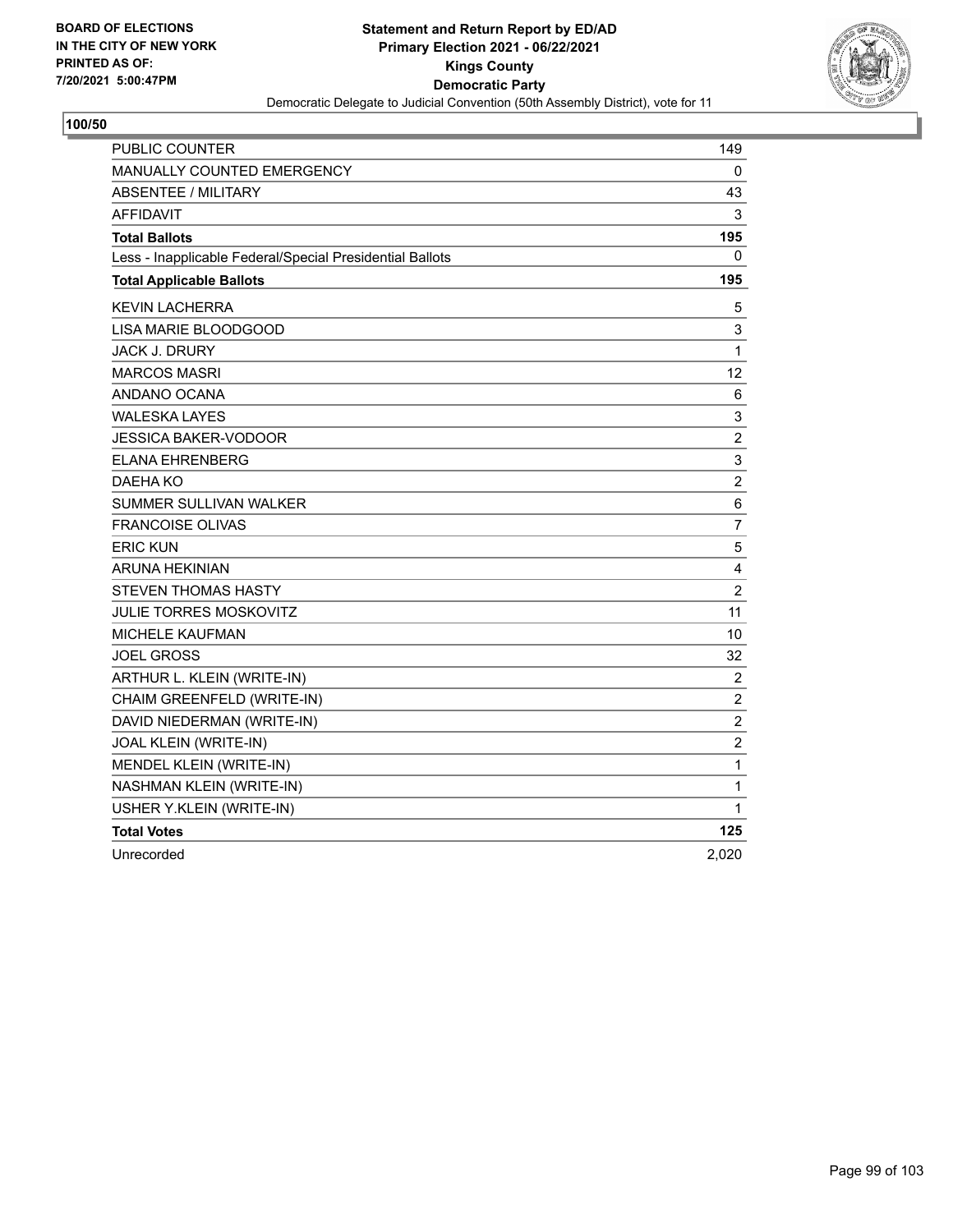

| <b>PUBLIC COUNTER</b>                                    | 183          |
|----------------------------------------------------------|--------------|
| MANUALLY COUNTED EMERGENCY                               | 0            |
| <b>ABSENTEE / MILITARY</b>                               | 23           |
| <b>AFFIDAVIT</b>                                         | 3            |
| <b>Total Ballots</b>                                     | 209          |
| Less - Inapplicable Federal/Special Presidential Ballots | $\mathbf{0}$ |
| <b>Total Applicable Ballots</b>                          | 209          |
| <b>KEVIN LACHERRA</b>                                    | 34           |
| LISA MARIE BLOODGOOD                                     | 66           |
| <b>JACK J. DRURY</b>                                     | 29           |
| <b>MARCOS MASRI</b>                                      | 34           |
| ANDANO OCANA                                             | 49           |
| <b>WALESKA LAYES</b>                                     | 47           |
| <b>JESSICA BAKER-VODOOR</b>                              | 61           |
| <b>ELANA EHRENBERG</b>                                   | 57           |
| DAEHA KO                                                 | 64           |
| <b>SUMMER SULLIVAN WALKER</b>                            | 60           |
| <b>FRANCOISE OLIVAS</b>                                  | 43           |
| <b>ERIC KUN</b>                                          | 38           |
| <b>ARUNA HEKINIAN</b>                                    | 39           |
| <b>STEVEN THOMAS HASTY</b>                               | 16           |
| <b>JULIE TORRES MOSKOVITZ</b>                            | 50           |
| <b>MICHELE KAUFMAN</b>                                   | 51           |
| <b>JOEL GROSS</b>                                        | 24           |
| YEDILAT PEGUERO (WRITE-IN)                               | 1            |
| <b>Total Votes</b>                                       | 763          |
| Unrecorded                                               | 1.536        |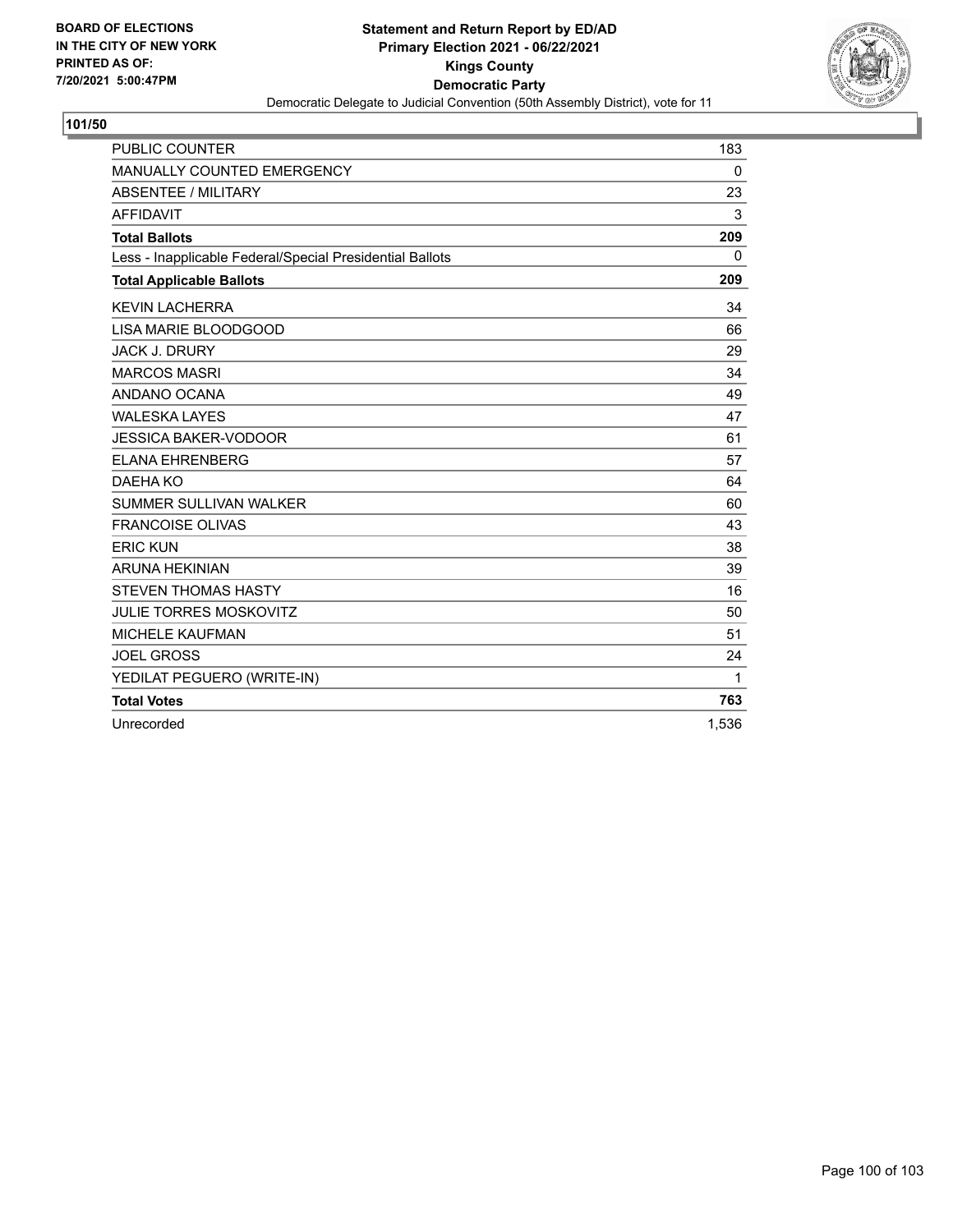

| <b>PUBLIC COUNTER</b>                                    | 90             |
|----------------------------------------------------------|----------------|
| MANUALLY COUNTED EMERGENCY                               | 0              |
| ABSENTEE / MILITARY                                      | $\overline{7}$ |
| <b>AFFIDAVIT</b>                                         | $\overline{2}$ |
| <b>Total Ballots</b>                                     | 99             |
| Less - Inapplicable Federal/Special Presidential Ballots | $\Omega$       |
| <b>Total Applicable Ballots</b>                          | 99             |
| <b>KEVIN LACHERRA</b>                                    | 20             |
| LISA MARIE BLOODGOOD                                     | 41             |
| <b>JACK J. DRURY</b>                                     | 11             |
| <b>MARCOS MASRI</b>                                      | 16             |
| ANDANO OCANA                                             | 17             |
| <b>WALESKA LAYES</b>                                     | 22             |
| <b>JESSICA BAKER-VODOOR</b>                              | 36             |
| <b>ELANA EHRENBERG</b>                                   | 31             |
| DAEHA KO                                                 | 27             |
| SUMMER SULLIVAN WALKER                                   | 34             |
| <b>FRANCOISE OLIVAS</b>                                  | 25             |
| <b>ERIC KUN</b>                                          | 22             |
| <b>ARUNA HEKINIAN</b>                                    | 20             |
| <b>STEVEN THOMAS HASTY</b>                               | 7              |
| <b>JULIE TORRES MOSKOVITZ</b>                            | 27             |
| <b>MICHELE KAUFMAN</b>                                   | 27             |
| <b>JOEL GROSS</b>                                        | 13             |
| <b>Total Votes</b>                                       | 396            |
| Unrecorded                                               | 693            |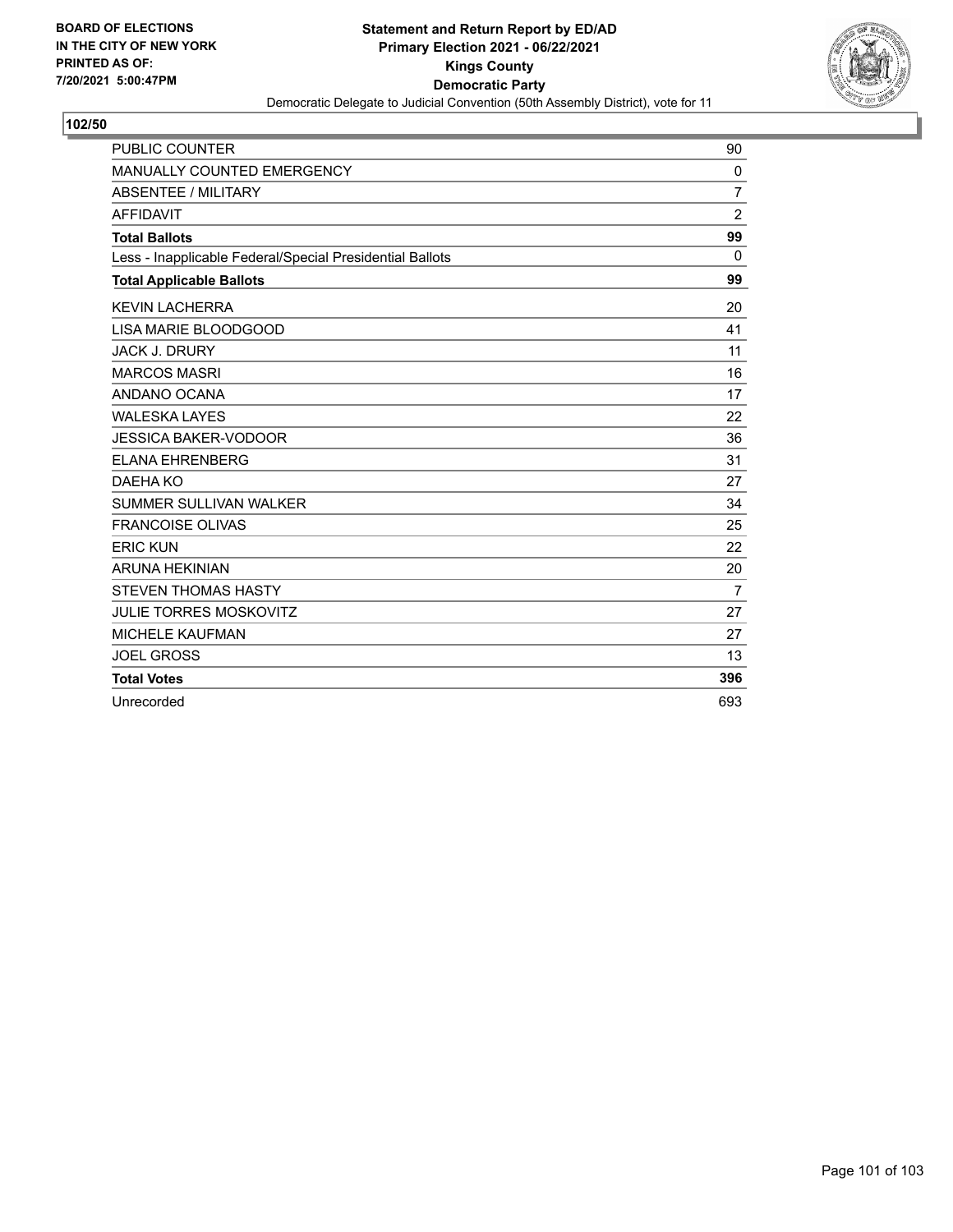

| <b>PUBLIC COUNTER</b>                                    | 0           |
|----------------------------------------------------------|-------------|
| <b>MANUALLY COUNTED EMERGENCY</b>                        | $\mathbf 0$ |
| <b>ABSENTEE / MILITARY</b>                               | $\mathbf 0$ |
| <b>AFFIDAVIT</b>                                         | $\Omega$    |
| <b>Total Ballots</b>                                     | $\mathbf 0$ |
| Less - Inapplicable Federal/Special Presidential Ballots | $\Omega$    |
| <b>Total Applicable Ballots</b>                          | 0           |
| <b>KEVIN LACHERRA</b>                                    | 0           |
| LISA MARIE BLOODGOOD                                     | $\Omega$    |
| <b>JACK J. DRURY</b>                                     | $\Omega$    |
| <b>MARCOS MASRI</b>                                      | $\mathbf 0$ |
| ANDANO OCANA                                             | $\Omega$    |
| <b>WALESKA LAYES</b>                                     | $\mathbf 0$ |
| <b>JESSICA BAKER-VODOOR</b>                              | 0           |
| <b>ELANA EHRENBERG</b>                                   | $\Omega$    |
| <b>DAEHA KO</b>                                          | $\mathbf 0$ |
| <b>SUMMER SULLIVAN WALKER</b>                            | 0           |
| <b>FRANCOISE OLIVAS</b>                                  | 0           |
| <b>ERIC KUN</b>                                          | $\mathbf 0$ |
| <b>ARUNA HEKINIAN</b>                                    | 0           |
| <b>STEVEN THOMAS HASTY</b>                               | $\Omega$    |
| <b>JULIE TORRES MOSKOVITZ</b>                            | $\mathbf 0$ |
| <b>MICHELE KAUFMAN</b>                                   | 0           |
| <b>JOEL GROSS</b>                                        | $\mathbf 0$ |
| <b>Total Votes</b>                                       | 0           |
| 104/50 COMBINED into: 103/50                             |             |
| 105/50 COMBINED into: 071/50                             |             |

**106/50 COMBINED into: 084/50**

**107/50 COMBINED into: 103/50**